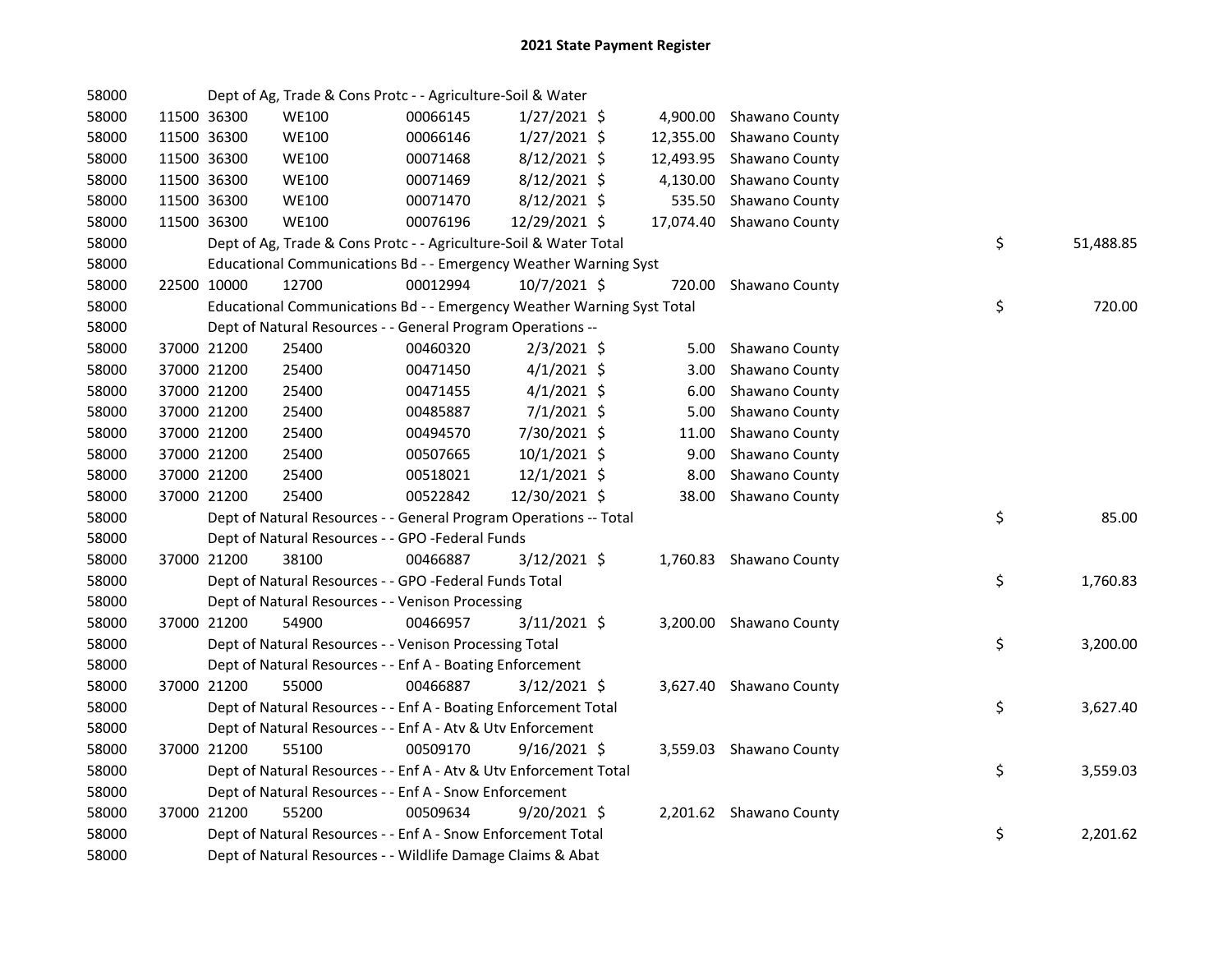| 58000 | 37000 21200 | 55300                                                              | 00466957 | 3/11/2021 \$   |           | 15,675.52 Shawano County  |    |              |
|-------|-------------|--------------------------------------------------------------------|----------|----------------|-----------|---------------------------|----|--------------|
| 58000 |             | Dept of Natural Resources - - Wildlife Damage Claims & Abat Total  |          |                |           |                           | \$ | 15,675.52    |
| 58000 |             | Dept of Natural Resources - - Resaids - County Cons Aids           |          |                |           |                           |    |              |
| 58000 | 37000 21200 | 56300                                                              | 00480546 | $5/13/2021$ \$ |           | 3,076.00 Shawano County   |    |              |
| 58000 |             | Dept of Natural Resources - - Resaids - County Cons Aids Total     |          |                |           |                           | \$ | 3,076.00     |
| 58000 |             | Dept of Natural Resources - - Resaids - Forest CropInd & Mfl       |          |                |           |                           |    |              |
| 58000 | 37000 21200 | 56600                                                              | 00509486 | 9/17/2021 \$   |           | 39,862.19 Shawano County  |    |              |
| 58000 |             | Dept of Natural Resources - - Resaids - Forest CropInd & Mfl Total |          |                |           |                           | \$ | 39,862.19    |
| 58000 |             | Dept of Natural Resources - - Ra- Cnty Snow Trail & Area Aid       |          |                |           |                           |    |              |
| 58000 | 37000 21200 | 57400                                                              | 00497216 | 7/15/2021 \$   |           | 131,340.00 Shawano County |    |              |
| 58000 |             | Dept of Natural Resources - - Ra- Cnty Snow Trail & Area Aid Total |          |                |           |                           | \$ | 131,340.00   |
| 58000 |             | Dept of Natural Resources - - Ra- Snowmobile Trail Areas           |          |                |           |                           |    |              |
| 58000 | 37000 21200 | 57500                                                              | 00459771 | 1/28/2021 \$   | 22,928.67 | Shawano County            |    |              |
| 58000 | 37000 21200 | 57500                                                              | 00510021 | $9/27/2021$ \$ |           | 7,289.30 Shawano County   |    |              |
| 58000 |             | Dept of Natural Resources - - Ra- Snowmobile Trail Areas Total     |          |                |           |                           | \$ | 30,217.97    |
| 58000 |             | Dept of Natural Resources - - Ra- Atv Project Aids                 |          |                |           |                           |    |              |
| 58000 | 37000 21200 | 57700                                                              | 00497364 | 7/16/2021 \$   |           | 54,280.00 Shawano County  |    |              |
| 58000 |             | Dept of Natural Resources - - Ra- Atv Project Aids Total           |          |                |           |                           | \$ | 54,280.00    |
| 58000 |             | Dept of Natural Resources - - Ea - Invasive Aqu & Lake Mon         |          |                |           |                           |    |              |
| 58000 | 37000 21200 | 67800                                                              | 00469744 | 3/25/2021 \$   |           | 15,255.00 Shawano County  |    |              |
| 58000 |             | Dept of Natural Resources - - Ea - Invasive Aqu & Lake Mon Total   |          |                |           |                           | \$ | 15,255.00    |
| 58000 |             | Dept of Natural Resources - - Property Development - Conserv       |          |                |           |                           |    |              |
| 58000 | 37000 21200 | 75800                                                              | 00482796 | $5/21/2021$ \$ |           | 3,303.71 Shawano County   |    |              |
| 58000 |             | Dept of Natural Resources - - Property Development - Conserv Total |          |                |           |                           | \$ | 3,303.71     |
| 58000 |             | WI Dept of Transportation - - Eldly&Disa Co/Aid Sf                 |          |                |           |                           |    |              |
| 58000 | 39500 21100 | 16800                                                              | 00650592 | $2/8/2021$ \$  |           | 126,523.00 Shawano County |    |              |
| 58000 |             | WI Dept of Transportation - - Eldly&Disa Co/Aid Sf Total           |          |                |           |                           | \$ | 126,523.00   |
| 58000 |             | WI Dept of Transportation - - Trans Aids To Co.-Sf                 |          |                |           |                           |    |              |
| 58000 | 39500 21100 | 19000                                                              | 00631657 | $1/4/2021$ \$  |           | 376,062.56 Shawano County |    |              |
| 58000 | 39500 21100 | 19000                                                              | 00710752 | 7/6/2021 \$    |           | 752,125.12 Shawano County |    |              |
| 58000 | 39500 21100 | 19000                                                              | 00751311 | 10/4/2021 \$   |           | 376,062.56 Shawano County |    |              |
| 58000 |             | WI Dept of Transportation - - Trans Aids To Co.-Sf Total           |          |                |           |                           | \$ | 1,504,250.24 |
| 58000 |             | WI Dept of Transportation - - Loc Rd Imp Prg St Fd                 |          |                |           |                           |    |              |
| 58000 | 39500 21100 | 27800                                                              | 00771055 | 11/5/2021 \$   |           | 12,083.68 Shawano County  |    |              |
| 58000 | 39500 21100 | 27800                                                              | 00777371 | 12/1/2021 \$   | 5,772.00  | Shawano County            |    |              |
| 58000 |             | WI Dept of Transportation - - Loc Rd Imp Prg St Fd Total           |          |                |           |                           | \$ | 17,855.68    |
| 58000 |             | WI Dept of Transportation - - Aero Assistance Ffd                  |          |                |           |                           |    |              |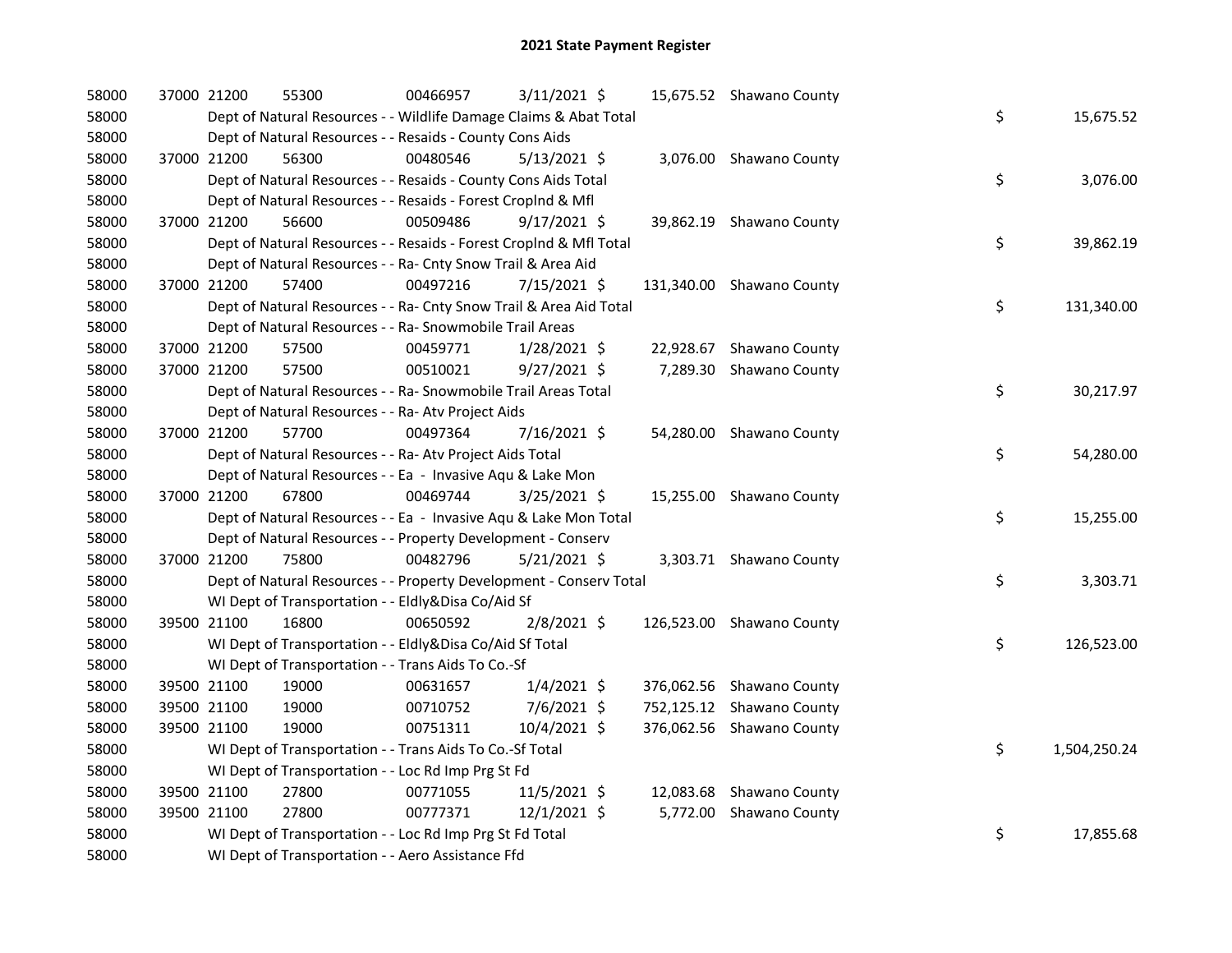| 58000 | 39500 21100 | 28400                                                   | 00653582 | 2/16/2021 \$   |            | 11,328.88 Shawano County  |    |           |
|-------|-------------|---------------------------------------------------------|----------|----------------|------------|---------------------------|----|-----------|
| 58000 |             | WI Dept of Transportation - - Aero Assistance Ffd Total |          |                |            |                           | \$ | 11,328.88 |
| 58000 |             | WI Dept of Transportation - - St Hwy Rehab, Sf          |          |                |            |                           |    |           |
| 58000 | 39500 21100 | 36300                                                   | 00776202 | 11/19/2021 \$  |            | 480.45 Shawano County     |    |           |
| 58000 |             | WI Dept of Transportation - - St Hwy Rehab, Sf Total    |          |                |            |                           | \$ | 480.45    |
| 58000 |             | WI Dept of Transportation - - Hwy Mgmt & Opers Sf       |          |                |            |                           |    |           |
| 58000 | 39500 21100 | 36500                                                   | 00646736 | 1/29/2021 \$   | 702.00     | Shawano County            |    |           |
| 58000 | 39500 21100 | 36500                                                   | 00656367 | 2/22/2021 \$   | 702.00     | Shawano County            |    |           |
| 58000 | 39500 21100 | 36500                                                   | 00666184 | 3/17/2021 \$   | 755.22     | Shawano County            |    |           |
| 58000 | 39500 21100 | 36500                                                   | 00680345 | $4/15/2021$ \$ | 810.00     | Shawano County            |    |           |
| 58000 | 39500 21100 | 36500                                                   | 00696929 | $5/21/2021$ \$ | 810.00     | Shawano County            |    |           |
| 58000 | 39500 21100 | 36500                                                   | 00717983 | 7/7/2021 \$    | 810.00     | Shawano County            |    |           |
| 58000 | 39500 21100 | 36500                                                   | 00721903 | 7/16/2021 \$   | 810.00     | Shawano County            |    |           |
| 58000 | 39500 21100 | 36500                                                   | 00737498 | 8/24/2021 \$   | 810.00     | Shawano County            |    |           |
| 58000 | 39500 21100 | 36500                                                   | 00748197 | 9/20/2021 \$   | 810.00     | Shawano County            |    |           |
| 58000 | 39500 21100 | 36500                                                   | 00762487 | 10/15/2021 \$  | 837.00     | Shawano County            |    |           |
| 58000 | 39500 21100 | 36500                                                   | 00776202 | 11/19/2021 \$  |            | 837.00 Shawano County     |    |           |
| 58000 |             | WI Dept of Transportation - - Hwy Mgmt & Opers Sf Total |          |                |            |                           | \$ | 8,693.22  |
| 58000 |             | WI Dept of Transportation - - Routine Maint Sf          |          |                |            |                           |    |           |
| 58000 | 39500 21100 | 36800                                                   | 00641588 | $1/19/2021$ \$ | 96,996.26  | Shawano County            |    |           |
| 58000 | 39500 21100 | 36800                                                   | 00641589 | 1/19/2021 \$   | 29,427.72  | Shawano County            |    |           |
| 58000 | 39500 21100 | 36800                                                   | 00641590 | $1/19/2021$ \$ | 5,732.35   | Shawano County            |    |           |
| 58000 | 39500 21100 | 36800                                                   | 00641591 | 1/19/2021 \$   | 4,330.08   | Shawano County            |    |           |
| 58000 | 39500 21100 | 36800                                                   | 00644019 | $1/22/2021$ \$ | 5,331.75   | Shawano County            |    |           |
| 58000 | 39500 21100 | 36800                                                   | 00645662 | $1/27/2021$ \$ | 238,562.40 | Shawano County            |    |           |
| 58000 | 39500 21100 | 36800                                                   | 00646736 | 1/29/2021 \$   | 6,021.09   | Shawano County            |    |           |
| 58000 | 39500 21100 | 36800                                                   | 00647586 | $2/2/2021$ \$  | 48,696.00  | Shawano County            |    |           |
| 58000 | 39500 21100 | 36800                                                   | 00656367 | 2/22/2021 \$   | 8,088.82   | Shawano County            |    |           |
| 58000 | 39500 21100 | 36800                                                   | 00660321 | $3/2/2021$ \$  | 249,628.71 | Shawano County            |    |           |
| 58000 | 39500 21100 | 36800                                                   | 00666184 | 3/17/2021 \$   | 592.27     | Shawano County            |    |           |
| 58000 | 39500 21100 | 36800                                                   | 00678347 | $4/12/2021$ \$ | 322,986.07 | Shawano County            |    |           |
| 58000 | 39500 21100 | 36800                                                   | 00680345 | $4/15/2021$ \$ | 1,476.28   | Shawano County            |    |           |
| 58000 | 39500 21100 | 36800                                                   | 00685222 | 4/28/2021 \$   | 161,442.42 | Shawano County            |    |           |
| 58000 | 39500 21100 | 36800                                                   | 00696929 | $5/21/2021$ \$ | 4,745.14   | Shawano County            |    |           |
| 58000 | 39500 21100 | 36800                                                   | 00701226 | $6/2/2021$ \$  | 126,106.65 | Shawano County            |    |           |
| 58000 | 39500 21100 | 36800                                                   | 00705270 | $6/10/2021$ \$ | 624.12     | Shawano County            |    |           |
| 58000 | 39500 21100 | 36800                                                   | 00715711 | $7/1/2021$ \$  |            | 136,612.81 Shawano County |    |           |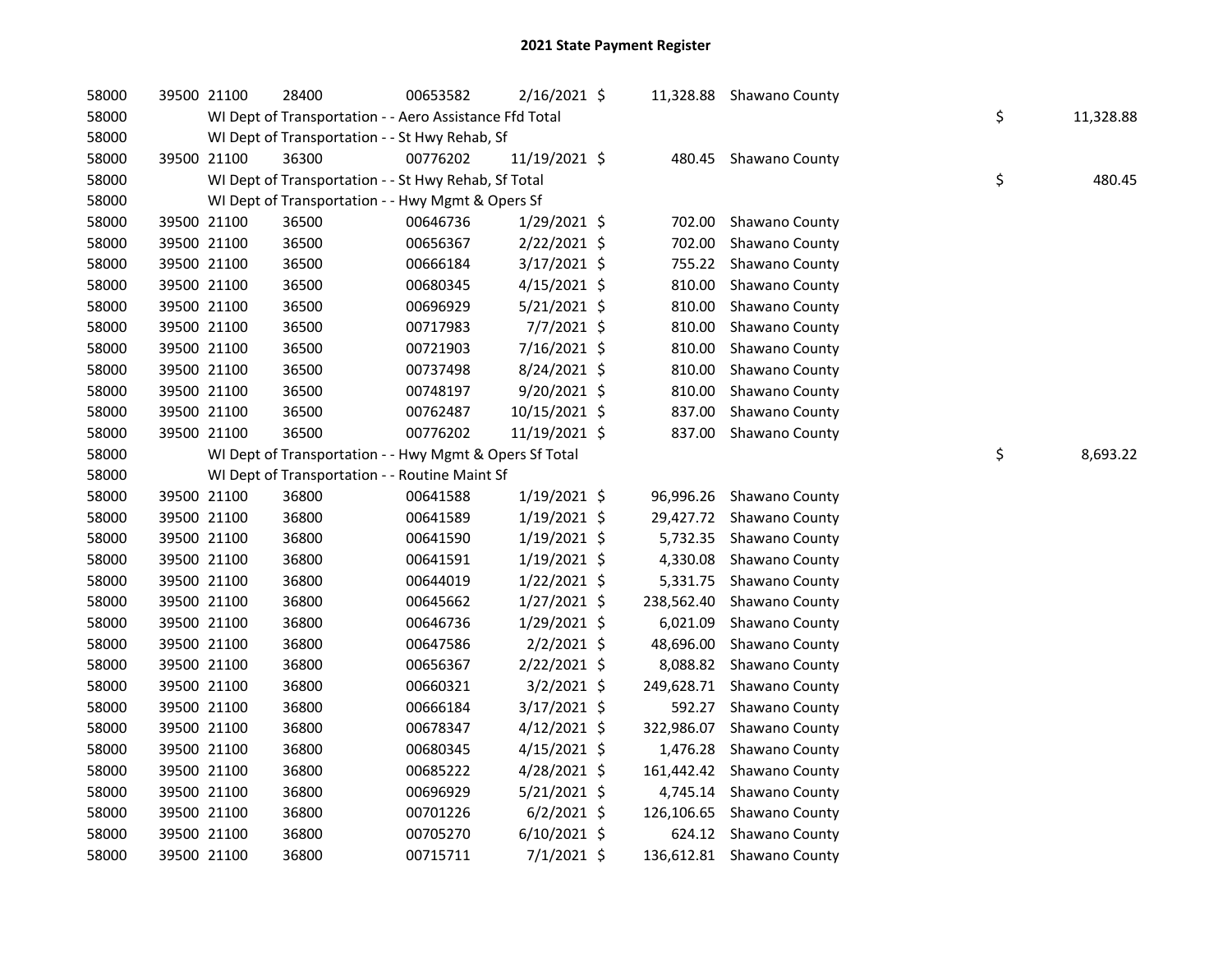| 58000 | 39500 21100 | 36800                                                        | 00715716 | 7/1/2021 \$    |          | 41,226.50 Shawano County  |                    |
|-------|-------------|--------------------------------------------------------------|----------|----------------|----------|---------------------------|--------------------|
| 58000 | 39500 21100 | 36800                                                        | 00716201 | 7/2/2021 \$    |          | 113,283.65 Shawano County |                    |
| 58000 | 39500 21100 | 36800                                                        | 00717983 | 7/7/2021 \$    |          | 135.33 Shawano County     |                    |
| 58000 | 39500 21100 | 36800                                                        | 00721903 | 7/16/2021 \$   |          | 3,235.09 Shawano County   |                    |
| 58000 | 39500 21100 | 36800                                                        | 00725131 | 7/26/2021 \$   |          | 100,540.74 Shawano County |                    |
| 58000 | 39500 21100 | 36800                                                        | 00739537 | 8/27/2021 \$   |          | 3,290.95 Shawano County   |                    |
| 58000 | 39500 21100 | 36800                                                        | 00739544 | 8/27/2021 \$   |          | 106,527.14 Shawano County |                    |
| 58000 | 39500 21100 | 36800                                                        | 00741143 | $9/1/2021$ \$  |          | 12,958.74 Shawano County  |                    |
| 58000 | 39500 21100 | 36800                                                        | 00748197 | 9/20/2021 \$   |          | 640.26 Shawano County     |                    |
| 58000 | 39500 21100 | 36800                                                        | 00755385 | 10/12/2021 \$  |          | 78,726.78 Shawano County  |                    |
| 58000 | 39500 21100 | 36800                                                        | 00756674 | $10/1/2021$ \$ |          | 80,597.63 Shawano County  |                    |
| 58000 | 39500 21100 | 36800                                                        | 00761514 | 10/13/2021 \$  |          | 46,194.95 Shawano County  |                    |
| 58000 | 39500 21100 | 36800                                                        | 00769457 | 11/3/2021 \$   |          | 70,843.02 Shawano County  |                    |
| 58000 | 39500 21100 | 36800                                                        | 00774783 | 11/17/2021 \$  |          | 28,108.72 Shawano County  |                    |
| 58000 | 39500 21100 | 36800                                                        | 00776202 | 11/19/2021 \$  |          | 7,417.61 Shawano County   |                    |
| 58000 | 39500 21100 | 36800                                                        | 00777444 | 11/24/2021 \$  |          | 43,786.17 Shawano County  |                    |
| 58000 |             | WI Dept of Transportation - - Routine Maint Sf Total         |          |                |          |                           | \$<br>2,184,914.22 |
| 58000 |             | WI Dept of Transportation - - St Hwy Rehab Fed Fd            |          |                |          |                           |                    |
| 58000 | 39500 21100 | 38300                                                        | 00776202 | 11/19/2021 \$  |          | 4,324.05 Shawano County   |                    |
| 58000 |             | WI Dept of Transportation - - St Hwy Rehab Fed Fd Total      |          |                |          |                           | \$<br>4,324.05     |
| 58000 |             | WI Dept of Transportation - - Dept Mgt & Oper St Fd          |          |                |          |                           |                    |
| 58000 | 39500 21100 | 46100                                                        | 00670981 | 3/30/2021 \$   |          | 124.44 Shawano County     |                    |
| 58000 | 39500 21100 | 46100                                                        | 00681749 | 4/21/2021 \$   | 124.44   | Shawano County            |                    |
| 58000 | 39500 21100 | 46100                                                        | 00686337 | 4/30/2021 \$   |          | 125.70 Shawano County     |                    |
| 58000 |             | WI Dept of Transportation - - Dept Mgt & Oper St Fd Total    |          |                |          |                           | \$<br>374.58       |
| 58000 |             | Department of Corrections - - Purchased Services For Offende |          |                |          |                           |                    |
| 58000 | 41000 10000 | 11100                                                        | 00403433 | $1/8/2021$ \$  | 765.00   | Shawano County            |                    |
| 58000 | 41000 10000 | 11100                                                        | 00403436 | $1/8/2021$ \$  | 2,840.00 | Shawano County            |                    |
| 58000 | 41000 10000 | 11100                                                        | 00408348 | $2/4/2021$ \$  |          | 2,435.00 Shawano County   |                    |
| 58000 | 41000 10000 | 11100                                                        | 00408351 | $2/4/2021$ \$  |          | 1,785.00 Shawano County   |                    |
| 58000 | 41000 10000 | 11100                                                        | 00412100 | 2/25/2021 \$   | 2,545.00 | Shawano County            |                    |
| 58000 | 41000 10000 | 11100                                                        | 00414771 | 3/10/2021 \$   |          | 1,575.00 Shawano County   |                    |
| 58000 | 41000 10000 | 11100                                                        | 00418727 | 3/31/2021 \$   |          | 2,865.00 Shawano County   |                    |
| 58000 | 41000 10000 | 11100                                                        | 00421182 | 4/15/2021 \$   |          | 1,530.00 Shawano County   |                    |
| 58000 | 41000 10000 | 11100                                                        | 00421184 | $4/15/2021$ \$ |          | 3,690.00 Shawano County   |                    |
| 58000 | 41000 10000 | 11100                                                        | 00426830 | 5/17/2021 \$   | 1,695.00 | Shawano County            |                    |
| 58000 | 41000 10000 | 11100                                                        | 00426835 | 5/17/2021 \$   |          | 3,480.00 Shawano County   |                    |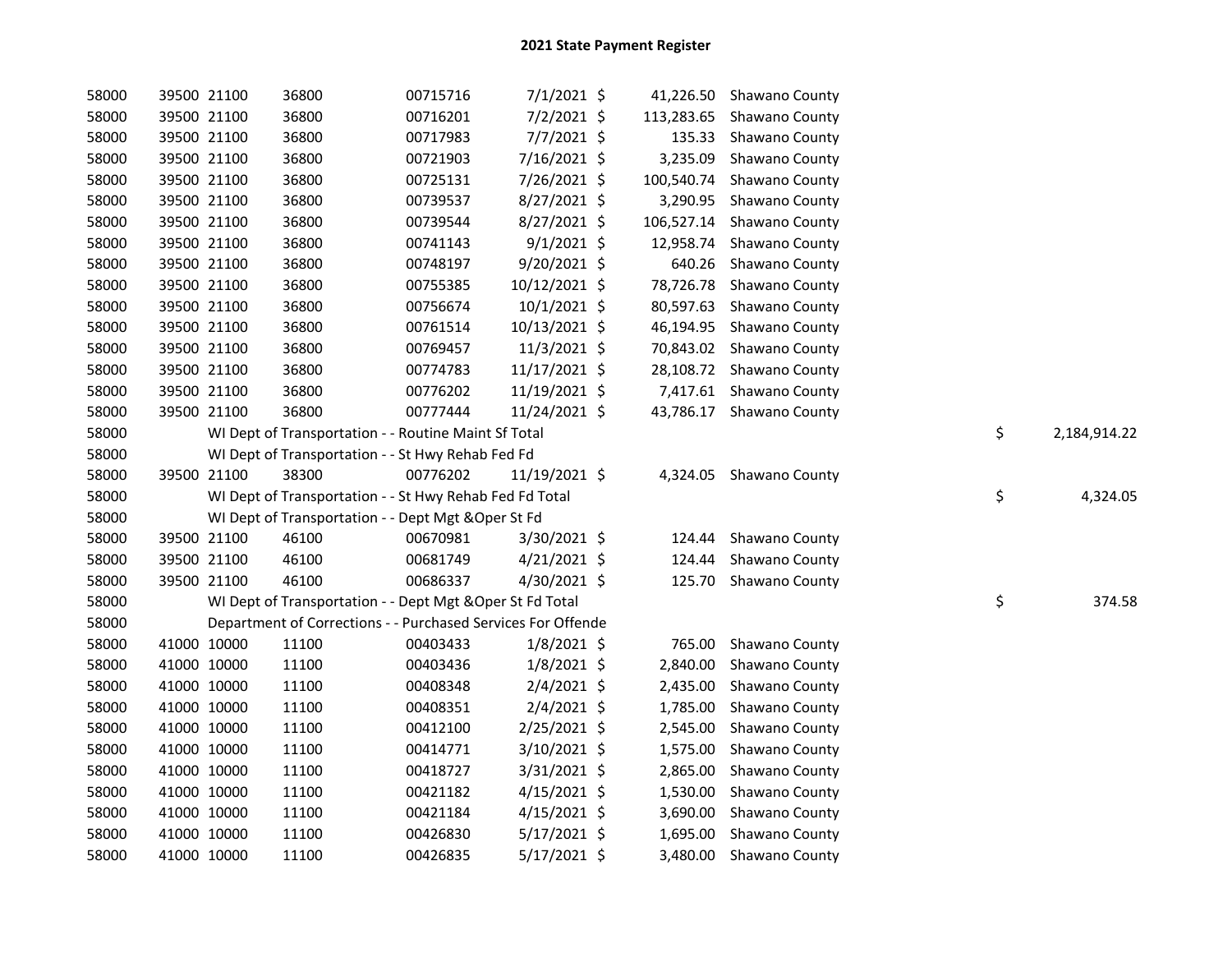| 58000 |             | 41000 10000 | 11100 | 00431022                                                           | $6/7/2021$ \$  |           | 1,995.00 Shawano County  |    |           |
|-------|-------------|-------------|-------|--------------------------------------------------------------------|----------------|-----------|--------------------------|----|-----------|
| 58000 |             | 41000 10000 | 11100 | 00431243                                                           | 6/8/2021 \$    | 3,925.00  | Shawano County           |    |           |
| 58000 |             | 41000 10000 | 11100 | 00437802                                                           | 7/9/2021 \$    | 1,320.00  | Shawano County           |    |           |
| 58000 |             | 41000 10000 | 11100 | 00437808                                                           | 7/9/2021 \$    | 2,555.00  | Shawano County           |    |           |
| 58000 |             | 41000 10000 | 11100 | 00444092                                                           | 8/12/2021 \$   | 2,400.00  | Shawano County           |    |           |
| 58000 | 41000 10000 |             | 11100 | 00450979                                                           | $9/16/2021$ \$ | 3,030.00  | Shawano County           |    |           |
| 58000 | 41000 10000 |             | 11100 | 00455134                                                           | 10/8/2021 \$   | 2,920.00  | Shawano County           |    |           |
| 58000 |             | 41000 10000 | 11100 | 00461548                                                           | 11/10/2021 \$  | 3,030.00  | Shawano County           |    |           |
| 58000 | 41000 10000 |             | 11100 | 00470058                                                           | 12/27/2021 \$  |           | 3,350.00 Shawano County  |    |           |
| 58000 |             |             |       | Department of Corrections - - Purchased Services For Offende Total |                |           |                          | \$ | 49,730.00 |
| 58000 |             |             |       | Department of Corrections - - Becky Young Community Correcti       |                |           |                          |    |           |
| 58000 |             | 41000 10000 | 11200 | 00444093                                                           | 8/12/2021 \$   |           | 1,485.00 Shawano County  |    |           |
| 58000 |             | 41000 10000 | 11200 | 00450964                                                           | $9/16/2021$ \$ |           | 2,265.00 Shawano County  |    |           |
| 58000 |             | 41000 10000 | 11200 | 00455139                                                           | 10/8/2021 \$   |           | 1,575.00 Shawano County  |    |           |
| 58000 | 41000 10000 |             | 11200 | 00470051                                                           | 12/27/2021 \$  |           | 975.00 Shawano County    |    |           |
| 58000 |             |             |       | Department of Corrections - - Becky Young Community Correcti Total |                |           |                          | \$ | 6,300.00  |
| 58000 |             |             |       | Department of Corrections - - Corrections Contracts And Agre       |                |           |                          |    |           |
| 58000 |             | 41000 10000 | 11400 | 00402959                                                           | $1/7/2021$ \$  |           | 6,278.12 Shawano County  |    |           |
| 58000 | 41000 10000 |             | 11400 | 00406159                                                           | 1/27/2021 \$   |           | 4,888.70 Shawano County  |    |           |
| 58000 |             | 41000 10000 | 11400 | 00412196                                                           | 2/26/2021 \$   |           | 7,410.24 Shawano County  |    |           |
| 58000 |             | 41000 10000 | 11400 | 00412208                                                           | $2/25/2021$ \$ |           | 18,113.92 Shawano County |    |           |
| 58000 |             | 41000 10000 | 11400 | 00412213                                                           | 2/25/2021 \$   | 8,799.66  | Shawano County           |    |           |
| 58000 |             | 41000 10000 | 11400 | 00412450                                                           | 2/26/2021 \$   | 10,034.70 | Shawano County           |    |           |
| 58000 |             | 41000 10000 | 11400 | 00416941                                                           | 3/19/2021 \$   | 19,709.18 | Shawano County           |    |           |
| 58000 | 41000 10000 |             | 11400 | 00419063                                                           | $4/8/2021$ \$  | 2,675.92  | Shawano County           |    |           |
| 58000 | 41000 10000 |             | 11400 | 00419793                                                           | $4/8/2021$ \$  | 21,613.20 | Shawano County           |    |           |
| 58000 |             | 41000 10000 | 11400 | 00421226                                                           | $4/16/2021$ \$ | 4,374.10  | Shawano County           |    |           |
| 58000 | 41000 10000 |             | 11400 | 00422585                                                           | $4/27/2021$ \$ | 22,590.94 | Shawano County           |    |           |
| 58000 |             | 41000 10000 | 11400 | 00428653                                                           | $5/26/2021$ \$ | 5,609.14  | Shawano County           |    |           |
| 58000 |             | 41000 10000 | 11400 | 00432885                                                           | $6/17/2021$ \$ | 8,130.68  | Shawano County           |    |           |
| 58000 |             | 41000 10000 | 11400 | 00433948                                                           | $6/21/2021$ \$ | 18,834.36 | Shawano County           |    |           |
| 58000 |             | 41000 10000 | 11400 | 00435814                                                           | $6/30/2021$ \$ |           | 18,834.36 Shawano County |    |           |
| 58000 | 41000 10000 |             | 11400 | 00438018                                                           | 7/13/2021 \$   |           | 13,739.82 Shawano County |    |           |
| 58000 |             | 41000 10000 | 11400 | 00439054                                                           | 7/14/2021 \$   | 18,062.46 | Shawano County           |    |           |
| 58000 |             | 41000 10000 | 11400 | 00446119                                                           | 8/25/2021 \$   |           | 10,755.14 Shawano County |    |           |
| 58000 |             | 41000 10000 | 11400 | 00449501                                                           | $9/14/2021$ \$ |           | 6,998.56 Shawano County  |    |           |
| 58000 |             | 41000 10000 | 11400 | 00458497                                                           | 10/26/2021 \$  |           | 5,763.52 Shawano County  |    |           |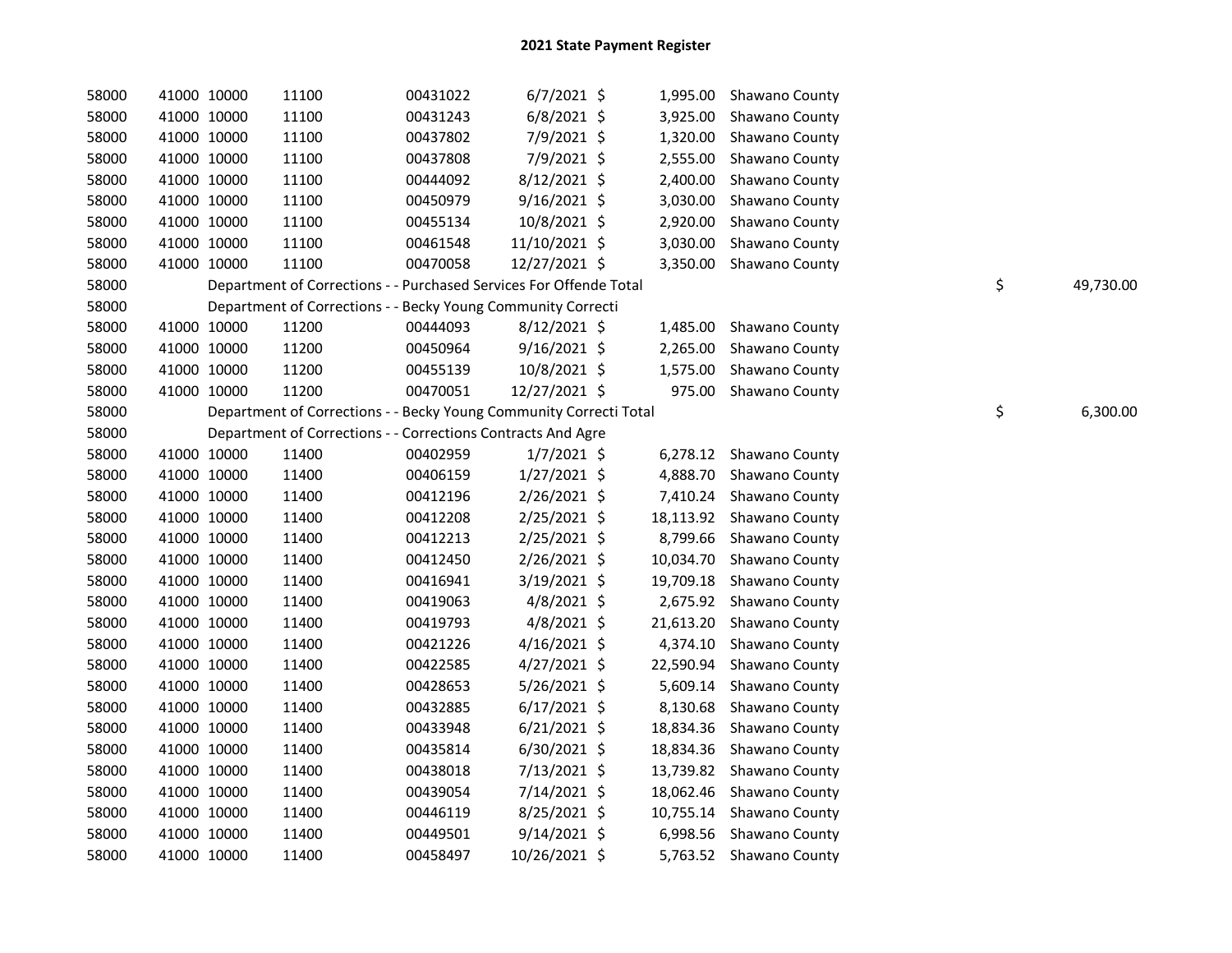| 58000 | 41000 10000 | 11400                                                                  | 00461851 | 11/12/2021 \$  |            | 11,063.90 Shawano County                                                                                      |                    |
|-------|-------------|------------------------------------------------------------------------|----------|----------------|------------|---------------------------------------------------------------------------------------------------------------|--------------------|
| 58000 | 41000 10000 | 11400                                                                  | 00469085 | 12/21/2021 \$  |            | 9,417.18 Shawano County                                                                                       |                    |
| 58000 |             | Department of Corrections - - Corrections Contracts And Agre Total     |          |                |            |                                                                                                               | \$<br>253,697.80   |
| 58000 |             |                                                                        |          |                |            | Department of Corrections - - Reimbursing Counties For Probation, Extended Supervision And Parole Holds       |                    |
| 58000 | 41000 10000 | 11600                                                                  | 00459659 | 10/29/2021 \$  |            | 30,240.00 Shawano County                                                                                      |                    |
| 58000 |             |                                                                        |          |                |            | Department of Corrections - - Reimbursing Counties For Probation, Extended Supervision And Parole Holds Total | \$<br>30,240.00    |
| 58000 |             | Department of Health Services - - State/Federal Aids                   |          |                |            |                                                                                                               |                    |
| 58000 | 43500 10000 | 00000                                                                  | 92106    | $1/4/2021$ \$  |            | 214,345.00 Shawano County                                                                                     |                    |
| 58000 | 43500 10000 | 00000                                                                  | 92107    | $2/1/2021$ \$  | 201,252.00 | Shawano County                                                                                                |                    |
| 58000 | 43500 10000 | 00000                                                                  | 92108    | $3/1/2021$ \$  | 324,507.00 | Shawano County                                                                                                |                    |
| 58000 | 43500 10000 | 00000                                                                  | 92109    | $4/1/2021$ \$  | 113,996.00 | Shawano County                                                                                                |                    |
| 58000 | 43500 10000 | 00000                                                                  | 92110    | $5/3/2021$ \$  | 593,804.00 | Shawano County                                                                                                |                    |
| 58000 | 43500 10000 | 00000                                                                  | 92111    | $6/1/2021$ \$  | 240,124.00 | Shawano County                                                                                                |                    |
| 58000 | 43500 10000 | 00000                                                                  | 92112    | $6/16/2021$ \$ | 31,028.00  | Shawano County                                                                                                |                    |
| 58000 | 43500 10000 | 00000                                                                  | 92200    | $7/1/2021$ \$  | 476,435.00 | Shawano County                                                                                                |                    |
| 58000 | 43500 10000 | 00000                                                                  | 92201    | 8/2/2021 \$    | 417,581.00 | Shawano County                                                                                                |                    |
| 58000 | 43500 10000 | 00000                                                                  | 92202    | $9/1/2021$ \$  | 244,839.00 | Shawano County                                                                                                |                    |
| 58000 | 43500 10000 | 00000                                                                  | 92204    | $10/1/2021$ \$ | 310,482.00 | Shawano County                                                                                                |                    |
| 58000 | 43500 10000 | 00000                                                                  | 92206    | 11/1/2021 \$   | 663,714.00 | Shawano County                                                                                                |                    |
| 58000 | 43500 10000 | 00000                                                                  | 92207    | 12/1/2021 \$   | 108,631.00 | Shawano County                                                                                                |                    |
| 58000 |             | Department of Health Services - - State/Federal Aids Total             |          |                |            |                                                                                                               | \$<br>3,940,738.00 |
| 58000 |             | Department of Health Services - - Public Health Dispensaries And       |          |                |            |                                                                                                               |                    |
| 58000 | 43500 10000 | 10700                                                                  | 00434613 | 7/9/2021 \$    | 209.01     | Shawano County                                                                                                |                    |
| 58000 | 43500 10000 | 10700                                                                  | 00454120 | 10/7/2021 \$   | 37.68      | Shawano County                                                                                                |                    |
| 58000 | 43500 10000 | 10700                                                                  | 00460193 | 11/8/2021 \$   | 131.60     | Shawano County                                                                                                |                    |
| 58000 | 43500 10000 | 10700                                                                  | 00460792 | 11/10/2021 \$  | 112.80     | Shawano County                                                                                                |                    |
| 58000 | 43500 10000 | 10700                                                                  | 00460846 | 11/10/2021 \$  | 94.00      | Shawano County                                                                                                |                    |
| 58000 |             | Department of Health Services - - Public Health Dispensaries And Total |          |                |            |                                                                                                               | \$<br>585.09       |
| 58000 |             | Department of Health Services - - Emergency Dispatcher Cardiopul       |          |                |            |                                                                                                               |                    |
| 58000 | 43500 10000 | 18500                                                                  | 00436582 | 7/16/2021 \$   |            | 8,967.00 Shawano County                                                                                       |                    |
| 58000 |             | Department of Health Services - - Emergency Dispatcher Cardiopul Total |          |                |            |                                                                                                               | \$<br>8,967.00     |
| 58000 |             | Department of Health Services - - General Program Operations           |          |                |            |                                                                                                               |                    |
| 58000 | 43500 10000 | 40100                                                                  | 00402576 | $1/12/2021$ \$ | 1.50       | Shawano County                                                                                                |                    |
| 58000 | 43500 10000 | 40100                                                                  | 00402590 | $1/12/2021$ \$ | 1.50       | Shawano County                                                                                                |                    |
| 58000 | 43500 10000 | 40100                                                                  | 00408039 | $2/3/2021$ \$  | 1.50       | Shawano County                                                                                                |                    |
| 58000 | 43500 10000 | 40100                                                                  | 00412942 | $3/2/2021$ \$  | 1.50       | Shawano County                                                                                                |                    |
| 58000 | 43500 10000 | 40100                                                                  | 00415859 | $3/16/2021$ \$ | 1.50       | Shawano County                                                                                                |                    |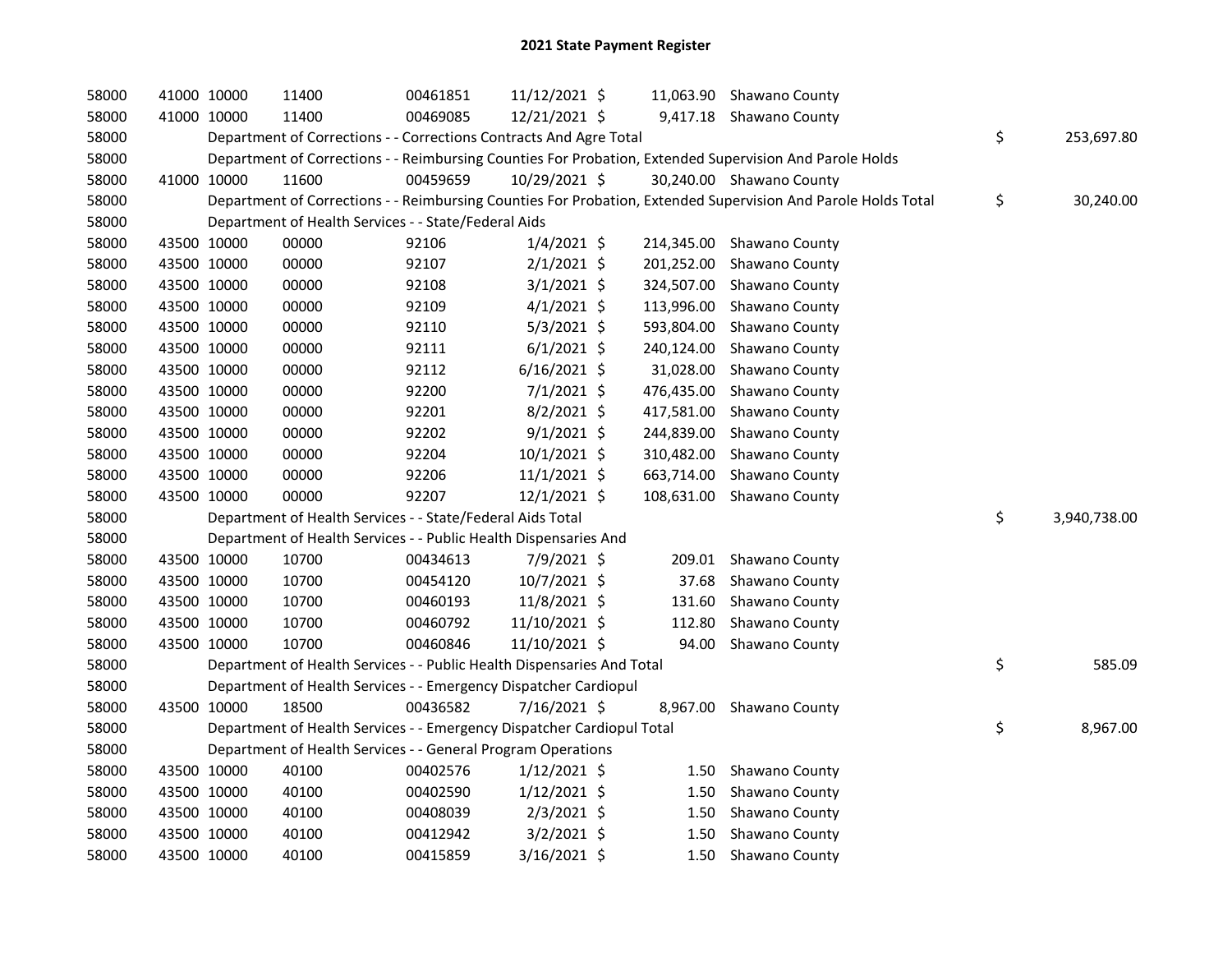| 58000 |             | 43500 10000 | 40100                                                                  | 00417231 | 3/24/2021 \$   | 1.50  | Shawano County           |    |        |
|-------|-------------|-------------|------------------------------------------------------------------------|----------|----------------|-------|--------------------------|----|--------|
| 58000 |             | 43500 10000 | 40100                                                                  | 00422420 | 4/20/2021 \$   | 15.00 | Shawano County           |    |        |
| 58000 | 43500 10000 |             | 40100                                                                  | 00427578 | 5/18/2021 \$   | 1.50  | Shawano County           |    |        |
| 58000 | 43500 10000 |             | 40100                                                                  | 00435985 | $6/29/2021$ \$ | 1.50  | Shawano County           |    |        |
| 58000 | 43500 10000 |             | 40100                                                                  | 00437372 | 7/7/2021 \$    | 1.00  | Shawano County           |    |        |
| 58000 | 43500 10000 |             | 40100                                                                  | 00437373 | 7/7/2021 \$    | 15.00 | Shawano County           |    |        |
| 58000 | 43500 10000 |             | 40100                                                                  | 00447296 | 8/31/2021 \$   | 1.50  | Shawano County           |    |        |
| 58000 |             | 43500 10000 | 40100                                                                  | 00448498 | 9/8/2021 \$    | 1.50  | Shawano County           |    |        |
| 58000 | 43500 10000 |             | 40100                                                                  | 00457153 | 10/19/2021 \$  | 1.50  | Shawano County           |    |        |
| 58000 | 43500 10000 |             | 40100                                                                  | 00469333 | 12/21/2021 \$  |       | 1.50 Shawano County      |    |        |
| 58000 |             |             | Department of Health Services - - General Program Operations Total     |          |                |       |                          | \$ | 49.00  |
| 58000 |             |             | Department of Health Services - - Medical Assistance State Admin       |          |                |       |                          |    |        |
| 58000 |             | 43500 10000 | 44000                                                                  | 00402576 | $1/12/2021$ \$ |       | 1.50 Shawano County      |    |        |
| 58000 |             | 43500 10000 | 44000                                                                  | 00402590 | $1/12/2021$ \$ | 1.50  | Shawano County           |    |        |
| 58000 |             | 43500 10000 | 44000                                                                  | 00408039 | 2/3/2021 \$    | 1.50  | Shawano County           |    |        |
| 58000 |             | 43500 10000 | 44000                                                                  | 00412942 | $3/2/2021$ \$  | 1.50  | Shawano County           |    |        |
| 58000 |             | 43500 10000 | 44000                                                                  | 00415859 | 3/16/2021 \$   | 1.50  | Shawano County           |    |        |
| 58000 |             | 43500 10000 | 44000                                                                  | 00417231 | 3/24/2021 \$   | 1.50  | Shawano County           |    |        |
| 58000 |             | 43500 10000 | 44000                                                                  | 00422420 | 4/20/2021 \$   | 15.00 | Shawano County           |    |        |
| 58000 |             | 43500 10000 | 44000                                                                  | 00427578 | 5/18/2021 \$   | 1.50  | Shawano County           |    |        |
| 58000 |             | 43500 10000 | 44000                                                                  | 00435985 | 6/29/2021 \$   | 1.50  | Shawano County           |    |        |
| 58000 | 43500 10000 |             | 44000                                                                  | 00437372 | 7/7/2021 \$    | 1.00  | Shawano County           |    |        |
| 58000 | 43500 10000 |             | 44000                                                                  | 00437373 | $7/7/2021$ \$  | 15.00 | Shawano County           |    |        |
| 58000 | 43500 10000 |             | 44000                                                                  | 00447296 | 8/31/2021 \$   | 1.50  | Shawano County           |    |        |
| 58000 | 43500 10000 |             | 44000                                                                  | 00448498 | 9/8/2021 \$    | 1.50  | Shawano County           |    |        |
| 58000 | 43500 10000 |             | 44000                                                                  | 00457153 | 10/19/2021 \$  | 1.50  | Shawano County           |    |        |
| 58000 | 43500 10000 |             | 44000                                                                  | 00469333 | 12/21/2021 \$  | 1.50  | Shawano County           |    |        |
| 58000 |             |             | Department of Health Services - - Medical Assistance State Admin Total |          |                |       |                          | \$ | 49.00  |
| 58000 |             |             | Dept of Children and Families - - Fees For Administrative Servic       |          |                |       |                          |    |        |
| 58000 |             | 43700 10000 | 23100                                                                  | 00080596 | $2/16/2021$ \$ | 60.00 | Shawano County           |    |        |
| 58000 |             | 43700 10000 | 23100                                                                  | 00083453 | 4/20/2021 \$   | 65.00 | Shawano County           |    |        |
| 58000 | 43700 10000 |             | 23100                                                                  | 00087336 | 7/23/2021 \$   | 55.00 | Shawano County           |    |        |
| 58000 | 43700 10000 |             | 23100                                                                  | 00090951 | 11/2/2021 \$   | 40.00 | Shawano County           |    |        |
| 58000 |             |             | Dept of Children and Families - - Fees For Administrative Servic Total |          |                |       |                          | \$ | 220.00 |
| 58000 |             |             | Dept of Children and Families - - General Aids                         |          |                |       |                          |    |        |
| 58000 |             | 43700 10000 | 99000                                                                  | 00079031 | $1/5/2021$ \$  |       | 95,235.56 Shawano County |    |        |
| 58000 |             | 43700 10000 | 99000                                                                  | 00079795 | 1/29/2021 \$   |       | 72,612.32 Shawano County |    |        |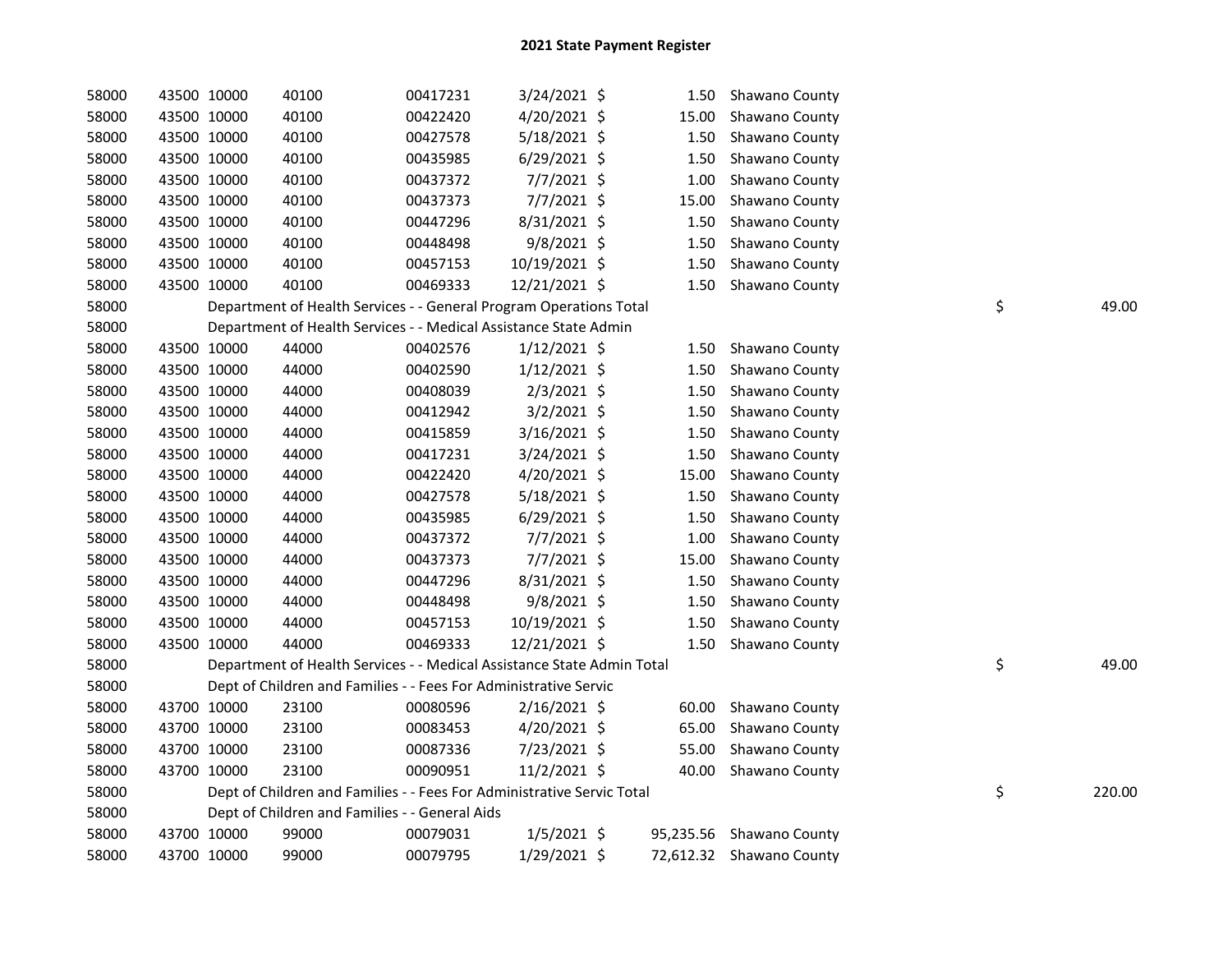| 58000 |             |                                                      |          |                |            | Shawano County            |    |              |
|-------|-------------|------------------------------------------------------|----------|----------------|------------|---------------------------|----|--------------|
|       | 43700 10000 | 99000                                                | 00080187 | $2/5/2021$ \$  | 539.47     | Shawano County            |    |              |
| 58000 | 43700 10000 | 99000                                                | 00080301 | $2/5/2021$ \$  | 42.72      | Shawano County            |    |              |
| 58000 | 43700 10000 | 99000                                                | 00080401 | 2/10/2021 \$   | 12,693.99  | Shawano County            |    |              |
| 58000 | 43700 10000 | 99000                                                | 00081341 | $3/5/2021$ \$  | 523.07     | Shawano County            |    |              |
| 58000 | 43700 10000 | 99000                                                | 00082549 | $4/1/2021$ \$  | 55,415.97  | Shawano County            |    |              |
| 58000 | 43700 10000 | 99000                                                | 00082679 | $4/5/2021$ \$  | 99,823.48  | Shawano County            |    |              |
| 58000 | 43700 10000 | 99000                                                | 00082680 | $4/5/2021$ \$  | 169,158.99 | Shawano County            |    |              |
| 58000 | 43700 10000 | 99000                                                | 00083919 | 4/30/2021 \$   | 88,723.80  | Shawano County            |    |              |
| 58000 | 43700 10000 | 99000                                                | 00084135 | 5/5/2021 \$    | 167,027.00 | Shawano County            |    |              |
| 58000 | 43700 10000 | 99000                                                | 00084942 | 5/18/2021 \$   | 1,047.00   | Shawano County            |    |              |
| 58000 | 43700 10000 | 99000                                                | 00085648 | $6/7/2021$ \$  | 2,306.24   | Shawano County            |    |              |
| 58000 | 43700 10000 | 99000                                                | 00086579 | $7/1/2021$ \$  | 649.00     | Shawano County            |    |              |
| 58000 | 43700 10000 | 99000                                                | 00086629 | $7/2/2021$ \$  | 85,725.69  | Shawano County            |    |              |
| 58000 | 43700 10000 | 99000                                                | 00086707 | 7/8/2021 \$    | 84,579.89  | Shawano County            |    |              |
| 58000 | 43700 10000 | 99000                                                | 00087583 | 7/30/2021 \$   | 75,550.78  | Shawano County            |    |              |
| 58000 | 43700 10000 | 99000                                                | 00087719 | 7/30/2021 \$   | 27,613.00  | Shawano County            |    |              |
| 58000 | 43700 10000 | 99000                                                | 00087953 | $8/5/2021$ \$  | 41,289.82  | Shawano County            |    |              |
| 58000 | 43700 10000 | 99000                                                | 00088183 | $8/13/2021$ \$ | 28,112.83  | Shawano County            |    |              |
| 58000 | 43700 10000 | 99000                                                | 00088956 | $9/7/2021$ \$  | 392,664.45 | Shawano County            |    |              |
| 58000 | 43700 10000 | 99000                                                | 00089136 | 9/10/2021 \$   | 29,095.92  | Shawano County            |    |              |
| 58000 | 43700 10000 | 99000                                                | 00089928 | 10/5/2021 \$   | 183,586.17 | Shawano County            |    |              |
| 58000 | 43700 10000 | 99000                                                | 00090776 | 10/29/2021 \$  |            | 63,582.31 Shawano County  |    |              |
| 58000 | 43700 10000 | 99000                                                | 00091045 | 11/5/2021 \$   |            | 173,573.97 Shawano County |    |              |
| 58000 | 43700 10000 | 99000                                                | 00092238 | 12/6/2021 \$   |            | 91,306.25 Shawano County  |    |              |
| 58000 |             | Dept of Children and Families - - General Aids Total |          |                |            |                           | \$ | 2,042,592.16 |
| 58000 |             | Dept of Workforce Development - - Auxiliary Services |          |                |            |                           |    |              |
| 58000 | 44500 10000 | 13000                                                | 00310373 | $1/4/2021$ \$  | 35.00      | Shawano County            |    |              |
| 58000 | 44500 10000 | 13000                                                | 00313463 | $2/2/2021$ \$  | 35.00      | Shawano County            |    |              |
| 58000 | 44500 10000 | 13000                                                | 00317093 | $3/2/2021$ \$  | 40.00      | Shawano County            |    |              |
| 58000 | 44500 10000 | 13000                                                | 00320901 | $4/2/2021$ \$  | 40.00      | Shawano County            |    |              |
| 58000 | 44500 10000 | 13000                                                | 00324446 | 5/4/2021 \$    | 50.00      | Shawano County            |    |              |
| 58000 | 44500 10000 | 13000                                                | 00327639 | $6/2/2021$ \$  | 50.00      | Shawano County            |    |              |
| 58000 | 44500 10000 | 13000                                                | 00331423 | 7/2/2021 \$    | 65.00      | Shawano County            |    |              |
| 58000 | 44500 10000 | 13000                                                | 00335321 | 8/3/2021 \$    | 30.00      | Shawano County            |    |              |
| 58000 | 44500 10000 | 13000                                                | 00339115 | $9/2/2021$ \$  | 20.00      | Shawano County            |    |              |
| 58000 | 44500 10000 | 13000                                                | 00343102 | 10/4/2021 \$   | 5.00       | Shawano County            |    |              |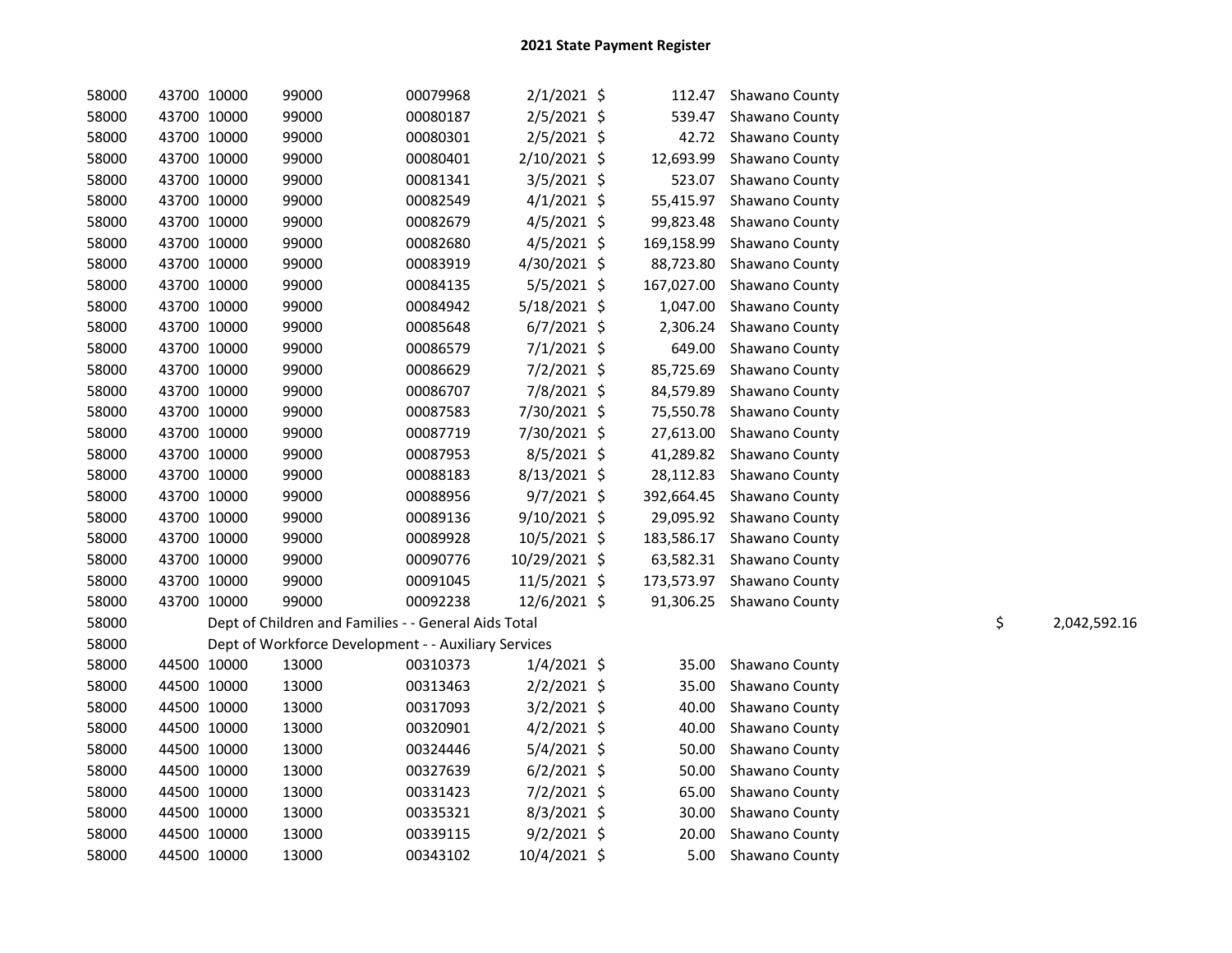| 58000 | 44500 10000 | 13000                                                                 | 00347142 | 11/2/2021 \$   |          | 40.00 Shawano County     |    |           |
|-------|-------------|-----------------------------------------------------------------------|----------|----------------|----------|--------------------------|----|-----------|
| 58000 | 44500 10000 | 13000                                                                 | 00350788 | 12/2/2021 \$   |          | 30.00 Shawano County     |    |           |
| 58000 |             | Dept of Workforce Development - - Auxiliary Services Total            |          |                |          |                          | \$ | 440.00    |
| 58000 |             | Dept of Workforce Development - - Wc Ops Uninsured Emplyr Admin       |          |                |          |                          |    |           |
| 58000 | 44500 22700 | 17700                                                                 | 00315925 | 2/23/2021 \$   |          | 5.00 Shawano County      |    |           |
| 58000 | 44500 22700 | 17700                                                                 | 00336253 | $8/13/2021$ \$ | 15.00    | Shawano County           |    |           |
| 58000 |             | Dept of Workforce Development - - Wc Ops Uninsured Emplyr Admin Total |          |                |          |                          | \$ | 20.00     |
| 58000 |             | Department of Justice - - Alternatives To Incarceration               |          |                |          |                          |    |           |
| 58000 | 45500 10000 | 21000                                                                 | 00094793 | 2/19/2021 \$   |          | 27,820.33 Shawano County |    |           |
| 58000 | 45500 10000 | 21000                                                                 | 00097922 | 5/14/2021 \$   |          | 18,950.06 Shawano County |    |           |
| 58000 | 45500 10000 | 21000                                                                 | 00103955 | 10/26/2021 \$  |          | 7,620.38 Shawano County  |    |           |
| 58000 |             | Department of Justice - - Alternatives To Incarceration Total         |          |                |          |                          | \$ | 54,390.77 |
| 58000 |             | Department of Justice - - Officer training reimbursement              |          |                |          |                          |    |           |
| 58000 | 45500 10000 | 21400                                                                 | 00105768 | 11/23/2021 \$  |          | 11,360.00 Shawano County |    |           |
| 58000 |             | Department of Justice - - Officer training reimbursement Total        |          |                |          |                          | \$ | 11,360.00 |
| 58000 |             | Department of Justice - - Crime Laboratories, Dna                     |          |                |          |                          |    |           |
| 58000 | 45500 10000 | 22100                                                                 | 00100376 | 7/14/2021 \$   |          | 1,910.00 Shawano County  |    |           |
| 58000 |             | Department of Justice - - Crime Laboratories, Dna Total               |          |                |          |                          | \$ | 1,910.00  |
| 58000 |             | Department of Justice - - County Law Enforcement Service              |          |                |          |                          |    |           |
| 58000 | 45500 10000 | 22600                                                                 | 00093429 | 1/20/2021 \$   |          | 30,368.00 Shawano County |    |           |
| 58000 |             | Department of Justice - - County Law Enforcement Service Total        |          |                |          |                          | \$ | 30,368.00 |
| 58000 |             | Department of Justice - - Federal Aid, Local Assistance               |          |                |          |                          |    |           |
| 58000 | 45500 10000 | 25100                                                                 | 00094235 | $2/8/2021$ \$  |          | 6,272.22 Shawano County  |    |           |
| 58000 | 45500 10000 | 25100                                                                 | 00100959 | 8/5/2021 \$    | 5,000.00 | Shawano County           |    |           |
| 58000 | 45500 10000 | 25100                                                                 | 00101198 | $8/11/2021$ \$ |          | 4,366.86 Shawano County  |    |           |
| 58000 | 45500 10000 | 25100                                                                 | 00101228 | 8/24/2021 \$   |          | 1,314.80 Shawano County  |    |           |
| 58000 | 45500 10000 | 25100                                                                 | 00104643 | 11/5/2021 \$   |          | 1,594.57 Shawano County  |    |           |
| 58000 | 45500 10000 | 25100                                                                 | 00104770 | 11/5/2021 \$   |          | 613.20 Shawano County    |    |           |
| 58000 | 45500 10000 | 25100                                                                 | 00106199 | 12/8/2021 \$   |          | 1,796.30 Shawano County  |    |           |
| 58000 |             | Department of Justice - - Federal Aid, Local Assistance Total         |          |                |          |                          | \$ | 20,957.95 |
| 58000 |             | Department of Justice - - County-Tribal Programs, Local               |          |                |          |                          |    |           |
| 58000 | 45500 10000 | 26300                                                                 | 00093457 | $1/20/2021$ \$ |          | 19,386.00 Shawano County |    |           |
| 58000 |             | Department of Justice - - County-Tribal Programs, Local Total         |          |                |          |                          | \$ | 19,386.00 |
| 58000 |             | Department of Justice - - Alt Prosecution Alcohol Drugs               |          |                |          |                          |    |           |
| 58000 | 45500 10000 | 27100                                                                 | 00101383 | 8/31/2021 \$   |          | 27,293.22 Shawano County |    |           |
| 58000 |             | Department of Justice - - Alt Prosecution Alcohol Drugs Total         |          |                |          |                          | \$ | 27,293.22 |
| 58000 |             | Department of Justice - - Internet Crimes Against Childr              |          |                |          |                          |    |           |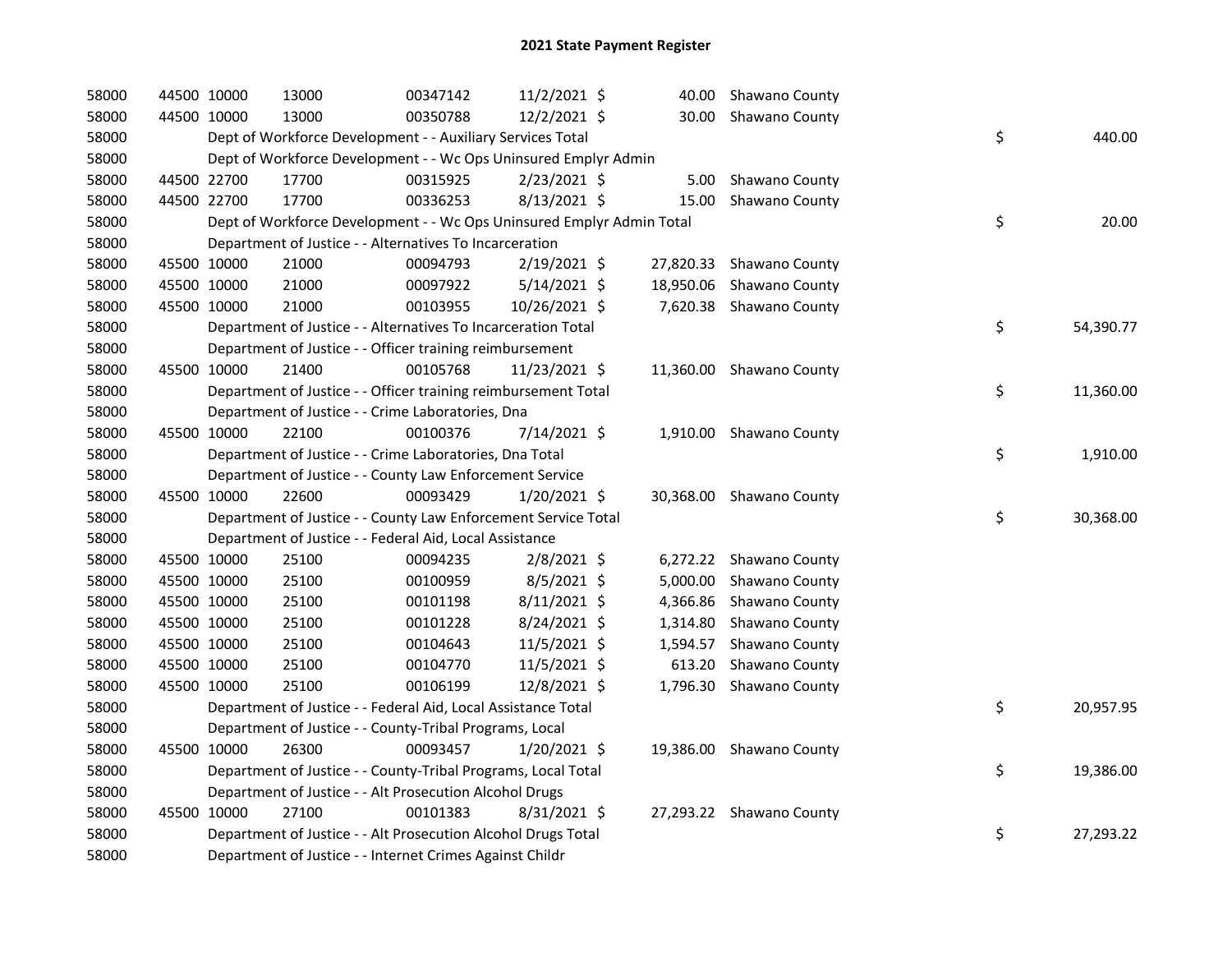| 58000 | 45500 10000 |             | 28400                                                                  | 00100954 | 8/5/2021 \$    |          | 128.95 Shawano County    |    |           |
|-------|-------------|-------------|------------------------------------------------------------------------|----------|----------------|----------|--------------------------|----|-----------|
| 58000 | 45500 10000 |             | 28400                                                                  | 00104792 | 11/10/2021 \$  |          | 1,088.14 Shawano County  |    |           |
| 58000 |             |             | Department of Justice - - Internet Crimes Against Childr Total         |          |                |          |                          | \$ | 1,217.09  |
| 58000 |             |             | Department of Justice - - Crime Victim Witness Assist                  |          |                |          |                          |    |           |
| 58000 | 45500 10000 |             | 53200                                                                  | 00095471 | $3/5/2021$ \$  |          | 23,254.01 Shawano County |    |           |
| 58000 | 45500 10000 |             | 53200                                                                  | 00100565 | 7/15/2021 \$   |          | 34,641.68 Shawano County |    |           |
| 58000 |             |             | Department of Justice - - Crime Victim Witness Assist Total            |          |                |          |                          | \$ | 57,895.69 |
| 58000 |             |             | Department of Military Affairs - - Local Emer Planning Grants          |          |                |          |                          |    |           |
| 58000 | 46500 10000 |             | 33700                                                                  | 00090170 | $2/23/2021$ \$ |          | 9,824.04 Shawano County  |    |           |
| 58000 |             |             | Department of Military Affairs - - Local Emer Planning Grants Total    |          |                |          |                          | \$ | 9,824.04  |
| 58000 |             |             | Department of Military Affairs - - Federal Aid, Local Assistance       |          |                |          |                          |    |           |
| 58000 | 46500 10000 |             | 34200                                                                  | 00090143 | $2/22/2021$ \$ |          | 42,998.52 Shawano County |    |           |
| 58000 |             |             | Department of Military Affairs - - Federal Aid, Local Assistance Total |          |                |          |                          | \$ | 42,998.52 |
| 58000 |             |             | Department of Veterans Affairs - - County Grants                       |          |                |          |                          |    |           |
| 58000 | 48500 58200 |             | 26700                                                                  | 00091462 | 3/12/2021 \$   |          | 10,000.00 Shawano County |    |           |
| 58000 |             |             | Department of Veterans Affairs - - County Grants Total                 |          |                |          |                          | \$ | 10,000.00 |
| 58000 |             |             | Department of Administration - - Low-Income Assistance Grants          |          |                |          |                          |    |           |
| 58000 | 50500 23500 |             | 37100                                                                  | 00139983 | $1/29/2021$ \$ |          | 5,303.65 Shawano County  |    |           |
| 58000 | 50500 23500 |             | 37100                                                                  | 00142326 | 3/16/2021 \$   | 9,635.37 | Shawano County           |    |           |
| 58000 | 50500 23500 |             | 37100                                                                  | 00143192 | 3/30/2021 \$   |          | 5,571.15 Shawano County  |    |           |
| 58000 | 50500 23500 |             | 37100                                                                  | 00145766 | $5/17/2021$ \$ |          | 5,588.70 Shawano County  |    |           |
| 58000 | 50500 23500 |             | 37100                                                                  | 00147105 | $6/15/2021$ \$ |          | 8,512.55 Shawano County  |    |           |
| 58000 | 50500 23500 |             | 37100                                                                  | 00148947 | 7/16/2021 \$   |          | 5,382.93 Shawano County  |    |           |
| 58000 | 50500 23500 |             | 37100                                                                  | 00149871 | 8/5/2021 \$    | 5,757.10 | Shawano County           |    |           |
| 58000 | 50500 23500 |             | 37100                                                                  | 00151222 | 8/31/2021 \$   |          | 400.41 Shawano County    |    |           |
| 58000 | 50500 23500 |             | 37100                                                                  | 00156520 | 12/15/2021 \$  |          | 12,376.07 Shawano County |    |           |
| 58000 | 50500 23500 |             | 37100                                                                  | 00157313 | 12/29/2021 \$  |          | 5,633.49 Shawano County  |    |           |
| 58000 |             |             | Department of Administration - - Low-Income Assistance Grants Total    |          |                |          |                          | \$ | 64,161.42 |
| 58000 |             |             | Department of Administration - - Land Information Program; Loca        |          |                |          |                          |    |           |
| 58000 |             | 50500 26900 | 17300                                                                  | 00136665 | $1/11/2021$ \$ |          | 20,000.00 Shawano County |    |           |
| 58000 | 50500 26900 |             | 17300                                                                  | 00138508 | 1/29/2021 \$   |          | 1,000.00 Shawano County  |    |           |
| 58000 | 50500 26900 |             | 17300                                                                  | 00139622 | $4/6/2021$ \$  |          | 34,056.00 Shawano County |    |           |
| 58000 | 50500 26900 |             | 17300                                                                  | 00145548 | $5/12/2021$ \$ |          | 25,000.00 Shawano County |    |           |
| 58000 |             |             | Department of Administration - - Land Information Program; Loca Total  |          |                |          |                          | \$ | 80,056.00 |
| 58000 |             |             | Public Defender Board - - Trial Representation                         |          |                |          |                          |    |           |
| 58000 | 55000 10000 |             | 10300                                                                  | 00312622 | 12/9/2021 \$   | 5.00     | Shawano County           |    |           |
| 58000 |             |             | Public Defender Board - - Trial Representation Total                   |          |                |          |                          | \$ | 5.00      |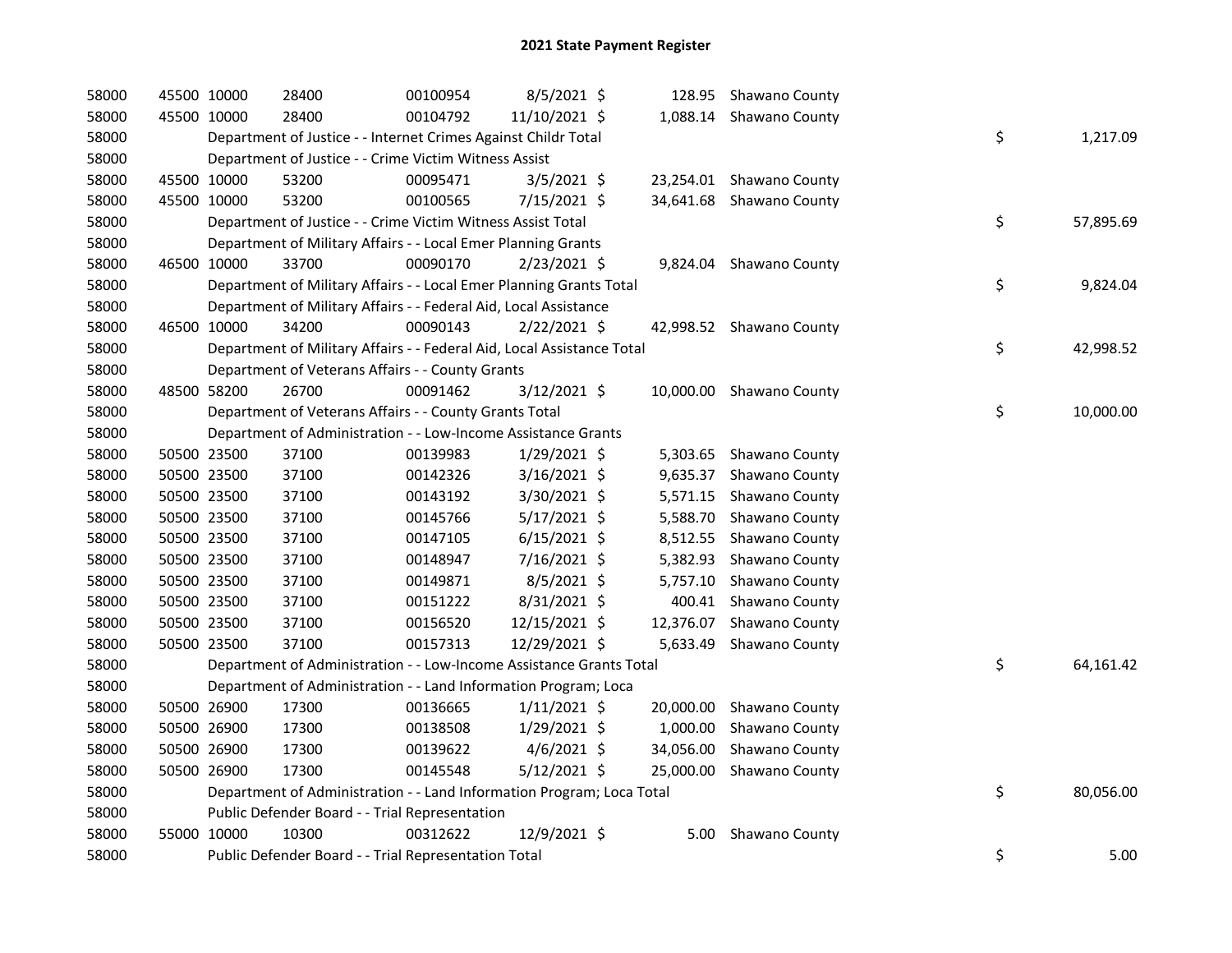| 58000 |             |             |                                                            |          |                |          | Public Defender Board - - Transcript, Discovery and Records Provided to the Public Defender Board       |                 |
|-------|-------------|-------------|------------------------------------------------------------|----------|----------------|----------|---------------------------------------------------------------------------------------------------------|-----------------|
| 58000 | 55000 10000 |             | 10600                                                      | 00275609 | $1/26/2021$ \$ |          | 1,119.20 Shawano County                                                                                 |                 |
| 58000 | 55000 10000 |             | 10600                                                      | 00278924 | 2/22/2021 \$   | 3.80     | Shawano County                                                                                          |                 |
| 58000 | 55000 10000 |             | 10600                                                      | 00282116 | 3/22/2021 \$   | 499.00   | Shawano County                                                                                          |                 |
| 58000 | 55000 10000 |             | 10600                                                      | 00287753 | 4/30/2021 \$   | 713.00   | Shawano County                                                                                          |                 |
| 58000 | 55000 10000 |             | 10600                                                      | 00287754 | 4/30/2021 \$   | 694.20   | Shawano County                                                                                          |                 |
| 58000 | 55000 10000 |             | 10600                                                      | 00298200 | $6/30/2021$ \$ | 1,378.60 | Shawano County                                                                                          |                 |
| 58000 | 55000 10000 |             | 10600                                                      | 00299217 | $7/1/2021$ \$  | 1,323.20 | Shawano County                                                                                          |                 |
| 58000 | 55000 10000 |             | 10600                                                      | 00302314 | 8/13/2021 \$   | 1,252.00 | Shawano County                                                                                          |                 |
| 58000 | 55000 10000 |             | 10600                                                      | 00302432 | 7/27/2021 \$   | 12.20    | Shawano County                                                                                          |                 |
| 58000 |             | 55000 10000 | 10600                                                      | 00303119 | 7/29/2021 \$   | 8.00     | Shawano County                                                                                          |                 |
| 58000 |             | 55000 10000 | 10600                                                      | 00304543 | $9/2/2021$ \$  | 391.40   | Shawano County                                                                                          |                 |
| 58000 |             | 55000 10000 | 10600                                                      | 00305895 | 9/22/2021 \$   | 10.00    | Shawano County                                                                                          |                 |
| 58000 |             | 55000 10000 | 10600                                                      | 00307057 | 10/8/2021 \$   | 943.40   | Shawano County                                                                                          |                 |
| 58000 |             | 55000 10000 | 10600                                                      | 00309642 | 10/29/2021 \$  | 1,013.80 | Shawano County                                                                                          |                 |
| 58000 |             | 55000 10000 | 10600                                                      | 00310346 | 11/5/2021 \$   | 2.80     | Shawano County                                                                                          |                 |
| 58000 |             | 55000 10000 | 10600                                                      | 00310732 | 11/18/2021 \$  | 10.00    | Shawano County                                                                                          |                 |
| 58000 |             | 55000 10000 | 10600                                                      | 00311733 | 11/18/2021 \$  | 6.80     | Shawano County                                                                                          |                 |
| 58000 |             | 55000 10000 | 10600                                                      | 00311734 | 11/19/2021 \$  | 7.20     | Shawano County                                                                                          |                 |
| 58000 |             | 55000 10000 | 10600                                                      | 00313540 | 12/10/2021 \$  | 1,098.80 | Shawano County                                                                                          |                 |
| 58000 | 55000 10000 |             | 10600                                                      | 00315321 | 12/10/2021 \$  | 4.80     | Shawano County                                                                                          |                 |
| 58000 | 55000 10000 |             | 10600                                                      | 00316643 | 12/30/2021 \$  |          | 794.00 Shawano County                                                                                   |                 |
| 58000 |             |             |                                                            |          |                |          | Public Defender Board - - Transcript, Discovery and Records Provided to the Public Defender Board Total | \$<br>11,286.20 |
| 58000 |             |             | Department of Revenue - - GPR Earned                       |          |                |          |                                                                                                         |                 |
| 58000 | 56600 10000 |             | 100GE                                                      | 00189766 | $1/15/2021$ \$ |          | 3.00 Shawano County                                                                                     |                 |
| 58000 |             |             | Department of Revenue - - GPR Earned Total                 |          |                |          |                                                                                                         | \$<br>3.00      |
| 58000 |             |             | Department of Revenue - - Warrants and Satisfactions       |          |                |          |                                                                                                         |                 |
| 58000 |             | 56600 10000 | 10100                                                      | 00190561 | 2/10/2021 \$   |          | 635.00 Shawano County                                                                                   |                 |
| 58000 | 56600 10000 |             | 10100                                                      | 00211183 | $8/13/2021$ \$ |          | 410.00 Shawano County                                                                                   |                 |
| 58000 |             |             | Department of Revenue - - Warrants and Satisfactions Total |          |                |          |                                                                                                         | \$<br>1,045.00  |
| 58000 |             |             | Department of Revenue - - Misc Revenue Holding Clearing    |          |                |          |                                                                                                         |                 |
| 58000 |             | 56600 10000 | 99500                                                      | 00189014 | $1/8/2021$ \$  |          | 388.36 Shawano County                                                                                   |                 |
| 58000 |             | 56600 10000 | 99500                                                      | 00191082 | $2/5/2021$ \$  |          | 551.98 Shawano County                                                                                   |                 |
| 58000 | 56600 10000 |             | 99500                                                      | 00192051 | $2/22/2021$ \$ |          | 910.47 Shawano County                                                                                   |                 |
| 58000 | 56600 10000 |             | 99500                                                      | 00192940 | $3/1/2021$ \$  |          | 2,457.13 Shawano County                                                                                 |                 |
| 58000 | 56600 10000 |             | 99500                                                      | 00192941 | $3/1/2021$ \$  |          | 5,136.67 Shawano County                                                                                 |                 |
| 58000 | 56600 10000 |             | 99500                                                      | 00192942 | $3/1/2021$ \$  |          | 312.64 Shawano County                                                                                   |                 |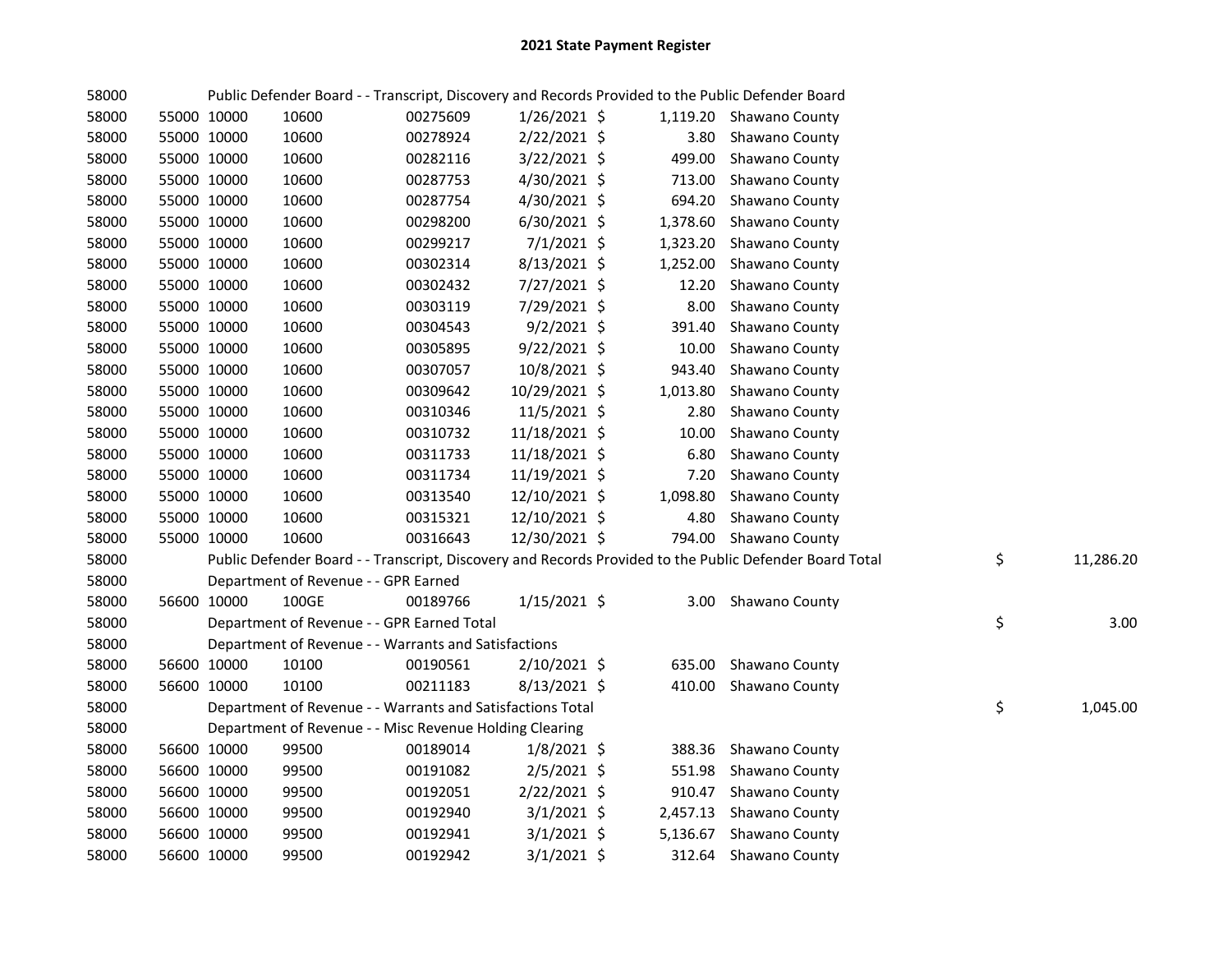| 58000 | 56600 10000 | 99500 | 00192943 | 3/1/2021 \$   | 52,089.08 | Shawano County |
|-------|-------------|-------|----------|---------------|-----------|----------------|
| 58000 | 56600 10000 | 99500 | 00193713 | 3/5/2021 \$   | 966.04    | Shawano County |
| 58000 | 56600 10000 | 99500 | 00194318 | 3/8/2021 \$   | 1,075.16  | Shawano County |
| 58000 | 56600 10000 | 99500 | 00194319 | 3/8/2021 \$   | 482.90    | Shawano County |
| 58000 | 56600 10000 | 99500 | 00194320 | 3/8/2021 \$   | 18,968.88 | Shawano County |
| 58000 | 56600 10000 | 99500 | 00195168 | 3/15/2021 \$  | 159.42    | Shawano County |
| 58000 | 56600 10000 | 99500 | 00195174 | 3/15/2021 \$  | 29.00     | Shawano County |
| 58000 | 56600 10000 | 99500 | 00195175 | 3/15/2021 \$  | 1,676.04  | Shawano County |
| 58000 | 56600 10000 | 99500 | 00195176 | 3/15/2021 \$  | 143.00    | Shawano County |
| 58000 | 56600 10000 | 99500 | 00195177 | 3/15/2021 \$  | 14,819.31 | Shawano County |
| 58000 | 56600 10000 | 99500 | 00195981 | 3/22/2021 \$  | 260.50    | Shawano County |
| 58000 | 56600 10000 | 99500 | 00195982 | 3/22/2021 \$  | 114.00    | Shawano County |
| 58000 | 56600 10000 | 99500 | 00195983 | 3/22/2021 \$  | 4,645.08  | Shawano County |
| 58000 | 56600 10000 | 99500 | 00196656 | 3/29/2021 \$  | 127.00    | Shawano County |
| 58000 | 56600 10000 | 99500 | 00196657 | 3/29/2021 \$  | 6,455.22  | Shawano County |
| 58000 | 56600 10000 | 99500 | 00197401 | 4/5/2021 \$   | 101.00    | Shawano County |
| 58000 | 56600 10000 | 99500 | 00197402 | $4/5/2021$ \$ | 626.45    | Shawano County |
| 58000 | 56600 10000 | 99500 | 00197403 | 4/5/2021 \$   | 320.63    | Shawano County |
| 58000 | 56600 10000 | 99500 | 00197404 | 4/5/2021 \$   | 575.74    | Shawano County |
| 58000 | 56600 10000 | 99500 | 00197405 | 4/5/2021 \$   | 8,880.05  | Shawano County |
| 58000 | 56600 10000 | 99500 | 00197996 | 4/7/2021 \$   | 807.00    | Shawano County |
| 58000 | 56600 10000 | 99500 | 00198587 | 4/12/2021 \$  | 932.50    | Shawano County |
| 58000 | 56600 10000 | 99500 | 00198588 | 4/12/2021 \$  | 6,369.73  | Shawano County |
| 58000 | 56600 10000 | 99500 | 00199330 | 4/20/2021 \$  | 640.60    | Shawano County |
| 58000 | 56600 10000 | 99500 | 00199331 | 4/20/2021 \$  | 5,641.87  | Shawano County |
| 58000 | 56600 10000 | 99500 | 00199975 | 4/26/2021 \$  | 98.00     | Shawano County |
| 58000 | 56600 10000 | 99500 | 00199976 | 4/26/2021 \$  | 255.61    | Shawano County |
| 58000 | 56600 10000 | 99500 | 00199977 | 4/26/2021 \$  | 5,729.79  | Shawano County |
| 58000 | 56600 10000 | 99500 | 00200558 | 5/3/2021 \$   | 123.20    | Shawano County |
| 58000 | 56600 10000 | 99500 | 00200559 | 5/3/2021 \$   | 3,262.35  | Shawano County |
| 58000 | 56600 10000 | 99500 | 00201348 | 5/7/2021 \$   | 200.00    | Shawano County |
| 58000 | 56600 10000 | 99500 | 00201741 | 5/10/2021 \$  | 76.02     | Shawano County |
| 58000 | 56600 10000 | 99500 | 00201742 | 5/10/2021 \$  | 240.74    | Shawano County |
| 58000 | 56600 10000 | 99500 | 00202394 | 5/17/2021 \$  | 221.38    | Shawano County |
| 58000 | 56600 10000 | 99500 | 00202395 | 5/17/2021 \$  | 263.23    | Shawano County |
| 58000 | 56600 10000 | 99500 | 00202396 | 5/17/2021 \$  | 5,800.25  | Shawano County |
| 58000 | 56600 10000 | 99500 | 00203132 | 5/24/2021 \$  | 1,295.45  | Shawano County |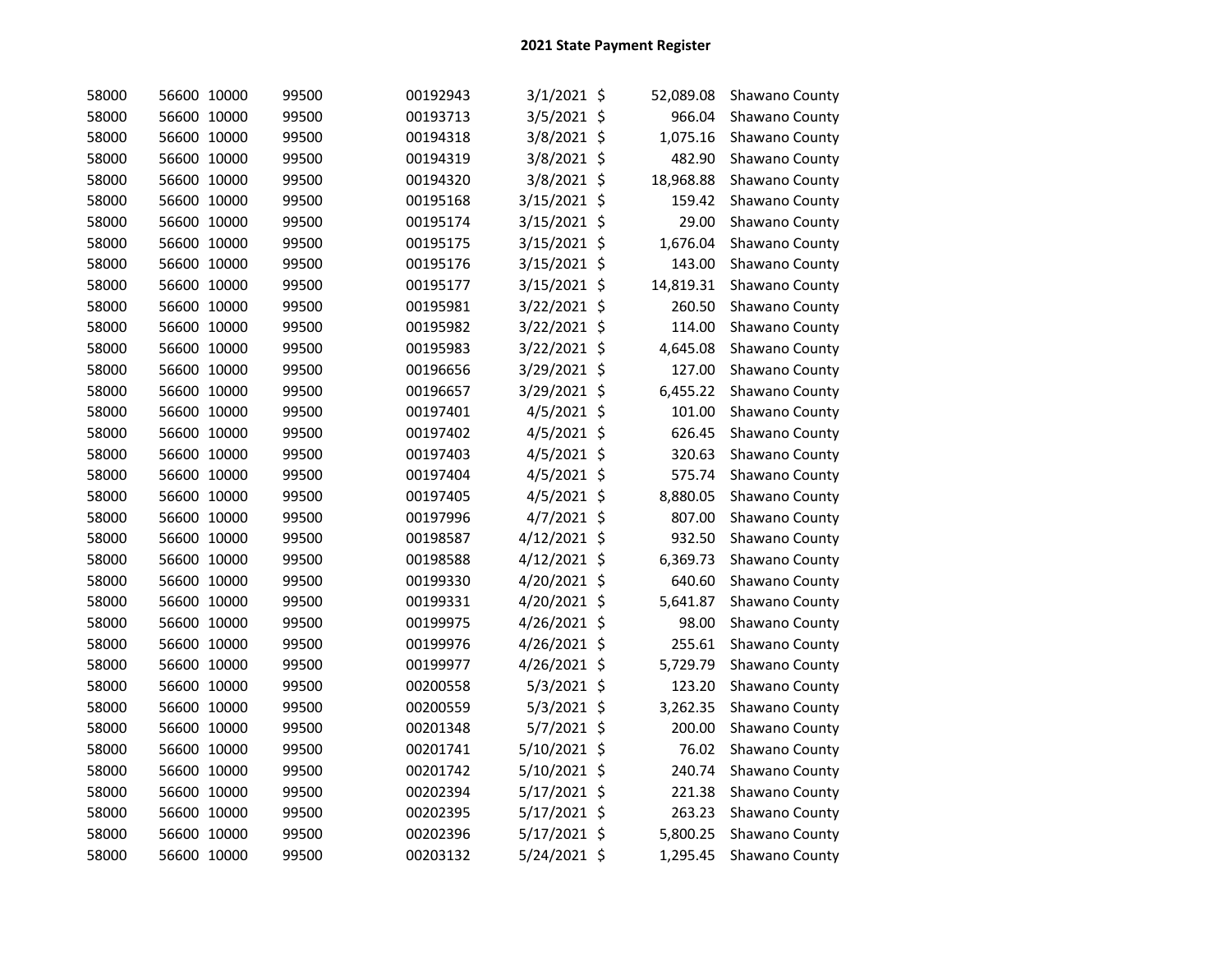| 58000 | 56600 10000 | 99500 | 00203133 | 5/24/2021 \$   | 294.09   | Shawano County |
|-------|-------------|-------|----------|----------------|----------|----------------|
| 58000 | 56600 10000 | 99500 | 00203134 | 5/24/2021 \$   | 4,103.21 | Shawano County |
| 58000 | 56600 10000 | 99500 | 00203817 | $6/1/2021$ \$  | 1,289.10 | Shawano County |
| 58000 | 56600 10000 | 99500 | 00203818 | $6/1/2021$ \$  | 2,215.43 | Shawano County |
| 58000 | 56600 10000 | 99500 | 00204573 | $6/7/2021$ \$  | 200.00   | Shawano County |
| 58000 | 56600 10000 | 99500 | 00204841 | $6/7/2021$ \$  | 100.00   | Shawano County |
| 58000 | 56600 10000 | 99500 | 00204842 | $6/7/2021$ \$  | 1,210.26 | Shawano County |
| 58000 | 56600 10000 | 99500 | 00205452 | $6/14/2021$ \$ | 311.00   | Shawano County |
| 58000 | 56600 10000 | 99500 | 00205453 | $6/14/2021$ \$ | 2,729.27 | Shawano County |
| 58000 | 56600 10000 | 99500 | 00205943 | $6/21/2021$ \$ | 3,082.97 | Shawano County |
| 58000 | 56600 10000 | 99500 | 00208155 | $6/28/2021$ \$ | 732.45   | Shawano County |
| 58000 | 56600 10000 | 99500 | 00208585 | 7/6/2021 \$    | 227.45   | Shawano County |
| 58000 | 56600 10000 | 99500 | 00209142 | 7/8/2021 \$    | 200.00   | Shawano County |
| 58000 | 56600 10000 | 99500 | 00209455 | 7/12/2021 \$   | 150.50   | Shawano County |
| 58000 | 56600 10000 | 99500 | 00209456 | 7/12/2021 \$   | 308.78   | Shawano County |
| 58000 | 56600 10000 | 99500 | 00210248 | 7/19/2021 \$   | 38.71    | Shawano County |
| 58000 | 56600 10000 | 99500 | 00210249 | 7/19/2021 \$   | 802.92   | Shawano County |
| 58000 | 56600 10000 | 99500 | 00211883 | 8/6/2021 \$    | 300.00   | Shawano County |
| 58000 | 56600 10000 | 99500 | 00212220 | 8/9/2021 \$    | 351.00   | Shawano County |
| 58000 | 56600 10000 | 99500 | 00212221 | 8/9/2021 \$    | 592.22   | Shawano County |
| 58000 | 56600 10000 | 99500 | 00212222 | 8/9/2021 \$    | 756.00   | Shawano County |
| 58000 | 56600 10000 | 99500 | 00212223 | 8/9/2021 \$    | 988.43   | Shawano County |
| 58000 | 56600 10000 | 99500 | 00212712 | 8/16/2021 \$   | 700.00   | Shawano County |
| 58000 | 56600 10000 | 99500 | 00213168 | 8/23/2021 \$   | 633.00   | Shawano County |
| 58000 | 56600 10000 | 99500 | 00214504 | 9/8/2021 \$    | 60.99    | Shawano County |
| 58000 | 56600 10000 | 99500 | 00214822 | 9/13/2021 \$   | 163.71   | Shawano County |
| 58000 | 56600 10000 | 99500 | 00215354 | 9/20/2021 \$   | 270.60   | Shawano County |
| 58000 | 56600 10000 | 99500 | 00215712 | 9/27/2021 \$   | 680.38   | Shawano County |
| 58000 | 56600 10000 | 99500 | 00216751 | 10/7/2021 \$   | 77.53    | Shawano County |
| 58000 | 56600 10000 | 99500 | 00216752 | 10/7/2021 \$   | 871.49   | Shawano County |
| 58000 | 56600 10000 | 99500 | 00217082 | 10/12/2021 \$  | 547.50   | Shawano County |
| 58000 | 56600 10000 | 99500 | 00218157 | 10/25/2021 \$  | 416.94   | Shawano County |
| 58000 | 56600 10000 | 99500 | 00219342 | 11/5/2021 \$   | 485.67   | Shawano County |
| 58000 | 56600 10000 | 99500 | 00219568 | 11/8/2021 \$   | 26.22    | Shawano County |
| 58000 | 56600 10000 | 99500 | 00220391 | 11/22/2021 \$  | 138.18   | Shawano County |
| 58000 | 56600 10000 | 99500 | 00220793 | 11/30/2021 \$  | 249.00   | Shawano County |
| 58000 | 56600 10000 | 99500 | 00220794 | 11/30/2021 \$  | 241.70   | Shawano County |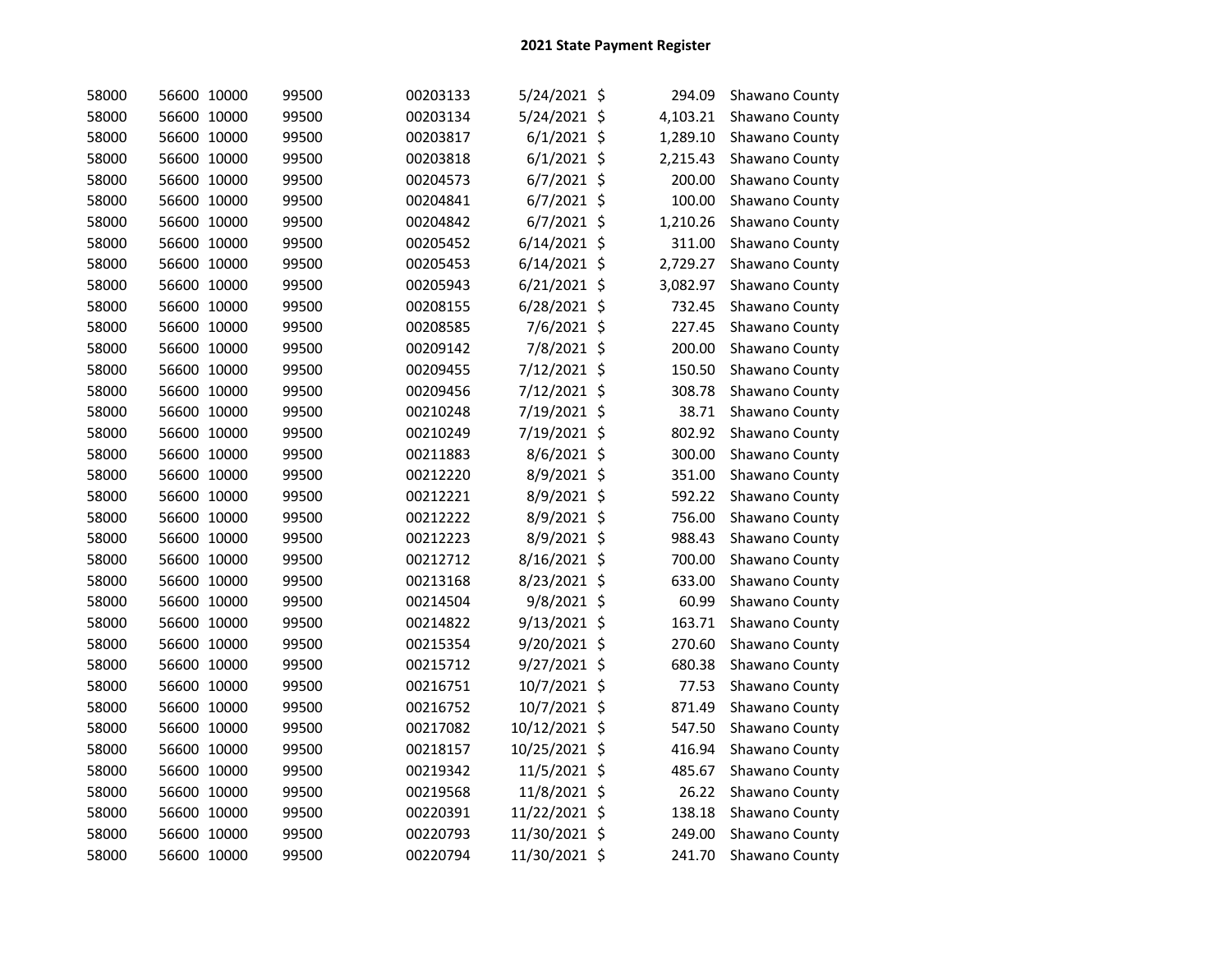| 58000 |             | 56600 10000 | 99500                                                                 | 00221494 | 12/7/2021 \$   |            | 682.74 Shawano County       |    |              |
|-------|-------------|-------------|-----------------------------------------------------------------------|----------|----------------|------------|-----------------------------|----|--------------|
| 58000 |             |             | Department of Revenue - - Misc Revenue Holding Clearing Total         |          |                |            |                             | \$ | 181,458.91   |
| 58000 |             |             | Circuit Courts - - Circuit Court Costs                                |          |                |            |                             |    |              |
| 58000 | 62500 10000 |             | 10500                                                                 | 00002134 | $2/1/2021$ \$  |            | 75,525.00 Shawano County    |    |              |
| 58000 | 62500 10000 |             | 10500                                                                 | 00002267 | 7/26/2021 \$   |            | 123,962.00 Shawano County   |    |              |
| 58000 |             |             | Circuit Courts - - Circuit Court Costs Total                          |          |                |            |                             | \$ | 199,487.00   |
| 58000 |             |             | Shared Revenue and Tax Relief - - County And Municipal Aid            |          |                |            |                             |    |              |
| 58000 | 83500 10000 |             | 10500                                                                 | 00082260 | 7/26/2021 \$   | 164,120.83 | Shawano County              |    |              |
| 58000 | 83500 10000 |             | 10500                                                                 | 00089363 | 11/15/2021 \$  |            | 930,018.04 Shawano County   |    |              |
| 58000 |             |             | Shared Revenue and Tax Relief - - County And Municipal Aid Total      |          |                |            |                             | \$ | 1,094,138.87 |
| 58000 |             |             | Shared Revenue and Tax Relief - - Exempt Computer Aid                 |          |                |            |                             |    |              |
| 58000 | 83500 10000 |             | 10900                                                                 | 00083372 | 7/26/2021 \$   |            | 20,034.78 Shawano County    |    |              |
| 58000 |             |             | Shared Revenue and Tax Relief - - Exempt Computer Aid Total           |          |                |            |                             | \$ | 20,034.78    |
| 58000 |             |             | Shared Revenue and Tax Relief - - Utility Aid                         |          |                |            |                             |    |              |
| 58000 | 83500 10000 |             | 11000                                                                 | 00082260 | 7/26/2021 \$   |            | 31,319.91 Shawano County    |    |              |
| 58000 | 83500 10000 |             | 11000                                                                 | 00089363 | 11/15/2021 \$  |            | 180,966.64 Shawano County   |    |              |
| 58000 |             |             | Shared Revenue and Tax Relief - - Utility Aid Total                   |          |                |            |                             | \$ | 212,286.55   |
| 58000 |             |             | Shared Revenue and Tax Relief - - Personal Property Aid               |          |                |            |                             |    |              |
| 58000 | 83500 10000 |             | 11100                                                                 | 00076558 | $5/3/2021$ \$  |            | 49,903.98 Shawano County    |    |              |
| 58000 |             |             | Shared Revenue and Tax Relief - - Personal Property Aid Total         |          |                |            |                             | \$ | 49,903.98    |
| 58000 |             |             | Shared Revenue and Tax Relief - - School Lvy Tx/First Dollar Cr       |          |                |            |                             |    |              |
| 58000 | 83500 10000 |             | 30200                                                                 | 00082747 | 7/26/2021 \$   |            | 4,660,724.83 Shawano County |    |              |
| 58000 | 83500 10000 |             | 30200                                                                 | 00086142 | 7/26/2021 \$   |            | 1,122,379.93 Shawano County |    |              |
| 58000 |             |             | Shared Revenue and Tax Relief - - School Lvy Tx/First Dollar Cr Total |          |                |            |                             | \$ | 5,783,104.76 |
| 58000 |             |             | Shared Revenue and Tax Relief - - County Sales Tax Reptd/Distd        |          |                |            |                             |    |              |
| 58000 | 83500 10000 |             | 43100                                                                 | 00073914 | 1/29/2021 \$   |            | 263,630.16 Shawano County   |    |              |
| 58000 | 83500 10000 |             | 43100                                                                 | 00074002 | 2/26/2021 \$   | 274,629.80 | Shawano County              |    |              |
| 58000 | 83500 10000 |             | 43100                                                                 | 00074715 | 3/31/2021 \$   | 205,201.72 | Shawano County              |    |              |
| 58000 | 83500 10000 |             | 43100                                                                 | 00079158 | 4/30/2021 \$   | 273,399.44 | Shawano County              |    |              |
| 58000 | 83500 10000 |             | 43100                                                                 | 00079962 | 5/28/2021 \$   | 295,596.93 | Shawano County              |    |              |
| 58000 | 83500 10000 |             | 43100                                                                 | 00080693 | $6/30/2021$ \$ | 368,422.44 | Shawano County              |    |              |
| 58000 | 83500 10000 |             | 43100                                                                 | 00086235 | 7/30/2021 \$   | 347,705.22 | Shawano County              |    |              |
| 58000 | 83500 10000 |             | 43100                                                                 | 00086798 | 8/31/2021 \$   | 302,624.43 | Shawano County              |    |              |
| 58000 | 83500 10000 |             | 43100                                                                 | 00087100 | 9/30/2021 \$   | 318,917.65 | Shawano County              |    |              |
| 58000 | 83500 10000 |             | 43100                                                                 | 00087789 | 10/29/2021 \$  | 327,445.61 | Shawano County              |    |              |
| 58000 | 83500 10000 |             | 43100                                                                 | 00089799 | 11/30/2021 \$  |            | 292,781.42 Shawano County   |    |              |
| 58000 | 83500 10000 |             | 43100                                                                 | 00089883 | 12/30/2021 \$  |            | 330,896.88 Shawano County   |    |              |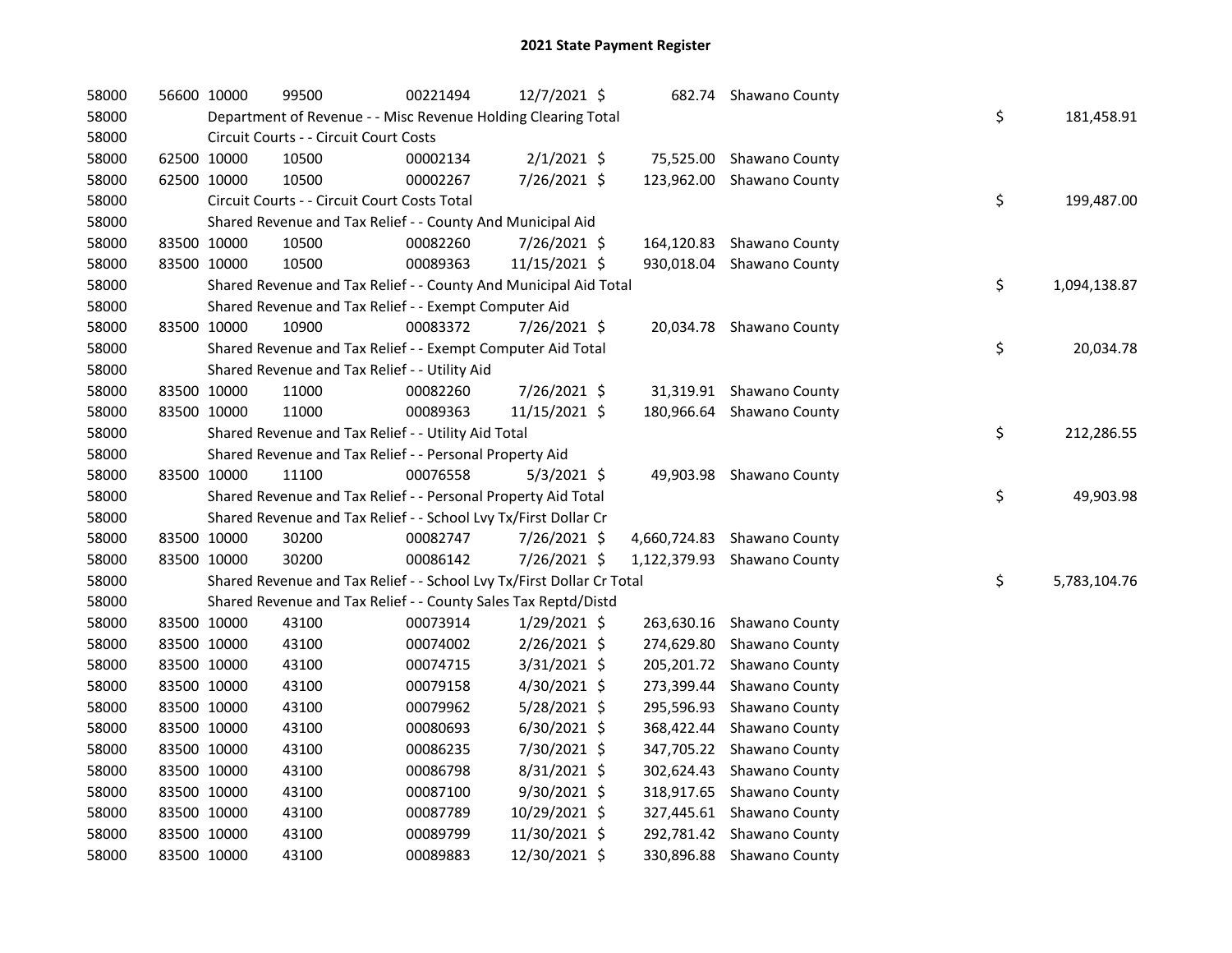| 58000       |             | Shared Revenue and Tax Relief - - County Sales Tax Reptd/Distd Total |  |  | 3,601,251.70  |  |  |  |  |  |
|-------------|-------------|----------------------------------------------------------------------|--|--|---------------|--|--|--|--|--|
| 58000       |             | Shared Revenue and Tax Relief - - Lottery & Gaming Credit            |  |  |               |  |  |  |  |  |
| 58000       | 83500 52100 | 36300                                                                |  |  |               |  |  |  |  |  |
| 58000       |             | Shared Revenue and Tax Relief - - Lottery & Gaming Credit Total      |  |  |               |  |  |  |  |  |
| 58000 Total |             |                                                                      |  |  | 23,677,570.27 |  |  |  |  |  |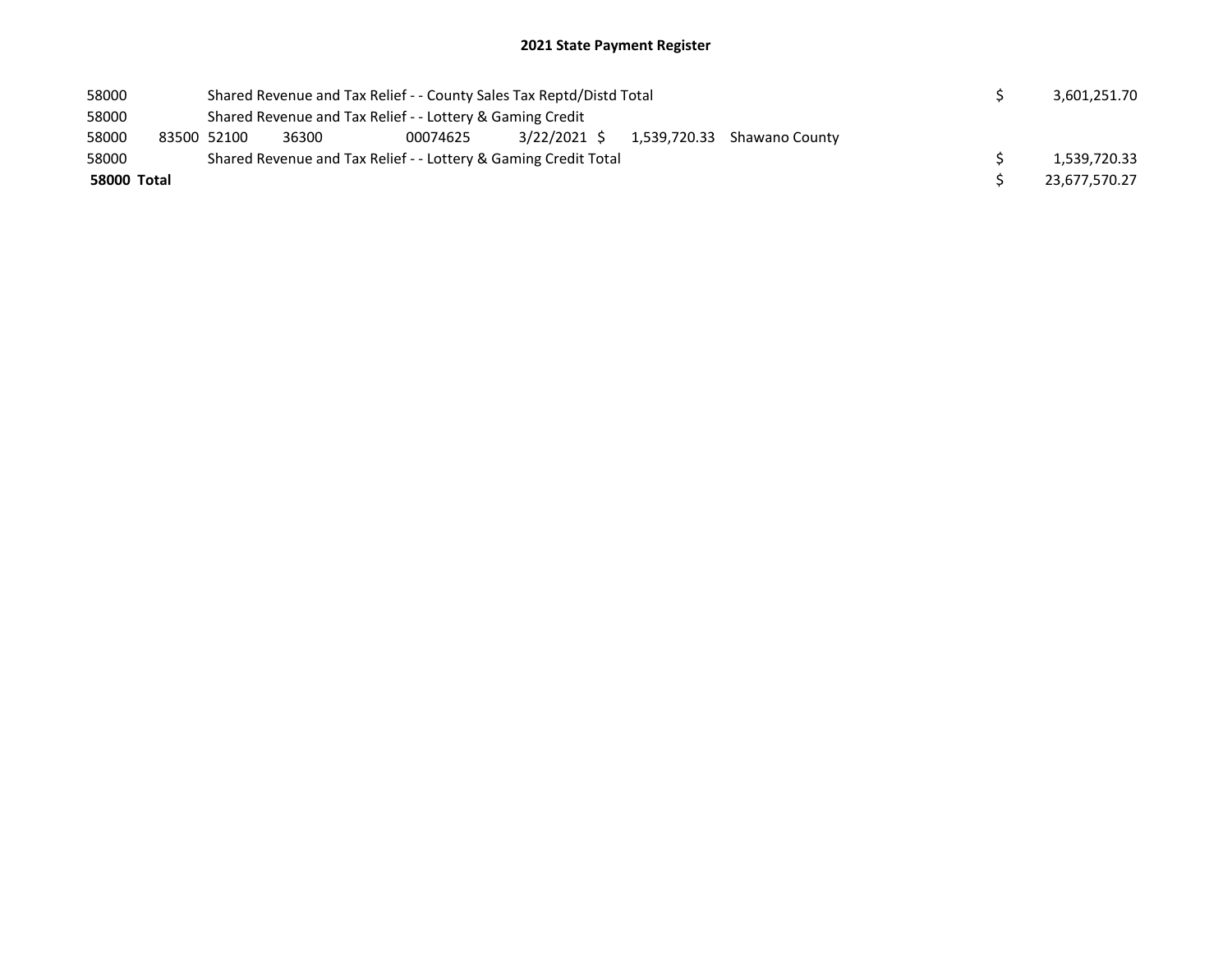| 58002 |             |             | Dept of Safety & Prof Services - - Fire Dues Distribution          |          |                |  |                         |    |            |
|-------|-------------|-------------|--------------------------------------------------------------------|----------|----------------|--|-------------------------|----|------------|
| 58002 |             | 16500 10000 | 22500                                                              | 00041674 | 7/16/2021 \$   |  | 2,043.59 Town Of Almon  |    |            |
| 58002 |             |             | Dept of Safety & Prof Services - - Fire Dues Distribution Total    |          |                |  |                         | \$ | 2,043.59   |
| 58002 |             |             | Dept of Natural Resources - - Aids In Lieu Of Taxes - Gener        |          |                |  |                         |    |            |
| 58002 |             | 37000 10000 | 50300                                                              | 00459357 | $1/27/2021$ \$ |  | 599.75 Town Of Almon    |    |            |
| 58002 | 37000 10000 |             | 50300                                                              | 00459358 | $1/27/2021$ \$ |  | 447.15 Town Of Almon    |    |            |
| 58002 |             |             | Dept of Natural Resources - - Aids In Lieu Of Taxes - Gener Total  |          |                |  |                         | \$ | 1,046.90   |
| 58002 |             |             | Dept of Natural Resources - - Resaids - Cnty Forst, Cl & Mfl       |          |                |  |                         |    |            |
| 58002 |             | 37000 21200 | 57100                                                              | 00488392 | $6/14/2021$ \$ |  | 1,006.94 Town Of Almon  |    |            |
| 58002 |             |             | Dept of Natural Resources - - Resaids - Cnty Forst, Cl & Mfl Total |          |                |  |                         | \$ | 1,006.94   |
| 58002 |             |             | Dept of Natural Resources - - Aids In Lieu Of Taxes - Sum S        |          |                |  |                         |    |            |
| 58002 |             | 37000 21200 | 57900                                                              | 00475703 | $4/21/2021$ \$ |  | 6.37 Town Of Almon      |    |            |
| 58002 |             |             | Dept of Natural Resources - - Aids In Lieu Of Taxes - Sum S Total  |          |                |  |                         | \$ | 6.37       |
| 58002 |             |             | Dept of Natural Resources - - Fin Asst For Responsible Units       |          |                |  |                         |    |            |
| 58002 |             | 37000 27400 | 67000                                                              | 00483561 | $5/21/2021$ \$ |  | 693.44 Town Of Almon    |    |            |
| 58002 |             |             | Dept of Natural Resources - - Fin Asst For Responsible Units Total |          |                |  |                         | \$ | 693.44     |
| 58002 |             |             | WI Dept of Transportation - - Trns Aids To Mnc.-Sf                 |          |                |  |                         |    |            |
| 58002 |             | 39500 21100 | 19100                                                              | 00633131 | $1/4/2021$ \$  |  | 32,015.61 Town Of Almon |    |            |
| 58002 |             | 39500 21100 | 19100                                                              | 00668738 | $4/5/2021$ \$  |  | 32,015.61 Town Of Almon |    |            |
| 58002 | 39500 21100 |             | 19100                                                              | 00712226 | 7/6/2021 \$    |  | 32,015.61 Town Of Almon |    |            |
| 58002 | 39500 21100 |             | 19100                                                              | 00752785 | 10/4/2021 \$   |  | 32,015.61 Town Of Almon |    |            |
| 58002 |             |             | WI Dept of Transportation - - Trns Aids To Mnc.-Sf Total           |          |                |  |                         | \$ | 128,062.44 |
| 58002 |             |             | Elections Commission - - General Program Ops, GPR                  |          |                |  |                         |    |            |
| 58002 | 51000 10000 |             | 10100                                                              | 00005080 | $1/8/2021$ \$  |  | 131.90 Town Of Almon    |    |            |
| 58002 |             |             | Elections Commission - - General Program Ops, GPR Total            |          |                |  |                         | \$ | 131.90     |
| 58002 |             |             | Department of Revenue - - Gifts And Grants                         |          |                |  |                         |    |            |
| 58002 |             | 56600 10000 | 12100                                                              | 00207529 | $6/25/2021$ \$ |  | 30,092.21 Town Of Almon |    |            |
| 58002 |             |             | Department of Revenue - - Gifts And Grants Total                   |          |                |  |                         | \$ | 30,092.21  |
| 58002 |             |             | Shared Revenue and Tax Relief - - County And Municipal Aid         |          |                |  |                         |    |            |
| 58002 | 83500 10000 |             | 10500                                                              | 00082224 | 7/26/2021 \$   |  | 4,108.89 Town Of Almon  |    |            |
| 58002 | 83500 10000 |             | 10500                                                              | 00089327 | 11/15/2021 \$  |  | 23,283.74 Town Of Almon |    |            |
| 58002 |             |             | Shared Revenue and Tax Relief - - County And Municipal Aid Total   |          |                |  |                         | \$ | 27,392.63  |
| 58002 |             |             | Shared Revenue and Tax Relief - - Exempt Computer Aid              |          |                |  |                         |    |            |
| 58002 | 83500 10000 |             | 10900                                                              | 00084754 | 7/26/2021 \$   |  | 2.08 Town Of Almon      |    |            |
| 58002 |             |             | Shared Revenue and Tax Relief - - Exempt Computer Aid Total        |          |                |  |                         | \$ | 2.08       |
| 58002 |             |             | Shared Revenue and Tax Relief - - Utility Aid                      |          |                |  |                         |    |            |
| 58002 |             | 83500 10000 | 11000                                                              | 00082224 | 7/26/2021 \$   |  | 1,066.71 Town Of Almon  |    |            |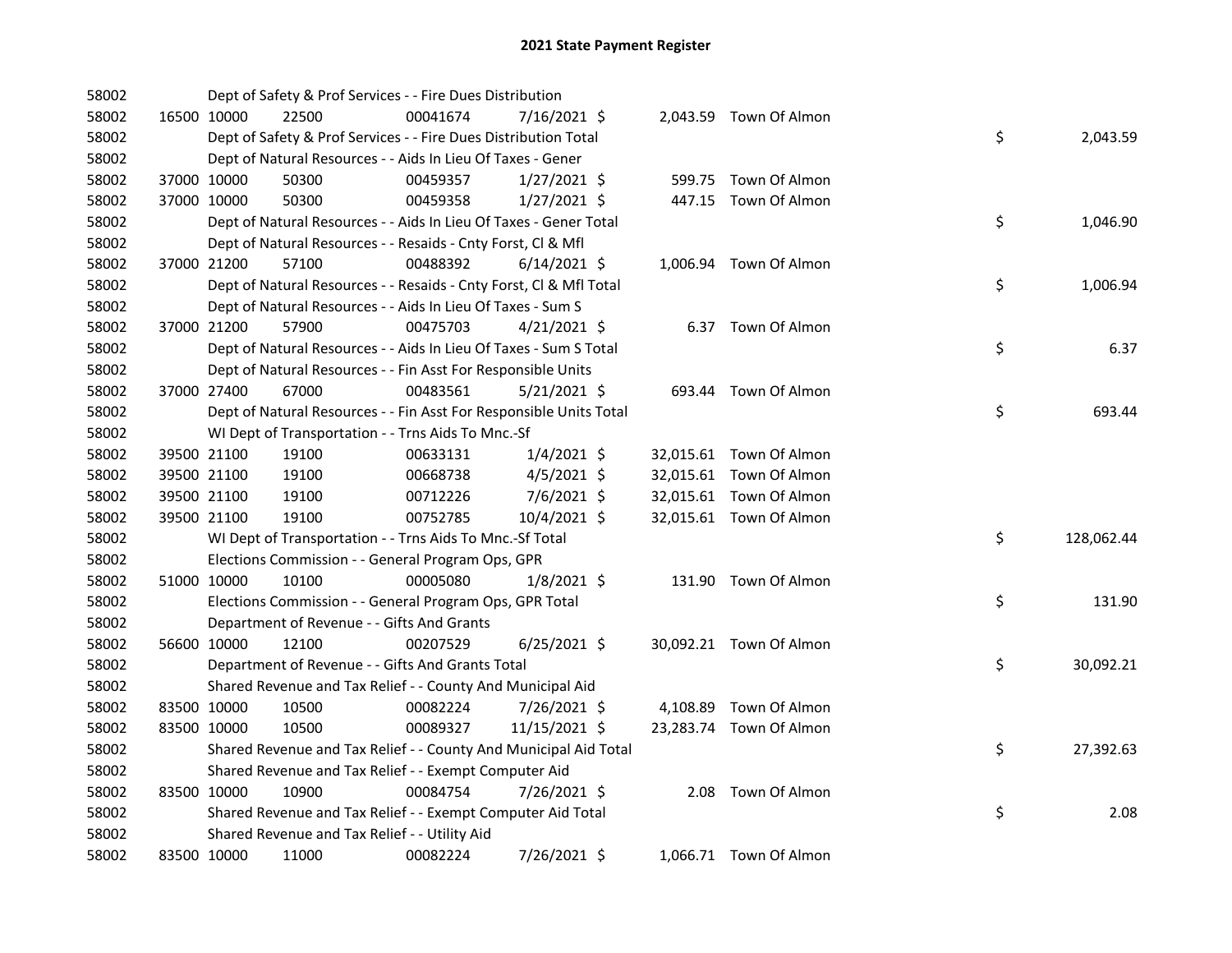| 58002       | 83500 10000 | 11000 | 00089327                                                      | 11/15/2021 \$ | 6.115.73 | Town Of Almon       |            |
|-------------|-------------|-------|---------------------------------------------------------------|---------------|----------|---------------------|------------|
| 58002       |             |       | Shared Revenue and Tax Relief - - Utility Aid Total           |               |          |                     | 7.182.44   |
| 58002       |             |       | Shared Revenue and Tax Relief - - Personal Property Aid       |               |          |                     |            |
| 58002       | 83500 10000 | 11100 | 00077936                                                      | 5/3/2021 \$   |          | 92.55 Town Of Almon |            |
| 58002       |             |       | Shared Revenue and Tax Relief - - Personal Property Aid Total |               |          |                     | 92.55      |
| 58002 Total |             |       |                                                               |               |          |                     | 197.753.49 |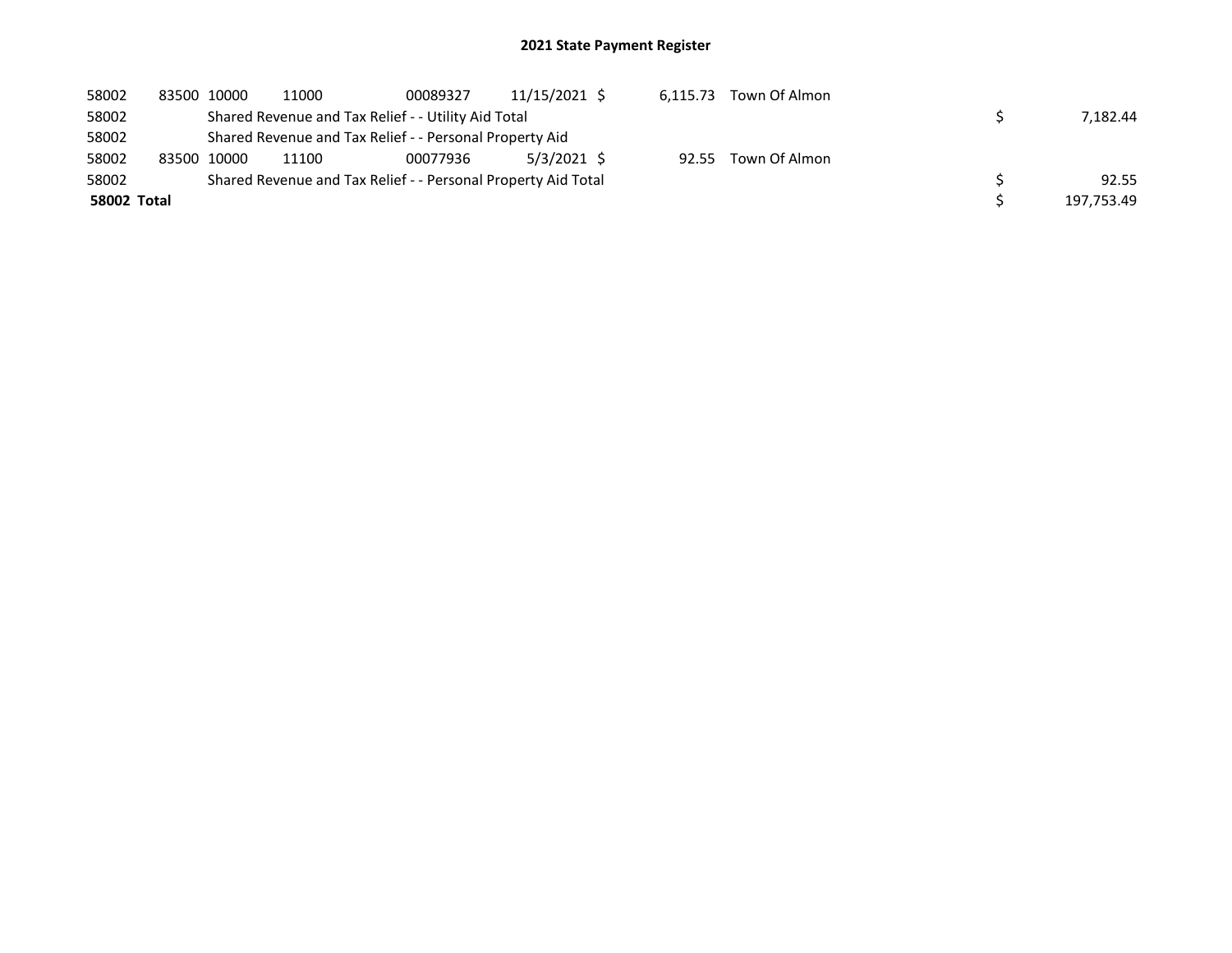| 58004 |             |             | Dept of Safety & Prof Services - - Fire Dues Distribution            |          |                |  |                            |    |            |
|-------|-------------|-------------|----------------------------------------------------------------------|----------|----------------|--|----------------------------|----|------------|
| 58004 |             | 16500 10000 | 22500                                                                | 00041675 | 7/16/2021 \$   |  | 6,602.92 Town Of Angelica  |    |            |
| 58004 |             |             | Dept of Safety & Prof Services - - Fire Dues Distribution Total      |          |                |  |                            | \$ | 6,602.92   |
| 58004 |             |             | Dept of Natural Resources - - Aids In Lieu Of Taxes - Gener          |          |                |  |                            |    |            |
| 58004 |             | 37000 10000 | 50300                                                                | 00459347 | $1/27/2021$ \$ |  | 864.60 Town Of Angelica    |    |            |
| 58004 |             |             | Dept of Natural Resources - - Aids In Lieu Of Taxes - Gener Total    |          |                |  |                            | \$ | 864.60     |
| 58004 |             |             | Dept of Natural Resources - - Seg Earned                             |          |                |  |                            |    |            |
| 58004 |             | 37000 21200 | 100SE                                                                | 00474039 | $4/15/2021$ \$ |  | 1,059.00 Town Of Angelica  |    |            |
| 58004 |             |             | Dept of Natural Resources - - Seg Earned Total                       |          |                |  |                            | \$ | 1,059.00   |
| 58004 |             |             | Dept of Natural Resources - - Resaids - Cnty Forst, Cl & Mfl         |          |                |  |                            |    |            |
| 58004 |             | 37000 21200 | 57100                                                                | 00488393 | $6/14/2021$ \$ |  | 157.30 Town Of Angelica    |    |            |
| 58004 |             |             | Dept of Natural Resources - - Resaids - Cnty Forst, Cl & Mfl Total   |          |                |  |                            | \$ | 157.30     |
| 58004 |             |             | Dept of Natural Resources - - Fin Asst For Responsible Units         |          |                |  |                            |    |            |
| 58004 |             | 37000 27400 | 67000                                                                | 00483533 | $5/21/2021$ \$ |  | 6,600.82 Town Of Angelica  |    |            |
| 58004 |             |             | Dept of Natural Resources - - Fin Asst For Responsible Units Total   |          |                |  |                            | \$ | 6,600.82   |
| 58004 |             |             | WI Dept of Transportation - - Trns Aids To Mnc.-Sf                   |          |                |  |                            |    |            |
| 58004 |             | 39500 21100 | 19100                                                                | 00633132 | $1/4/2021$ \$  |  | 39,978.45 Town Of Angelica |    |            |
| 58004 |             | 39500 21100 | 19100                                                                | 00668739 | $4/5/2021$ \$  |  | 39,978.45 Town Of Angelica |    |            |
| 58004 |             | 39500 21100 | 19100                                                                | 00712227 | 7/6/2021 \$    |  | 39,978.45 Town Of Angelica |    |            |
| 58004 |             | 39500 21100 | 19100                                                                | 00752786 | 10/4/2021 \$   |  | 39,978.45 Town Of Angelica |    |            |
| 58004 |             |             | WI Dept of Transportation - - Trns Aids To Mnc.-Sf Total             |          |                |  |                            | \$ | 159,913.80 |
| 58004 |             |             | WI Dept of Transportation - - Loc Rd Imp Prg St Fd                   |          |                |  |                            |    |            |
| 58004 |             | 39500 21100 | 27800                                                                | 00765013 | 10/22/2021 \$  |  | 20,000.00 Town Of Angelica |    |            |
| 58004 |             |             | WI Dept of Transportation - - Loc Rd Imp Prg St Fd Total             |          |                |  |                            | \$ | 20,000.00  |
| 58004 |             |             | Department of Administration - - Hv Trans Ln Annual Impact Fee       |          |                |  |                            |    |            |
| 58004 |             | 50500 10000 | 17400                                                                | 00144353 | 7/13/2021 \$   |  | 80,673.00 Town Of Angelica |    |            |
| 58004 |             |             | Department of Administration - - Hv Trans Ln Annual Impact Fee Total |          |                |  |                            | \$ | 80,673.00  |
| 58004 |             |             | Department of Revenue - - Gifts And Grants                           |          |                |  |                            |    |            |
| 58004 |             | 56600 10000 | 12100                                                                | 00207530 | $6/25/2021$ \$ |  | 92,265.33 Town Of Angelica |    |            |
| 58004 |             |             | Department of Revenue - - Gifts And Grants Total                     |          |                |  |                            | \$ | 92,265.33  |
| 58004 |             |             | Shared Revenue and Tax Relief - - County And Municipal Aid           |          |                |  |                            |    |            |
| 58004 |             | 83500 10000 | 10500                                                                | 00082225 | 7/26/2021 \$   |  | 8,495.57 Town Of Angelica  |    |            |
| 58004 | 83500 10000 |             | 10500                                                                | 00089328 | 11/15/2021 \$  |  | 48,141.59 Town Of Angelica |    |            |
| 58004 |             |             | Shared Revenue and Tax Relief - - County And Municipal Aid Total     |          |                |  |                            | \$ | 56,637.16  |
| 58004 |             |             | Shared Revenue and Tax Relief - - Exempt Computer Aid                |          |                |  |                            |    |            |
| 58004 | 83500 10000 |             | 10900                                                                | 00084755 | 7/26/2021 \$   |  | 218.25 Town Of Angelica    |    |            |
| 58004 |             |             | Shared Revenue and Tax Relief - - Exempt Computer Aid Total          |          |                |  |                            | \$ | 218.25     |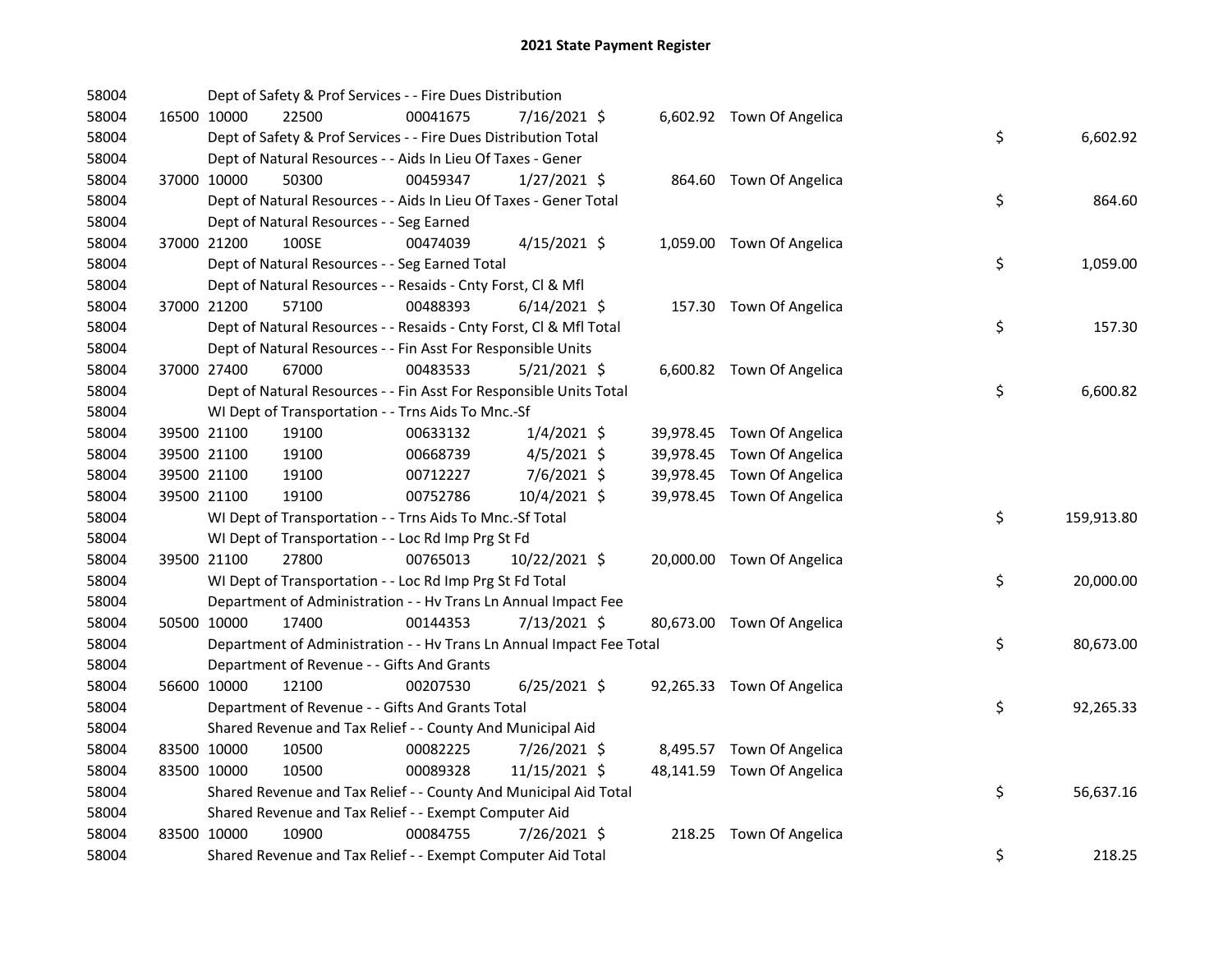| 58004              |       |             |       | Shared Revenue and Tax Relief - - Utility Aid                 |               |          |                         |            |
|--------------------|-------|-------------|-------|---------------------------------------------------------------|---------------|----------|-------------------------|------------|
| 58004              |       | 83500 10000 | 11000 | 00082225                                                      | 7/26/2021 \$  |          | 226.84 Town Of Angelica |            |
| 58004              |       | 83500 10000 | 11000 | 00089328                                                      | 11/15/2021 \$ | 1.270.21 | Town Of Angelica        |            |
| 58004              |       |             |       | Shared Revenue and Tax Relief - - Utility Aid Total           |               | 1.497.05 |                         |            |
| 58004              |       |             |       | Shared Revenue and Tax Relief - - Personal Property Aid       |               |          |                         |            |
| 58004              | 83500 | 10000       | 11100 | 00077937                                                      | $5/3/2021$ \$ | 2.429.03 | Town Of Angelica        |            |
| 58004              |       |             |       | Shared Revenue and Tax Relief - - Personal Property Aid Total |               |          |                         | 2,429.03   |
| <b>58004 Total</b> |       |             |       |                                                               |               |          |                         | 428.918.26 |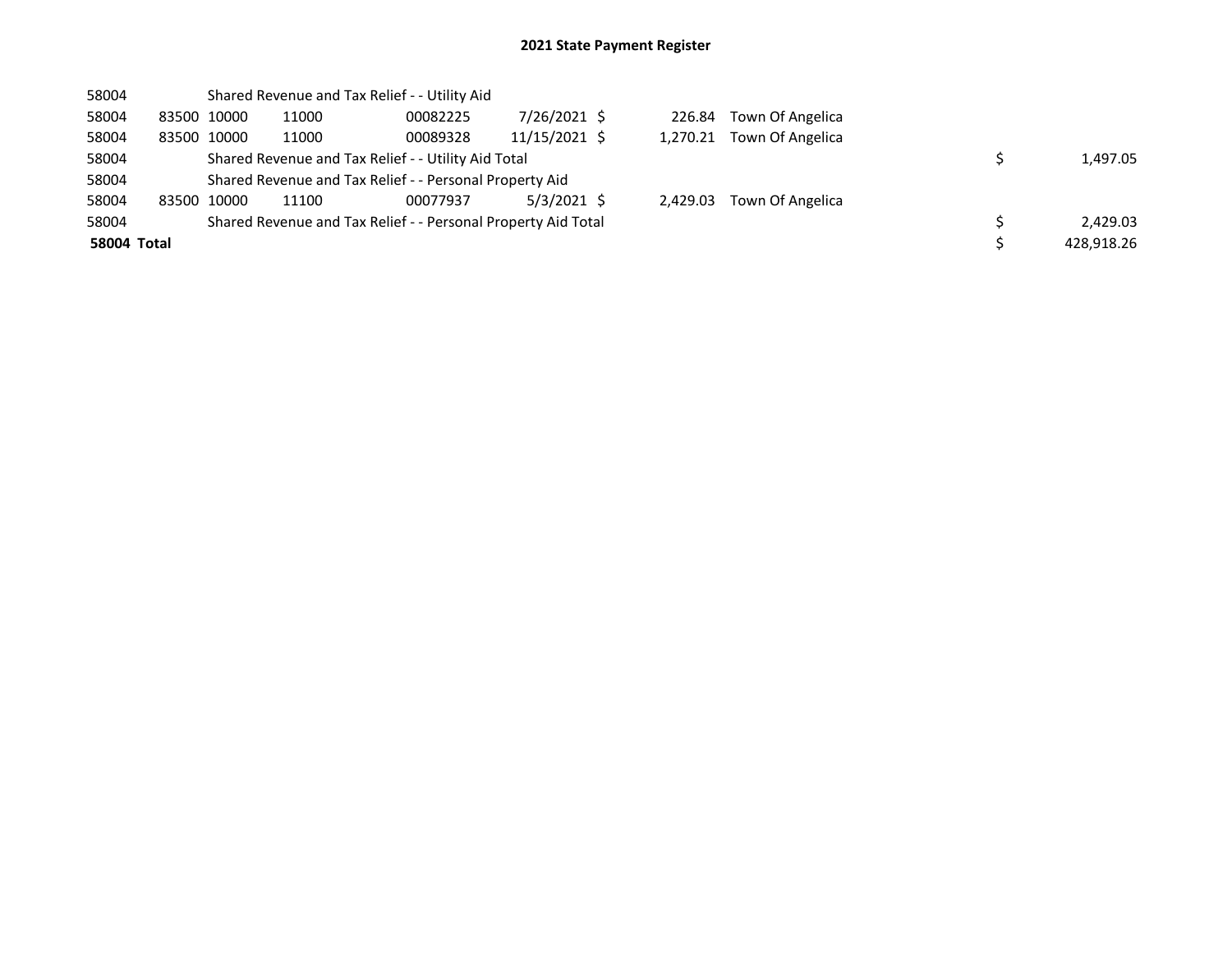| 58006       |             | Dept of Safety & Prof Services - - Fire Dues Distribution          |          |                |        |                         |    |            |
|-------------|-------------|--------------------------------------------------------------------|----------|----------------|--------|-------------------------|----|------------|
| 58006       | 16500 10000 | 22500                                                              | 00041676 | $7/16/2021$ \$ |        | 1,479.19 Town Of Aniwa  |    |            |
| 58006       |             | Dept of Safety & Prof Services - - Fire Dues Distribution Total    |          |                |        |                         | \$ | 1,479.19   |
| 58006       |             | Dept of Natural Resources - - Aids In Lieu Of Taxes - Gener        |          |                |        |                         |    |            |
| 58006       | 37000 10000 | 50300                                                              | 00459370 | $1/27/2021$ \$ | 389.69 | Town Of Aniwa           |    |            |
| 58006       | 37000 10000 | 50300                                                              | 00475907 | $4/21/2021$ \$ | 52.42  | Town Of Aniwa           |    |            |
| 58006       |             | Dept of Natural Resources - - Aids In Lieu Of Taxes - Gener Total  |          |                |        |                         | \$ | 442.11     |
| 58006       |             | Dept of Natural Resources - - Resaids - Cnty Forst, Cl & Mfl       |          |                |        |                         |    |            |
| 58006       | 37000 21200 | 57100                                                              | 00488394 | $6/14/2021$ \$ |        | 1,136.71 Town Of Aniwa  |    |            |
| 58006       |             | Dept of Natural Resources - - Resaids - Cnty Forst, Cl & Mfl Total |          |                |        |                         | \$ | 1,136.71   |
| 58006       |             | WI Dept of Transportation - - Trns Aids To Mnc.-Sf                 |          |                |        |                         |    |            |
| 58006       | 39500 21100 | 19100                                                              | 00633133 | $1/4/2021$ \$  |        | 25,458.75 Town Of Aniwa |    |            |
| 58006       | 39500 21100 | 19100                                                              | 00668740 | $4/5/2021$ \$  |        | 25,458.75 Town Of Aniwa |    |            |
| 58006       | 39500 21100 | 19100                                                              | 00712228 | $7/6/2021$ \$  |        | 25,458.75 Town Of Aniwa |    |            |
| 58006       | 39500 21100 | 19100                                                              | 00752787 | 10/4/2021 \$   |        | 25,458.75 Town Of Aniwa |    |            |
| 58006       |             | WI Dept of Transportation - - Trns Aids To Mnc.-Sf Total           |          |                |        |                         | \$ | 101,835.00 |
| 58006       |             | Department of Revenue - - Gifts And Grants                         |          |                |        |                         |    |            |
| 58006       | 56600 10000 | 12100                                                              | 00209551 | 7/13/2021 \$   |        | 27,789.50 Town Of Aniwa |    |            |
| 58006       |             | Department of Revenue - - Gifts And Grants Total                   |          |                |        |                         | \$ | 27,789.50  |
| 58006       |             | Shared Revenue and Tax Relief - - County And Municipal Aid         |          |                |        |                         |    |            |
| 58006       | 83500 10000 | 10500                                                              | 00082226 | 7/26/2021 \$   |        | 6,652.70 Town Of Aniwa  |    |            |
| 58006       | 83500 10000 | 10500                                                              | 00089329 | 11/15/2021 \$  |        | 37,698.66 Town Of Aniwa |    |            |
| 58006       |             | Shared Revenue and Tax Relief - - County And Municipal Aid Total   |          |                |        |                         | \$ | 44,351.36  |
| 58006       |             | Shared Revenue and Tax Relief - - Exempt Computer Aid              |          |                |        |                         |    |            |
| 58006       | 83500 10000 | 10900                                                              | 00084756 | 7/26/2021 \$   |        | 11.43 Town Of Aniwa     |    |            |
| 58006       |             | Shared Revenue and Tax Relief - - Exempt Computer Aid Total        |          |                |        |                         | \$ | 11.43      |
| 58006       |             | Shared Revenue and Tax Relief - - Personal Property Aid            |          |                |        |                         |    |            |
| 58006       | 83500 10000 | 11100                                                              | 00077938 | $5/3/2021$ \$  |        | 420.54 Town Of Aniwa    |    |            |
| 58006       |             | Shared Revenue and Tax Relief - - Personal Property Aid Total      |          |                |        |                         | \$ | 420.54     |
| 58006 Total |             |                                                                    |          |                |        |                         | \$ | 177,465.84 |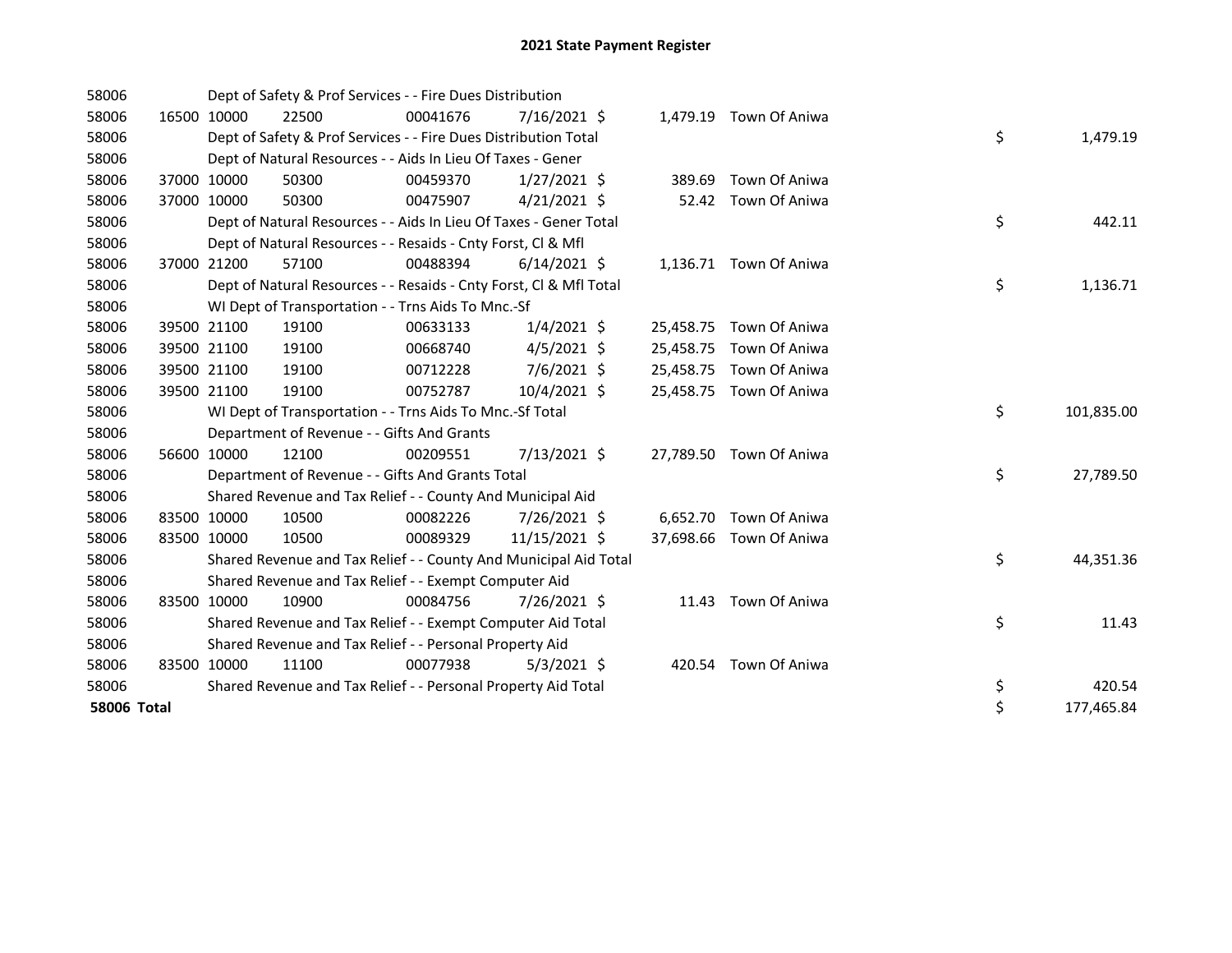| 58008              |       |             | Dept of Safety & Prof Services - - Fire Dues Distribution          |          |                   |           |                         |    |            |
|--------------------|-------|-------------|--------------------------------------------------------------------|----------|-------------------|-----------|-------------------------|----|------------|
| 58008              | 16500 | 10000       | 22500                                                              | 00041678 | $7/16/2021$ \$    |           | 298.35 Town Of Bartelme |    |            |
| 58008              |       |             | Dept of Safety & Prof Services - - Fire Dues Distribution Total    |          |                   |           |                         | \$ | 298.35     |
| 58008              |       |             | Dept of Natural Resources - - Aids In Lieu Of Taxes - Gener        |          |                   |           |                         |    |            |
| 58008              |       | 37000 10000 | 50300                                                              | 00459356 | $1/27/2021$ \$    | 793.05    | Town Of Bartelme        |    |            |
| 58008              |       | 37000 10000 | 50300                                                              | 00475697 | $4/21/2021 \;$ \$ | 21.00     | <b>Town Of Bartelme</b> |    |            |
| 58008              |       |             | Dept of Natural Resources - - Aids In Lieu Of Taxes - Gener Total  |          |                   |           |                         | \$ | 814.05     |
| 58008              |       |             | Dept of Natural Resources - - Resaids - Cnty Forst, Cl & Mfl       |          |                   |           |                         |    |            |
| 58008              | 37000 | 21200       | 57100                                                              | 00488395 | $6/14/2021$ \$    | 794.23    | <b>Town Of Bartelme</b> |    |            |
| 58008              |       |             | Dept of Natural Resources - - Resaids - Cnty Forst, Cl & Mfl Total |          |                   |           |                         | \$ | 794.23     |
| 58008              |       |             | WI Dept of Transportation - - Trns Aids To Mnc.-Sf                 |          |                   |           |                         |    |            |
| 58008              |       | 39500 21100 | 19100                                                              | 00633134 | $1/4/2021$ \$     | 12.745.80 | <b>Town Of Bartelme</b> |    |            |
| 58008              |       | 39500 21100 | 19100                                                              | 00668741 | $4/5/2021$ \$     | 12,745.80 | Town Of Bartelme        |    |            |
| 58008              |       | 39500 21100 | 19100                                                              | 00712229 | $7/6/2021$ \$     | 12.745.80 | <b>Town Of Bartelme</b> |    |            |
| 58008              |       | 39500 21100 | 19100                                                              | 00752788 | 10/4/2021 \$      | 12,745.80 | Town Of Bartelme        |    |            |
| 58008              |       |             | WI Dept of Transportation - - Trns Aids To Mnc.-Sf Total           |          |                   |           |                         | \$ | 50,983.20  |
| 58008              |       |             | Department of Revenue - - Gifts And Grants                         |          |                   |           |                         |    |            |
| 58008              | 56600 | 10000       | 12100                                                              | 00207531 | $6/25/2021$ \$    | 39,405.00 | Town Of Bartelme        |    |            |
| 58008              |       |             | Department of Revenue - - Gifts And Grants Total                   |          |                   |           |                         | \$ | 39,405.00  |
| 58008              |       |             | Shared Revenue and Tax Relief - - County And Municipal Aid         |          |                   |           |                         |    |            |
| 58008              |       | 83500 10000 | 10500                                                              | 00082227 | $7/26/2021$ \$    | 8,601.23  | <b>Town Of Bartelme</b> |    |            |
| 58008              |       | 83500 10000 | 10500                                                              | 00089330 | 11/15/2021 \$     | 48,740.31 | <b>Town Of Bartelme</b> |    |            |
| 58008              |       |             | Shared Revenue and Tax Relief - - County And Municipal Aid Total   |          |                   |           |                         | \$ | 57,341.54  |
| <b>58008 Total</b> |       |             |                                                                    |          |                   |           |                         | \$ | 149,636.37 |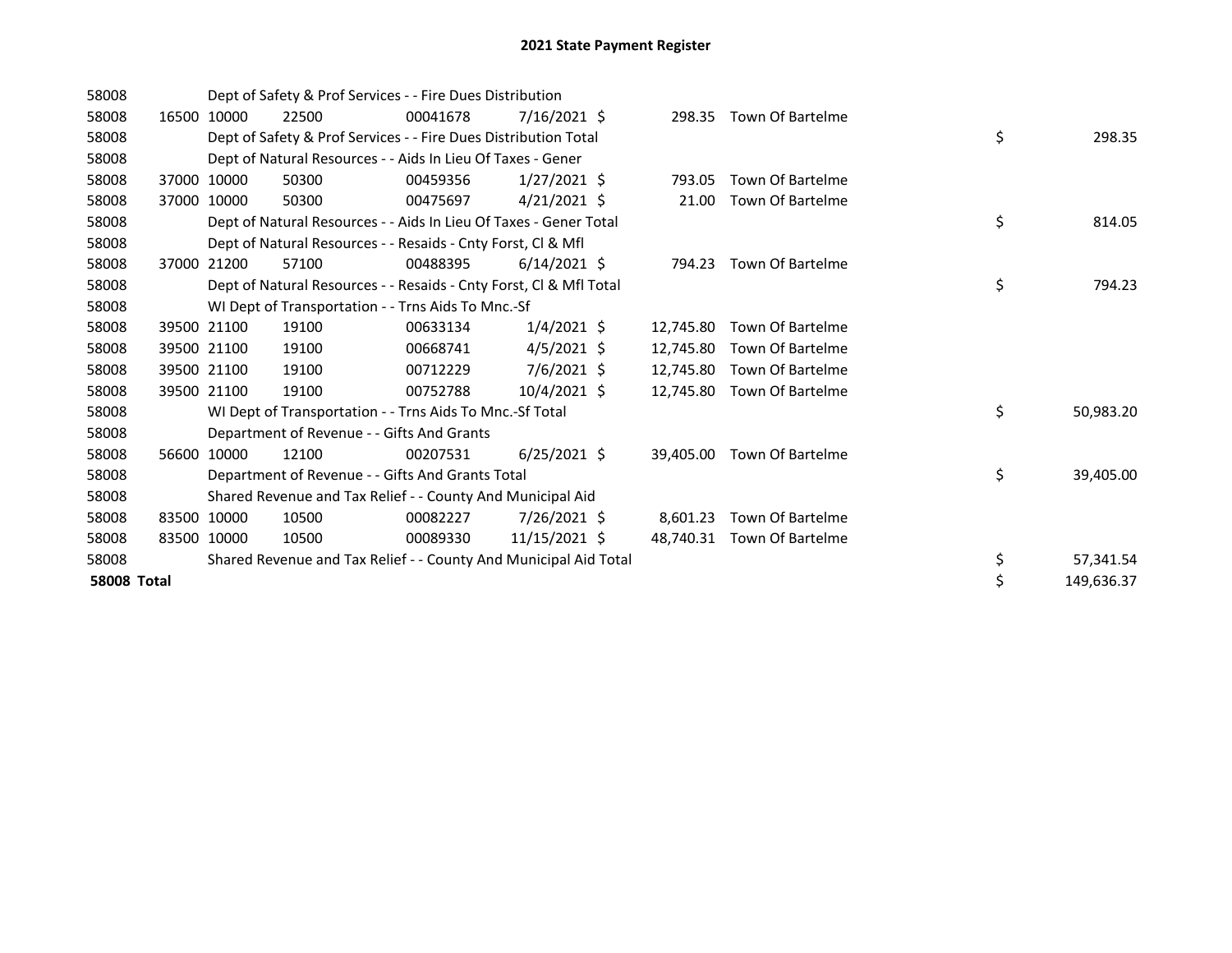| 58010 |             | Dept of Safety & Prof Services - - Fire Dues Distribution            |          |                |  |                                |    |            |
|-------|-------------|----------------------------------------------------------------------|----------|----------------|--|--------------------------------|----|------------|
| 58010 | 16500 10000 | 22500                                                                | 00041679 | 7/16/2021 \$   |  | 8,353.76 Town Of Belle Plaine  |    |            |
| 58010 |             | Dept of Safety & Prof Services - - Fire Dues Distribution Total      |          |                |  |                                | \$ | 8,353.76   |
| 58010 |             | Dept of Natural Resources - - Seg Earned                             |          |                |  |                                |    |            |
| 58010 | 37000 21200 | 100SE                                                                | 00456062 | $1/12/2021$ \$ |  | 1,160.54 Town Of Belle Plaine  |    |            |
| 58010 |             | Dept of Natural Resources - - Seg Earned Total                       |          |                |  |                                | \$ | 1,160.54   |
| 58010 |             | Dept of Natural Resources - - Resaids - Cnty Forst, Cl & Mfl         |          |                |  |                                |    |            |
| 58010 | 37000 21200 | 57100                                                                | 00488396 | $6/14/2021$ \$ |  | 514.66 Town Of Belle Plaine    |    |            |
| 58010 |             | Dept of Natural Resources - - Resaids - Cnty Forst, Cl & Mfl Total   |          |                |  |                                | \$ | 514.66     |
| 58010 |             | Dept of Natural Resources - - Fin Asst For Responsible Units         |          |                |  |                                |    |            |
| 58010 | 37000 27400 | 67000                                                                | 00483805 | $5/21/2021$ \$ |  | 6,418.50 Town Of Belle Plaine  |    |            |
| 58010 |             | Dept of Natural Resources - - Fin Asst For Responsible Units Total   |          |                |  |                                | \$ | 6,418.50   |
| 58010 |             | WI Dept of Transportation - - Trns Aids To Mnc.-Sf                   |          |                |  |                                |    |            |
| 58010 | 39500 21100 | 19100                                                                | 00633135 | $1/4/2021$ \$  |  | 43,460.55 Town Of Belle Plaine |    |            |
| 58010 | 39500 21100 | 19100                                                                | 00668742 | $4/5/2021$ \$  |  | 43,460.55 Town Of Belle Plaine |    |            |
| 58010 | 39500 21100 | 19100                                                                | 00712230 | 7/6/2021 \$    |  | 43,460.55 Town Of Belle Plaine |    |            |
| 58010 | 39500 21100 | 19100                                                                | 00752789 | 10/4/2021 \$   |  | 43,460.55 Town Of Belle Plaine |    |            |
| 58010 |             | WI Dept of Transportation - - Trns Aids To Mnc.-Sf Total             |          |                |  |                                | \$ | 173,842.20 |
| 58010 |             | Department of Administration - - Hv Trans Ln Annual Impact Fee       |          |                |  |                                |    |            |
| 58010 | 50500 10000 | 17400                                                                | 00144310 | $5/3/2021$ \$  |  | 20,363.00 Town Of Belle Plaine |    |            |
| 58010 | 50500 10000 | 17400                                                                | 00144336 | $5/3/2021$ \$  |  | 68,602.00 Town Of Belle Plaine |    |            |
| 58010 |             | Department of Administration - - Hv Trans Ln Annual Impact Fee Total |          |                |  |                                | \$ | 88,965.00  |
| 58010 |             | Department of Revenue - - Gifts And Grants                           |          |                |  |                                |    |            |
| 58010 | 56600 10000 | 12100                                                                | 00207532 | $6/25/2021$ \$ |  | 94,777.38 Town Of Belle Plaine |    |            |
| 58010 |             | Department of Revenue - - Gifts And Grants Total                     |          |                |  |                                | \$ | 94,777.38  |
| 58010 |             | Shared Revenue and Tax Relief - - County And Municipal Aid           |          |                |  |                                |    |            |
| 58010 | 83500 10000 | 10500                                                                | 00082228 | 7/26/2021 \$   |  | 5,204.27 Town Of Belle Plaine  |    |            |
| 58010 | 83500 10000 | 10500                                                                | 00089331 | 11/15/2021 \$  |  | 29,490.88 Town Of Belle Plaine |    |            |
| 58010 |             | Shared Revenue and Tax Relief - - County And Municipal Aid Total     |          |                |  |                                | \$ | 34,695.15  |
| 58010 |             | Shared Revenue and Tax Relief - - Exempt Computer Aid                |          |                |  |                                |    |            |
| 58010 | 83500 10000 | 10900                                                                | 00084757 | 7/26/2021 \$   |  | 137.18 Town Of Belle Plaine    |    |            |
| 58010 |             | Shared Revenue and Tax Relief - - Exempt Computer Aid Total          |          |                |  |                                | \$ | 137.18     |
| 58010 |             | Shared Revenue and Tax Relief - - Utility Aid                        |          |                |  |                                |    |            |
| 58010 | 83500 10000 | 11000                                                                | 00082228 | 7/26/2021 \$   |  | 7,194.61 Town Of Belle Plaine  |    |            |
| 58010 | 83500 10000 | 11000                                                                | 00089331 | 11/15/2021 \$  |  | 41,097.17 Town Of Belle Plaine |    |            |
| 58010 |             | Shared Revenue and Tax Relief - - Utility Aid Total                  |          |                |  |                                | \$ | 48,291.78  |
| 58010 |             | Shared Revenue and Tax Relief - - Personal Property Aid              |          |                |  |                                |    |            |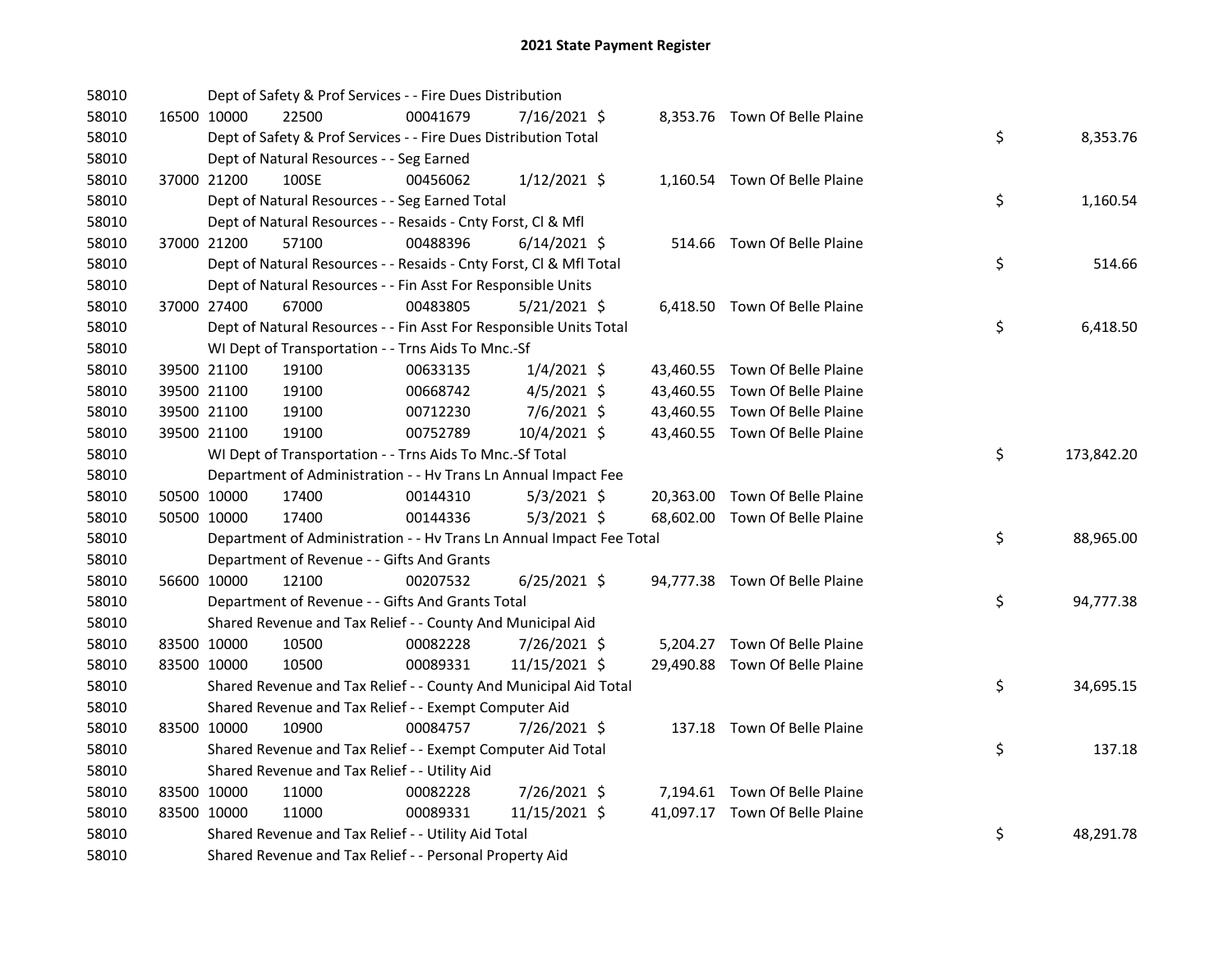| 58010              |             | 83500 10000 | 11100 | 00077939                                                                      | 5/3/2021 \$  | 284.84   | Town Of Belle Plaine |            |
|--------------------|-------------|-------------|-------|-------------------------------------------------------------------------------|--------------|----------|----------------------|------------|
| 58010              |             |             |       | Shared Revenue and Tax Relief - - Personal Property Aid Total                 |              |          |                      | 284.84     |
| 58010              |             |             |       | Shared Revenue and Tax Relief - - State Aid; Video Service Provider Fee       |              |          |                      |            |
| 58010              | 83500       | 10000       | 11200 | 00083163                                                                      | 7/26/2021 \$ | 3.944.77 | Town Of Belle Plaine |            |
| 58010              |             |             |       | Shared Revenue and Tax Relief - - State Aid; Video Service Provider Fee Total |              |          |                      | 3,944.77   |
| 58010              |             |             |       | Shared Revenue and Tax Relief - - Lottery & Gaming Credit                     |              |          |                      |            |
| 58010              | 83500 52100 |             | 36300 | 00074409                                                                      | 3/22/2021 \$ | 2.411.28 | Town Of Belle Plaine |            |
| 58010              |             |             |       | Shared Revenue and Tax Relief - - Lottery & Gaming Credit Total               |              |          |                      | 2.411.28   |
| <b>58010 Total</b> |             |             |       |                                                                               |              |          |                      | 463.797.04 |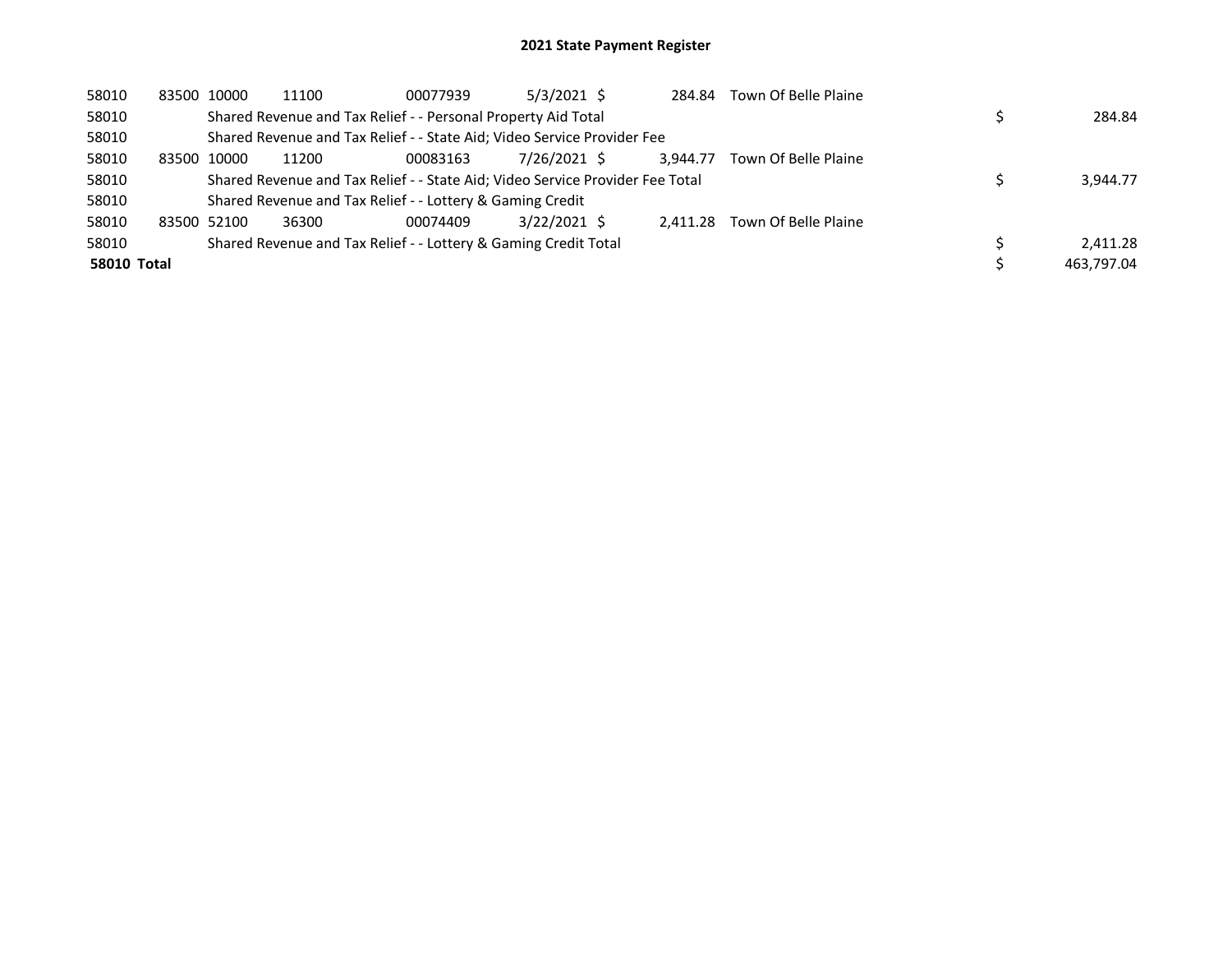| 58012              |             |                                            | Dept of Safety & Prof Services - - Fire Dues Distribution          |                |  |                              |    |            |
|--------------------|-------------|--------------------------------------------|--------------------------------------------------------------------|----------------|--|------------------------------|----|------------|
| 58012              | 16500 10000 | 22500                                      | 00041680                                                           | $7/16/2021$ \$ |  | 1,937.91 Town Of Birnamwood  |    |            |
| 58012              |             |                                            | Dept of Safety & Prof Services - - Fire Dues Distribution Total    |                |  |                              | \$ | 1,937.91   |
| 58012              |             |                                            | Dept of Natural Resources - - Aids In Lieu Of Taxes - Gener        |                |  |                              |    |            |
| 58012              | 37000 10000 | 50300                                      | 00459336                                                           | $1/27/2021$ \$ |  | 589.60 Town Of Birnamwood    |    |            |
| 58012              |             |                                            | Dept of Natural Resources - - Aids In Lieu Of Taxes - Gener Total  |                |  |                              | \$ | 589.60     |
| 58012              |             |                                            | Dept of Natural Resources - - Resaids - Cnty Forst, CI & Mfl       |                |  |                              |    |            |
| 58012              | 37000 21200 | 57100                                      | 00488397                                                           | $6/14/2021$ \$ |  | 648.00 Town Of Birnamwood    |    |            |
| 58012              |             |                                            | Dept of Natural Resources - - Resaids - Cnty Forst, CI & Mfl Total |                |  |                              | \$ | 648.00     |
| 58012              |             |                                            | Dept of Natural Resources - - Fin Asst For Responsible Units       |                |  |                              |    |            |
| 58012              | 37000 27400 | 67000                                      | 00483693                                                           | $5/21/2021$ \$ |  | 336.02 Town Of Birnamwood    |    |            |
| 58012              |             |                                            | Dept of Natural Resources - - Fin Asst For Responsible Units Total |                |  |                              | \$ | 336.02     |
| 58012              |             |                                            | WI Dept of Transportation - - Trns Aids To Mnc.-Sf                 |                |  |                              |    |            |
| 58012              | 39500 21100 | 19100                                      | 00633136                                                           | $1/4/2021$ \$  |  | 28,283.85 Town Of Birnamwood |    |            |
| 58012              | 39500 21100 | 19100                                      | 00668743                                                           | $4/5/2021$ \$  |  | 28,283.85 Town Of Birnamwood |    |            |
| 58012              | 39500 21100 | 19100                                      | 00712231                                                           | 7/6/2021 \$    |  | 28,283.85 Town Of Birnamwood |    |            |
| 58012              | 39500 21100 | 19100                                      | 00752790                                                           | 10/4/2021 \$   |  | 28,283.85 Town Of Birnamwood |    |            |
| 58012              |             |                                            | WI Dept of Transportation - - Trns Aids To Mnc.-Sf Total           |                |  |                              | \$ | 113,135.40 |
| 58012              |             | Department of Revenue - - Gifts And Grants |                                                                    |                |  |                              |    |            |
| 58012              | 56600 10000 | 12100                                      | 00207533                                                           | $6/25/2021$ \$ |  | 39,407.71 Town Of Birnamwood |    |            |
| 58012              |             |                                            | Department of Revenue - - Gifts And Grants Total                   |                |  |                              | \$ | 39,407.71  |
| 58012              |             |                                            | Shared Revenue and Tax Relief - - County And Municipal Aid         |                |  |                              |    |            |
| 58012              | 83500 10000 | 10500                                      | 00082229                                                           | 7/26/2021 \$   |  | 7,180.24 Town Of Birnamwood  |    |            |
| 58012              | 83500 10000 | 10500                                      | 00089332                                                           | 11/15/2021 \$  |  | 40,688.02 Town Of Birnamwood |    |            |
| 58012              |             |                                            | Shared Revenue and Tax Relief - - County And Municipal Aid Total   |                |  |                              | \$ | 47,868.26  |
| 58012              |             |                                            | Shared Revenue and Tax Relief - - Exempt Computer Aid              |                |  |                              |    |            |
| 58012              | 83500 10000 | 10900                                      | 00084758                                                           | 7/26/2021 \$   |  | 1.03 Town Of Birnamwood      |    |            |
| 58012              |             |                                            | Shared Revenue and Tax Relief - - Exempt Computer Aid Total        |                |  |                              | \$ | 1.03       |
| 58012              |             |                                            | Shared Revenue and Tax Relief - - Personal Property Aid            |                |  |                              |    |            |
| 58012              | 83500 10000 | 11100                                      | 00077940                                                           | $5/3/2021$ \$  |  | 46.45 Town Of Birnamwood     |    |            |
| 58012              |             |                                            | Shared Revenue and Tax Relief - - Personal Property Aid Total      |                |  |                              | \$ | 46.45      |
| <b>58012 Total</b> |             |                                            |                                                                    |                |  |                              | \$ | 203,970.38 |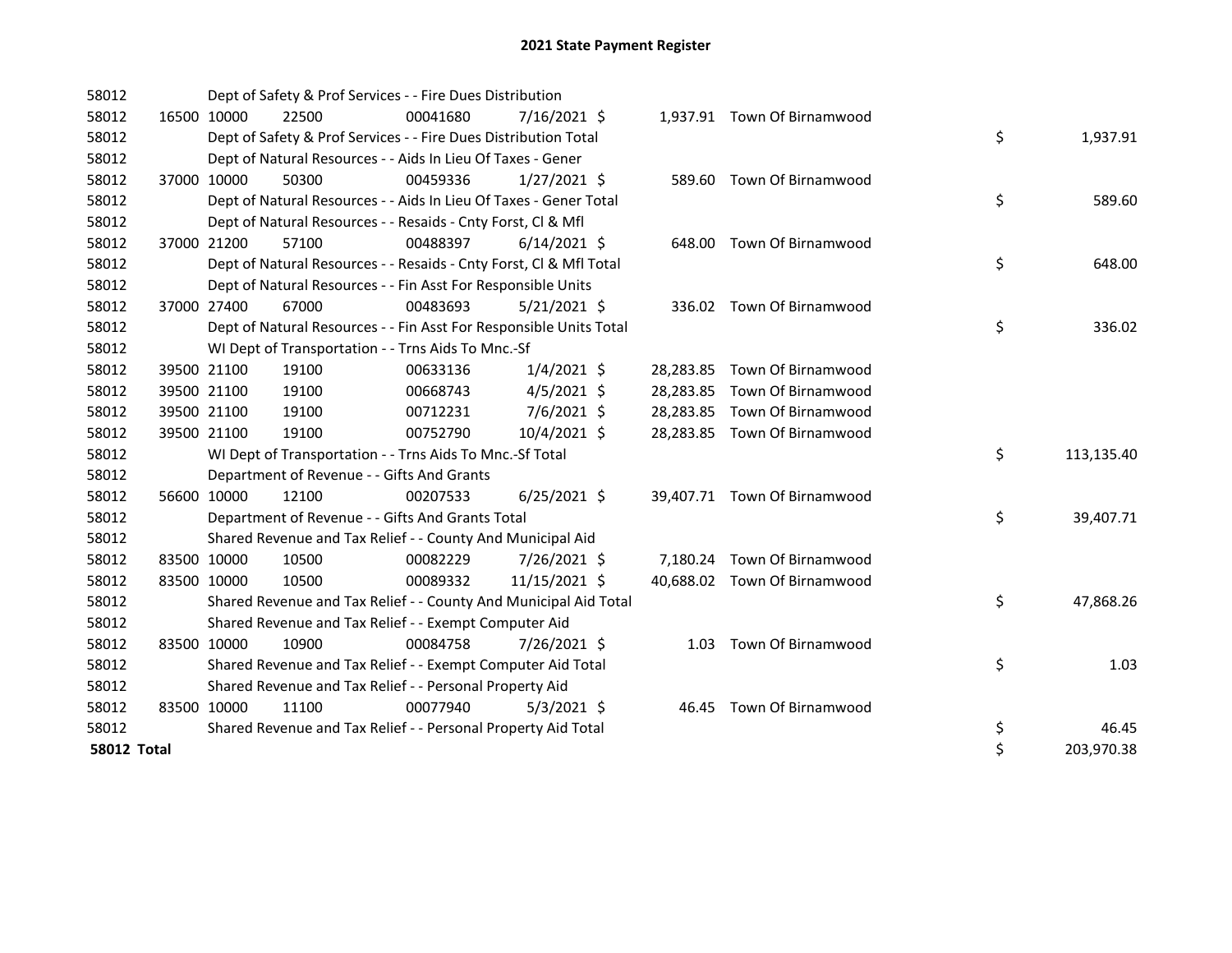| 58014              |             |             | Dept of Safety & Prof Services - - Fire Dues Distribution            |          |                |       |                             |    |            |
|--------------------|-------------|-------------|----------------------------------------------------------------------|----------|----------------|-------|-----------------------------|----|------------|
| 58014              |             | 16500 10000 | 22500                                                                | 00041686 | 7/16/2021 \$   |       | 1,562.16 Town Of Fairbanks  |    |            |
| 58014              |             |             | Dept of Safety & Prof Services - - Fire Dues Distribution Total      |          |                |       |                             | \$ | 1,562.16   |
| 58014              |             |             | Dept of Natural Resources - - Aids In Lieu Of Taxes - Gener          |          |                |       |                             |    |            |
| 58014              |             | 37000 10000 | 50300                                                                | 00459374 | $1/27/2021$ \$ |       | 676.25 Town Of Fairbanks    |    |            |
| 58014              |             |             | Dept of Natural Resources - - Aids In Lieu Of Taxes - Gener Total    |          |                |       |                             | \$ | 676.25     |
| 58014              |             |             | Dept of Natural Resources - - Resaids - Cnty Forst, Cl & Mfl         |          |                |       |                             |    |            |
| 58014              |             | 37000 21200 | 57100                                                                | 00488398 | $6/14/2021$ \$ |       | 1,317.45 Town Of Fairbanks  |    |            |
| 58014              |             |             | Dept of Natural Resources - - Resaids - Cnty Forst, CI & Mfl Total   |          |                |       |                             | \$ | 1,317.45   |
| 58014              |             |             | Dept of Natural Resources - - Fin Asst For Responsible Units         |          |                |       |                             |    |            |
| 58014              |             | 37000 27400 | 67000                                                                | 00483951 | $5/21/2021$ \$ |       | 1,647.62 Town Of Fairbanks  |    |            |
| 58014              |             |             | Dept of Natural Resources - - Fin Asst For Responsible Units Total   |          |                |       |                             | \$ | 1,647.62   |
| 58014              |             |             | WI Dept of Transportation - - Trns Aids To Mnc.-Sf                   |          |                |       |                             |    |            |
| 58014              |             | 39500 21100 | 19100                                                                | 00633137 | $1/4/2021$ \$  |       | 25,531.02 Town Of Fairbanks |    |            |
| 58014              |             | 39500 21100 | 19100                                                                | 00668744 | $4/5/2021$ \$  |       | 25,531.02 Town Of Fairbanks |    |            |
| 58014              |             | 39500 21100 | 19100                                                                | 00712232 | 7/6/2021 \$    |       | 25,531.02 Town Of Fairbanks |    |            |
| 58014              |             | 39500 21100 | 19100                                                                | 00752791 | 10/4/2021 \$   |       | 25,531.02 Town Of Fairbanks |    |            |
| 58014              |             |             | WI Dept of Transportation - - Trns Aids To Mnc.-Sf Total             |          |                |       |                             | \$ | 102,124.08 |
| 58014              |             |             | Department of Administration - - Hv Trans Ln Annual Impact Fee       |          |                |       |                             |    |            |
| 58014              |             | 50500 10000 | 17400                                                                | 00144312 | $5/3/2021$ \$  |       | 36,443.00 Town Of Fairbanks |    |            |
| 58014              |             |             | Department of Administration - - Hv Trans Ln Annual Impact Fee Total |          |                |       |                             | \$ | 36,443.00  |
| 58014              |             |             | Department of Revenue - - Gifts And Grants                           |          |                |       |                             |    |            |
| 58014              |             | 56600 10000 | 12100                                                                | 00207534 | $6/25/2021$ \$ |       | 31,662.24 Town Of Fairbanks |    |            |
| 58014              |             |             | Department of Revenue - - Gifts And Grants Total                     |          |                |       |                             | \$ | 31,662.24  |
| 58014              |             |             | Shared Revenue and Tax Relief - - County And Municipal Aid           |          |                |       |                             |    |            |
| 58014              |             | 83500 10000 | 10500                                                                | 00082230 | 7/26/2021 \$   |       | 5,469.87 Town Of Fairbanks  |    |            |
| 58014              |             | 83500 10000 | 10500                                                                | 00089333 | 11/15/2021 \$  |       | 30,995.95 Town Of Fairbanks |    |            |
| 58014              |             |             | Shared Revenue and Tax Relief - - County And Municipal Aid Total     |          |                |       |                             | \$ | 36,465.82  |
| 58014              |             |             | Shared Revenue and Tax Relief - - Exempt Computer Aid                |          |                |       |                             |    |            |
| 58014              | 83500 10000 |             | 10900                                                                | 00084759 | 7/26/2021 \$   |       | 1.03 Town Of Fairbanks      |    |            |
| 58014              |             |             | Shared Revenue and Tax Relief - - Exempt Computer Aid Total          |          |                |       |                             | \$ | 1.03       |
| 58014              |             |             | Shared Revenue and Tax Relief - - Personal Property Aid              |          |                |       |                             |    |            |
| 58014              | 83500 10000 |             | 11100                                                                | 00077941 | $5/3/2021$ \$  | 80.49 | Town Of Fairbanks           |    |            |
| 58014              |             |             | Shared Revenue and Tax Relief - - Personal Property Aid Total        |          |                |       |                             | \$ | 80.49      |
| <b>58014 Total</b> |             |             |                                                                      |          |                |       |                             | \$ | 211,980.14 |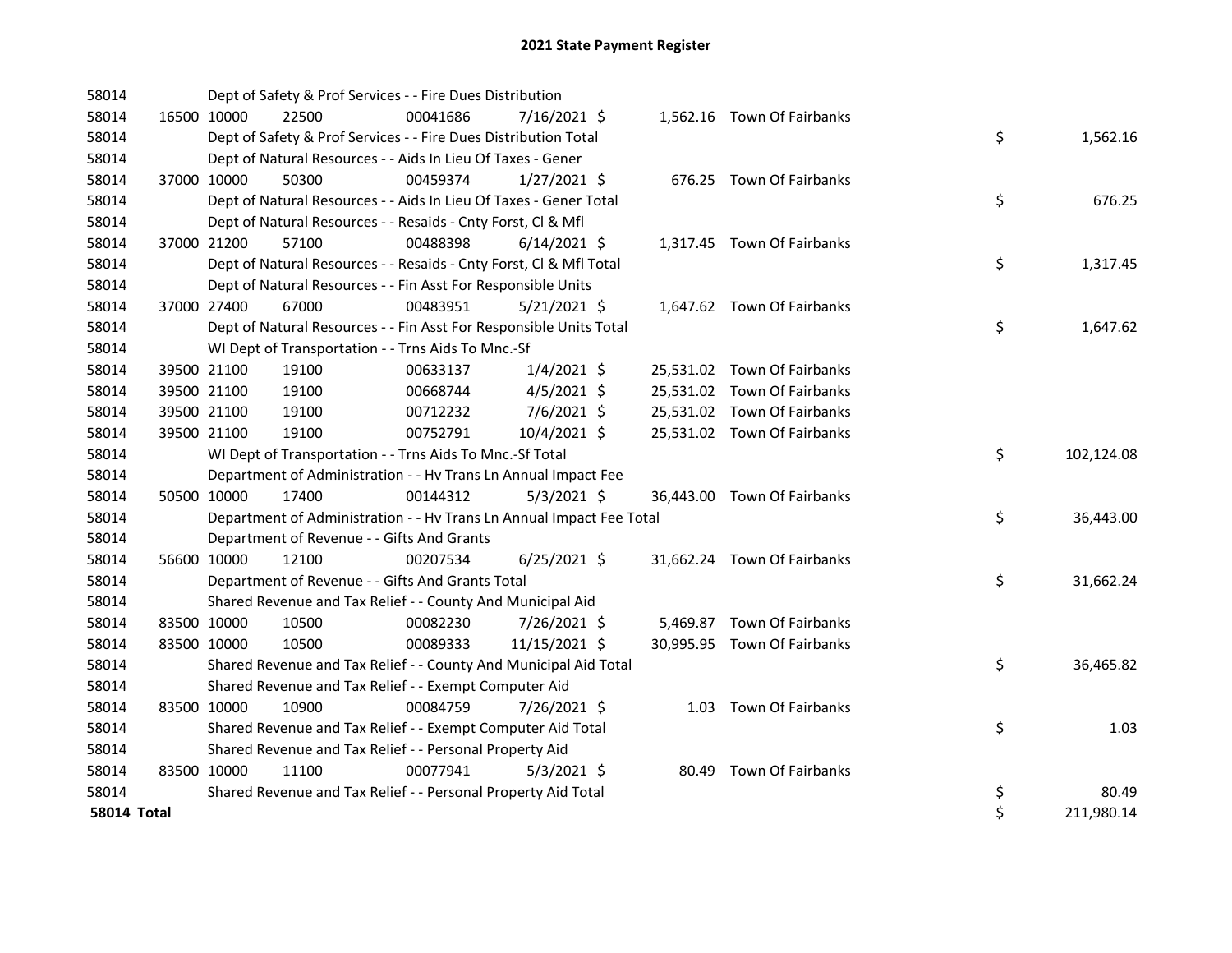| 58016       | Dept of Safety & Prof Services - - Fire Dues Distribution |                                                                    |          |                |  |           |                            |  |    |            |
|-------------|-----------------------------------------------------------|--------------------------------------------------------------------|----------|----------------|--|-----------|----------------------------|--|----|------------|
| 58016       | 16500 10000                                               | 22500                                                              | 00041687 | 7/16/2021 \$   |  |           | 1,047.19 Town Of Germania  |  |    |            |
| 58016       |                                                           | Dept of Safety & Prof Services - - Fire Dues Distribution Total    |          |                |  |           |                            |  | \$ | 1,047.19   |
| 58016       |                                                           | Dept of Natural Resources - - Resaids - Cnty Forst, CI & Mfl       |          |                |  |           |                            |  |    |            |
| 58016       | 37000 21200                                               | 57100                                                              | 00488399 | $6/14/2021$ \$ |  |           | 1,929.74 Town Of Germania  |  |    |            |
| 58016       |                                                           | Dept of Natural Resources - - Resaids - Cnty Forst, CI & Mfl Total |          |                |  |           |                            |  | \$ | 1,929.74   |
| 58016       |                                                           | Dept of Natural Resources - - Fin Asst For Responsible Units       |          |                |  |           |                            |  |    |            |
| 58016       | 37000 27400                                               | 67000                                                              | 00483225 | $5/21/2021$ \$ |  |           | 193.37 Town Of Germania    |  |    |            |
| 58016       |                                                           | Dept of Natural Resources - - Fin Asst For Responsible Units Total |          |                |  |           |                            |  | \$ | 193.37     |
| 58016       |                                                           | WI Dept of Transportation - - Trns Aids To Mnc.-Sf                 |          |                |  |           |                            |  |    |            |
| 58016       | 39500 21100                                               | 19100                                                              | 00633138 | $1/4/2021$ \$  |  | 21,004.29 | Town Of Germania           |  |    |            |
| 58016       | 39500 21100                                               | 19100                                                              | 00668745 | $4/5/2021$ \$  |  | 21,004.29 | Town Of Germania           |  |    |            |
| 58016       | 39500 21100                                               | 19100                                                              | 00712233 | 7/6/2021 \$    |  | 21,004.29 | Town Of Germania           |  |    |            |
| 58016       | 39500 21100                                               | 19100                                                              | 00752792 | 10/4/2021 \$   |  |           | 21,004.29 Town Of Germania |  |    |            |
| 58016       |                                                           | WI Dept of Transportation - - Trns Aids To Mnc.-Sf Total           |          |                |  |           |                            |  | \$ | 84,017.16  |
| 58016       |                                                           | Department of Revenue - - Gifts And Grants                         |          |                |  |           |                            |  |    |            |
| 58016       | 56600 10000                                               | 12100                                                              | 00207535 | $6/25/2021$ \$ |  |           | 17,060.97 Town Of Germania |  |    |            |
| 58016       |                                                           | Department of Revenue - - Gifts And Grants Total                   |          |                |  |           |                            |  | \$ | 17,060.97  |
| 58016       |                                                           | Shared Revenue and Tax Relief - - County And Municipal Aid         |          |                |  |           |                            |  |    |            |
| 58016       | 83500 10000                                               | 10500                                                              | 00082231 | 7/26/2021 \$   |  | 1,724.83  | Town Of Germania           |  |    |            |
| 58016       | 83500 10000                                               | 10500                                                              | 00089334 | 11/15/2021 \$  |  |           | 9,774.02 Town Of Germania  |  |    |            |
| 58016       |                                                           | Shared Revenue and Tax Relief - - County And Municipal Aid Total   |          |                |  |           |                            |  | \$ | 11,498.85  |
| 58016       |                                                           | Shared Revenue and Tax Relief - - Utility Aid                      |          |                |  |           |                            |  |    |            |
| 58016       | 83500 10000                                               | 11000                                                              | 00082231 | 7/26/2021 \$   |  |           | 0.01 Town Of Germania      |  |    |            |
| 58016       |                                                           | Shared Revenue and Tax Relief - - Utility Aid Total                |          |                |  |           |                            |  | \$ | 0.01       |
| 58016       |                                                           | Shared Revenue and Tax Relief - - Personal Property Aid            |          |                |  |           |                            |  |    |            |
| 58016       | 83500 10000                                               | 11100                                                              | 00077942 | $5/3/2021$ \$  |  | 1.46      | Town Of Germania           |  |    |            |
| 58016       |                                                           | Shared Revenue and Tax Relief - - Personal Property Aid Total      |          |                |  |           |                            |  | \$ | 1.46       |
| 58016 Total |                                                           |                                                                    |          |                |  |           |                            |  | \$ | 115,748.75 |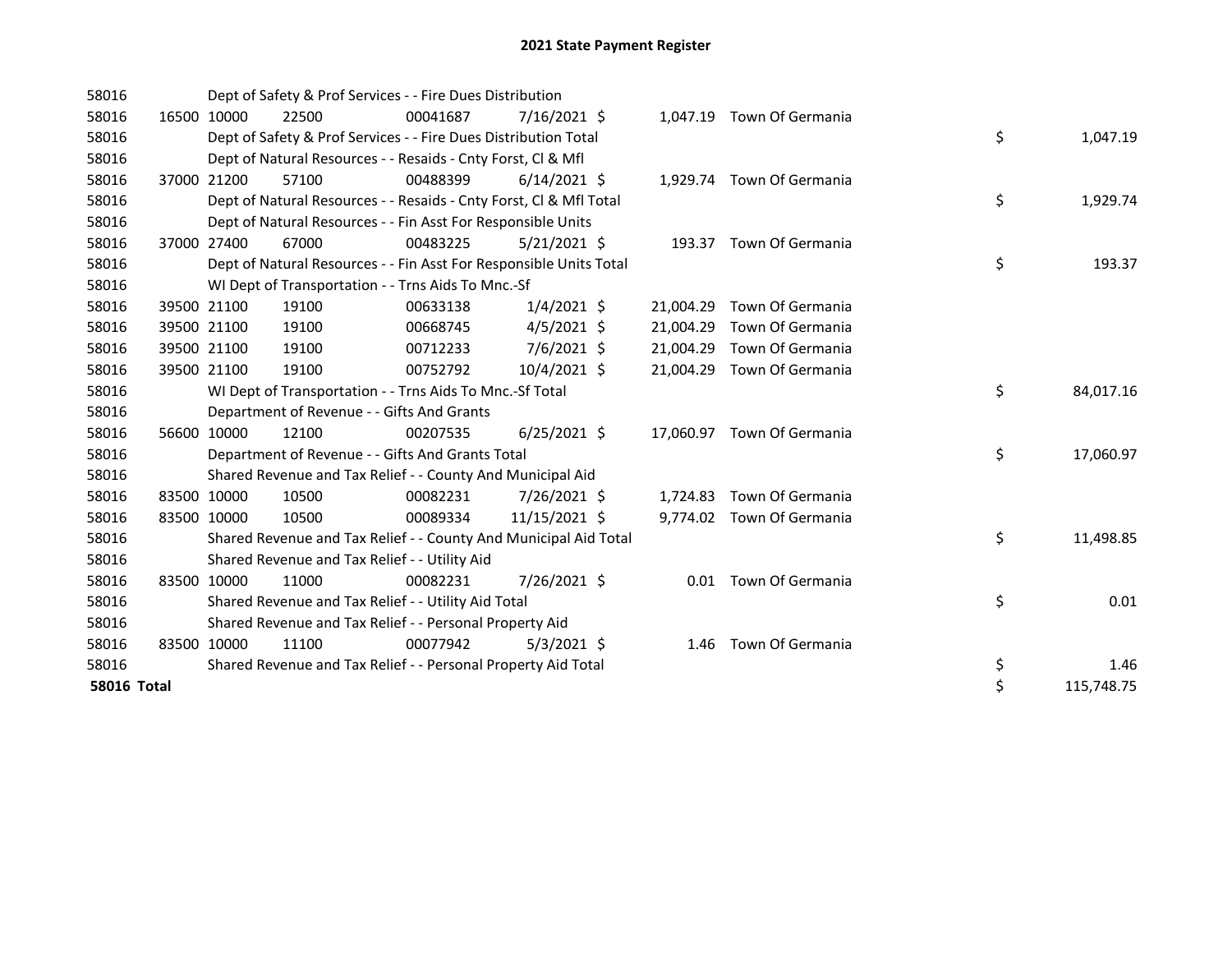| 58018              |             |             | Dept of Safety & Prof Services - - Fire Dues Distribution            |          |                |  |                         |    |            |
|--------------------|-------------|-------------|----------------------------------------------------------------------|----------|----------------|--|-------------------------|----|------------|
| 58018              |             | 16500 10000 | 22500                                                                | 00041688 | 7/16/2021 \$   |  | 2,647.56 Town Of Grant  |    |            |
| 58018              |             |             | Dept of Safety & Prof Services - - Fire Dues Distribution Total      |          |                |  |                         | \$ | 2,647.56   |
| 58018              |             |             | Dept of Natural Resources - - Resaids - Cnty Forst, CI & Mfl         |          |                |  |                         |    |            |
| 58018              |             | 37000 21200 | 57100                                                                | 00488400 | $6/14/2021$ \$ |  | 894.55 Town Of Grant    |    |            |
| 58018              |             |             | Dept of Natural Resources - - Resaids - Cnty Forst, Cl & Mfl Total   |          |                |  |                         | \$ | 894.55     |
| 58018              |             |             | Dept of Natural Resources - - Fin Asst For Responsible Units         |          |                |  |                         |    |            |
| 58018              |             | 37000 27400 | 67000                                                                | 00483017 | $5/21/2021$ \$ |  | 616.57 Town Of Grant    |    |            |
| 58018              |             |             | Dept of Natural Resources - - Fin Asst For Responsible Units Total   |          |                |  |                         | \$ | 616.57     |
| 58018              |             |             | WI Dept of Transportation - - Trns Aids To Mnc.-Sf                   |          |                |  |                         |    |            |
| 58018              |             | 39500 21100 | 19100                                                                | 00633139 | $1/4/2021$ \$  |  | 33,401.88 Town Of Grant |    |            |
| 58018              |             | 39500 21100 | 19100                                                                | 00668746 | $4/5/2021$ \$  |  | 33,401.88 Town Of Grant |    |            |
| 58018              |             | 39500 21100 | 19100                                                                | 00712234 | $7/6/2021$ \$  |  | 33,401.88 Town Of Grant |    |            |
| 58018              |             | 39500 21100 | 19100                                                                | 00752793 | 10/4/2021 \$   |  | 33,401.88 Town Of Grant |    |            |
| 58018              |             |             | WI Dept of Transportation - - Trns Aids To Mnc.-Sf Total             |          |                |  |                         | \$ | 133,607.52 |
| 58018              |             |             | Department of Administration - - Hv Trans Ln Annual Impact Fee       |          |                |  |                         |    |            |
| 58018              |             | 50500 10000 | 17400                                                                | 00144313 | $5/3/2021$ \$  |  | 40,194.00 Town Of Grant |    |            |
| 58018              |             |             | Department of Administration - - Hv Trans Ln Annual Impact Fee Total |          |                |  |                         | \$ | 40,194.00  |
| 58018              |             |             | Department of Revenue - - Gifts And Grants                           |          |                |  |                         |    |            |
| 58018              |             | 56600 10000 | 12100                                                                | 00207536 | $6/25/2021$ \$ |  | 51,235.26 Town Of Grant |    |            |
| 58018              |             |             | Department of Revenue - - Gifts And Grants Total                     |          |                |  |                         | \$ | 51,235.26  |
| 58018              |             |             | Shared Revenue and Tax Relief - - County And Municipal Aid           |          |                |  |                         |    |            |
| 58018              | 83500 10000 |             | 10500                                                                | 00082232 | 7/26/2021 \$   |  | 6,440.51 Town Of Grant  |    |            |
| 58018              | 83500 10000 |             | 10500                                                                | 00089335 | 11/15/2021 \$  |  | 36,496.22 Town Of Grant |    |            |
| 58018              |             |             | Shared Revenue and Tax Relief - - County And Municipal Aid Total     |          |                |  |                         | \$ | 42,936.73  |
| 58018              |             |             | Shared Revenue and Tax Relief - - Exempt Computer Aid                |          |                |  |                         |    |            |
| 58018              |             | 83500 10000 | 10900                                                                | 00084760 | 7/26/2021 \$   |  | 123.67 Town Of Grant    |    |            |
| 58018              |             |             | Shared Revenue and Tax Relief - - Exempt Computer Aid Total          |          |                |  |                         | \$ | 123.67     |
| 58018              |             |             | Shared Revenue and Tax Relief - - Personal Property Aid              |          |                |  |                         |    |            |
| 58018              | 83500 10000 |             | 11100                                                                | 00077943 | $5/3/2021$ \$  |  | 531.26 Town Of Grant    |    |            |
| 58018              |             |             | Shared Revenue and Tax Relief - - Personal Property Aid Total        |          |                |  |                         | \$ | 531.26     |
| <b>58018 Total</b> |             |             |                                                                      |          |                |  |                         | \$ | 272,787.12 |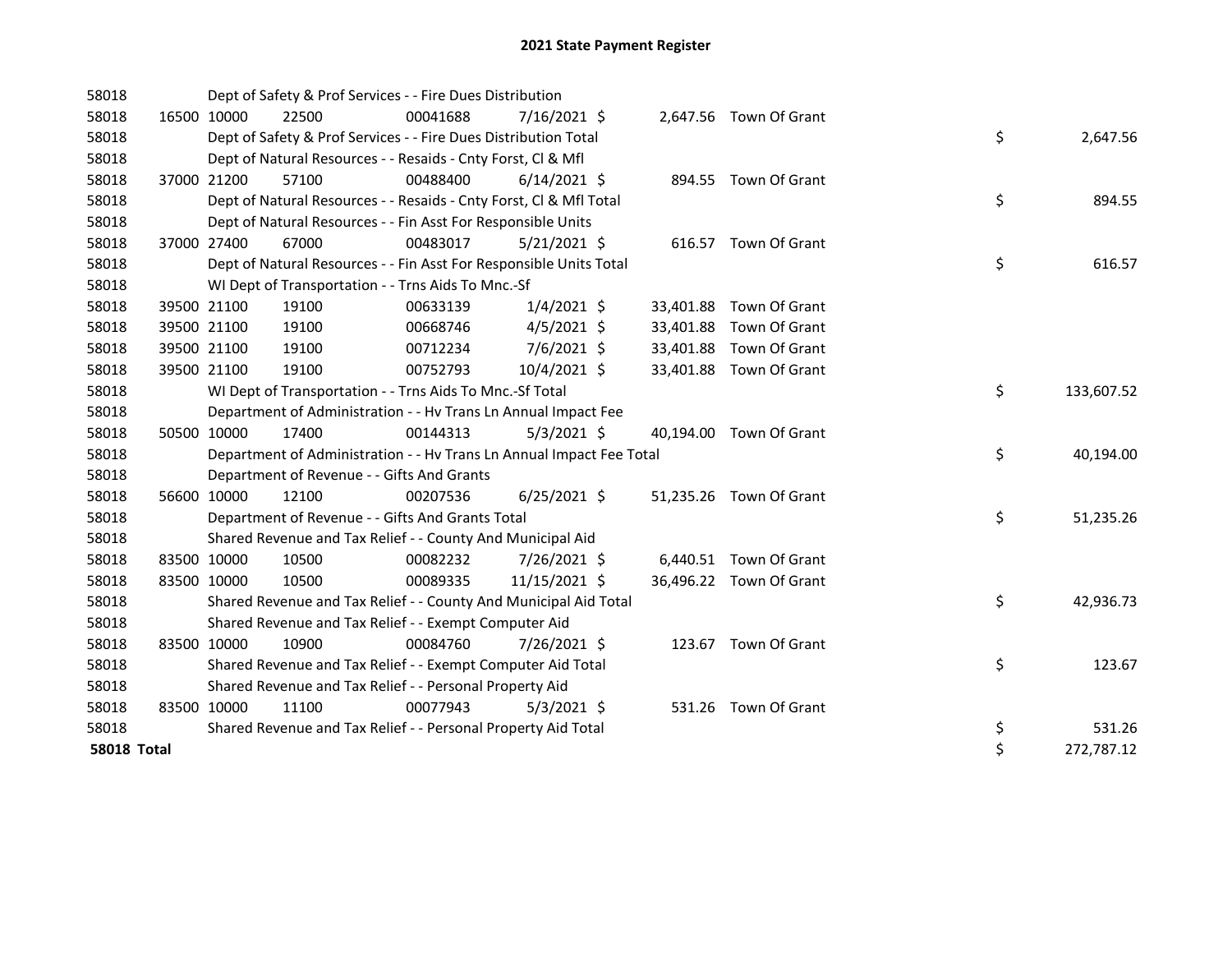| 58020 |             |             | Dept of Safety & Prof Services - - Fire Dues Distribution            |          |                |  |                                |    |            |
|-------|-------------|-------------|----------------------------------------------------------------------|----------|----------------|--|--------------------------------|----|------------|
| 58020 |             | 16500 10000 | 22500                                                                | 00041689 | 7/16/2021 \$   |  | 3,248.41 Town Of Green Valley  |    |            |
| 58020 |             |             | Dept of Safety & Prof Services - - Fire Dues Distribution Total      |          |                |  |                                | \$ | 3,248.41   |
| 58020 |             |             | Dept of Natural Resources - - Aids In Lieu Of Taxes - Gener          |          |                |  |                                |    |            |
| 58020 |             | 37000 10000 | 50300                                                                | 00459353 | $1/27/2021$ \$ |  | 120.35 Town Of Green Valley    |    |            |
| 58020 |             |             | Dept of Natural Resources - - Aids In Lieu Of Taxes - Gener Total    |          |                |  |                                | \$ | 120.35     |
| 58020 |             |             | Dept of Natural Resources - - Seg Earned                             |          |                |  |                                |    |            |
| 58020 |             | 37000 21200 | 100SE                                                                | 00456063 | $1/12/2021$ \$ |  | 634.35 Town Of Green Valley    |    |            |
| 58020 |             |             | Dept of Natural Resources - - Seg Earned Total                       |          |                |  |                                | \$ | 634.35     |
| 58020 |             |             | Dept of Natural Resources - - Resaids - Cnty Forst, Cl & Mfl         |          |                |  |                                |    |            |
| 58020 |             | 37000 21200 | 57100                                                                | 00488401 | $6/14/2021$ \$ |  | 349.11 Town Of Green Valley    |    |            |
| 58020 |             |             | Dept of Natural Resources - - Resaids - Cnty Forst, Cl & Mfl Total   |          |                |  |                                | \$ | 349.11     |
| 58020 |             |             | Dept of Natural Resources - - Fin Asst For Responsible Units         |          |                |  |                                |    |            |
| 58020 |             | 37000 27400 | 67000                                                                | 00483723 | $5/21/2021$ \$ |  | 4,538.42 Town Of Green Valley  |    |            |
| 58020 |             |             | Dept of Natural Resources - - Fin Asst For Responsible Units Total   |          |                |  |                                | \$ | 4,538.42   |
| 58020 |             |             | WI Dept of Transportation - - Trns Aids To Mnc.-Sf                   |          |                |  |                                |    |            |
| 58020 |             | 39500 21100 | 19100                                                                | 00633140 | $1/4/2021$ \$  |  | 33,296.76 Town Of Green Valley |    |            |
| 58020 |             | 39500 21100 | 19100                                                                | 00668747 | $4/5/2021$ \$  |  | 33,296.76 Town Of Green Valley |    |            |
| 58020 |             | 39500 21100 | 19100                                                                | 00712235 | 7/6/2021 \$    |  | 33,296.76 Town Of Green Valley |    |            |
| 58020 |             | 39500 21100 | 19100                                                                | 00752794 | 10/4/2021 \$   |  | 33,296.76 Town Of Green Valley |    |            |
| 58020 |             |             | WI Dept of Transportation - - Trns Aids To Mnc.-Sf Total             |          |                |  |                                | \$ | 133,187.04 |
| 58020 |             |             | Department of Administration - - Hv Trans Ln Annual Impact Fee       |          |                |  |                                |    |            |
| 58020 |             | 50500 10000 | 17400                                                                | 00144338 | $5/3/2021$ \$  |  | 46,069.00 Town Of Green Valley |    |            |
| 58020 |             | 50500 10000 | 17400                                                                | 00144356 | $5/3/2021$ \$  |  | 80,777.00 Town Of Green Valley |    |            |
| 58020 |             |             | Department of Administration - - Hv Trans Ln Annual Impact Fee Total |          |                |  |                                | \$ | 126,846.00 |
| 58020 |             |             | Department of Revenue - - Gifts And Grants                           |          |                |  |                                |    |            |
| 58020 |             | 56600 10000 | 12100                                                                | 00207537 | $6/25/2021$ \$ |  | 55,683.67 Town Of Green Valley |    |            |
| 58020 |             |             | Department of Revenue - - Gifts And Grants Total                     |          |                |  |                                | \$ | 55,683.67  |
| 58020 |             |             | Shared Revenue and Tax Relief - - County And Municipal Aid           |          |                |  |                                |    |            |
| 58020 |             | 83500 10000 | 10500                                                                | 00082233 | 7/26/2021 \$   |  | 5,408.11 Town Of Green Valley  |    |            |
| 58020 | 83500 10000 |             | 10500                                                                | 00089336 | 11/15/2021 \$  |  | 30,645.98 Town Of Green Valley |    |            |
| 58020 |             |             | Shared Revenue and Tax Relief - - County And Municipal Aid Total     |          |                |  |                                | \$ | 36,054.09  |
| 58020 |             |             | Shared Revenue and Tax Relief - - Exempt Computer Aid                |          |                |  |                                |    |            |
| 58020 |             | 83500 10000 | 10900                                                                | 00084761 | 7/26/2021 \$   |  | 17.67 Town Of Green Valley     |    |            |
| 58020 |             |             | Shared Revenue and Tax Relief - - Exempt Computer Aid Total          |          |                |  |                                | \$ | 17.67      |
| 58020 |             |             | Shared Revenue and Tax Relief - - Utility Aid                        |          |                |  |                                |    |            |
| 58020 |             | 83500 10000 | 11000                                                                | 00082233 | 7/26/2021 \$   |  | 76.05 Town Of Green Valley     |    |            |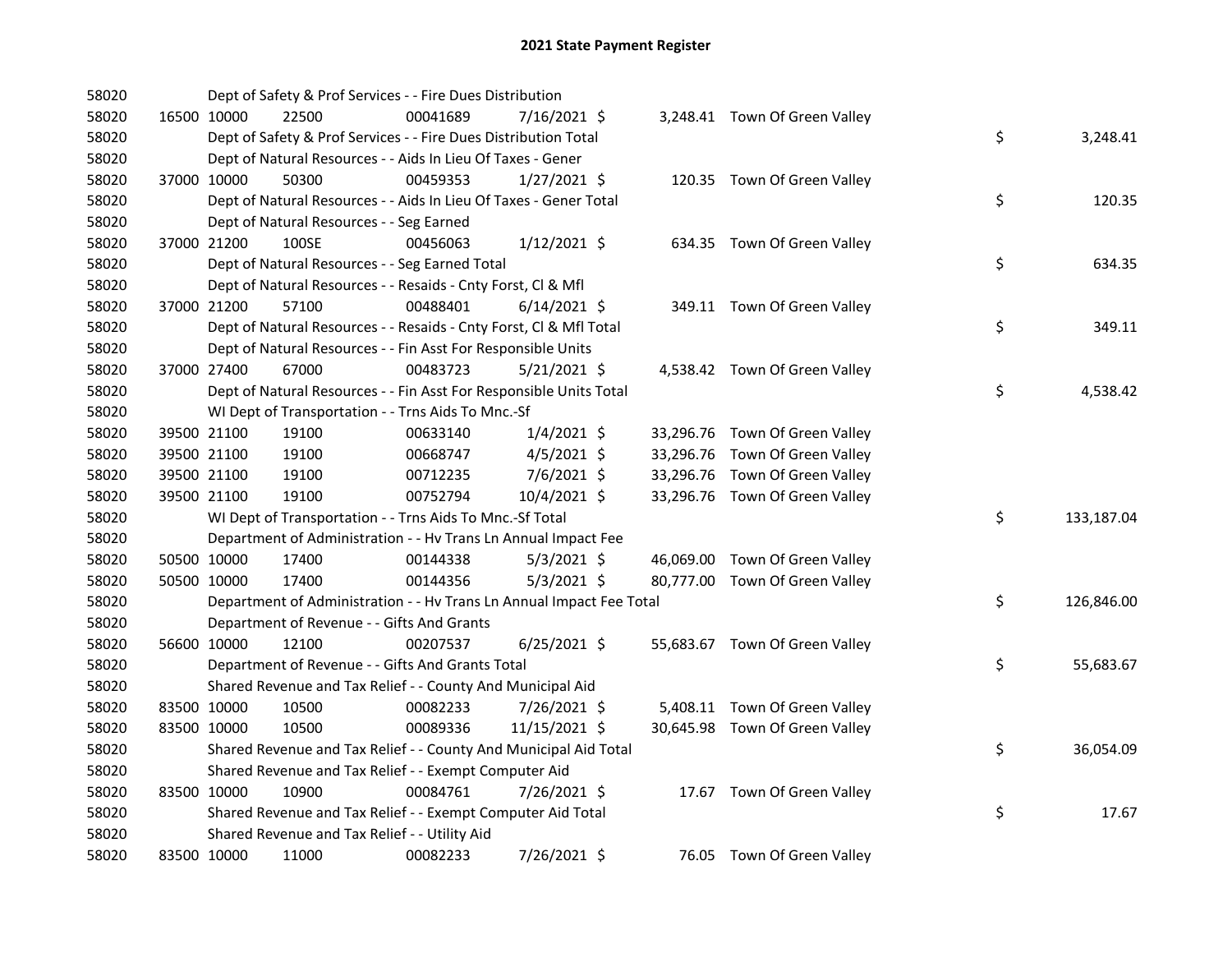| 58020       | 83500 10000 | 11000 | 00089336                                                      | 11/15/2021 \$ | 433.41 | Town Of Green Valley |            |
|-------------|-------------|-------|---------------------------------------------------------------|---------------|--------|----------------------|------------|
| 58020       |             |       | Shared Revenue and Tax Relief - - Utility Aid Total           |               |        |                      | 509.46     |
| 58020       |             |       | Shared Revenue and Tax Relief - - Personal Property Aid       |               |        |                      |            |
| 58020       | 83500 10000 | 11100 | 00077944                                                      | 5/3/2021 \$   | 474.08 | Town Of Green Valley |            |
| 58020       |             |       | Shared Revenue and Tax Relief - - Personal Property Aid Total |               |        |                      | 474.08     |
| 58020 Total |             |       |                                                               |               |        |                      | 361,662.65 |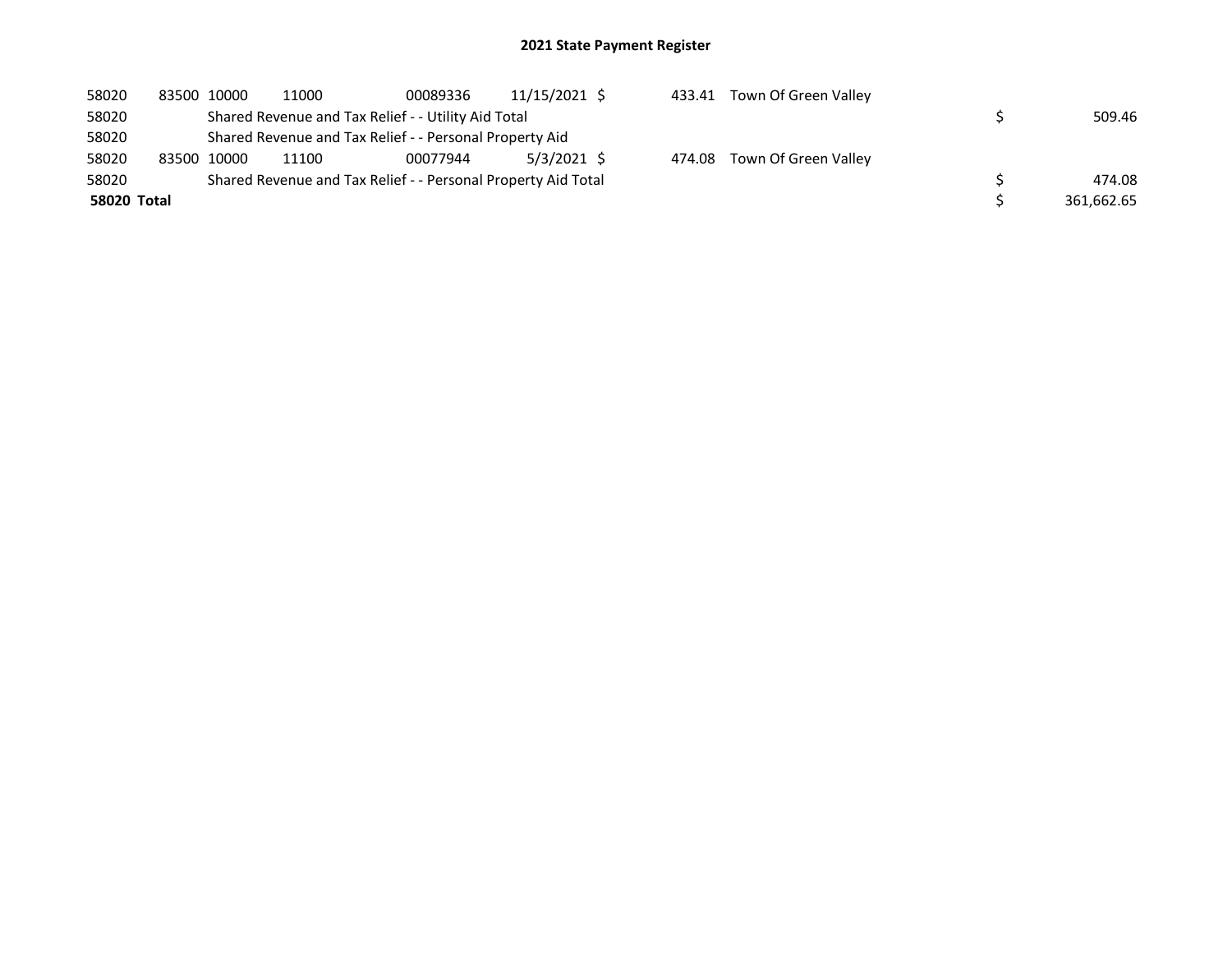| 58022 |             | Dept of Safety & Prof Services - - Fire Dues Distribution          |          |                |  |                            |    |            |
|-------|-------------|--------------------------------------------------------------------|----------|----------------|--|----------------------------|----|------------|
| 58022 | 16500 10000 | 22500                                                              | 00041691 | 7/16/2021 \$   |  | 2,903.10 Town Of Hartland  |    |            |
| 58022 |             | Dept of Safety & Prof Services - - Fire Dues Distribution Total    |          |                |  |                            | \$ | 2,903.10   |
| 58022 |             | Dept of Natural Resources - - Aids In Lieu Of Taxes - Gener        |          |                |  |                            |    |            |
| 58022 | 37000 10000 | 50300                                                              | 00459367 | $1/27/2021$ \$ |  | 305.26 Town Of Hartland    |    |            |
| 58022 | 37000 10000 | 50300                                                              | 00475877 | $4/21/2021$ \$ |  | 357.65 Town Of Hartland    |    |            |
| 58022 |             | Dept of Natural Resources - - Aids In Lieu Of Taxes - Gener Total  |          |                |  |                            | \$ | 662.91     |
| 58022 |             | Dept of Natural Resources - - Resaids - Cnty Forst, Cl & Mfl       |          |                |  |                            |    |            |
| 58022 | 37000 21200 | 57100                                                              | 00488402 | $6/14/2021$ \$ |  | 229.57 Town Of Hartland    |    |            |
| 58022 |             | Dept of Natural Resources - - Resaids - Cnty Forst, Cl & Mfl Total |          |                |  |                            | \$ | 229.57     |
| 58022 |             | Dept of Natural Resources - - Aids In Lieu Of Taxes - Sum S        |          |                |  |                            |    |            |
| 58022 | 37000 21200 | 57900                                                              | 00475878 | $4/21/2021$ \$ |  | 20.78 Town Of Hartland     |    |            |
| 58022 |             | Dept of Natural Resources - - Aids In Lieu Of Taxes - Sum S Total  |          |                |  |                            | \$ | 20.78      |
| 58022 |             | Dept of Natural Resources - - Fin Asst For Responsible Units       |          |                |  |                            |    |            |
| 58022 | 37000 27400 | 67000                                                              | 00482997 | $5/21/2021$ \$ |  | 1,747.48 Town Of Hartland  |    |            |
| 58022 |             | Dept of Natural Resources - - Fin Asst For Responsible Units Total |          |                |  |                            | \$ | 1,747.48   |
| 58022 |             | WI Dept of Transportation - - Trns Aids To Mnc.-Sf                 |          |                |  |                            |    |            |
| 58022 | 39500 21100 | 19100                                                              | 00633141 | $1/4/2021$ \$  |  | 35,195.49 Town Of Hartland |    |            |
| 58022 | 39500 21100 | 19100                                                              | 00668748 | $4/5/2021$ \$  |  | 35,195.49 Town Of Hartland |    |            |
| 58022 | 39500 21100 | 19100                                                              | 00712236 | $7/6/2021$ \$  |  | 35,195.49 Town Of Hartland |    |            |
| 58022 | 39500 21100 | 19100                                                              | 00752795 | 10/4/2021 \$   |  | 35,195.49 Town Of Hartland |    |            |
| 58022 |             | WI Dept of Transportation - - Trns Aids To Mnc.-Sf Total           |          |                |  |                            | \$ | 140,781.96 |
| 58022 |             | Department of Revenue - - Gifts And Grants                         |          |                |  |                            |    |            |
| 58022 | 56600 10000 | 12100                                                              | 00207538 | $6/25/2021$ \$ |  | 46,839.18 Town Of Hartland |    |            |
| 58022 |             | Department of Revenue - - Gifts And Grants Total                   |          |                |  |                            | \$ | 46,839.18  |
| 58022 |             | Shared Revenue and Tax Relief - - County And Municipal Aid         |          |                |  |                            |    |            |
| 58022 | 83500 10000 | 10500                                                              | 00082234 | 7/26/2021 \$   |  | 7,991.34 Town Of Hartland  |    |            |
| 58022 | 83500 10000 | 10500                                                              | 00089337 | 11/15/2021 \$  |  | 45,284.24 Town Of Hartland |    |            |
| 58022 |             | Shared Revenue and Tax Relief - - County And Municipal Aid Total   |          |                |  |                            | \$ | 53,275.58  |
| 58022 |             | Shared Revenue and Tax Relief - - Exempt Computer Aid              |          |                |  |                            |    |            |
| 58022 | 83500 10000 | 10900                                                              | 00084762 | 7/26/2021 \$   |  | 86.26 Town Of Hartland     |    |            |
| 58022 |             | Shared Revenue and Tax Relief - - Exempt Computer Aid Total        |          |                |  |                            | \$ | 86.26      |
| 58022 |             | Shared Revenue and Tax Relief - - Utility Aid                      |          |                |  |                            |    |            |
| 58022 | 83500 10000 | 11000                                                              | 00082234 | 7/26/2021 \$   |  | 22.36 Town Of Hartland     |    |            |
| 58022 | 83500 10000 | 11000                                                              | 00089337 | 11/15/2021 \$  |  | 127.98 Town Of Hartland    |    |            |
| 58022 |             | Shared Revenue and Tax Relief - - Utility Aid Total                |          |                |  |                            | \$ | 150.34     |
| 58022 |             | Shared Revenue and Tax Relief - - Personal Property Aid            |          |                |  |                            |    |            |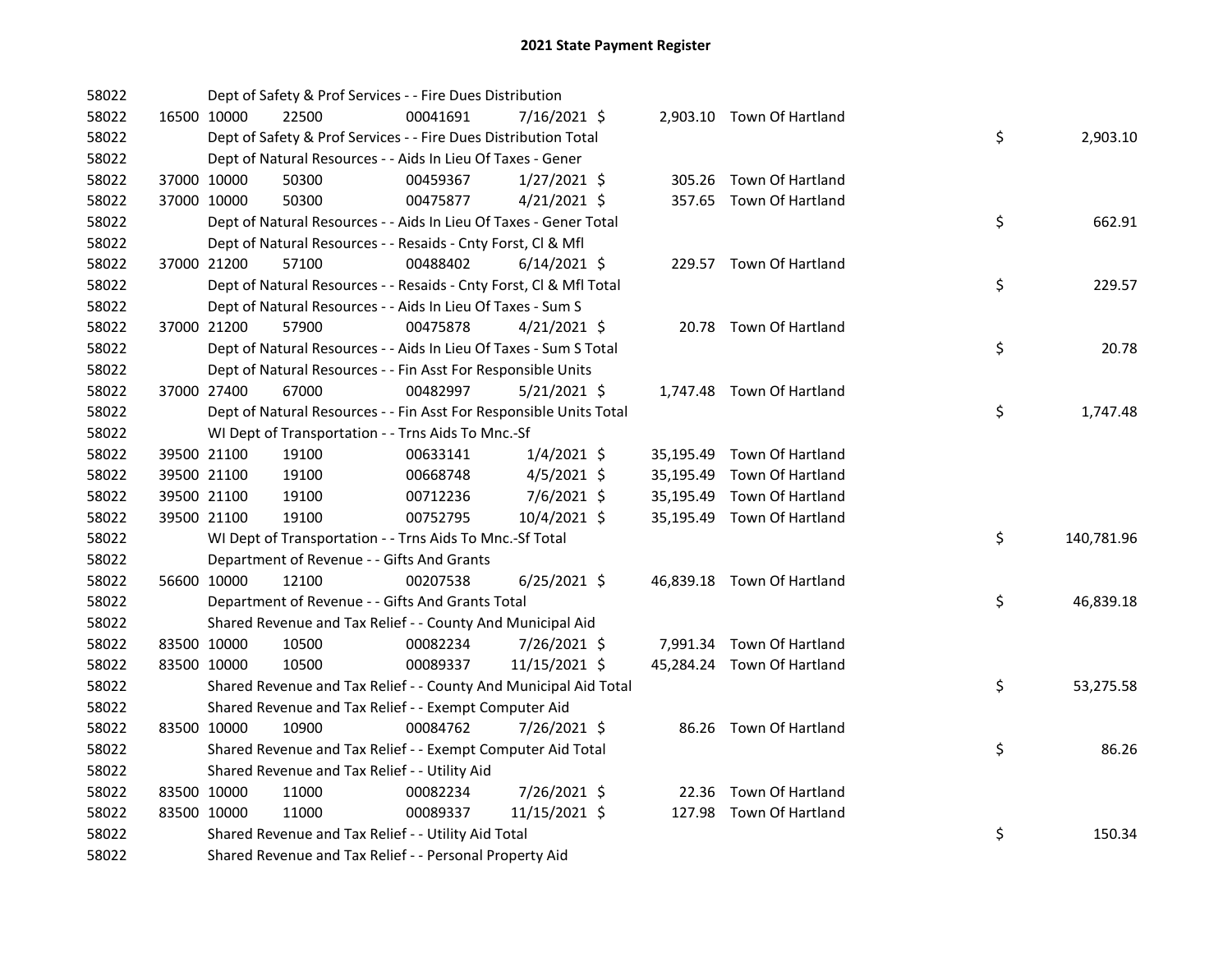| 58022              | 83500 10000 | 11100 | 00077945                                                      | 5/3/2021 \$                                                         | 983.10 | Town Of Hartland        |            |
|--------------------|-------------|-------|---------------------------------------------------------------|---------------------------------------------------------------------|--------|-------------------------|------------|
| 58022              |             |       | Shared Revenue and Tax Relief - - Personal Property Aid Total |                                                                     |        |                         | 983.10     |
| 58022              |             |       | Shared Revenue and Tax Relief - - Payments For Municipal Svcs |                                                                     |        |                         |            |
| 58022              | 83500 10000 | 50100 | 00073780                                                      | 2/1/2021 \$                                                         |        | 104.65 Town Of Hartland |            |
| 58022              |             |       |                                                               | Shared Revenue and Tax Relief - - Payments For Municipal Svcs Total |        |                         | 104.65     |
| <b>58022 Total</b> |             |       |                                                               |                                                                     |        |                         | 247,784.91 |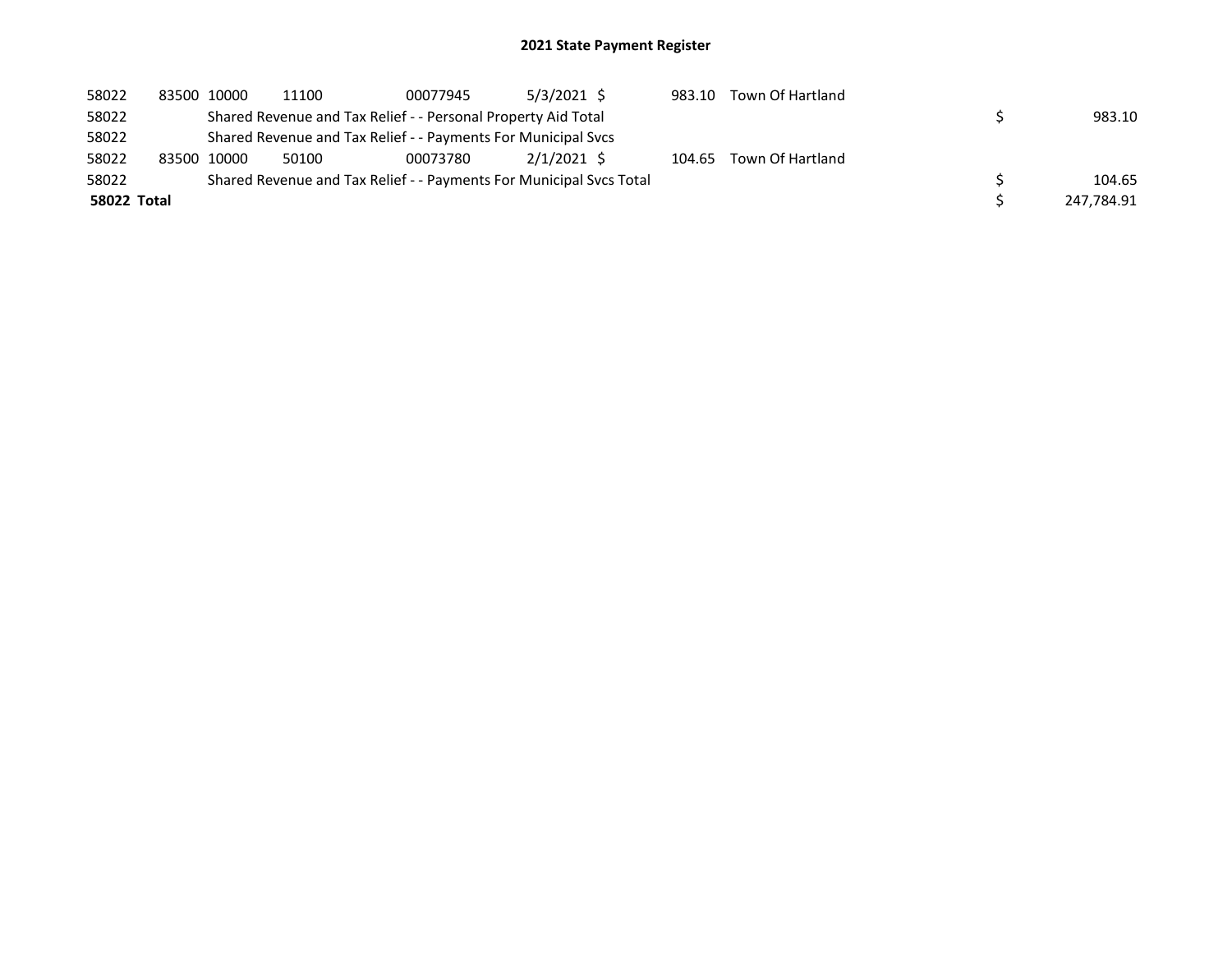| 58024       |             |             | Dept of Safety & Prof Services - - Fire Dues Distribution          |          |                |           |                          |    |            |
|-------------|-------------|-------------|--------------------------------------------------------------------|----------|----------------|-----------|--------------------------|----|------------|
| 58024       |             | 16500 10000 | 22500                                                              | 00041692 | $7/16/2021$ \$ |           | 1,771.11 Town Of Herman  |    |            |
| 58024       |             |             | Dept of Safety & Prof Services - - Fire Dues Distribution Total    |          |                |           |                          | \$ | 1,771.11   |
| 58024       |             |             | Dept of Natural Resources - - Aids In Lieu Of Taxes - Gener        |          |                |           |                          |    |            |
| 58024       |             | 37000 10000 | 50300                                                              | 00459354 | $1/27/2021$ \$ | 765.18    | Town Of Herman           |    |            |
| 58024       |             | 37000 10000 | 50300                                                              | 00475683 | $4/21/2021$ \$ |           | 155.85 Town Of Herman    |    |            |
| 58024       |             |             | Dept of Natural Resources - - Aids In Lieu Of Taxes - Gener Total  |          |                |           |                          | \$ | 921.03     |
| 58024       |             |             | Dept of Natural Resources - - Resaids - Cnty Forst, Cl & Mfl       |          |                |           |                          |    |            |
| 58024       |             | 37000 21200 | 57100                                                              | 00488403 | $6/14/2021$ \$ |           | 730.29 Town Of Herman    |    |            |
| 58024       |             |             | Dept of Natural Resources - - Resaids - Cnty Forst, Cl & Mfl Total |          |                |           |                          | \$ | 730.29     |
| 58024       |             |             | Dept of Natural Resources - - Fin Asst For Responsible Units       |          |                |           |                          |    |            |
| 58024       |             | 37000 27400 | 67000                                                              | 00483818 | $5/21/2021$ \$ |           | 488.98 Town Of Herman    |    |            |
| 58024       |             |             | Dept of Natural Resources - - Fin Asst For Responsible Units Total |          |                |           |                          | \$ | 488.98     |
| 58024       |             |             | WI Dept of Transportation - - Trns Aids To Mnc.-Sf                 |          |                |           |                          |    |            |
| 58024       |             | 39500 21100 | 19100                                                              | 00633142 | $1/4/2021$ \$  | 25,557.30 | Town Of Herman           |    |            |
| 58024       |             | 39500 21100 | 19100                                                              | 00668749 | $4/5/2021$ \$  | 25,557.30 | Town Of Herman           |    |            |
| 58024       |             | 39500 21100 | 19100                                                              | 00712237 | $7/6/2021$ \$  | 25,557.30 | Town Of Herman           |    |            |
| 58024       |             | 39500 21100 | 19100                                                              | 00752796 | 10/4/2021 \$   | 25,557.30 | Town Of Herman           |    |            |
| 58024       |             |             | WI Dept of Transportation - - Trns Aids To Mnc.-Sf Total           |          |                |           |                          | \$ | 102,229.20 |
| 58024       |             |             | Department of Revenue - - Gifts And Grants                         |          |                |           |                          |    |            |
| 58024       |             | 56600 10000 | 12100                                                              | 00207539 | $6/25/2021$ \$ | 39,983.39 | Town Of Herman           |    |            |
| 58024       |             |             | Department of Revenue - - Gifts And Grants Total                   |          |                |           |                          | \$ | 39,983.39  |
| 58024       |             |             | Shared Revenue and Tax Relief - - County And Municipal Aid         |          |                |           |                          |    |            |
| 58024       |             | 83500 10000 | 10500                                                              | 00082235 | 7/26/2021 \$   | 8,614.69  | Town Of Herman           |    |            |
| 58024       | 83500 10000 |             | 10500                                                              | 00089338 | 11/15/2021 \$  |           | 48,857.68 Town Of Herman |    |            |
| 58024       |             |             | Shared Revenue and Tax Relief - - County And Municipal Aid Total   |          |                |           |                          | \$ | 57,472.37  |
| 58024       |             |             | Shared Revenue and Tax Relief - - Personal Property Aid            |          |                |           |                          |    |            |
| 58024       |             | 83500 10000 | 11100                                                              | 00077946 | $5/3/2021$ \$  |           | 134.38 Town Of Herman    |    |            |
| 58024       |             |             | Shared Revenue and Tax Relief - - Personal Property Aid Total      |          |                |           |                          | \$ | 134.38     |
| 58024 Total |             |             |                                                                    |          |                |           |                          | \$ | 203,730.75 |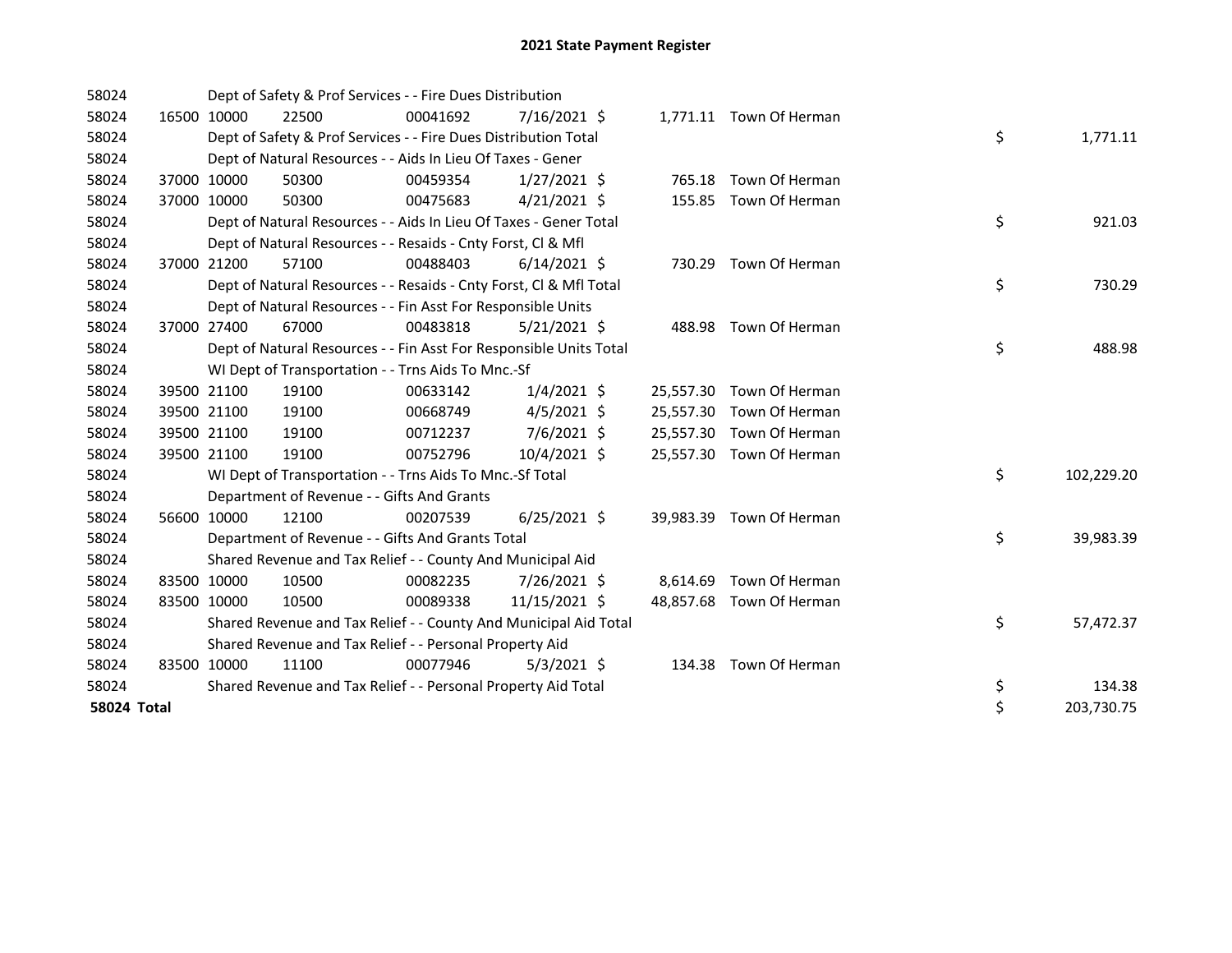| 58026       |                      |                                               | Dept of Safety & Prof Services - - Fire Dues Distribution            |                |  |                            |    |            |
|-------------|----------------------|-----------------------------------------------|----------------------------------------------------------------------|----------------|--|----------------------------|----|------------|
| 58026       | 16500 10000<br>22500 |                                               | 00041693                                                             | 7/16/2021 \$   |  | 1,579.59 Town Of Hutchins  |    |            |
| 58026       |                      |                                               | Dept of Safety & Prof Services - - Fire Dues Distribution Total      |                |  |                            | \$ | 1,579.59   |
| 58026       |                      |                                               | Dept of Natural Resources - - Resaids - Cnty Forst, CI & Mfl         |                |  |                            |    |            |
| 58026       | 37000 21200<br>57100 |                                               | 00488404                                                             | $6/14/2021$ \$ |  | 1,011.60 Town Of Hutchins  |    |            |
| 58026       |                      |                                               | Dept of Natural Resources - - Resaids - Cnty Forst, Cl & Mfl Total   |                |  |                            | \$ | 1,011.60   |
| 58026       |                      |                                               | Dept of Natural Resources - - Fin Asst For Responsible Units         |                |  |                            |    |            |
| 58026       | 37000 27400<br>67000 |                                               | 00483077                                                             | $5/21/2021$ \$ |  | 1,997.91 Town Of Hutchins  |    |            |
| 58026       |                      |                                               | Dept of Natural Resources - - Fin Asst For Responsible Units Total   |                |  |                            | \$ | 1,997.91   |
| 58026       |                      |                                               | WI Dept of Transportation - - Trns Aids To Mnc.-Sf                   |                |  |                            |    |            |
| 58026       | 39500 21100<br>19100 |                                               | 00633143                                                             | $1/4/2021$ \$  |  | 27,199.08 Town Of Hutchins |    |            |
| 58026       | 39500 21100<br>19100 |                                               | 00668750                                                             | $4/5/2021$ \$  |  | 27,199.08 Town Of Hutchins |    |            |
| 58026       | 39500 21100<br>19100 |                                               | 00712238                                                             | 7/6/2021 \$    |  | 27,199.08 Town Of Hutchins |    |            |
| 58026       | 39500 21100<br>19100 |                                               | 00752797                                                             | 10/4/2021 \$   |  | 27,199.08 Town Of Hutchins |    |            |
| 58026       |                      |                                               | WI Dept of Transportation - - Trns Aids To Mnc.-Sf Total             |                |  |                            | \$ | 108,796.32 |
| 58026       |                      |                                               | WI Dept of Transportation - - Supplemental Transportation Aids       |                |  |                            |    |            |
| 58026       | 19600<br>39500 21100 |                                               | 00633715                                                             | $1/4/2021$ \$  |  | 19,199.35 Town Of Hutchins |    |            |
| 58026       |                      |                                               | WI Dept of Transportation - - Supplemental Transportation Aids Total |                |  |                            | \$ | 19,199.35  |
| 58026       |                      | Department of Revenue - - Gifts And Grants    |                                                                      |                |  |                            |    |            |
| 58026       | 56600 10000<br>12100 |                                               | 00207540                                                             | $6/25/2021$ \$ |  | 31,243.56 Town Of Hutchins |    |            |
| 58026       |                      |                                               | Department of Revenue - - Gifts And Grants Total                     |                |  |                            | \$ | 31,243.56  |
| 58026       |                      |                                               | Shared Revenue and Tax Relief - - County And Municipal Aid           |                |  |                            |    |            |
| 58026       | 83500 10000<br>10500 |                                               | 00082236                                                             | 7/26/2021 \$   |  | 8,548.99 Town Of Hutchins  |    |            |
| 58026       | 83500 10000<br>10500 |                                               | 00089339                                                             | 11/15/2021 \$  |  | 48,444.27 Town Of Hutchins |    |            |
| 58026       |                      |                                               | Shared Revenue and Tax Relief - - County And Municipal Aid Total     |                |  |                            | \$ | 56,993.26  |
| 58026       |                      |                                               | Shared Revenue and Tax Relief - - Exempt Computer Aid                |                |  |                            |    |            |
| 58026       | 83500 10000<br>10900 |                                               | 00084763                                                             | 7/26/2021 \$   |  | 1.03 Town Of Hutchins      |    |            |
| 58026       |                      |                                               | Shared Revenue and Tax Relief - - Exempt Computer Aid Total          |                |  |                            | \$ | 1.03       |
| 58026       |                      | Shared Revenue and Tax Relief - - Utility Aid |                                                                      |                |  |                            |    |            |
| 58026       | 11000<br>83500 10000 |                                               | 00082236                                                             | 7/26/2021 \$   |  | 709.97 Town Of Hutchins    |    |            |
| 58026       | 11000<br>83500 10000 |                                               | 00089339                                                             | 11/15/2021 \$  |  | 4,067.85 Town Of Hutchins  |    |            |
| 58026       |                      |                                               | Shared Revenue and Tax Relief - - Utility Aid Total                  |                |  |                            | \$ | 4,777.82   |
| 58026       |                      |                                               | Shared Revenue and Tax Relief - - Personal Property Aid              |                |  |                            |    |            |
| 58026       | 83500 10000<br>11100 |                                               | 00077947                                                             | $5/3/2021$ \$  |  | 2.35 Town Of Hutchins      |    |            |
| 58026       |                      |                                               | Shared Revenue and Tax Relief - - Personal Property Aid Total        |                |  |                            | \$ | 2.35       |
| 58026 Total |                      |                                               |                                                                      |                |  |                            | \$ | 225,602.79 |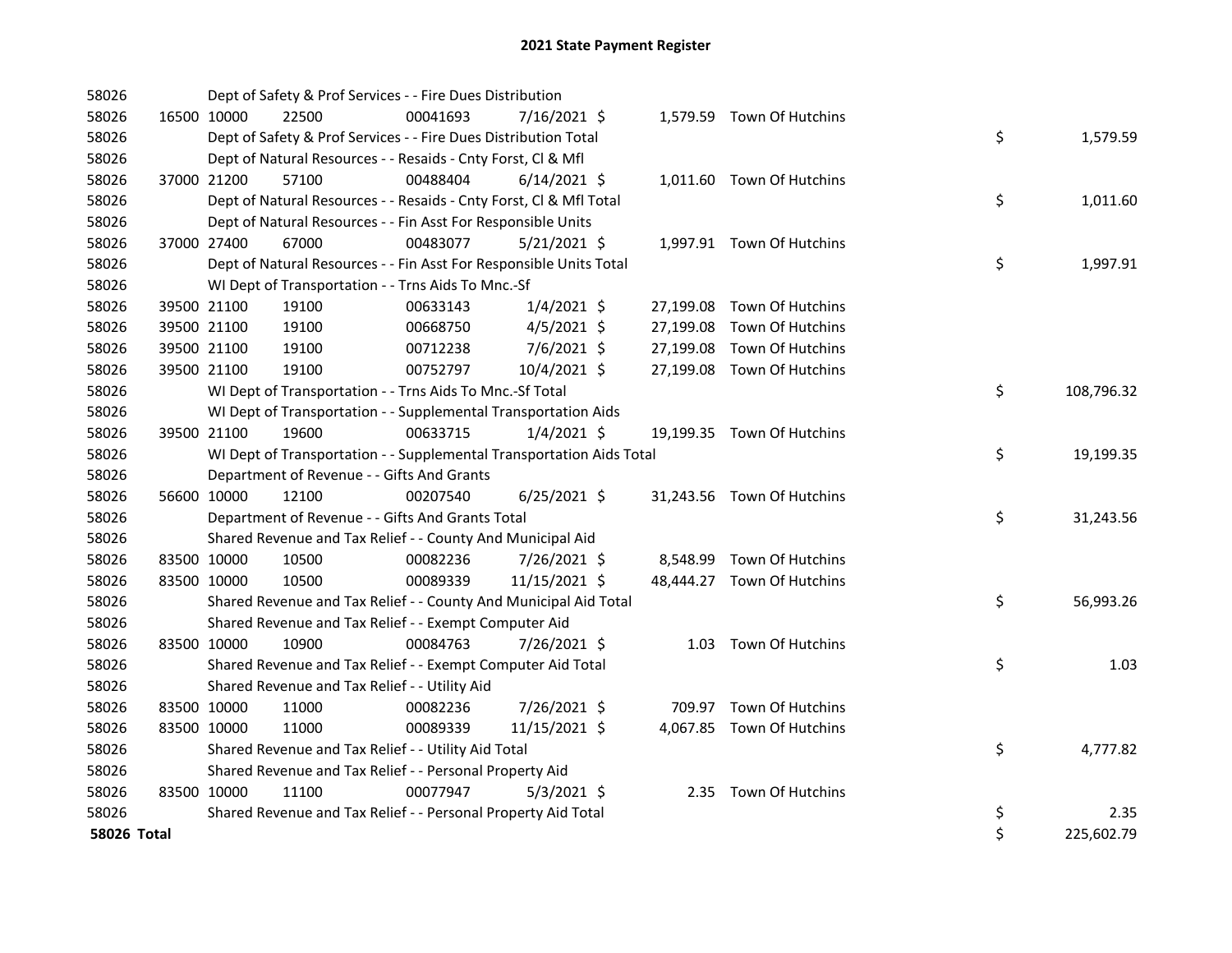| 58028 |             | Dept of Safety & Prof Services - - Fire Dues Distribution            |          |                |  |                          |    |            |
|-------|-------------|----------------------------------------------------------------------|----------|----------------|--|--------------------------|----|------------|
| 58028 | 16500 10000 | 22500                                                                | 00041694 | 7/16/2021 \$   |  | 4,206.56 Town Of Lessor  |    |            |
| 58028 |             | Dept of Safety & Prof Services - - Fire Dues Distribution Total      |          |                |  |                          | \$ | 4,206.56   |
| 58028 |             | Dept of Natural Resources - - Aids In Lieu Of Taxes - Gener          |          |                |  |                          |    |            |
| 58028 | 37000 10000 | 50300                                                                | 00459360 | $1/27/2021$ \$ |  | 292.55 Town Of Lessor    |    |            |
| 58028 | 37000 10000 | 50300                                                                | 00475725 | $4/21/2021$ \$ |  | 82.30 Town Of Lessor     |    |            |
| 58028 |             | Dept of Natural Resources - - Aids In Lieu Of Taxes - Gener Total    |          |                |  |                          | \$ | 374.85     |
| 58028 |             | Dept of Natural Resources - - Resaids - Cnty Forst, Cl & Mfl         |          |                |  |                          |    |            |
| 58028 | 37000 21200 | 57100                                                                | 00488405 | $6/14/2021$ \$ |  | 336.31 Town Of Lessor    |    |            |
| 58028 |             | Dept of Natural Resources - - Resaids - Cnty Forst, Cl & Mfl Total   |          |                |  |                          | \$ | 336.31     |
| 58028 |             | Dept of Natural Resources - - Aids In Lieu Of Taxes - Sum S          |          |                |  |                          |    |            |
| 58028 | 37000 21200 | 57900                                                                | 00475726 | $4/21/2021$ \$ |  | 4.81 Town Of Lessor      |    |            |
| 58028 |             | Dept of Natural Resources - - Aids In Lieu Of Taxes - Sum S Total    |          |                |  |                          | \$ | 4.81       |
| 58028 |             | Dept of Natural Resources - - Fin Asst For Responsible Units         |          |                |  |                          |    |            |
| 58028 | 37000 27400 | 67000                                                                | 00483938 | $5/21/2021$ \$ |  | 1,734.80 Town Of Lessor  |    |            |
| 58028 |             | Dept of Natural Resources - - Fin Asst For Responsible Units Total   |          |                |  |                          | \$ | 1,734.80   |
| 58028 |             | WI Dept of Transportation - - Trns Aids To Mnc.-Sf                   |          |                |  |                          |    |            |
| 58028 | 39500 21100 | 19100                                                                | 00633144 | $1/4/2021$ \$  |  | 35,215.20 Town Of Lessor |    |            |
| 58028 | 39500 21100 | 19100                                                                | 00668751 | $4/5/2021$ \$  |  | 35,215.20 Town Of Lessor |    |            |
| 58028 | 39500 21100 | 19100                                                                | 00712239 | 7/6/2021 \$    |  | 35,215.20 Town Of Lessor |    |            |
| 58028 | 39500 21100 | 19100                                                                | 00752798 | 10/4/2021 \$   |  | 35,215.20 Town Of Lessor |    |            |
| 58028 |             | WI Dept of Transportation - - Trns Aids To Mnc.-Sf Total             |          |                |  |                          | \$ | 140,860.80 |
| 58028 |             | Department of Administration - - Hv Trans Ln Annual Impact Fee       |          |                |  |                          |    |            |
| 58028 | 50500 10000 | 17400                                                                | 00144357 | $5/3/2021$ \$  |  | 17,262.00 Town Of Lessor |    |            |
| 58028 |             | Department of Administration - - Hv Trans Ln Annual Impact Fee Total |          |                |  |                          | \$ | 17,262.00  |
| 58028 |             | Department of Revenue - - Gifts And Grants                           |          |                |  |                          |    |            |
| 58028 | 56600 10000 | 12100                                                                | 00207541 | $6/25/2021$ \$ |  | 65,156.18 Town Of Lessor |    |            |
| 58028 |             | Department of Revenue - - Gifts And Grants Total                     |          |                |  |                          | \$ | 65,156.18  |
| 58028 |             | Shared Revenue and Tax Relief - - County And Municipal Aid           |          |                |  |                          |    |            |
| 58028 | 83500 10000 | 10500                                                                | 00082237 | 7/26/2021 \$   |  | 4,616.52 Town Of Lessor  |    |            |
| 58028 | 83500 10000 | 10500                                                                | 00089340 | 11/15/2021 \$  |  | 26,160.26 Town Of Lessor |    |            |
| 58028 |             | Shared Revenue and Tax Relief - - County And Municipal Aid Total     |          |                |  |                          | \$ | 30,776.78  |
| 58028 |             | Shared Revenue and Tax Relief - - Exempt Computer Aid                |          |                |  |                          |    |            |
| 58028 | 83500 10000 | 10900                                                                | 00084764 | 7/26/2021 \$   |  | 7.27 Town Of Lessor      |    |            |
| 58028 |             | Shared Revenue and Tax Relief - - Exempt Computer Aid Total          |          |                |  |                          | \$ | 7.27       |
| 58028 |             | Shared Revenue and Tax Relief - - Utility Aid                        |          |                |  |                          |    |            |
| 58028 | 83500 10000 | 11000                                                                | 00082237 | 7/26/2021 \$   |  | 296.45 Town Of Lessor    |    |            |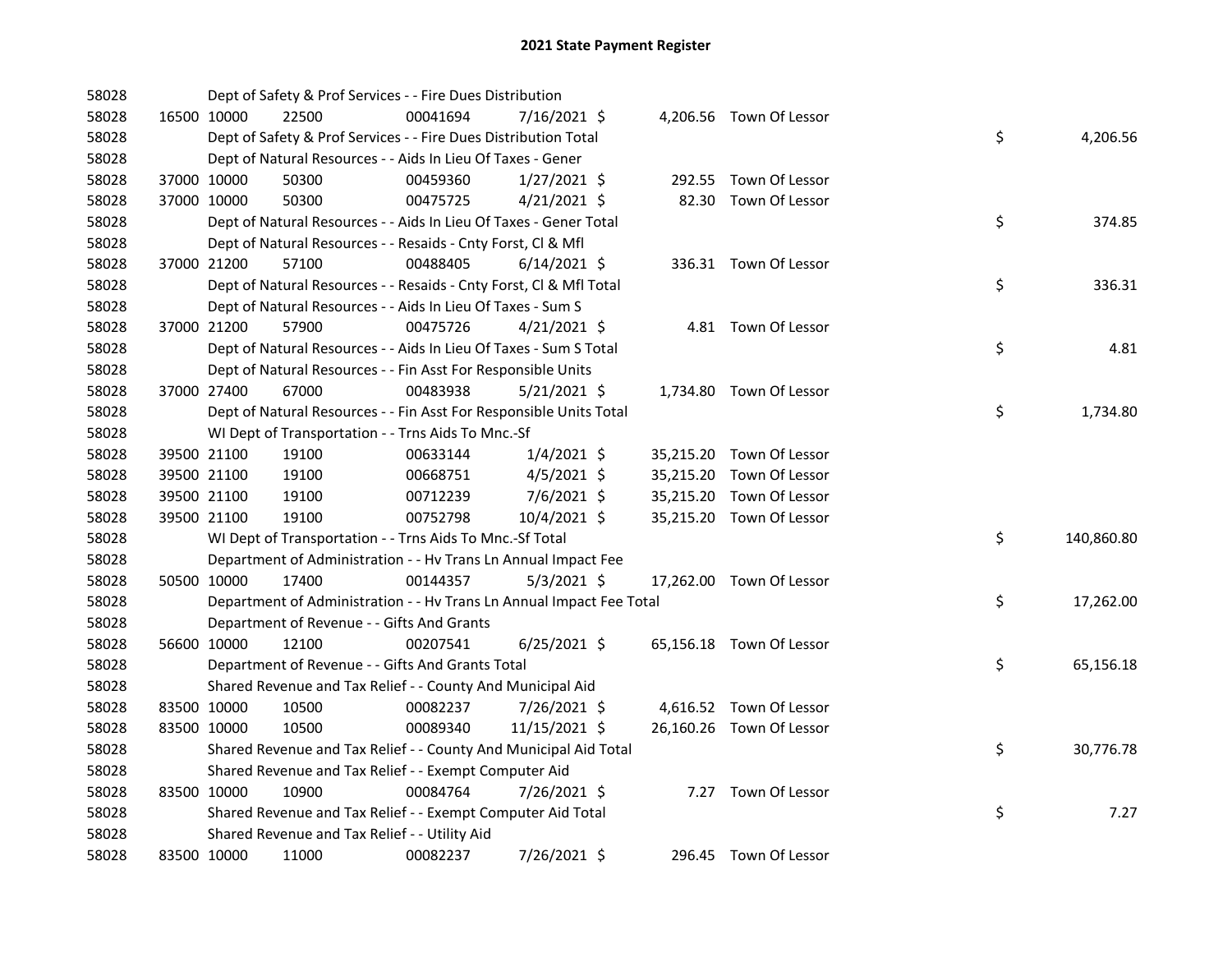| 58028       | 83500 10000 | 11000                                                         | 00089340 | 11/15/2021 \$ |        | 1,836.32 Town Of Lessor |            |
|-------------|-------------|---------------------------------------------------------------|----------|---------------|--------|-------------------------|------------|
| 58028       |             | Shared Revenue and Tax Relief - - Utility Aid Total           |          |               |        |                         | 2,132.77   |
| 58028       |             | Shared Revenue and Tax Relief - - Personal Property Aid       |          |               |        |                         |            |
| 58028       | 83500 10000 | 11100                                                         | 00077948 | 5/3/2021 \$   | 378.34 | Town Of Lessor          |            |
| 58028       |             | Shared Revenue and Tax Relief - - Personal Property Aid Total |          |               |        |                         | 378.34     |
| 58028 Total |             |                                                               |          |               |        |                         | 263,231.47 |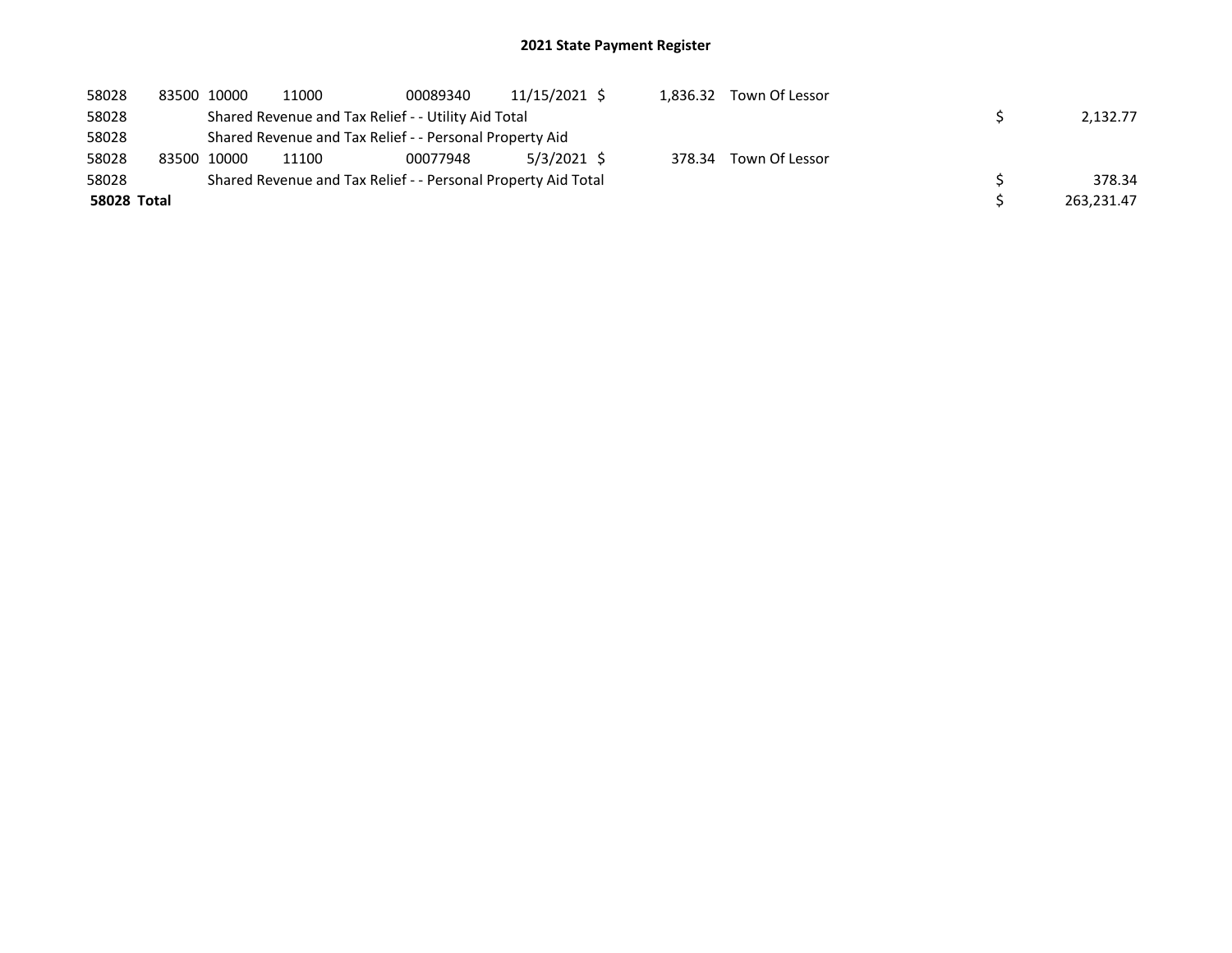| 58030 |             | Dept of Safety & Prof Services - - Fire Dues Distribution               |          |                |  |                                |    |            |
|-------|-------------|-------------------------------------------------------------------------|----------|----------------|--|--------------------------------|----|------------|
| 58030 | 16500 10000 | 22500                                                                   | 00041695 | 7/16/2021 \$   |  | 2,847.13 Town Of Maple Grove   |    |            |
| 58030 |             | Dept of Safety & Prof Services - - Fire Dues Distribution Total         |          |                |  |                                | \$ | 2,847.13   |
| 58030 |             | Dept of Natural Resources - - Resaids - Cnty Forst, Cl & Mfl            |          |                |  |                                |    |            |
| 58030 | 37000 21200 | 57100                                                                   | 00488406 | $6/14/2021$ \$ |  | 39.40 Town Of Maple Grove      |    |            |
| 58030 |             | Dept of Natural Resources - - Resaids - Cnty Forst, Cl & Mfl Total      |          |                |  |                                | \$ | 39.40      |
| 58030 |             | Dept of Natural Resources - - Fin Asst For Responsible Units            |          |                |  |                                |    |            |
| 58030 | 37000 27400 | 67000                                                                   | 00483522 | $5/21/2021$ \$ |  | 3,244.30 Town Of Maple Grove   |    |            |
| 58030 |             | Dept of Natural Resources - - Fin Asst For Responsible Units Total      |          |                |  |                                | \$ | 3,244.30   |
| 58030 |             | WI Dept of Transportation - - Trns Aids To Mnc.-Sf                      |          |                |  |                                |    |            |
| 58030 | 39500 21100 | 19100                                                                   | 00633145 | $1/4/2021$ \$  |  | 36,391.23 Town Of Maple Grove  |    |            |
| 58030 | 39500 21100 | 19100                                                                   | 00668752 | $4/5/2021$ \$  |  | 36,391.23 Town Of Maple Grove  |    |            |
| 58030 | 39500 21100 | 19100                                                                   | 00712240 | 7/6/2021 \$    |  | 36,391.23 Town Of Maple Grove  |    |            |
| 58030 | 39500 21100 | 19100                                                                   | 00752799 | 10/4/2021 \$   |  | 36,391.23 Town Of Maple Grove  |    |            |
| 58030 |             | WI Dept of Transportation - - Trns Aids To Mnc.-Sf Total                |          |                |  |                                | \$ | 145,564.92 |
| 58030 |             | Department of Administration - - Hv Trans Ln Annual Impact Fee          |          |                |  |                                |    |            |
| 58030 | 50500 10000 | 17400                                                                   | 00144358 | $5/3/2021$ \$  |  | 101,153.00 Town Of Maple Grove |    |            |
| 58030 |             | Department of Administration - - Hv Trans Ln Annual Impact Fee Total    |          |                |  |                                | \$ | 101,153.00 |
| 58030 |             | Department of Revenue - - Gifts And Grants                              |          |                |  |                                |    |            |
| 58030 | 56600 10000 | 12100                                                                   | 00207542 | $6/25/2021$ \$ |  | 50,240.91 Town Of Maple Grove  |    |            |
| 58030 |             | Department of Revenue - - Gifts And Grants Total                        |          |                |  |                                | \$ | 50,240.91  |
| 58030 |             | Shared Revenue and Tax Relief - - County And Municipal Aid              |          |                |  |                                |    |            |
| 58030 | 83500 10000 | 10500                                                                   | 00082238 | 7/26/2021 \$   |  | 9,349.46 Town Of Maple Grove   |    |            |
| 58030 | 83500 10000 | 10500                                                                   | 00089341 | 11/15/2021 \$  |  | 52,980.30 Town Of Maple Grove  |    |            |
| 58030 |             | Shared Revenue and Tax Relief - - County And Municipal Aid Total        |          |                |  |                                | \$ | 62,329.76  |
| 58030 |             | Shared Revenue and Tax Relief - - Exempt Computer Aid                   |          |                |  |                                |    |            |
| 58030 | 83500 10000 | 10900                                                                   | 00084765 | 7/26/2021 \$   |  | 32.22 Town Of Maple Grove      |    |            |
| 58030 |             | Shared Revenue and Tax Relief - - Exempt Computer Aid Total             |          |                |  |                                | \$ | 32.22      |
| 58030 |             | Shared Revenue and Tax Relief - - Utility Aid                           |          |                |  |                                |    |            |
| 58030 | 83500 10000 | 11000                                                                   | 00082238 | 7/26/2021 \$   |  | 421.98 Town Of Maple Grove     |    |            |
| 58030 | 83500 10000 | 11000                                                                   | 00089341 | 11/15/2021 \$  |  | 2,439.45 Town Of Maple Grove   |    |            |
| 58030 |             | Shared Revenue and Tax Relief - - Utility Aid Total                     |          |                |  |                                | \$ | 2,861.43   |
| 58030 |             | Shared Revenue and Tax Relief - - Personal Property Aid                 |          |                |  |                                |    |            |
| 58030 | 83500 10000 | 11100                                                                   | 00077949 | $5/3/2021$ \$  |  | 1,212.83 Town Of Maple Grove   |    |            |
| 58030 |             | Shared Revenue and Tax Relief - - Personal Property Aid Total           |          |                |  |                                | \$ | 1,212.83   |
| 58030 |             | Shared Revenue and Tax Relief - - State Aid; Video Service Provider Fee |          |                |  |                                |    |            |
| 58030 | 83500 10000 | 11200                                                                   | 00083164 | 7/26/2021 \$   |  | 352.88 Town Of Maple Grove     |    |            |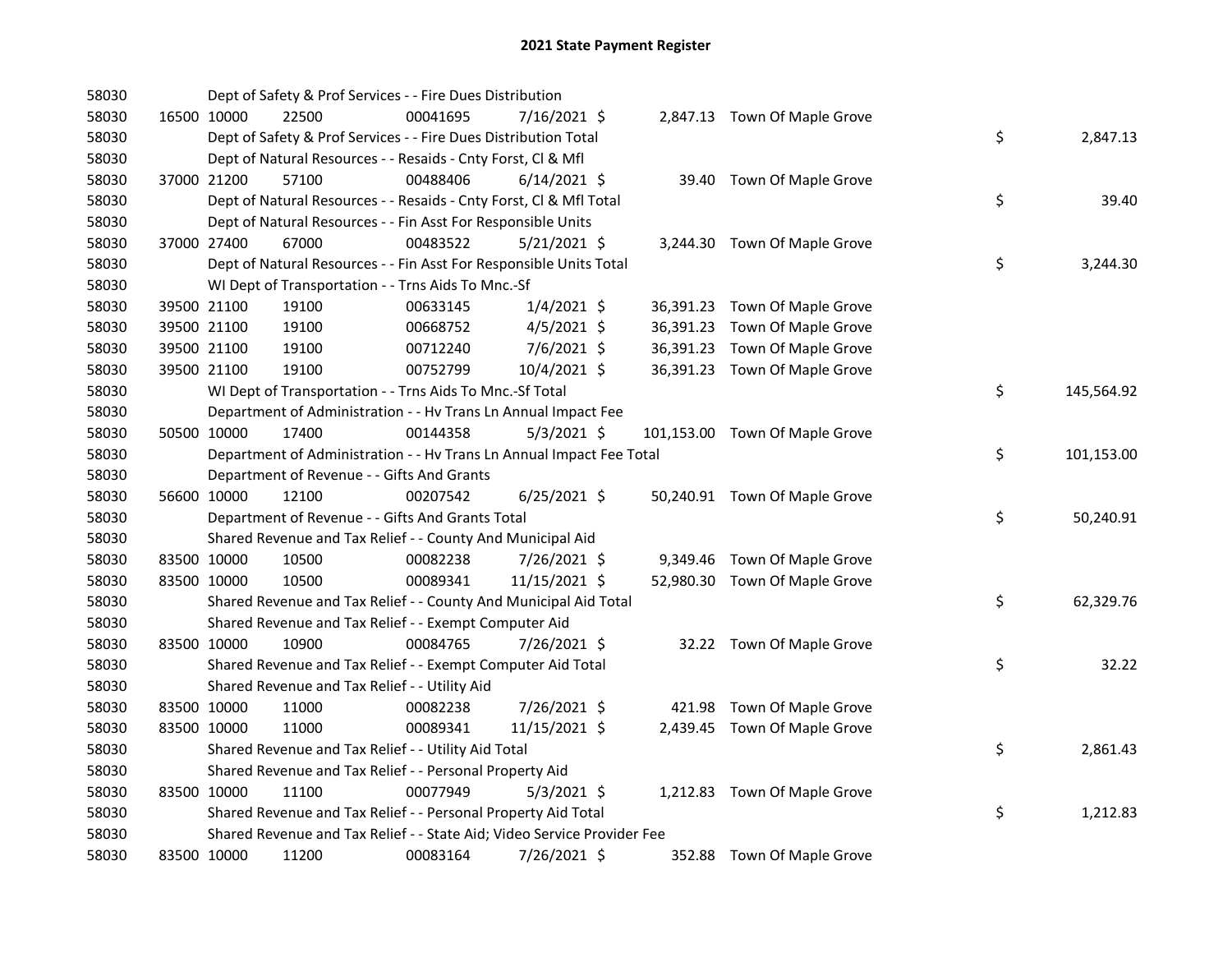| 58030       | Shared Revenue and Tax Relief - - State Aid; Video Service Provider Fee Total | 352.88     |
|-------------|-------------------------------------------------------------------------------|------------|
| 58030 Total |                                                                               | 369,878.78 |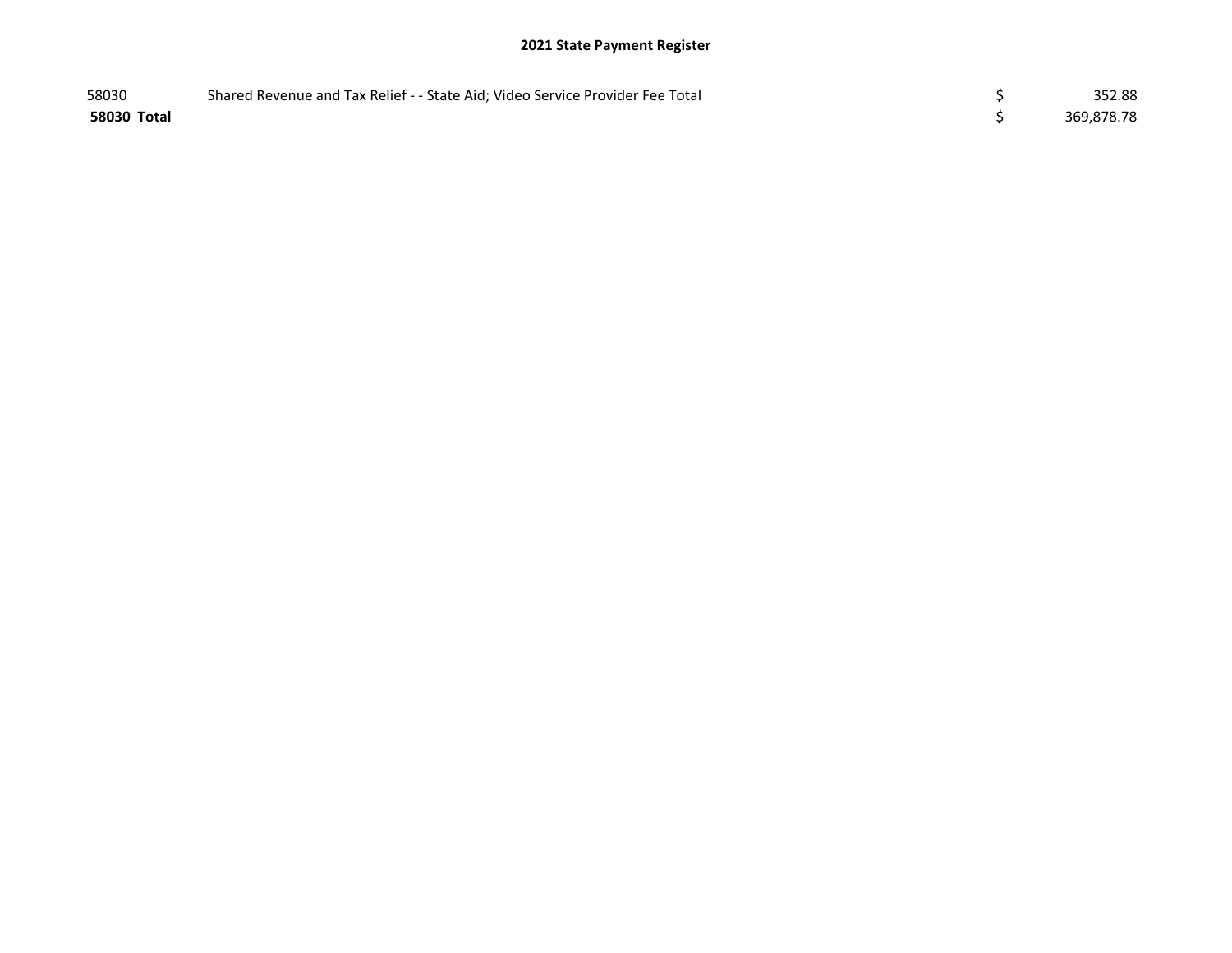| 58032              |             | Dept of Safety & Prof Services - - Fire Dues Distribution            |          |                |  |                          |    |            |
|--------------------|-------------|----------------------------------------------------------------------|----------|----------------|--|--------------------------|----|------------|
| 58032              | 16500 10000 | 22500                                                                | 00041697 | 7/16/2021 \$   |  | 1,403.58 Town Of Morris  |    |            |
| 58032              |             | Dept of Safety & Prof Services - - Fire Dues Distribution Total      |          |                |  |                          | \$ | 1,403.58   |
| 58032              |             | Dept of Natural Resources - - Aids In Lieu Of Taxes - Gener          |          |                |  |                          |    |            |
| 58032              | 37000 10000 | 50300                                                                | 00459355 | $1/27/2021$ \$ |  | 65.94 Town Of Morris     |    |            |
| 58032              |             | Dept of Natural Resources - - Aids In Lieu Of Taxes - Gener Total    |          |                |  |                          | \$ | 65.94      |
| 58032              |             | Dept of Natural Resources - - Resaids - Cnty Forst, Cl & Mfl         |          |                |  |                          |    |            |
| 58032              | 37000 21200 | 57100                                                                | 00488407 | $6/14/2021$ \$ |  | 2,040.78 Town Of Morris  |    |            |
| 58032              |             | Dept of Natural Resources - - Resaids - Cnty Forst, Cl & Mfl Total   |          |                |  |                          | \$ | 2,040.78   |
| 58032              |             | Dept of Natural Resources - - Fin Asst For Responsible Units         |          |                |  |                          |    |            |
| 58032              | 37000 27400 | 67000                                                                | 00483752 | $5/21/2021$ \$ |  | 554.75 Town Of Morris    |    |            |
| 58032              |             | Dept of Natural Resources - - Fin Asst For Responsible Units Total   |          |                |  |                          | \$ | 554.75     |
| 58032              |             | WI Dept of Transportation - - Trns Aids To Mnc.-Sf                   |          |                |  |                          |    |            |
| 58032              | 39500 21100 | 19100                                                                | 00633146 | $1/4/2021$ \$  |  | 25,905.51 Town Of Morris |    |            |
| 58032              | 39500 21100 | 19100                                                                | 00668753 | $4/5/2021$ \$  |  | 25,905.51 Town Of Morris |    |            |
| 58032              | 39500 21100 | 19100                                                                | 00712241 | $7/6/2021$ \$  |  | 25,905.51 Town Of Morris |    |            |
| 58032              | 39500 21100 | 19100                                                                | 00752800 | 10/4/2021 \$   |  | 25,905.51 Town Of Morris |    |            |
| 58032              |             | WI Dept of Transportation - - Trns Aids To Mnc.-Sf Total             |          |                |  |                          | \$ | 103,622.04 |
| 58032              |             | Department of Administration - - Hv Trans Ln Annual Impact Fee       |          |                |  |                          |    |            |
| 58032              | 50500 10000 | 17400                                                                | 00144314 | $5/3/2021$ \$  |  | 5,324.00 Town Of Morris  |    |            |
| 58032              |             | Department of Administration - - Hv Trans Ln Annual Impact Fee Total |          |                |  |                          | \$ | 5,324.00   |
| 58032              |             | Department of Revenue - - Gifts And Grants                           |          |                |  |                          |    |            |
| 58032              | 56600 10000 | 12100                                                                | 00207543 | $6/25/2021$ \$ |  | 23,341.09 Town Of Morris |    |            |
| 58032              |             | Department of Revenue - - Gifts And Grants Total                     |          |                |  |                          | \$ | 23,341.09  |
| 58032              |             | Shared Revenue and Tax Relief - - County And Municipal Aid           |          |                |  |                          |    |            |
| 58032              | 83500 10000 | 10500                                                                | 00082239 | 7/26/2021 \$   |  | 3,322.81 Town Of Morris  |    |            |
| 58032              | 83500 10000 | 10500                                                                | 00089342 | 11/15/2021 \$  |  | 18,829.28 Town Of Morris |    |            |
| 58032              |             | Shared Revenue and Tax Relief - - County And Municipal Aid Total     |          |                |  |                          | \$ | 22,152.09  |
| 58032              |             | Shared Revenue and Tax Relief - - Personal Property Aid              |          |                |  |                          |    |            |
| 58032              | 83500 10000 | 11100                                                                | 00077950 | $5/3/2021$ \$  |  | 79.39 Town Of Morris     |    |            |
| 58032              |             | Shared Revenue and Tax Relief - - Personal Property Aid Total        |          |                |  |                          | \$ | 79.39      |
| 58032              |             | Shared Revenue and Tax Relief - - Payments For Municipal Svcs        |          |                |  |                          |    |            |
| 58032              | 83500 10000 | 50100                                                                | 00073781 | $2/1/2021$ \$  |  | 84.12 Town Of Morris     |    |            |
| 58032              |             | Shared Revenue and Tax Relief - - Payments For Municipal Svcs Total  |          |                |  |                          | \$ | 84.12      |
| <b>58032 Total</b> |             |                                                                      |          |                |  |                          | \$ | 158,667.78 |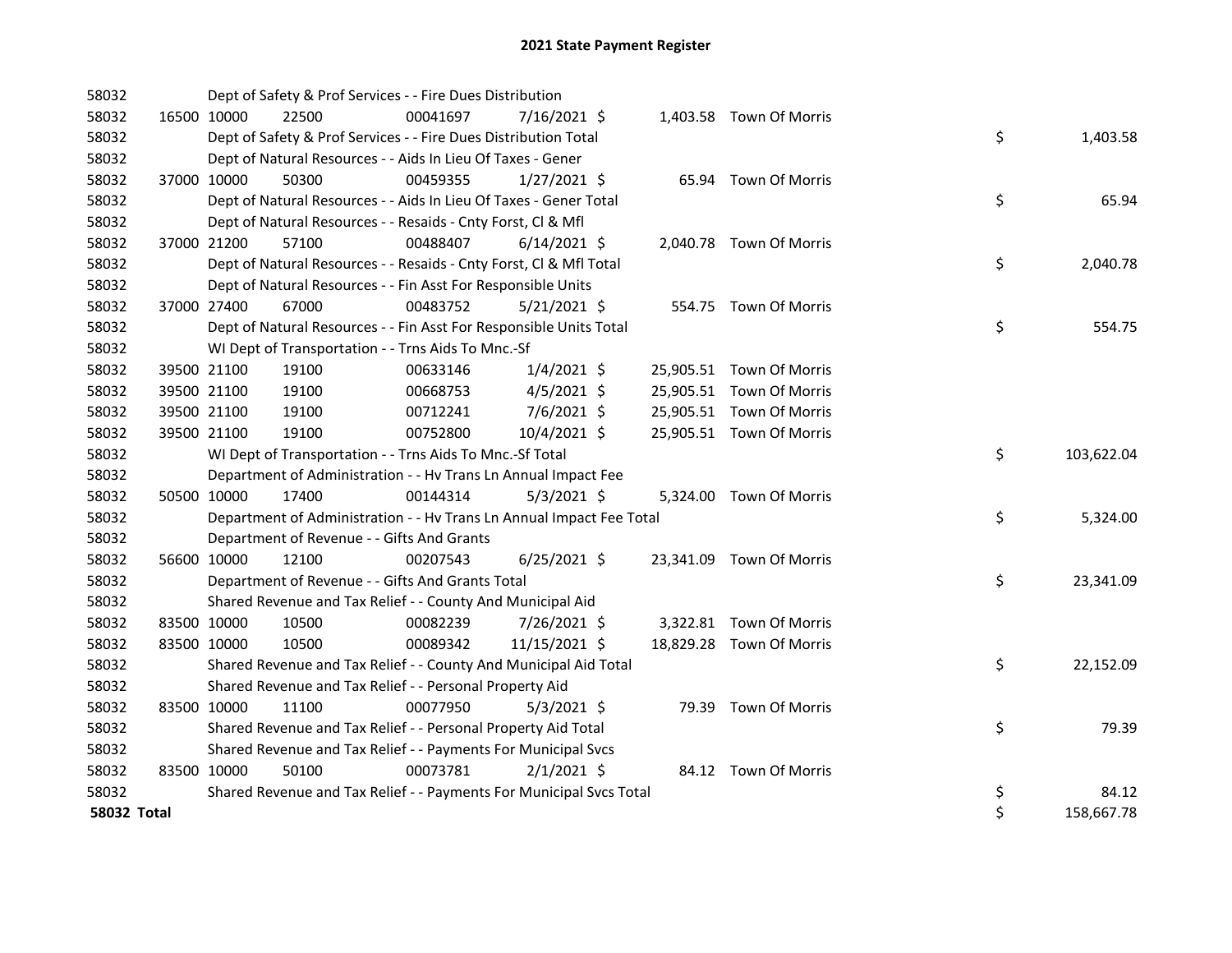| 58034 |             | Dept of Safety & Prof Services - - Fire Dues Distribution          |          |                |  |                            |    |           |
|-------|-------------|--------------------------------------------------------------------|----------|----------------|--|----------------------------|----|-----------|
| 58034 | 16500 10000 | 22500                                                              | 00041698 | 7/16/2021 \$   |  | 1,547.24 Town of Navarino  |    |           |
| 58034 |             | Dept of Safety & Prof Services - - Fire Dues Distribution Total    |          |                |  |                            | \$ | 1,547.24  |
| 58034 |             | Dept of Natural Resources - - Aids In Lieu Of Taxes - Gener        |          |                |  |                            |    |           |
| 58034 | 37000 10000 | 50300                                                              | 00459365 | $1/27/2021$ \$ |  | 10,085.35 Town of Navarino |    |           |
| 58034 | 37000 10000 | 50300                                                              | 00475815 | $4/21/2021$ \$ |  | 3,768.04 Town of Navarino  |    |           |
| 58034 |             | Dept of Natural Resources - - Aids In Lieu Of Taxes - Gener Total  |          |                |  |                            | \$ | 13,853.39 |
| 58034 |             | Dept of Natural Resources - - Taxes & Assessmts-Conserv Fund       |          |                |  |                            |    |           |
| 58034 | 37000 21200 | 16900                                                              | 00459192 | $1/28/2021$ \$ |  | 10.00 Town of Navarino     |    |           |
| 58034 |             | Dept of Natural Resources - - Taxes & Assessmts-Conserv Fund Total |          |                |  |                            | \$ | 10.00     |
| 58034 |             | Dept of Natural Resources - - Resaids - Cnty Forst, Cl & Mfl       |          |                |  |                            |    |           |
| 58034 | 37000 21200 | 57100                                                              | 00488408 | 6/14/2021 \$   |  | 659.52 Town of Navarino    |    |           |
| 58034 |             | Dept of Natural Resources - - Resaids - Cnty Forst, Cl & Mfl Total |          |                |  |                            | \$ | 659.52    |
| 58034 |             | Dept of Natural Resources - - Aids In Lieu Of Taxes - Sum S        |          |                |  |                            |    |           |
| 58034 | 37000 21200 | 57900                                                              | 00475814 | $4/21/2021$ \$ |  | 4,962.70 Town of Navarino  |    |           |
| 58034 |             | Dept of Natural Resources - - Aids In Lieu Of Taxes - Sum S Total  |          |                |  |                            | \$ | 4,962.70  |
| 58034 |             | Dept of Natural Resources - - Resource Maint Develop Sp Frst       |          |                |  |                            |    |           |
| 58034 | 37000 21200 | 77900                                                              | 00509970 | $9/29/2021$ \$ |  | 70,543.60 Town of Navarino |    |           |
| 58034 |             | Dept of Natural Resources - - Resource Maint Develop Sp Frst Total |          |                |  |                            | \$ | 70,543.60 |
| 58034 |             | Dept of Natural Resources - - Fin Asst For Responsible Units       |          |                |  |                            |    |           |
| 58034 | 37000 27400 | 67000                                                              | 00483664 | $5/21/2021$ \$ |  | 1,245.03 Town of Navarino  |    |           |
| 58034 |             | Dept of Natural Resources - - Fin Asst For Responsible Units Total |          |                |  |                            | \$ | 1,245.03  |
| 58034 |             | WI Dept of Transportation - - Trns Aids To Mnc.-Sf                 |          |                |  |                            |    |           |
| 58034 | 39500 21100 | 19100                                                              | 00633147 | $1/4/2021$ \$  |  | 15,354.09 Town of Navarino |    |           |
| 58034 | 39500 21100 | 19100                                                              | 00668754 | $4/5/2021$ \$  |  | 15,354.09 Town of Navarino |    |           |
| 58034 | 39500 21100 | 19100                                                              | 00712242 | 7/6/2021 \$    |  | 15,354.09 Town of Navarino |    |           |
| 58034 | 39500 21100 | 19100                                                              | 00752801 | 10/4/2021 \$   |  | 15,354.09 Town of Navarino |    |           |
| 58034 |             | WI Dept of Transportation - - Trns Aids To Mnc.-Sf Total           |          |                |  |                            | \$ | 61,416.36 |
| 58034 |             | Department of Revenue - - Gifts And Grants                         |          |                |  |                            |    |           |
| 58034 | 56600 10000 | 12100                                                              | 00207544 | $6/25/2021$ \$ |  | 22,974.75 Town of Navarino |    |           |
| 58034 |             | Department of Revenue - - Gifts And Grants Total                   |          |                |  |                            | \$ | 22,974.75 |
| 58034 |             | Shared Revenue and Tax Relief - - County And Municipal Aid         |          |                |  |                            |    |           |
| 58034 | 83500 10000 | 10500                                                              | 00082240 | 7/26/2021 \$   |  | 3,603.88 Town of Navarino  |    |           |
| 58034 | 83500 10000 | 10500                                                              | 00089343 | 11/15/2021 \$  |  | 20,421.97 Town of Navarino |    |           |
| 58034 |             | Shared Revenue and Tax Relief - - County And Municipal Aid Total   |          |                |  |                            | \$ | 24,025.85 |
| 58034 |             | Shared Revenue and Tax Relief - - Exempt Computer Aid              |          |                |  |                            |    |           |
| 58034 | 83500 10000 | 10900                                                              | 00084766 | 7/26/2021 \$   |  | 2.08 Town of Navarino      |    |           |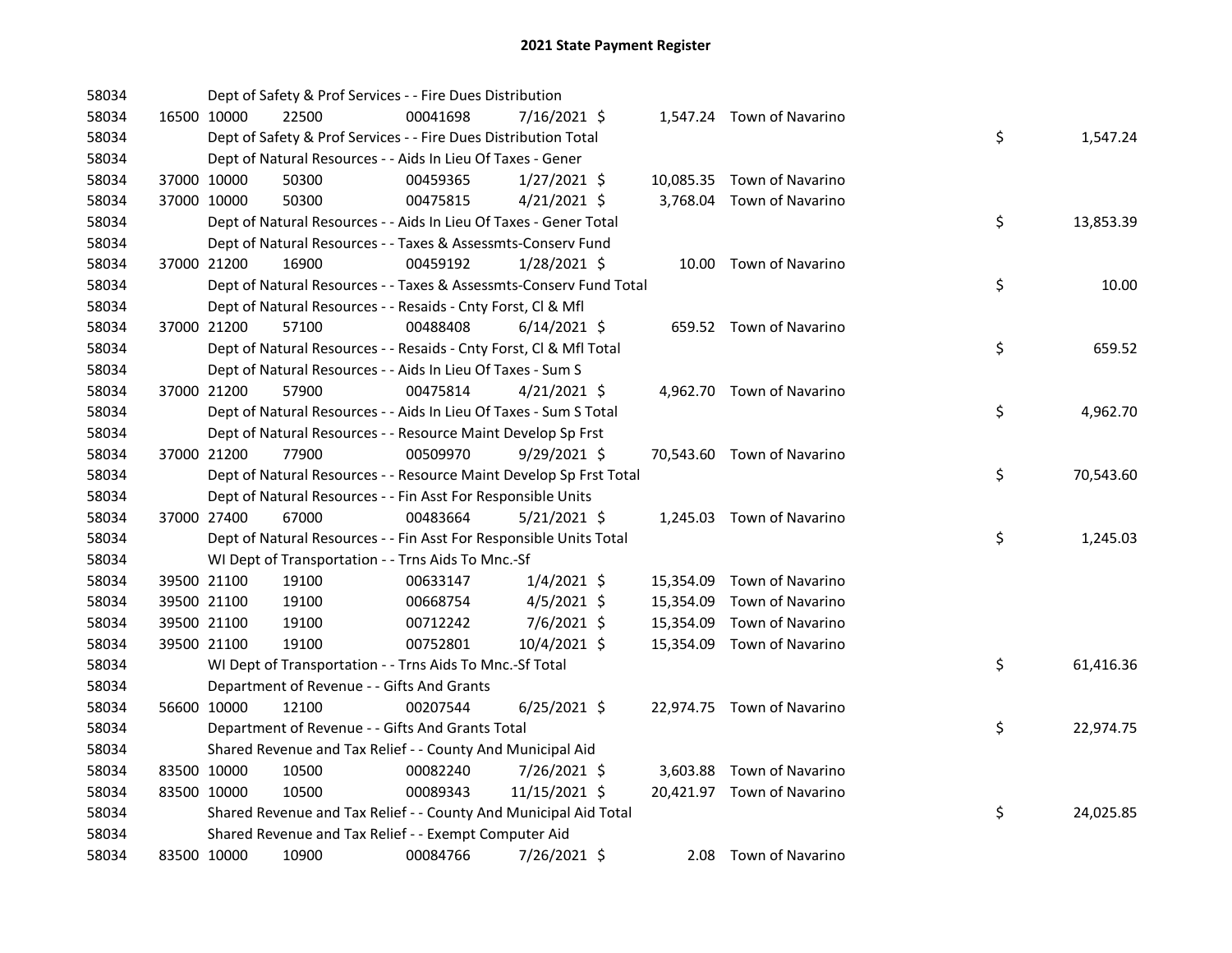| 58034       |             |       | Shared Revenue and Tax Relief - - Exempt Computer Aid Total         |               |        |                  | 2.08       |
|-------------|-------------|-------|---------------------------------------------------------------------|---------------|--------|------------------|------------|
| 58034       |             |       | Shared Revenue and Tax Relief - - Personal Property Aid             |               |        |                  |            |
| 58034       | 83500 10000 | 11100 | 00077951                                                            | 5/3/2021 \$   | 491.48 | Town of Navarino |            |
| 58034       |             |       | Shared Revenue and Tax Relief - - Personal Property Aid Total       |               |        |                  | 491.48     |
| 58034       |             |       | Shared Revenue and Tax Relief - - Payments For Municipal Svcs       |               |        |                  |            |
| 58034       | 83500 10000 | 50100 | 00073782                                                            | $2/1/2021$ \$ | 232.62 | Town of Navarino |            |
| 58034       |             |       | Shared Revenue and Tax Relief - - Payments For Municipal Svcs Total |               |        |                  | 232.62     |
| 58034 Total |             |       |                                                                     |               |        |                  | 201.964.62 |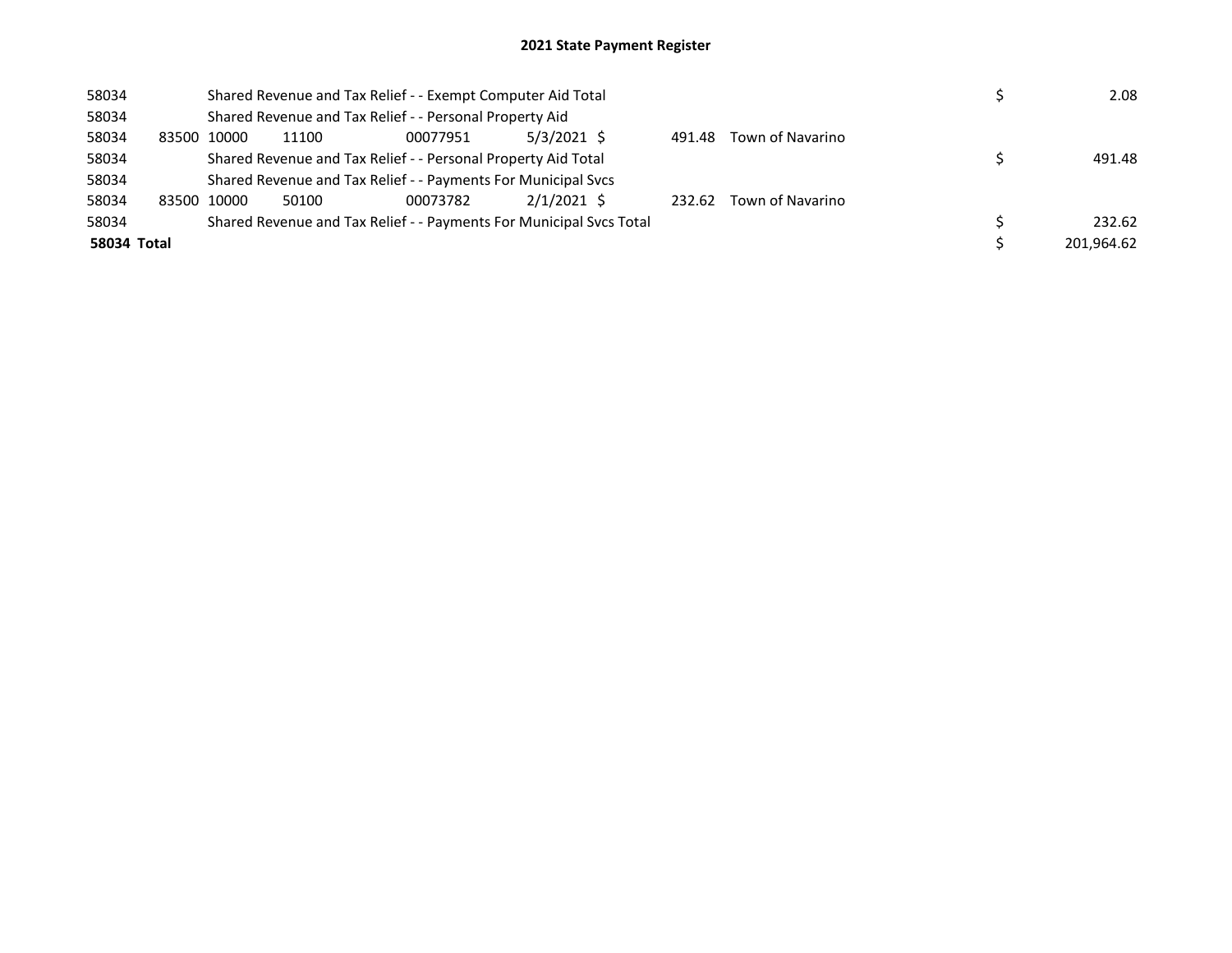| 58036 |             |             | Dept of Safety & Prof Services - - Fire Dues Distribution            |          |                |  |                         |    |            |
|-------|-------------|-------------|----------------------------------------------------------------------|----------|----------------|--|-------------------------|----|------------|
| 58036 |             | 16500 10000 | 22500                                                                | 00041699 | 7/16/2021 \$   |  | 2,864.36 Town of Pella  |    |            |
| 58036 |             |             | Dept of Safety & Prof Services - - Fire Dues Distribution Total      |          |                |  |                         | \$ | 2,864.36   |
| 58036 |             |             | Dept of Natural Resources - - Aids In Lieu Of Taxes - Gener          |          |                |  |                         |    |            |
| 58036 |             | 37000 10000 | 50300                                                                | 00459369 | $1/27/2021$ \$ |  | 4,272.96 Town of Pella  |    |            |
| 58036 |             |             | Dept of Natural Resources - - Aids In Lieu Of Taxes - Gener Total    |          |                |  |                         | \$ | 4,272.96   |
| 58036 |             |             | Dept of Natural Resources - - Seg Earned                             |          |                |  |                         |    |            |
| 58036 |             | 37000 21200 | 100SE                                                                | 00456064 | $1/12/2021$ \$ |  | 1,854.04 Town of Pella  |    |            |
| 58036 |             | 37000 21200 | 100SE                                                                | 00514593 | 10/12/2021 \$  |  | 872.16 Town of Pella    |    |            |
| 58036 |             |             | Dept of Natural Resources - - Seg Earned Total                       |          |                |  |                         | \$ | 2,726.20   |
| 58036 |             |             | Dept of Natural Resources - - Resaids - Cnty Forst, Cl & Mfl         |          |                |  |                         |    |            |
| 58036 |             | 37000 21200 | 57100                                                                | 00488409 | $6/14/2021$ \$ |  | 686.93 Town of Pella    |    |            |
| 58036 |             |             | Dept of Natural Resources - - Resaids - Cnty Forst, Cl & Mfl Total   |          |                |  |                         | \$ | 686.93     |
| 58036 |             |             | Dept of Natural Resources - - Fin Asst For Responsible Units         |          |                |  |                         |    |            |
| 58036 |             | 37000 27400 | 67000                                                                | 00483507 | $5/21/2021$ \$ |  | 825.00 Town of Pella    |    |            |
| 58036 |             |             | Dept of Natural Resources - - Fin Asst For Responsible Units Total   |          |                |  |                         | \$ | 825.00     |
| 58036 |             |             | WI Dept of Transportation - - Trns Aids To Mnc.-Sf                   |          |                |  |                         |    |            |
| 58036 |             | 39500 21100 | 19100                                                                | 00633148 | $1/4/2021$ \$  |  | 34,683.03 Town of Pella |    |            |
| 58036 |             | 39500 21100 | 19100                                                                | 00668755 | $4/5/2021$ \$  |  | 34,683.03 Town of Pella |    |            |
| 58036 | 39500 21100 |             | 19100                                                                | 00712243 | 7/6/2021 \$    |  | 34,683.03 Town of Pella |    |            |
| 58036 | 39500 21100 |             | 19100                                                                | 00752802 | 10/4/2021 \$   |  | 34,683.03 Town of Pella |    |            |
| 58036 |             |             | WI Dept of Transportation - - Trns Aids To Mnc.-Sf Total             |          |                |  |                         | \$ | 138,732.12 |
| 58036 |             |             | Department of Administration - - Hv Trans Ln Annual Impact Fee       |          |                |  |                         |    |            |
| 58036 |             | 50500 10000 | 17400                                                                | 00144315 | $5/3/2021$ \$  |  | 39,011.00 Town of Pella |    |            |
| 58036 |             |             | Department of Administration - - Hv Trans Ln Annual Impact Fee Total |          |                |  |                         | \$ | 39,011.00  |
| 58036 |             |             | Department of Revenue - - Gifts And Grants                           |          |                |  |                         |    |            |
| 58036 |             | 56600 10000 | 12100                                                                | 00207545 | $6/25/2021$ \$ |  | 45,164.48 Town of Pella |    |            |
| 58036 |             |             | Department of Revenue - - Gifts And Grants Total                     |          |                |  |                         | \$ | 45,164.48  |
| 58036 |             |             | Shared Revenue and Tax Relief - - County And Municipal Aid           |          |                |  |                         |    |            |
| 58036 | 83500 10000 |             | 10500                                                                | 00082241 | 7/26/2021 \$   |  | 6,406.73 Town of Pella  |    |            |
| 58036 | 83500 10000 |             | 10500                                                                | 00089344 | 11/15/2021 \$  |  | 36,304.80 Town of Pella |    |            |
| 58036 |             |             | Shared Revenue and Tax Relief - - County And Municipal Aid Total     |          |                |  |                         | \$ | 42,711.53  |
| 58036 |             |             | Shared Revenue and Tax Relief - - Exempt Computer Aid                |          |                |  |                         |    |            |
| 58036 | 83500 10000 |             | 10900                                                                | 00084767 | 7/26/2021 \$   |  | 5.19 Town of Pella      |    |            |
| 58036 |             |             | Shared Revenue and Tax Relief - - Exempt Computer Aid Total          |          |                |  |                         | \$ | 5.19       |
| 58036 |             |             | Shared Revenue and Tax Relief - - Utility Aid                        |          |                |  |                         |    |            |
| 58036 |             | 83500 10000 | 11000                                                                | 00082241 | 7/26/2021 \$   |  | 1,170.23 Town of Pella  |    |            |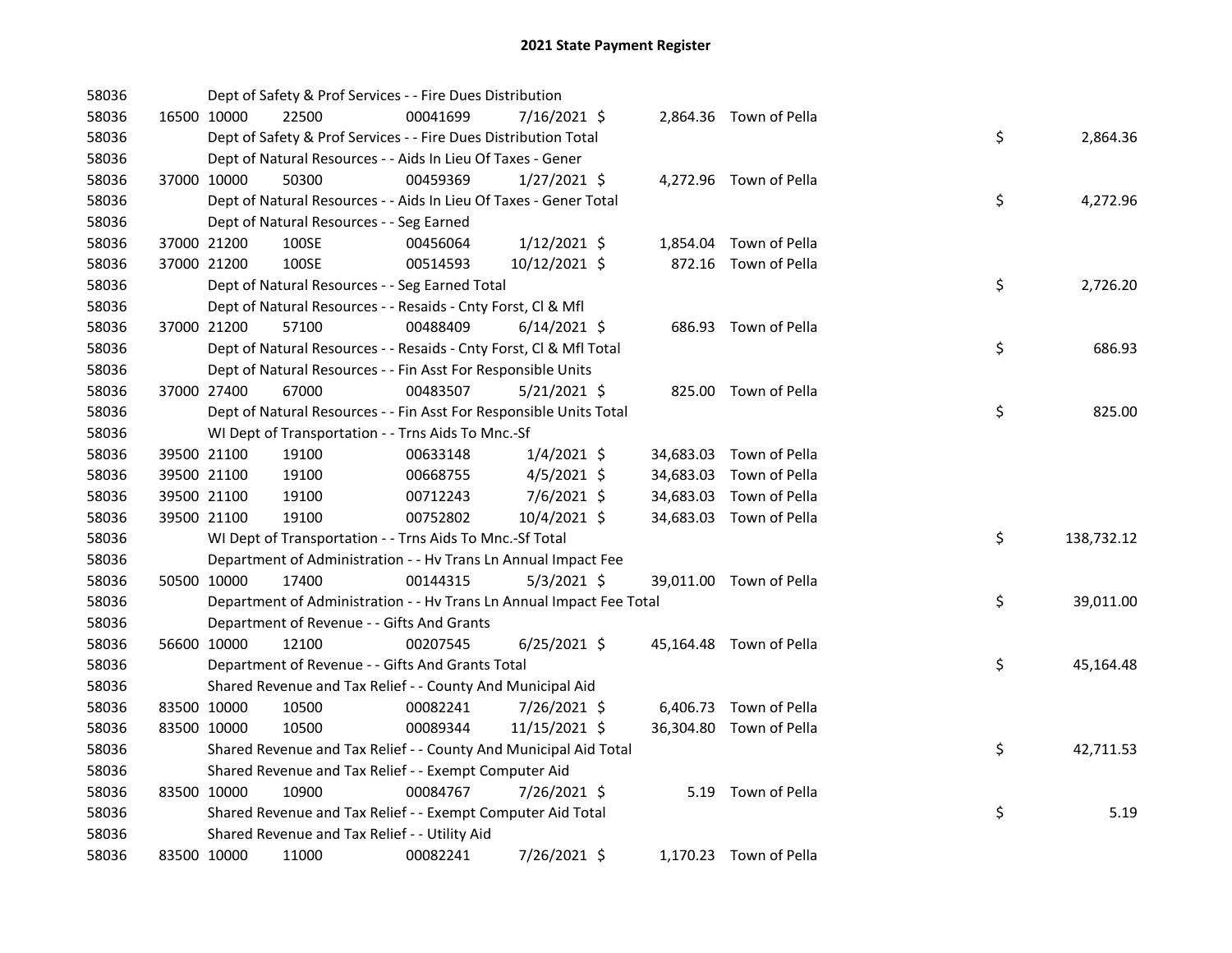| 58036       | 83500 10000 | 11000                                                         | 00089344 | 11/15/2021 \$ | 6.693.17 | Town of Pella |            |
|-------------|-------------|---------------------------------------------------------------|----------|---------------|----------|---------------|------------|
| 58036       |             | Shared Revenue and Tax Relief - - Utility Aid Total           |          |               |          |               | 7.863.40   |
| 58036       |             | Shared Revenue and Tax Relief - - Personal Property Aid       |          |               |          |               |            |
| 58036       | 83500 10000 | 11100                                                         | 00077952 | 5/3/2021 \$   | 468.19   | Town of Pella |            |
| 58036       |             | Shared Revenue and Tax Relief - - Personal Property Aid Total |          |               |          |               | 468.19     |
| 58036 Total |             |                                                               |          |               |          |               | 285,331.36 |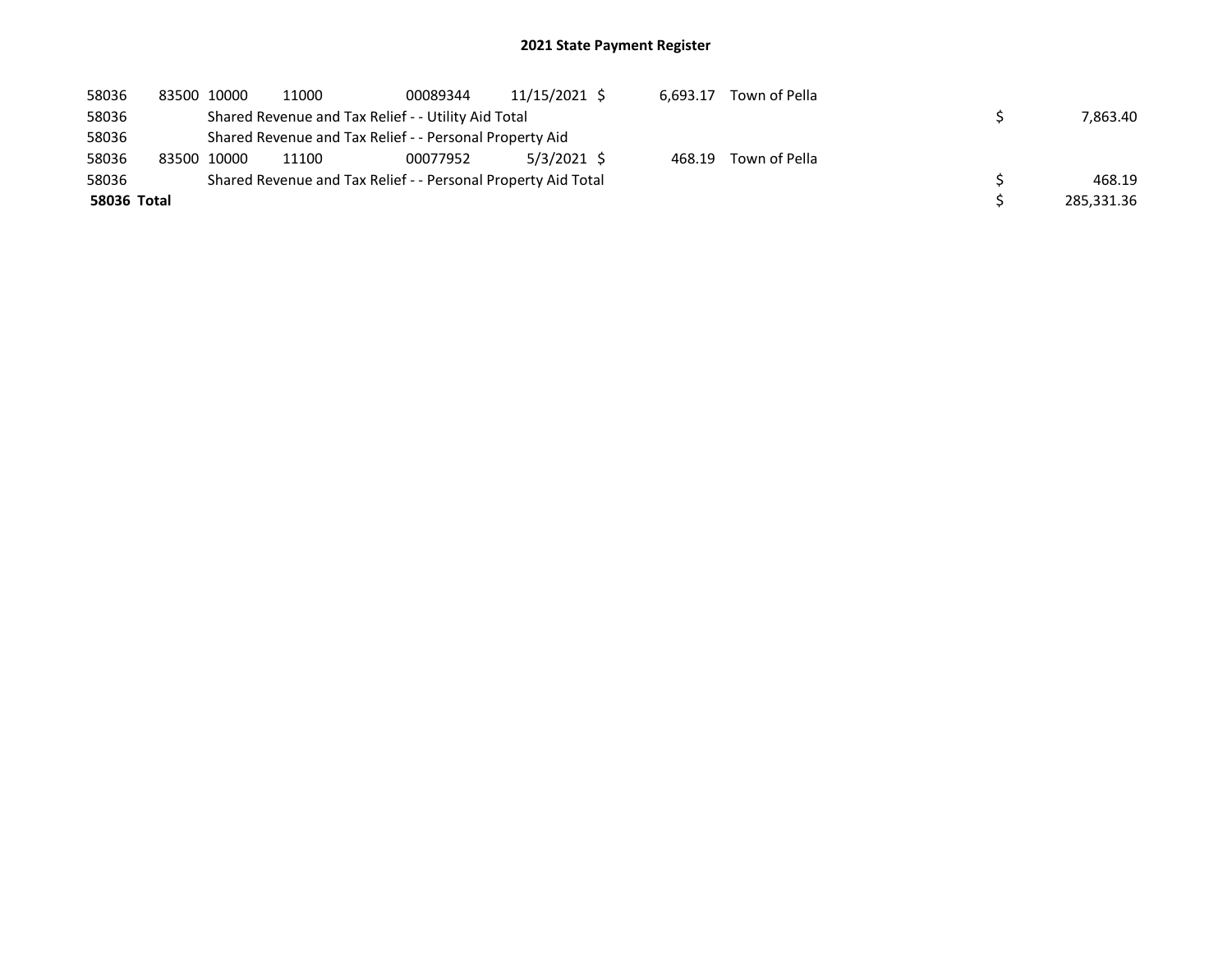| 58038       |             |                                               | Dept of Safety & Prof Services - - Fire Dues Distribution          |                |  |                               |    |            |
|-------------|-------------|-----------------------------------------------|--------------------------------------------------------------------|----------------|--|-------------------------------|----|------------|
| 58038       | 16500 10000 | 22500                                         | 00041700                                                           | 7/16/2021 \$   |  | 2,192.50 Town Of Red Springs  |    |            |
| 58038       |             |                                               | Dept of Safety & Prof Services - - Fire Dues Distribution Total    |                |  |                               | \$ | 2,192.50   |
| 58038       |             | Dept of Natural Resources - - Seg Earned      |                                                                    |                |  |                               |    |            |
| 58038       | 37000 21200 | 100SE                                         | 00456065                                                           | $1/12/2021$ \$ |  | 5,179.13 Town Of Red Springs  |    |            |
| 58038       |             |                                               | Dept of Natural Resources - - Seg Earned Total                     |                |  |                               | \$ | 5,179.13   |
| 58038       |             |                                               | Dept of Natural Resources - - Resaids - Cnty Forst, Cl & Mfl       |                |  |                               |    |            |
| 58038       | 37000 21200 | 57100                                         | 00488410                                                           | $6/14/2021$ \$ |  | 826.49 Town Of Red Springs    |    |            |
| 58038       |             |                                               | Dept of Natural Resources - - Resaids - Cnty Forst, Cl & Mfl Total |                |  |                               | \$ | 826.49     |
| 58038       |             |                                               | Dept of Natural Resources - - Fin Asst For Responsible Units       |                |  |                               |    |            |
| 58038       | 37000 27400 | 67000                                         | 00483768                                                           | 5/21/2021 \$   |  | 787.75 Town Of Red Springs    |    |            |
| 58038       |             |                                               | Dept of Natural Resources - - Fin Asst For Responsible Units Total |                |  |                               | \$ | 787.75     |
| 58038       |             |                                               | WI Dept of Transportation - - Trns Aids To Mnc.-Sf                 |                |  |                               |    |            |
| 58038       | 39500 21100 | 19100                                         | 00633149                                                           | $1/4/2021$ \$  |  | 20,353.86 Town Of Red Springs |    |            |
| 58038       | 39500 21100 | 19100                                         | 00668756                                                           | $4/5/2021$ \$  |  | 20,353.86 Town Of Red Springs |    |            |
| 58038       | 39500 21100 | 19100                                         | 00712244                                                           | 7/6/2021 \$    |  | 20,353.86 Town Of Red Springs |    |            |
| 58038       | 39500 21100 | 19100                                         | 00752803                                                           | 10/4/2021 \$   |  | 20,353.86 Town Of Red Springs |    |            |
| 58038       |             |                                               | WI Dept of Transportation - - Trns Aids To Mnc.-Sf Total           |                |  |                               | \$ | 81,415.44  |
| 58038       |             | Department of Revenue - - Gifts And Grants    |                                                                    |                |  |                               |    |            |
| 58038       | 56600 10000 | 12100                                         | 00207546                                                           | $6/25/2021$ \$ |  | 47,885.86 Town Of Red Springs |    |            |
| 58038       |             |                                               | Department of Revenue - - Gifts And Grants Total                   |                |  |                               | \$ | 47,885.86  |
| 58038       |             |                                               | Shared Revenue and Tax Relief - - County And Municipal Aid         |                |  |                               |    |            |
| 58038       | 83500 10000 | 10500                                         | 00082242                                                           | 7/26/2021 \$   |  | 3,396.82 Town Of Red Springs  |    |            |
| 58038       | 83500 10000 | 10500                                         | 00089345                                                           | 11/15/2021 \$  |  | 19,248.67 Town Of Red Springs |    |            |
| 58038       |             |                                               | Shared Revenue and Tax Relief - - County And Municipal Aid Total   |                |  |                               | \$ | 22,645.49  |
| 58038       |             |                                               | Shared Revenue and Tax Relief - - Exempt Computer Aid              |                |  |                               |    |            |
| 58038       | 83500 10000 | 10900                                         | 00084768                                                           | 7/26/2021 \$   |  | 2.08 Town Of Red Springs      |    |            |
| 58038       |             |                                               | Shared Revenue and Tax Relief - - Exempt Computer Aid Total        |                |  |                               | \$ | 2.08       |
| 58038       |             | Shared Revenue and Tax Relief - - Utility Aid |                                                                    |                |  |                               |    |            |
| 58038       | 83500 10000 | 11000                                         | 00082242                                                           | 7/26/2021 \$   |  | 1.10 Town Of Red Springs      |    |            |
| 58038       | 83500 10000 | 11000                                         | 00089345                                                           | 11/15/2021 \$  |  | 6.07 Town Of Red Springs      |    |            |
| 58038       |             |                                               | Shared Revenue and Tax Relief - - Utility Aid Total                |                |  |                               | \$ | 7.17       |
| 58038       |             |                                               | Shared Revenue and Tax Relief - - Personal Property Aid            |                |  |                               |    |            |
| 58038       | 83500 10000 | 11100                                         | 00077953                                                           | $5/3/2021$ \$  |  | 68.99 Town Of Red Springs     |    |            |
| 58038       |             |                                               | Shared Revenue and Tax Relief - - Personal Property Aid Total      |                |  |                               | \$ | 68.99      |
| 58038 Total |             |                                               |                                                                    |                |  |                               | \$ | 161,010.90 |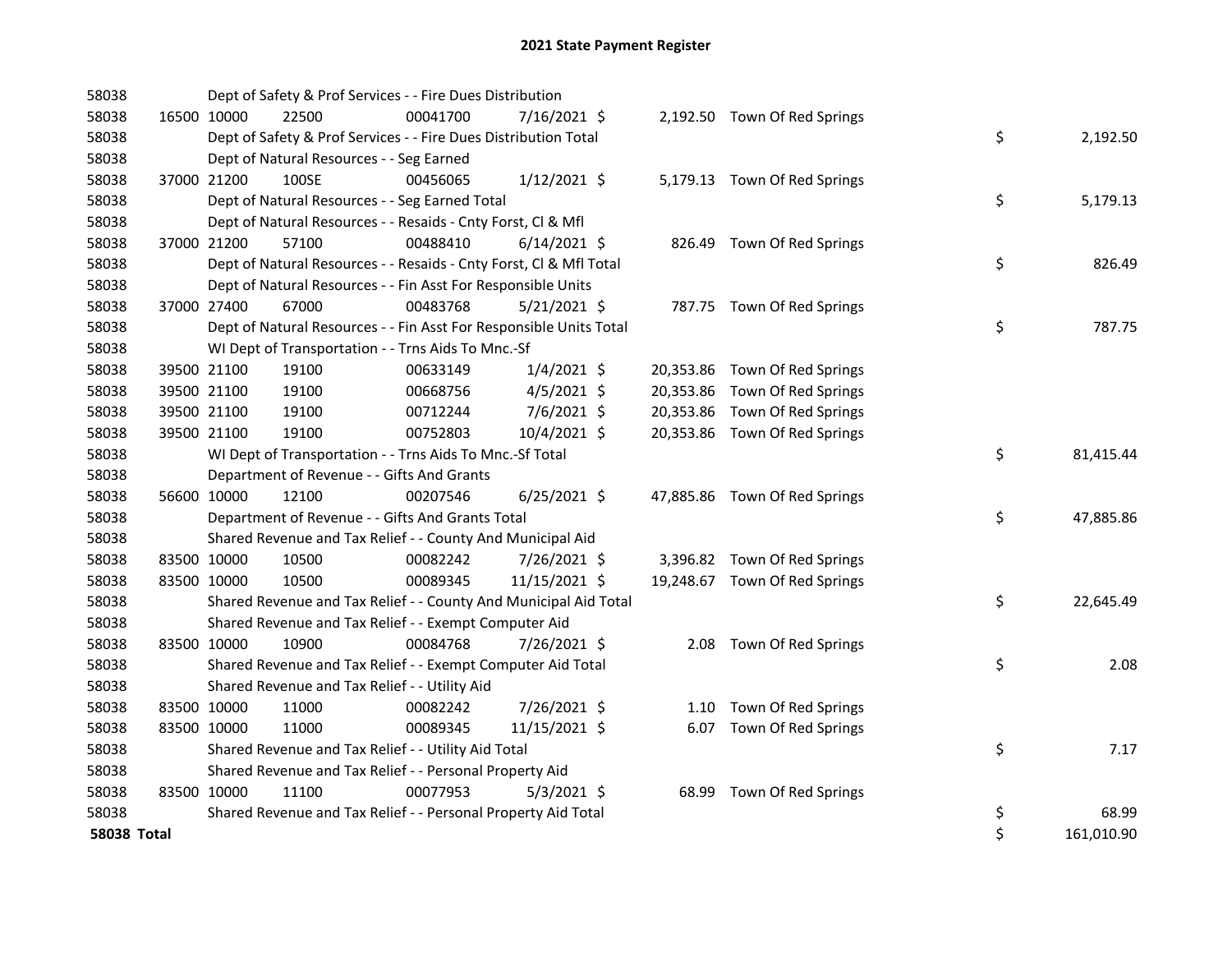| 58040 |             |             | Dept of Safety & Prof Services - - Fire Dues Distribution          |          |                |  |                            |    |            |
|-------|-------------|-------------|--------------------------------------------------------------------|----------|----------------|--|----------------------------|----|------------|
| 58040 |             | 16500 10000 | 22500                                                              | 00041701 | 7/16/2021 \$   |  | 7,222.41 Town Of Richmond  |    |            |
| 58040 |             |             | Dept of Safety & Prof Services - - Fire Dues Distribution Total    |          |                |  |                            | \$ | 7,222.41   |
| 58040 |             |             | Dept of Natural Resources - - Aids In Lieu Of Taxes - Gener        |          |                |  |                            |    |            |
| 58040 |             | 37000 10000 | 50300                                                              | 00459387 | $1/27/2021$ \$ |  | 11,097.75 Town Of Richmond |    |            |
| 58040 |             |             | Dept of Natural Resources - - Aids In Lieu Of Taxes - Gener Total  |          |                |  |                            | \$ | 11,097.75  |
| 58040 |             |             | Dept of Natural Resources - - Resaids - Cnty Forst, Cl & Mfl       |          |                |  |                            |    |            |
| 58040 |             | 37000 21200 | 57100                                                              | 00488411 | $6/14/2021$ \$ |  | 488.83 Town Of Richmond    |    |            |
| 58040 |             |             | Dept of Natural Resources - - Resaids - Cnty Forst, CI & Mfl Total |          |                |  |                            | \$ | 488.83     |
| 58040 |             |             | Dept of Natural Resources - - Fin Asst For Responsible Units       |          |                |  |                            |    |            |
| 58040 |             | 37000 27400 | 67000                                                              | 00483621 | $5/21/2021$ \$ |  | 2,492.43 Town Of Richmond  |    |            |
| 58040 |             |             | Dept of Natural Resources - - Fin Asst For Responsible Units Total |          |                |  |                            | \$ | 2,492.43   |
| 58040 |             |             | WI Dept of Transportation - - Trns Aids To Mnc.-Sf                 |          |                |  |                            |    |            |
| 58040 |             | 39500 21100 | 19100                                                              | 00633150 | $1/4/2021$ \$  |  | 37,317.60 Town Of Richmond |    |            |
| 58040 |             | 39500 21100 | 19100                                                              | 00668757 | $4/5/2021$ \$  |  | 37,317.60 Town Of Richmond |    |            |
| 58040 |             | 39500 21100 | 19100                                                              | 00712245 | 7/6/2021 \$    |  | 37,317.60 Town Of Richmond |    |            |
| 58040 |             | 39500 21100 | 19100                                                              | 00752804 | 10/4/2021 \$   |  | 37,317.60 Town Of Richmond |    |            |
| 58040 |             |             | WI Dept of Transportation - - Trns Aids To Mnc.-Sf Total           |          |                |  |                            | \$ | 149,270.40 |
| 58040 |             |             | WI Dept of Transportation - - Hwy Mgmt & Opers Sf                  |          |                |  |                            |    |            |
| 58040 |             | 39500 21100 | 36500                                                              | 00730935 | $9/3/2021$ \$  |  | 500.00 Town Of Richmond    |    |            |
| 58040 |             |             | WI Dept of Transportation - - Hwy Mgmt & Opers Sf Total            |          |                |  |                            | \$ | 500.00     |
| 58040 |             |             | Department of Revenue - - Gifts And Grants                         |          |                |  |                            |    |            |
| 58040 |             | 56600 10000 | 12100                                                              | 00207547 | $6/25/2021$ \$ |  | 95,981.06 Town Of Richmond |    |            |
| 58040 |             |             | Department of Revenue - - Gifts And Grants Total                   |          |                |  |                            | \$ | 95,981.06  |
| 58040 |             |             | Shared Revenue and Tax Relief - - County And Municipal Aid         |          |                |  |                            |    |            |
| 58040 |             | 83500 10000 | 10500                                                              | 00082243 | 7/26/2021 \$   |  | 6,054.96 Town Of Richmond  |    |            |
| 58040 | 83500 10000 |             | 10500                                                              | 00089346 | 11/15/2021 \$  |  | 34,311.46 Town Of Richmond |    |            |
| 58040 |             |             | Shared Revenue and Tax Relief - - County And Municipal Aid Total   |          |                |  |                            | \$ | 40,366.42  |
| 58040 |             |             | Shared Revenue and Tax Relief - - Exempt Computer Aid              |          |                |  |                            |    |            |
| 58040 |             | 83500 10000 | 10900                                                              | 00084769 | 7/26/2021 \$   |  | 1,122.40 Town Of Richmond  |    |            |
| 58040 |             |             | Shared Revenue and Tax Relief - - Exempt Computer Aid Total        |          |                |  |                            | \$ | 1,122.40   |
| 58040 |             |             | Shared Revenue and Tax Relief - - Utility Aid                      |          |                |  |                            |    |            |
| 58040 |             | 83500 10000 | 11000                                                              | 00082243 | 7/26/2021 \$   |  | 398.87 Town Of Richmond    |    |            |
| 58040 | 83500 10000 |             | 11000                                                              | 00089346 | 11/15/2021 \$  |  | 4,372.89 Town Of Richmond  |    |            |
| 58040 |             |             | Shared Revenue and Tax Relief - - Utility Aid Total                |          |                |  |                            | \$ | 4,771.76   |
| 58040 |             |             | Shared Revenue and Tax Relief - - Personal Property Aid            |          |                |  |                            |    |            |
| 58040 |             | 83500 10000 | 11100                                                              | 00077954 | $5/3/2021$ \$  |  | 578.40 Town Of Richmond    |    |            |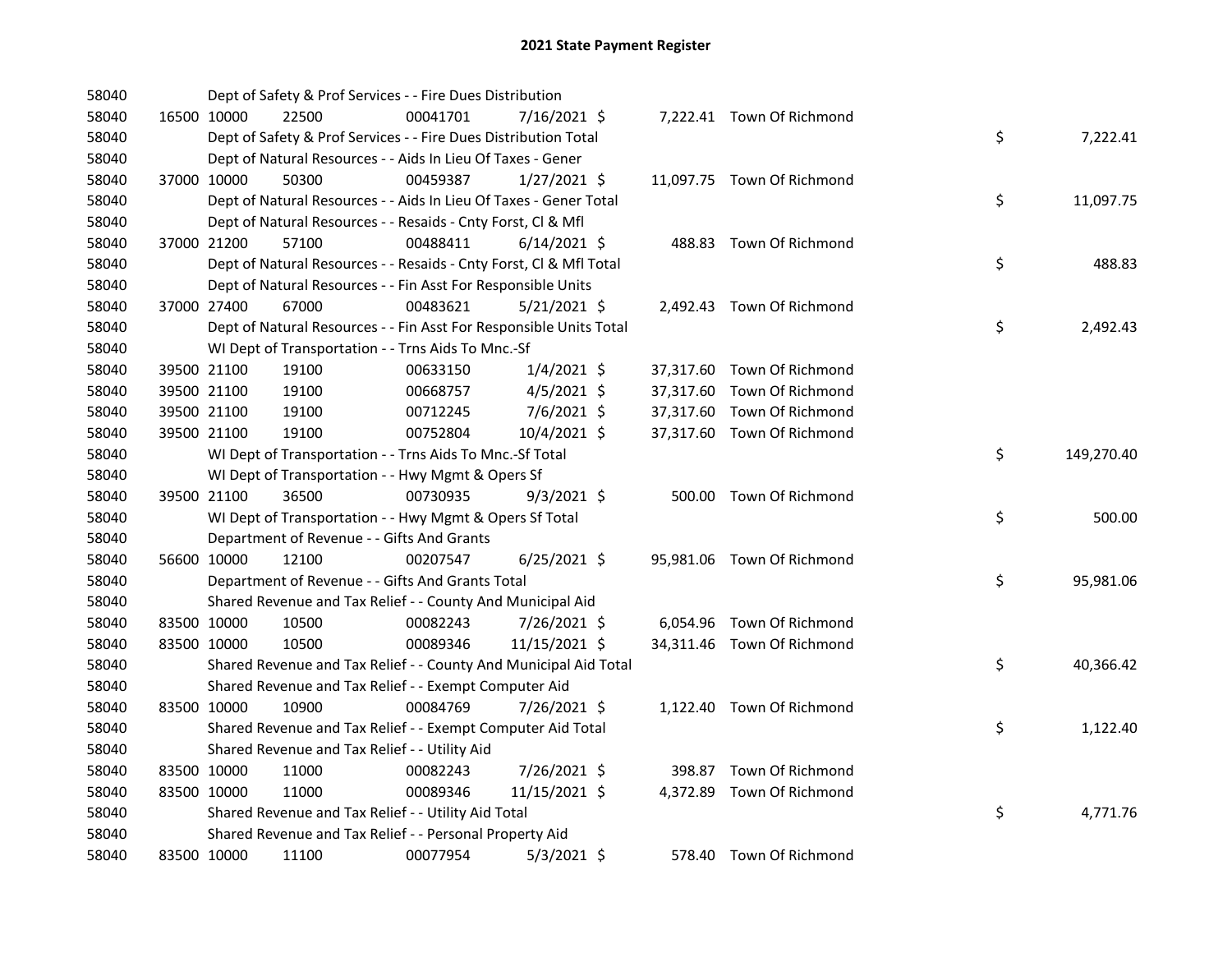| 58040       |       |                                                                               | Shared Revenue and Tax Relief - - Personal Property Aid Total | 578.40                                                                  |              |          |                  |            |
|-------------|-------|-------------------------------------------------------------------------------|---------------------------------------------------------------|-------------------------------------------------------------------------|--------------|----------|------------------|------------|
| 58040       |       |                                                                               |                                                               | Shared Revenue and Tax Relief - - State Aid; Video Service Provider Fee |              |          |                  |            |
| 58040       | 83500 | 10000                                                                         | 11200                                                         | 00083165                                                                | 7/26/2021 \$ | 2.114.08 | Town Of Richmond |            |
| 58040       |       | Shared Revenue and Tax Relief - - State Aid; Video Service Provider Fee Total | 2.114.08                                                      |                                                                         |              |          |                  |            |
| 58040       |       |                                                                               |                                                               | Shared Revenue and Tax Relief - - Lottery & Gaming Credit               |              |          |                  |            |
| 58040       |       | 83500 52100                                                                   | 36300                                                         | 00074410                                                                | 3/22/2021 \$ | 9.834.00 | Town Of Richmond |            |
| 58040       |       |                                                                               |                                                               | Shared Revenue and Tax Relief - - Lottery & Gaming Credit Total         |              |          |                  | 9,834.00   |
| 58040 Total |       |                                                                               |                                                               |                                                                         |              |          |                  | 325.839.94 |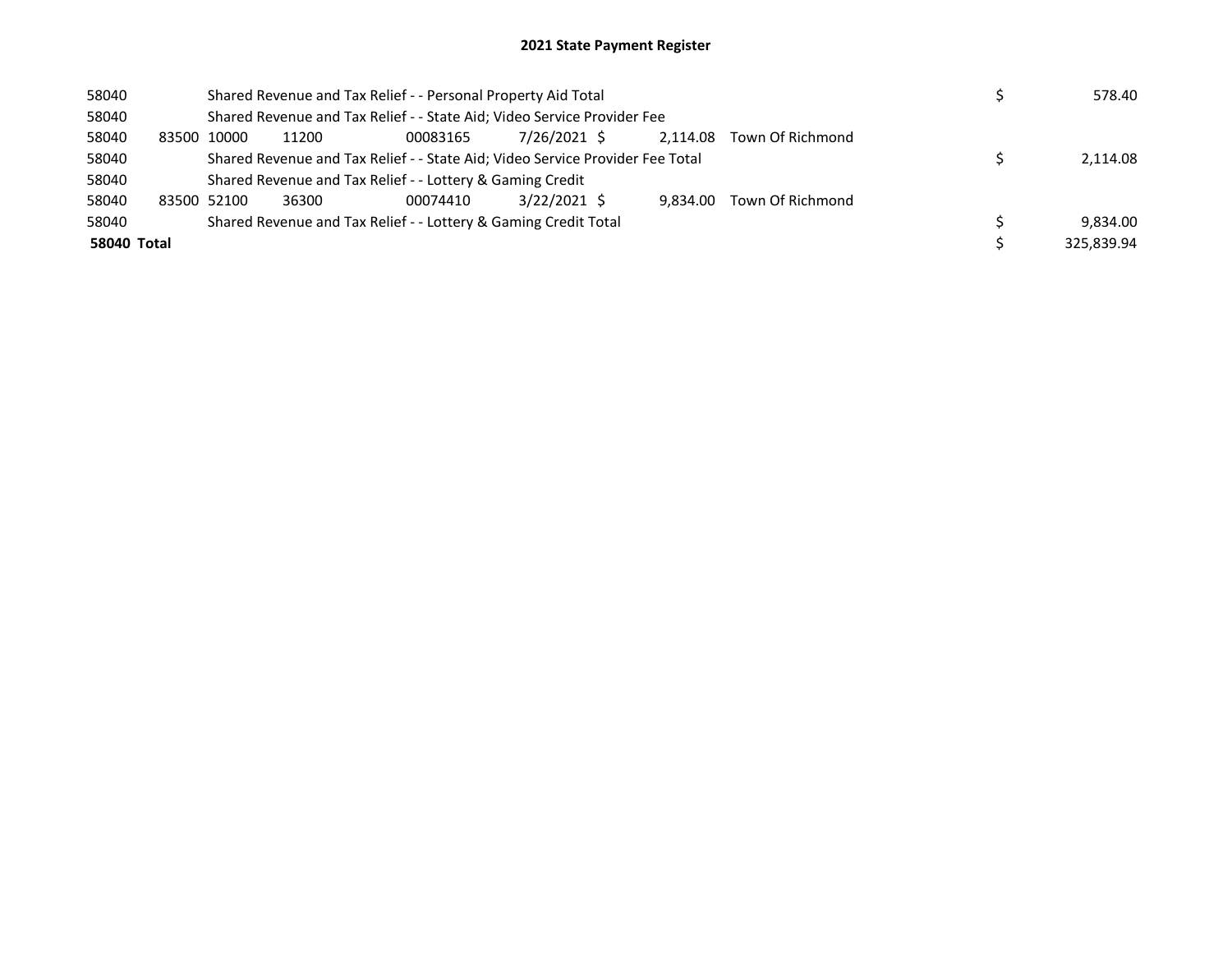| 58042              |             | Dept of Safety & Prof Services - - Fire Dues Distribution          |          |                |  |                          |    |            |
|--------------------|-------------|--------------------------------------------------------------------|----------|----------------|--|--------------------------|----|------------|
| 58042              | 16500 10000 | 22500                                                              | 00041702 | 7/16/2021 \$   |  | 1,495.36 Town of Seneca  |    |            |
| 58042              |             | Dept of Safety & Prof Services - - Fire Dues Distribution Total    |          |                |  |                          | \$ | 1,495.36   |
| 58042              |             | Dept of Natural Resources - - Aids In Lieu Of Taxes - Gener        |          |                |  |                          |    |            |
| 58042              | 37000 10000 | 50300                                                              | 00459373 | $1/27/2021$ \$ |  | 12.47 Town of Seneca     |    |            |
| 58042              |             | Dept of Natural Resources - - Aids In Lieu Of Taxes - Gener Total  |          |                |  |                          | \$ | 12.47      |
| 58042              |             | Dept of Natural Resources - - Resaids - Cnty Forst, Cl & Mfl       |          |                |  |                          |    |            |
| 58042              | 37000 21200 | 57100                                                              | 00488412 | $6/14/2021$ \$ |  | 1,745.61 Town of Seneca  |    |            |
| 58042              |             | Dept of Natural Resources - - Resaids - Cnty Forst, Cl & Mfl Total |          |                |  |                          | \$ | 1,745.61   |
| 58042              |             | Dept of Natural Resources - - Fin Asst For Responsible Units       |          |                |  |                          |    |            |
| 58042              | 37000 27400 | 67000                                                              | 00483796 | $5/21/2021$ \$ |  | 312.25 Town of Seneca    |    |            |
| 58042              |             | Dept of Natural Resources - - Fin Asst For Responsible Units Total |          |                |  |                          | \$ | 312.25     |
| 58042              |             | WI Dept of Transportation - - Trns Aids To Mnc.-Sf                 |          |                |  |                          |    |            |
| 58042              | 39500 21100 | 19100                                                              | 00633151 | $1/4/2021$ \$  |  | 22,456.26 Town of Seneca |    |            |
| 58042              | 39500 21100 | 19100                                                              | 00668758 | $4/5/2021$ \$  |  | 22,456.26 Town of Seneca |    |            |
| 58042              | 39500 21100 | 19100                                                              | 00712246 | $7/6/2021$ \$  |  | 22,456.26 Town of Seneca |    |            |
| 58042              | 39500 21100 | 19100                                                              | 00752805 | 10/4/2021 \$   |  | 22,456.26 Town of Seneca |    |            |
| 58042              |             | WI Dept of Transportation - - Trns Aids To Mnc.-Sf Total           |          |                |  |                          | \$ | 89,825.04  |
| 58042              |             | Department of Revenue - - Gifts And Grants                         |          |                |  |                          |    |            |
| 58042              | 56600 10000 | 12100                                                              | 00207548 | $6/25/2021$ \$ |  | 28,679.18 Town of Seneca |    |            |
| 58042              |             | Department of Revenue - - Gifts And Grants Total                   |          |                |  |                          | \$ | 28,679.18  |
| 58042              |             | Shared Revenue and Tax Relief - - County And Municipal Aid         |          |                |  |                          |    |            |
| 58042              | 83500 10000 | 10500                                                              | 00082244 | 7/26/2021 \$   |  | 3,395.99 Town of Seneca  |    |            |
| 58042              | 83500 10000 | 10500                                                              | 00089347 | 11/15/2021 \$  |  | 19,243.93 Town of Seneca |    |            |
| 58042              |             | Shared Revenue and Tax Relief - - County And Municipal Aid Total   |          |                |  |                          | \$ | 22,639.92  |
| 58042              |             | Shared Revenue and Tax Relief - - Exempt Computer Aid              |          |                |  |                          |    |            |
| 58042              | 83500 10000 | 10900                                                              | 00084770 | 7/26/2021 \$   |  | 7.27 Town of Seneca      |    |            |
| 58042              |             | Shared Revenue and Tax Relief - - Exempt Computer Aid Total        |          |                |  |                          | \$ | 7.27       |
| 58042              |             | Shared Revenue and Tax Relief - - Personal Property Aid            |          |                |  |                          |    |            |
| 58042              | 83500 10000 | 11100                                                              | 00077955 | $5/3/2021$ \$  |  | 852.90 Town of Seneca    |    |            |
| 58042              |             | Shared Revenue and Tax Relief - - Personal Property Aid Total      |          |                |  |                          | \$ | 852.90     |
| 58042              |             | Shared Revenue and Tax Relief - - Lottery & Gaming Credit          |          |                |  |                          |    |            |
| 58042              | 83500 52100 | 36300                                                              | 00074411 | $3/22/2021$ \$ |  | 900.72 Town of Seneca    |    |            |
| 58042              |             | Shared Revenue and Tax Relief - - Lottery & Gaming Credit Total    |          |                |  |                          | \$ | 900.72     |
| <b>58042 Total</b> |             |                                                                    |          |                |  |                          | \$ | 146,470.72 |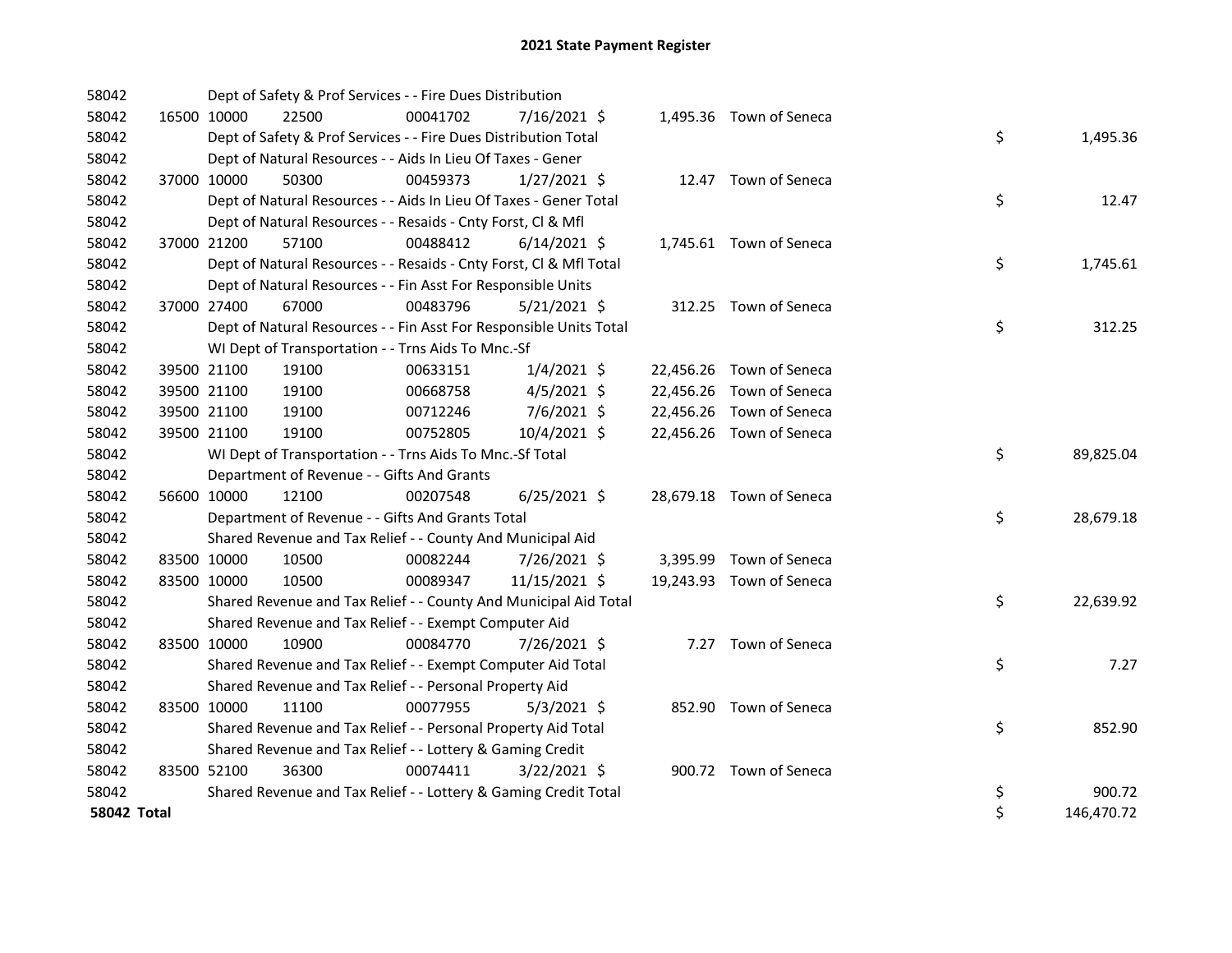| 58044 |             |             | Dept of Safety & Prof Services - - Fire Dues Distribution            |          |                |      |                              |    |            |
|-------|-------------|-------------|----------------------------------------------------------------------|----------|----------------|------|------------------------------|----|------------|
| 58044 |             | 16500 10000 | 22500                                                                | 00041705 | 7/16/2021 \$   |      | 8,010.10 Town Of Washington  |    |            |
| 58044 |             |             | Dept of Safety & Prof Services - - Fire Dues Distribution Total      |          |                |      |                              | \$ | 8,010.10   |
| 58044 |             |             | Dept of Natural Resources - - Aids In Lieu Of Taxes - Gener          |          |                |      |                              |    |            |
| 58044 |             | 37000 10000 | 50300                                                                | 00459340 | $1/27/2021$ \$ |      | 538.42 Town Of Washington    |    |            |
| 58044 |             | 37000 10000 | 50300                                                                | 00459341 | $1/27/2021$ \$ |      | 182.09 Town Of Washington    |    |            |
| 58044 | 37000 10000 |             | 50300                                                                | 00475482 | $4/21/2021$ \$ |      | 10.69 Town Of Washington     |    |            |
| 58044 |             |             | Dept of Natural Resources - - Aids In Lieu Of Taxes - Gener Total    |          |                |      |                              | \$ | 731.20     |
| 58044 |             |             | Dept of Natural Resources - - Resaids - Cnty Forst, Cl & Mfl         |          |                |      |                              |    |            |
| 58044 |             | 37000 21200 | 57100                                                                | 00488413 | $6/14/2021$ \$ |      | 480.56 Town Of Washington    |    |            |
| 58044 |             |             | Dept of Natural Resources - - Resaids - Cnty Forst, Cl & Mfl Total   |          |                |      |                              | \$ | 480.56     |
| 58044 |             |             | WI Dept of Transportation - - Trns Aids To Mnc.-Sf                   |          |                |      |                              |    |            |
| 58044 |             | 39500 21100 | 19100                                                                | 00633152 | $1/4/2021$ \$  |      | 33,704.10 Town Of Washington |    |            |
| 58044 |             | 39500 21100 | 19100                                                                | 00668759 | $4/5/2021$ \$  |      | 33,704.10 Town Of Washington |    |            |
| 58044 |             | 39500 21100 | 19100                                                                | 00712247 | 7/6/2021 \$    |      | 33,704.10 Town Of Washington |    |            |
| 58044 | 39500 21100 |             | 19100                                                                | 00752806 | 10/4/2021 \$   |      | 33,704.10 Town Of Washington |    |            |
| 58044 |             |             | WI Dept of Transportation - - Trns Aids To Mnc.-Sf Total             |          |                |      |                              | \$ | 134,816.40 |
| 58044 |             |             | WI Dept of Transportation - - Loc Rd Imp Prg St Fd                   |          |                |      |                              |    |            |
| 58044 |             | 39500 21100 | 27800                                                                | 00637794 | $1/11/2021$ \$ |      | 20,000.00 Town Of Washington |    |            |
| 58044 |             |             | WI Dept of Transportation - - Loc Rd Imp Prg St Fd Total             |          |                |      |                              | \$ | 20,000.00  |
| 58044 |             |             | Department of Administration - - Hv Trans Ln Annual Impact Fee       |          |                |      |                              |    |            |
| 58044 |             | 50500 10000 | 17400                                                                | 00144343 | $5/3/2021$ \$  |      | 58,025.00 Town Of Washington |    |            |
| 58044 |             |             | Department of Administration - - Hv Trans Ln Annual Impact Fee Total |          |                |      |                              | \$ | 58,025.00  |
| 58044 |             |             | Department of Revenue - - Gifts And Grants                           |          |                |      |                              |    |            |
| 58044 |             | 56600 10000 | 12100                                                                | 00207549 | $6/25/2021$ \$ |      | 98,754.78 Town Of Washington |    |            |
| 58044 |             |             | Department of Revenue - - Gifts And Grants Total                     |          |                |      |                              | \$ | 98,754.78  |
| 58044 |             |             | Shared Revenue and Tax Relief - - County And Municipal Aid           |          |                |      |                              |    |            |
| 58044 |             | 83500 10000 | 10500                                                                | 00082245 | 7/26/2021 \$   |      | 3,504.64 Town Of Washington  |    |            |
| 58044 | 83500 10000 |             | 10500                                                                | 00089348 | 11/15/2021 \$  |      | 19,859.65 Town Of Washington |    |            |
| 58044 |             |             | Shared Revenue and Tax Relief - - County And Municipal Aid Total     |          |                |      |                              | \$ | 23,364.29  |
| 58044 |             |             | Shared Revenue and Tax Relief - - Exempt Computer Aid                |          |                |      |                              |    |            |
| 58044 |             | 83500 10000 | 10900                                                                | 00084771 | 7/26/2021 \$   | 7.27 | Town Of Washington           |    |            |
| 58044 |             |             | Shared Revenue and Tax Relief - - Exempt Computer Aid Total          |          |                |      |                              | \$ | 7.27       |
| 58044 |             |             | Shared Revenue and Tax Relief - - Utility Aid                        |          |                |      |                              |    |            |
| 58044 |             | 83500 10000 | 11000                                                                | 00082245 | 7/26/2021 \$   |      | 1,198.29 Town Of Washington  |    |            |
| 58044 | 83500 10000 |             | 11000                                                                | 00089348 | 11/15/2021 \$  |      | 7,592.01 Town Of Washington  |    |            |
| 58044 |             |             | Shared Revenue and Tax Relief - - Utility Aid Total                  |          |                |      |                              | \$ | 8,790.30   |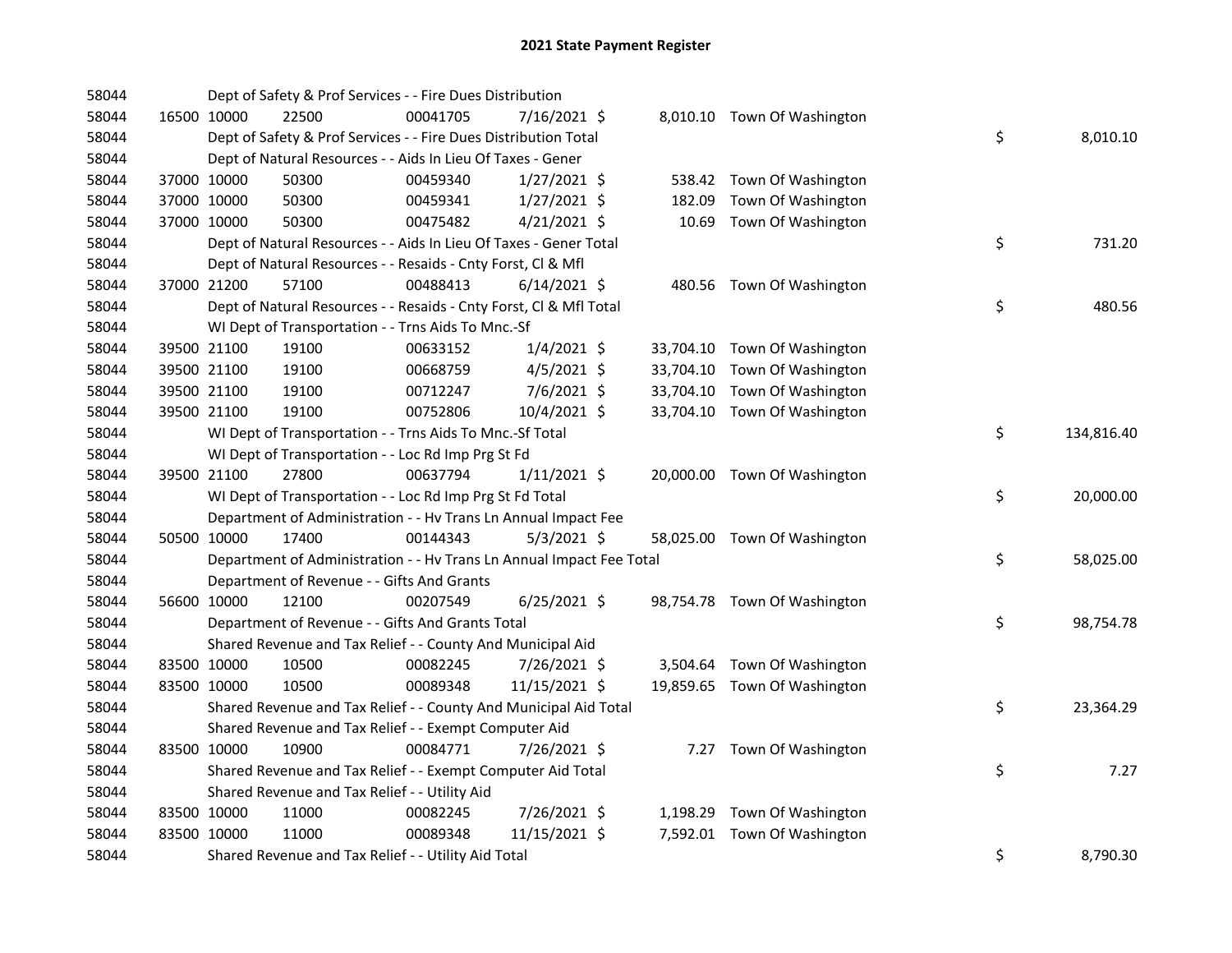| 58044       |             |       | Shared Revenue and Tax Relief - - Personal Property Aid                       |          |               |          |                    |            |
|-------------|-------------|-------|-------------------------------------------------------------------------------|----------|---------------|----------|--------------------|------------|
| 58044       | 83500 10000 |       | 11100                                                                         | 00077956 | $5/3/2021$ \$ | 499.94   | Town Of Washington |            |
| 58044       |             |       | Shared Revenue and Tax Relief - - Personal Property Aid Total                 |          |               |          |                    | 499.94     |
| 58044       |             |       | Shared Revenue and Tax Relief - - State Aid; Video Service Provider Fee       |          |               |          |                    |            |
| 58044       | 83500       | 10000 | 11200                                                                         | 00083166 | 7/26/2021 \$  | 2.195.43 | Town Of Washington |            |
| 58044       |             |       | Shared Revenue and Tax Relief - - State Aid; Video Service Provider Fee Total |          |               |          |                    | 2,195.43   |
| 58044       |             |       | Shared Revenue and Tax Relief - - Lottery & Gaming Credit                     |          |               |          |                    |            |
| 58044       | 83500 52100 |       | 36300                                                                         | 00074412 | 3/22/2021 \$  | 5.099.40 | Town Of Washington |            |
| 58044       |             |       | Shared Revenue and Tax Relief - - Lottery & Gaming Credit Total               |          |               |          |                    | 5,099.40   |
| 58044 Total |             |       |                                                                               |          |               |          |                    | 360.774.67 |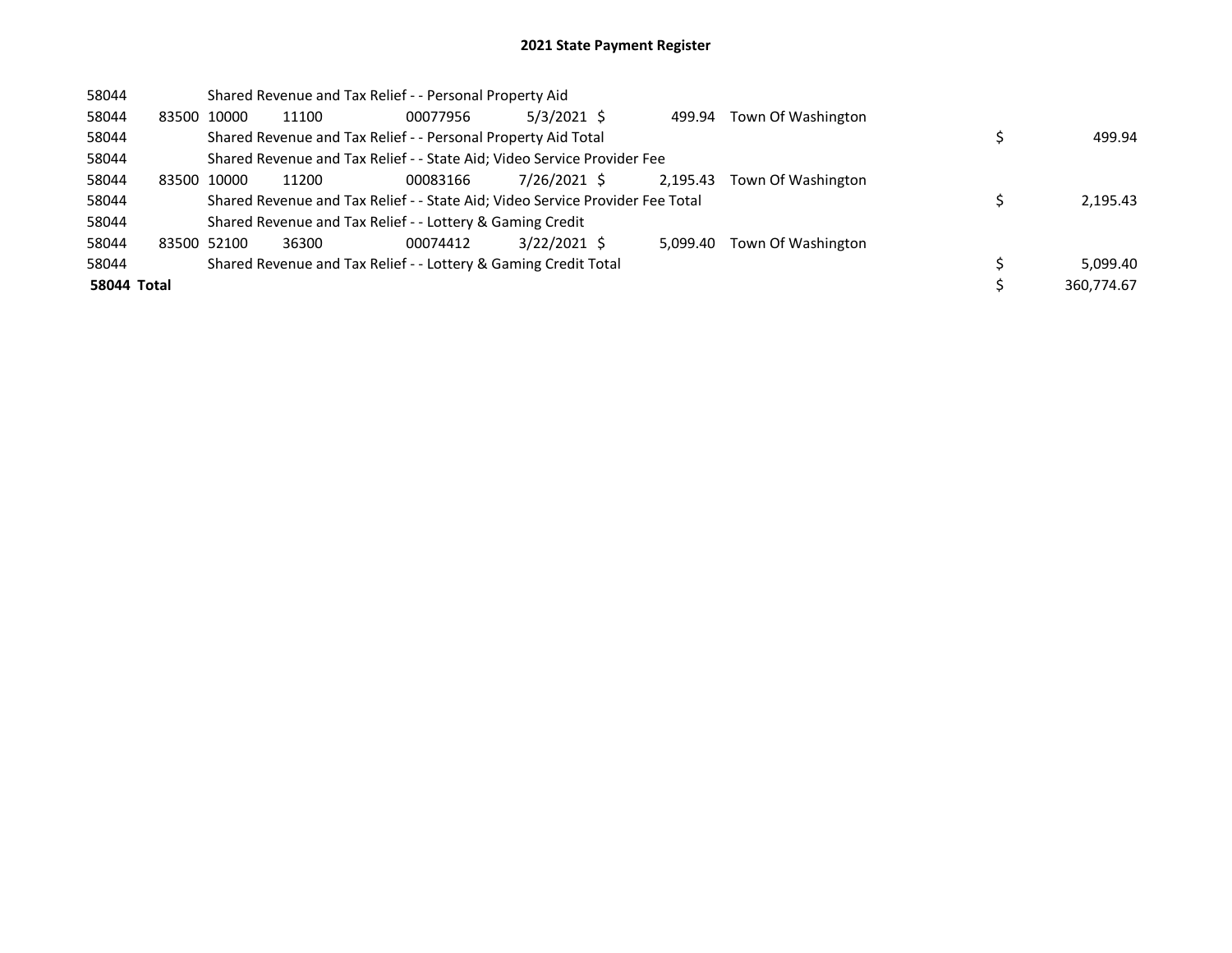| 58046 |             | Dept of Safety & Prof Services - - Fire Dues Distribution            |          |                |  |                             |    |            |
|-------|-------------|----------------------------------------------------------------------|----------|----------------|--|-----------------------------|----|------------|
| 58046 | 16500 10000 | 22500                                                                | 00041706 | 7/15/2021 \$   |  | 3,907.20 Town Of Waukechon  |    |            |
| 58046 |             | Dept of Safety & Prof Services - - Fire Dues Distribution Total      |          |                |  |                             | \$ | 3,907.20   |
| 58046 |             | Dept of Natural Resources - - Aids In Lieu Of Taxes - Gener          |          |                |  |                             |    |            |
| 58046 | 37000 10000 | 50300                                                                | 00459408 | $1/26/2021$ \$ |  | 8,383.97 Town Of Waukechon  |    |            |
| 58046 | 37000 10000 | 50300                                                                | 00459409 | $1/26/2021$ \$ |  | 13,427.16 Town Of Waukechon |    |            |
| 58046 | 37000 10000 | 50300                                                                | 00476872 | $4/21/2021$ \$ |  | 519.32 Town Of Waukechon    |    |            |
| 58046 |             | Dept of Natural Resources - - Aids In Lieu Of Taxes - Gener Total    |          |                |  |                             | \$ | 22,330.45  |
| 58046 |             | Dept of Natural Resources - - Resaids - Cnty Forst, Cl & Mfl         |          |                |  |                             |    |            |
| 58046 | 37000 21200 | 57100                                                                | 00488414 | $6/14/2021$ \$ |  | 288.20 Town Of Waukechon    |    |            |
| 58046 |             | Dept of Natural Resources - - Resaids - Cnty Forst, Cl & Mfl Total   |          |                |  |                             | \$ | 288.20     |
| 58046 |             | Dept of Natural Resources - - Aids In Lieu Of Taxes - Sum S          |          |                |  |                             |    |            |
| 58046 | 37000 21200 | 57900                                                                | 00476871 | $4/21/2021$ \$ |  | 1,274.50 Town Of Waukechon  |    |            |
| 58046 |             | Dept of Natural Resources - - Aids In Lieu Of Taxes - Sum S Total    |          |                |  |                             | \$ | 1,274.50   |
| 58046 |             | Dept of Natural Resources - - Fin Asst For Responsible Units         |          |                |  |                             |    |            |
| 58046 | 37000 27400 | 67000                                                                | 00483912 | $5/21/2021$ \$ |  | 1,056.41 Town Of Waukechon  |    |            |
| 58046 |             | Dept of Natural Resources - - Fin Asst For Responsible Units Total   |          |                |  |                             | \$ | 1,056.41   |
| 58046 |             | WI Dept of Transportation - - Trns Aids To Mnc.-Sf                   |          |                |  |                             |    |            |
| 58046 | 39500 21100 | 19100                                                                | 00633153 | 1/4/2021 \$    |  | 26,227.44 Town Of Waukechon |    |            |
| 58046 | 39500 21100 | 19100                                                                | 00668760 | $4/5/2021$ \$  |  | 26,227.44 Town Of Waukechon |    |            |
| 58046 | 39500 21100 | 19100                                                                | 00712248 | 7/6/2021 \$    |  | 26,227.44 Town Of Waukechon |    |            |
| 58046 | 39500 21100 | 19100                                                                | 00752807 | 10/4/2021 \$   |  | 26,227.44 Town Of Waukechon |    |            |
| 58046 |             | WI Dept of Transportation - - Trns Aids To Mnc.-Sf Total             |          |                |  |                             | \$ | 104,909.76 |
| 58046 |             | Department of Administration - - Hv Trans Ln Annual Impact Fee       |          |                |  |                             |    |            |
| 58046 | 50500 10000 | 17400                                                                | 00144344 | $5/3/2021$ \$  |  | 33,639.00 Town Of Waukechon |    |            |
| 58046 |             | Department of Administration - - Hv Trans Ln Annual Impact Fee Total |          |                |  |                             | \$ | 33,639.00  |
| 58046 |             | Elections Commission - - General Program Ops, GPR                    |          |                |  |                             |    |            |
| 58046 | 51000 10000 | 10100                                                                | 00005158 | $1/7/2021$ \$  |  | 257.20 Town Of Waukechon    |    |            |
| 58046 |             | Elections Commission - - General Program Ops, GPR Total              |          |                |  |                             | \$ | 257.20     |
| 58046 |             | Department of Revenue - - Gifts And Grants                           |          |                |  |                             |    |            |
| 58046 | 56600 10000 | 12100                                                                | 00207550 | $6/25/2021$ \$ |  | 52,805.29 Town Of Waukechon |    |            |
| 58046 |             | Department of Revenue - - Gifts And Grants Total                     |          |                |  |                             | \$ | 52,805.29  |
| 58046 |             | Shared Revenue and Tax Relief - - County And Municipal Aid           |          |                |  |                             |    |            |
| 58046 | 83500 10000 | 10500                                                                | 00082246 | 7/26/2021 \$   |  | 4,835.87 Town Of Waukechon  |    |            |
| 58046 | 83500 10000 | 10500                                                                | 00089349 | 11/15/2021 \$  |  | 27,403.28 Town Of Waukechon |    |            |
| 58046 |             | Shared Revenue and Tax Relief - - County And Municipal Aid Total     |          |                |  |                             | \$ | 32,239.15  |
| 58046 |             | Shared Revenue and Tax Relief - - Exempt Computer Aid                |          |                |  |                             |    |            |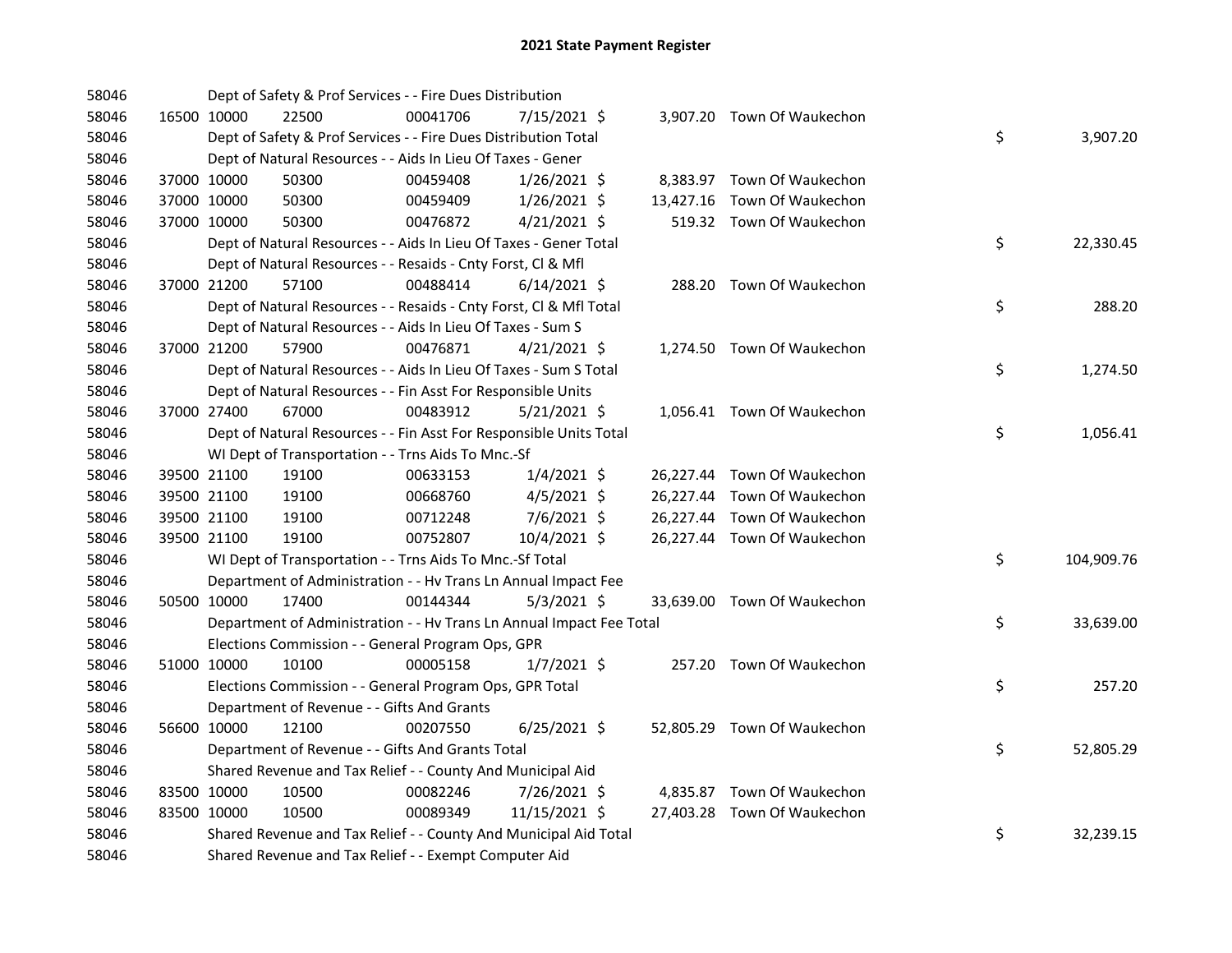| 58046       |       | 83500 10000 | 10900 | 00084772                                                      | 7/26/2021 \$  | 38.45    | Town Of Waukechon |            |
|-------------|-------|-------------|-------|---------------------------------------------------------------|---------------|----------|-------------------|------------|
| 58046       |       |             |       | Shared Revenue and Tax Relief - - Exempt Computer Aid Total   |               |          |                   | 38.45      |
| 58046       |       |             |       | Shared Revenue and Tax Relief - - Utility Aid                 |               |          |                   |            |
| 58046       |       | 83500 10000 | 11000 | 00082246                                                      | 7/26/2021 \$  | 248.68   | Town Of Waukechon |            |
| 58046       |       | 83500 10000 | 11000 | 00089349                                                      | 11/15/2021 \$ | 2.179.03 | Town Of Waukechon |            |
| 58046       |       |             |       | Shared Revenue and Tax Relief - - Utility Aid Total           |               |          |                   | 2,427.71   |
| 58046       |       |             |       | Shared Revenue and Tax Relief - - Personal Property Aid       |               |          |                   |            |
| 58046       | 83500 | 10000       | 11100 | 00077957                                                      | $5/3/2021$ \$ | 559.91   | Town Of Waukechon |            |
| 58046       |       |             |       | Shared Revenue and Tax Relief - - Personal Property Aid Total |               |          |                   | 559.91     |
| 58046 Total |       |             |       |                                                               |               |          |                   | 255,733.23 |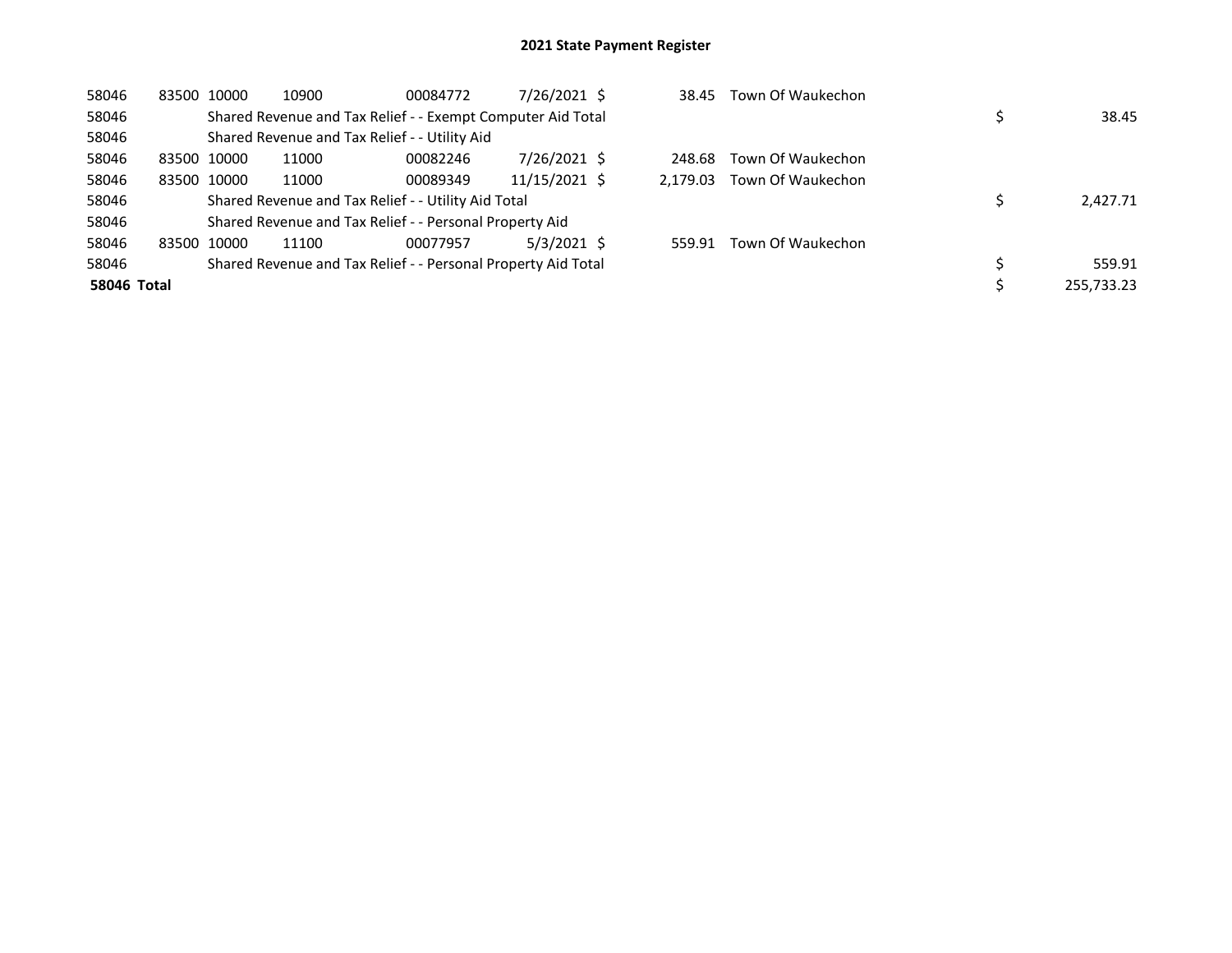| 58048 |             |             | Dept of Safety & Prof Services - - Fire Dues Distribution          |          |                |  |                            |    |            |
|-------|-------------|-------------|--------------------------------------------------------------------|----------|----------------|--|----------------------------|----|------------|
| 58048 |             | 16500 10000 | 22500                                                              | 00041707 | 7/16/2021 \$   |  | 14,340.58 Town Of Wescott  |    |            |
| 58048 |             |             | Dept of Safety & Prof Services - - Fire Dues Distribution Total    |          |                |  |                            | \$ | 14,340.58  |
| 58048 |             |             | Dept of Natural Resources - - Aids In Lieu Of Taxes - Gener        |          |                |  |                            |    |            |
| 58048 |             | 37000 10000 | 50300                                                              | 00459399 | $1/27/2021$ \$ |  | 3,954.81 Town Of Wescott   |    |            |
| 58048 |             | 37000 10000 | 50300                                                              | 00459400 | $1/27/2021$ \$ |  | 1,110.43 Town Of Wescott   |    |            |
| 58048 |             | 37000 10000 | 50300                                                              | 00476625 | $4/21/2021$ \$ |  | 117.84 Town Of Wescott     |    |            |
| 58048 |             |             | Dept of Natural Resources - - Aids In Lieu Of Taxes - Gener Total  |          |                |  |                            | \$ | 5,183.08   |
| 58048 |             |             | Dept of Natural Resources - - Seg Earned                           |          |                |  |                            |    |            |
| 58048 |             | 37000 21200 | 100SE                                                              | 00456066 | $1/12/2021$ \$ |  | 421.53 Town Of Wescott     |    |            |
| 58048 |             | 37000 21200 | 100SE                                                              | 00474040 | $4/15/2021$ \$ |  | 109.96 Town Of Wescott     |    |            |
| 58048 |             |             | Dept of Natural Resources - - Seg Earned Total                     |          |                |  |                            | \$ | 531.49     |
| 58048 |             |             | Dept of Natural Resources - - Resaids - Cnty Forst, Cl & Mfl       |          |                |  |                            |    |            |
| 58048 |             | 37000 21200 | 57100                                                              | 00488415 | $6/14/2021$ \$ |  | 343.21 Town Of Wescott     |    |            |
| 58048 |             |             | Dept of Natural Resources - - Resaids - Cnty Forst, Cl & Mfl Total |          |                |  |                            | \$ | 343.21     |
| 58048 |             |             | Dept of Natural Resources - - Aids In Lieu Of Taxes - Sum S        |          |                |  |                            |    |            |
| 58048 |             | 37000 21200 | 57900                                                              | 00476626 | $4/21/2021$ \$ |  | 0.10 Town Of Wescott       |    |            |
| 58048 |             |             | Dept of Natural Resources - - Aids In Lieu Of Taxes - Sum S Total  |          |                |  |                            | \$ | 0.10       |
| 58048 |             |             | Dept of Natural Resources - - Fin Asst For Responsible Units       |          |                |  |                            |    |            |
| 58048 |             | 37000 27400 | 67000                                                              | 00483504 | $5/21/2021$ \$ |  | 13,675.48 Town Of Wescott  |    |            |
| 58048 |             |             | Dept of Natural Resources - - Fin Asst For Responsible Units Total |          |                |  |                            | \$ | 13,675.48  |
| 58048 |             |             | WI Dept of Transportation - - Trns Aids To Mnc.-Sf                 |          |                |  |                            |    |            |
| 58048 |             | 39500 21100 | 19100                                                              | 00633154 | $1/4/2021$ \$  |  | 40,024.44 Town Of Wescott  |    |            |
| 58048 |             | 39500 21100 | 19100                                                              | 00668761 | 4/5/2021 \$    |  | 40,024.44 Town Of Wescott  |    |            |
| 58048 |             | 39500 21100 | 19100                                                              | 00712249 | $7/6/2021$ \$  |  | 40,024.44 Town Of Wescott  |    |            |
| 58048 |             | 39500 21100 | 19100                                                              | 00752808 | 10/4/2021 \$   |  | 40,024.44 Town Of Wescott  |    |            |
| 58048 |             |             | WI Dept of Transportation - - Trns Aids To Mnc.-Sf Total           |          |                |  |                            | \$ | 160,097.76 |
| 58048 |             |             | Department of Revenue - - Gifts And Grants                         |          |                |  |                            |    |            |
| 58048 |             | 56600 10000 | 12100                                                              | 00207551 | $6/25/2021$ \$ |  | 164,538.97 Town Of Wescott |    |            |
| 58048 |             |             | Department of Revenue - - Gifts And Grants Total                   |          |                |  |                            | \$ | 164,538.97 |
| 58048 |             |             | Department of Revenue - - Misc Revenue Holding Clearing            |          |                |  |                            |    |            |
| 58048 |             | 56600 10000 | 99500                                                              | 00192937 | $3/1/2021$ \$  |  | 1,215.50 Town Of Wescott   |    |            |
| 58048 |             | 56600 10000 | 99500                                                              | 00197398 | $4/5/2021$ \$  |  | 588.00 Town Of Wescott     |    |            |
| 58048 |             |             | Department of Revenue - - Misc Revenue Holding Clearing Total      |          |                |  |                            | \$ | 1,803.50   |
| 58048 |             |             | Shared Revenue and Tax Relief - - County And Municipal Aid         |          |                |  |                            |    |            |
| 58048 |             | 83500 10000 | 10500                                                              | 00082247 | 7/26/2021 \$   |  | 6,155.94 Town Of Wescott   |    |            |
| 58048 | 83500 10000 |             | 10500                                                              | 00089350 | 11/15/2021 \$  |  | 34,883.67 Town Of Wescott  |    |            |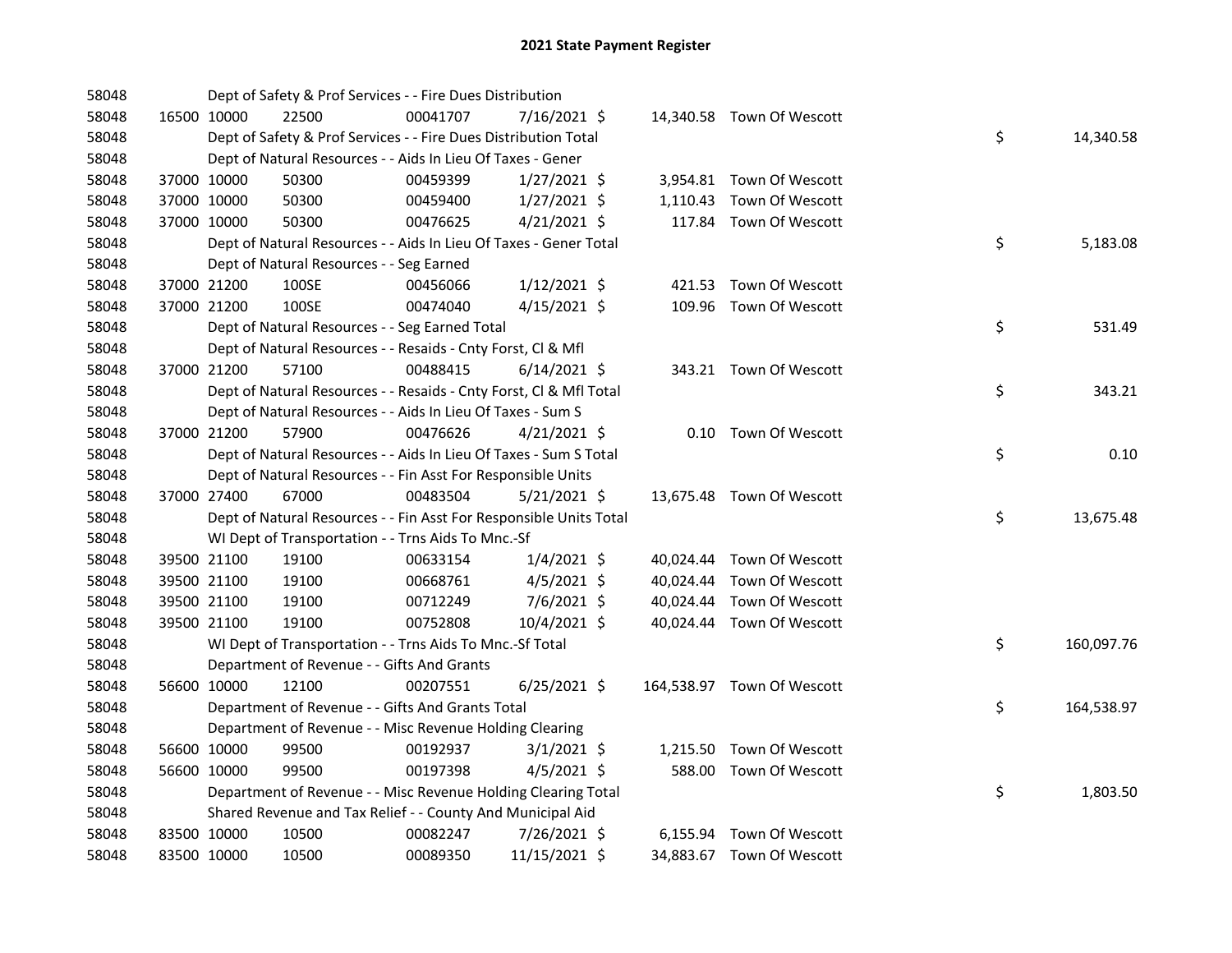| 58048              |       |             |                                               | Shared Revenue and Tax Relief - - County And Municipal Aid Total              |                |           |                 | \$<br>41,039.61  |
|--------------------|-------|-------------|-----------------------------------------------|-------------------------------------------------------------------------------|----------------|-----------|-----------------|------------------|
| 58048              |       |             |                                               | Shared Revenue and Tax Relief - - Exempt Computer Aid                         |                |           |                 |                  |
| 58048              |       | 83500 10000 | 10900                                         | 00084773                                                                      | 7/26/2021 \$   | 299.30    | Town Of Wescott |                  |
| 58048              |       |             |                                               | Shared Revenue and Tax Relief - - Exempt Computer Aid Total                   |                |           |                 | \$<br>299.30     |
| 58048              |       |             | Shared Revenue and Tax Relief - - Utility Aid |                                                                               |                |           |                 |                  |
| 58048              |       | 83500 10000 | 11000                                         | 00082247                                                                      | 7/26/2021 \$   | 524.23    | Town Of Wescott |                  |
| 58048              |       | 83500 10000 | 11000                                         | 00089350                                                                      | 11/15/2021 \$  | 3,082.12  | Town Of Wescott |                  |
| 58048              |       |             |                                               | Shared Revenue and Tax Relief - - Utility Aid Total                           |                |           |                 | \$<br>3,606.35   |
| 58048              |       |             |                                               | Shared Revenue and Tax Relief - - Personal Property Aid                       |                |           |                 |                  |
| 58048              |       | 83500 10000 | 11100                                         | 00077958                                                                      | $5/3/2021$ \$  | 1,062.68  | Town Of Wescott |                  |
| 58048              |       |             |                                               | Shared Revenue and Tax Relief - - Personal Property Aid Total                 |                |           |                 | \$<br>1,062.68   |
| 58048              |       |             |                                               | Shared Revenue and Tax Relief - - State Aid; Video Service Provider Fee       |                |           |                 |                  |
| 58048              | 83500 | 10000       | 11200                                         | 00083167                                                                      | 7/26/2021 \$   | 10,709.00 | Town Of Wescott |                  |
| 58048              |       |             |                                               | Shared Revenue and Tax Relief - - State Aid; Video Service Provider Fee Total |                |           |                 | \$<br>10,709.00  |
| 58048              |       |             |                                               | Shared Revenue and Tax Relief - - Lottery & Gaming Credit                     |                |           |                 |                  |
| 58048              |       | 83500 52100 | 36300                                         | 00074413                                                                      | $3/22/2021$ \$ | 490.46    | Town Of Wescott |                  |
| 58048              |       |             |                                               | Shared Revenue and Tax Relief - - Lottery & Gaming Credit Total               |                |           |                 | 490.46           |
| <b>58048 Total</b> |       |             |                                               |                                                                               |                |           |                 | \$<br>417,721.57 |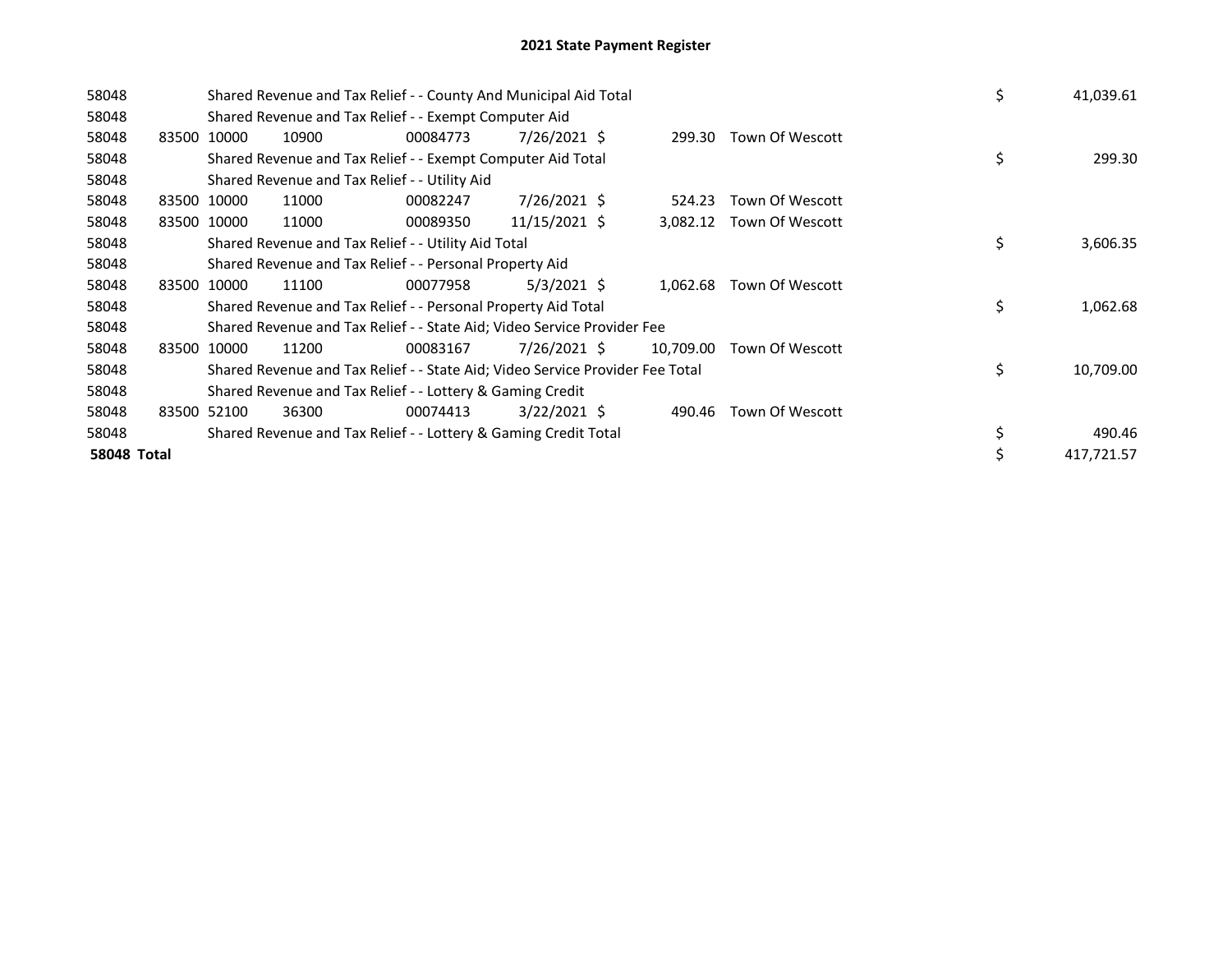| 58050 |             |             | Dept of Safety & Prof Services - - Fire Dues Distribution            |          |                |  |                              |    |            |
|-------|-------------|-------------|----------------------------------------------------------------------|----------|----------------|--|------------------------------|----|------------|
| 58050 |             | 16500 10000 | 22500                                                                | 00041708 | 7/19/2021 \$   |  | 2,777.13 Town Of Wittenberg  |    |            |
| 58050 |             |             | Dept of Safety & Prof Services - - Fire Dues Distribution Total      |          |                |  |                              | \$ | 2,777.13   |
| 58050 |             |             | Dept of Natural Resources - - Aids In Lieu Of Taxes - Gener          |          |                |  |                              |    |            |
| 58050 | 37000 10000 |             | 50300                                                                | 00459351 | 1/28/2021 \$   |  | 1,183.88 Town Of Wittenberg  |    |            |
| 58050 | 37000 10000 |             | 50300                                                                | 00459352 | $1/28/2021$ \$ |  | 901.57 Town Of Wittenberg    |    |            |
| 58050 |             |             | Dept of Natural Resources - - Aids In Lieu Of Taxes - Gener Total    |          |                |  |                              | \$ | 2,085.45   |
| 58050 |             |             | Dept of Natural Resources - - Resaids - Cnty Forst, Cl & Mfl         |          |                |  |                              |    |            |
| 58050 |             | 37000 21200 | 57100                                                                | 00488416 | $6/15/2021$ \$ |  | 977.34 Town Of Wittenberg    |    |            |
| 58050 |             |             | Dept of Natural Resources - - Resaids - Cnty Forst, Cl & Mfl Total   |          |                |  |                              | \$ | 977.34     |
| 58050 |             |             | Dept of Natural Resources - - Fin Asst For Responsible Units         |          |                |  |                              |    |            |
| 58050 |             | 37000 27400 | 67000                                                                | 00483339 | 5/24/2021 \$   |  | 1,397.98 Town Of Wittenberg  |    |            |
| 58050 |             |             | Dept of Natural Resources - - Fin Asst For Responsible Units Total   |          |                |  |                              | \$ | 1,397.98   |
| 58050 |             |             | WI Dept of Transportation - - Trns Aids To Mnc.-Sf                   |          |                |  |                              |    |            |
| 58050 |             | 39500 21100 | 19100                                                                | 00633155 | $1/4/2021$ \$  |  | 26,358.84 Town Of Wittenberg |    |            |
| 58050 |             | 39500 21100 | 19100                                                                | 00668762 | $4/5/2021$ \$  |  | 26,358.84 Town Of Wittenberg |    |            |
| 58050 |             | 39500 21100 | 19100                                                                | 00712250 | $7/6/2021$ \$  |  | 26,358.84 Town Of Wittenberg |    |            |
| 58050 | 39500 21100 |             | 19100                                                                | 00752809 | 10/4/2021 \$   |  | 26,358.84 Town Of Wittenberg |    |            |
| 58050 |             |             | WI Dept of Transportation - - Trns Aids To Mnc.-Sf Total             |          |                |  |                              | \$ | 105,435.36 |
| 58050 |             |             | WI Dept of Transportation - - Loc Rd Imp Prg St Fd                   |          |                |  |                              |    |            |
| 58050 |             | 39500 21100 | 27800                                                                | 00758858 | 10/8/2021 \$   |  | 20,000.00 Town Of Wittenberg |    |            |
| 58050 |             |             | WI Dept of Transportation - - Loc Rd Imp Prg St Fd Total             |          |                |  |                              | \$ | 20,000.00  |
| 58050 |             |             | Department of Administration - - Hv Trans Ln Annual Impact Fee       |          |                |  |                              |    |            |
| 58050 | 50500 10000 |             | 17400                                                                | 00144317 | $5/4/2021$ \$  |  | 40,167.00 Town Of Wittenberg |    |            |
| 58050 |             |             | Department of Administration - - Hv Trans Ln Annual Impact Fee Total |          |                |  |                              | \$ | 40,167.00  |
| 58050 |             |             | Department of Revenue - - Gifts And Grants                           |          |                |  |                              |    |            |
| 58050 | 56600 10000 |             | 12100                                                                | 00207552 | $6/25/2021$ \$ |  | 42,757.10 Town Of Wittenberg |    |            |
| 58050 |             |             | Department of Revenue - - Gifts And Grants Total                     |          |                |  |                              | \$ | 42,757.10  |
| 58050 |             |             | Shared Revenue and Tax Relief - - County And Municipal Aid           |          |                |  |                              |    |            |
| 58050 |             | 83500 10000 | 10500                                                                | 00082248 | $7/26/2021$ \$ |  | 9,346.20 Town Of Wittenberg  |    |            |
| 58050 |             | 83500 10000 | 10500                                                                | 00089351 | 11/15/2021 \$  |  | 52,961.79 Town Of Wittenberg |    |            |
| 58050 |             |             | Shared Revenue and Tax Relief - - County And Municipal Aid Total     |          |                |  |                              | \$ | 62,307.99  |
| 58050 |             |             | Shared Revenue and Tax Relief - - Exempt Computer Aid                |          |                |  |                              |    |            |
| 58050 | 83500 10000 |             | 10900                                                                | 00084774 | 7/26/2021 \$   |  | 907.27 Town Of Wittenberg    |    |            |
| 58050 |             |             | Shared Revenue and Tax Relief - - Exempt Computer Aid Total          |          |                |  |                              | \$ | 907.27     |
| 58050 |             |             | Shared Revenue and Tax Relief - - Utility Aid                        |          |                |  |                              |    |            |
| 58050 | 83500 10000 |             | 11000                                                                | 00082248 | 7/26/2021 \$   |  | 1,117.52 Town Of Wittenberg  |    |            |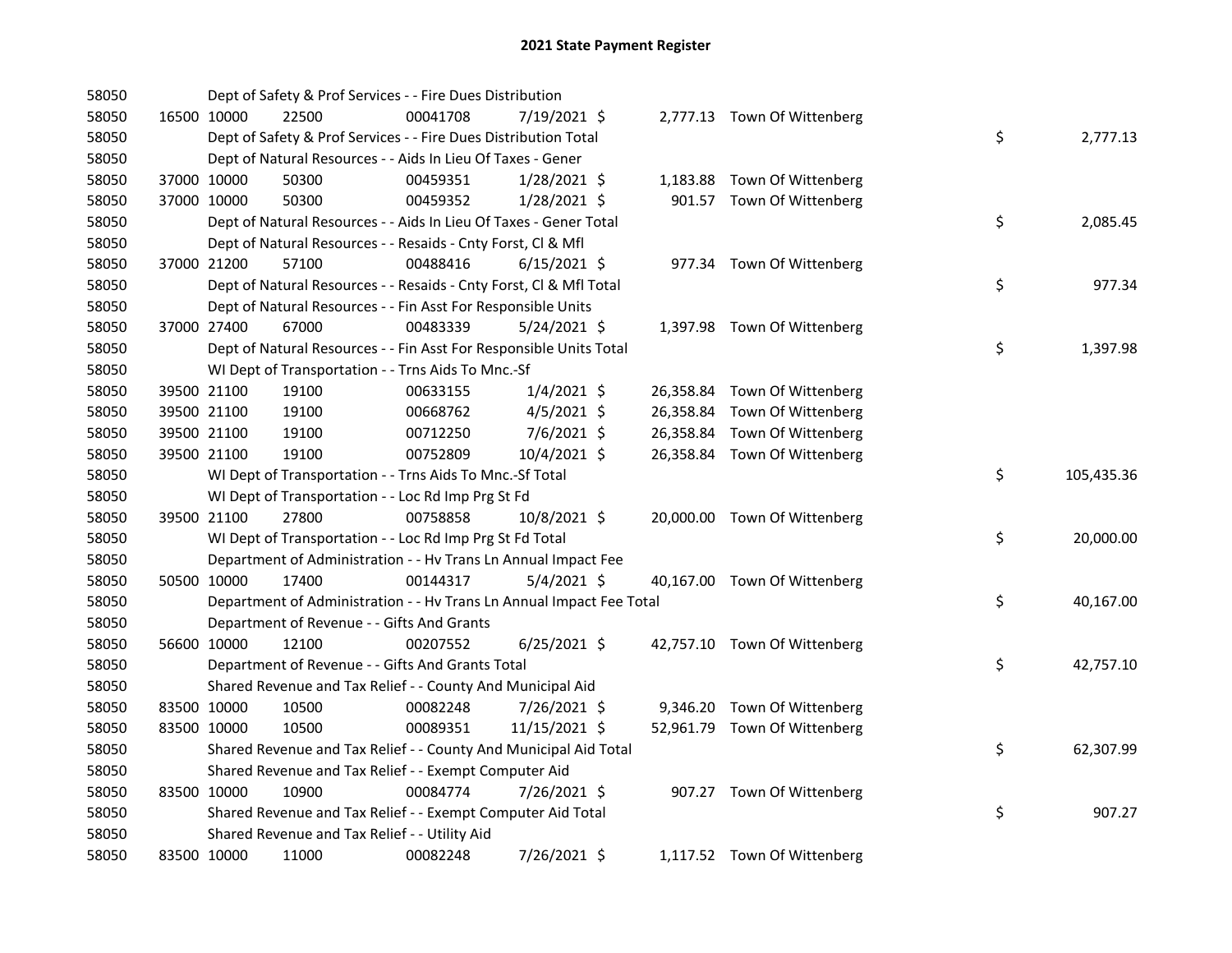| 58050       | 83500 10000 | 11000 | 00089351                                                      | 11/15/2021 \$ |  | 6,360.81 Town Of Wittenberg |            |
|-------------|-------------|-------|---------------------------------------------------------------|---------------|--|-----------------------------|------------|
| 58050       |             |       | Shared Revenue and Tax Relief - - Utility Aid Total           |               |  |                             | 7.478.33   |
| 58050       |             |       | Shared Revenue and Tax Relief - - Personal Property Aid       |               |  |                             |            |
| 58050       | 83500 10000 | 11100 | 00077959                                                      | 5/3/2021 \$   |  | 438.95 Town Of Wittenberg   |            |
| 58050       |             |       | Shared Revenue and Tax Relief - - Personal Property Aid Total |               |  |                             | 438.95     |
| 58050 Total |             |       |                                                               |               |  |                             | 286,729.90 |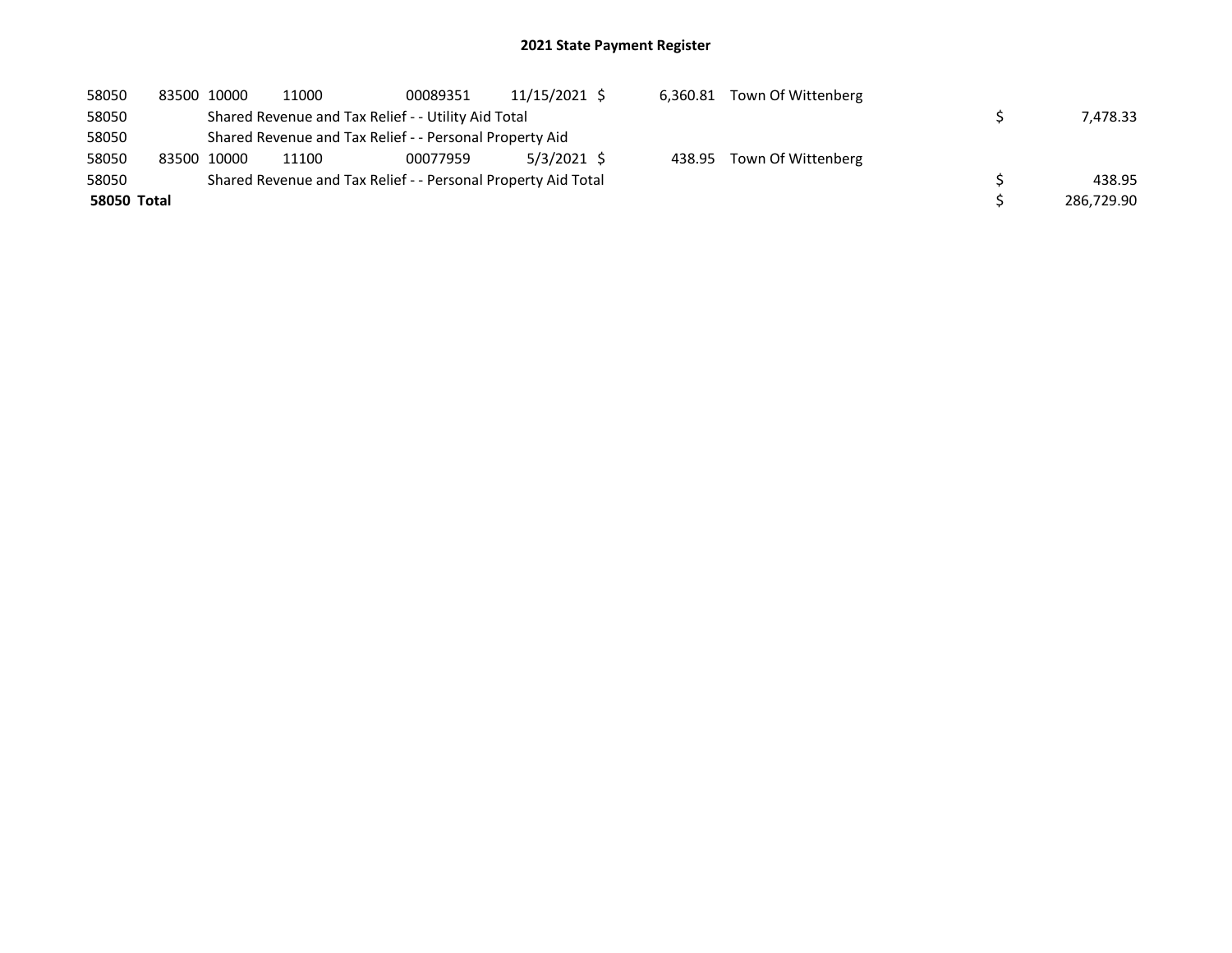| 58101 |             | Dept of Safety & Prof Services - - Fire Dues Distribution          |          |                |  |                            |    |           |
|-------|-------------|--------------------------------------------------------------------|----------|----------------|--|----------------------------|----|-----------|
| 58101 | 16500 10000 | 22500                                                              | 00041677 | 7/16/2021 \$   |  | 377.89 Village Of Aniwa    |    |           |
| 58101 |             | Dept of Safety & Prof Services - - Fire Dues Distribution Total    |          |                |  |                            | \$ | 377.89    |
| 58101 |             | Dept of Natural Resources - - Aids In Lieu Of Taxes - Gener        |          |                |  |                            |    |           |
| 58101 | 37000 10000 | 50300                                                              | 00459342 | $1/27/2021$ \$ |  | 11.63 Village Of Aniwa     |    |           |
| 58101 |             | Dept of Natural Resources - - Aids In Lieu Of Taxes - Gener Total  |          |                |  |                            | \$ | 11.63     |
| 58101 |             | Dept of Natural Resources - - Resaids - Cnty Forst, CI & Mfl       |          |                |  |                            |    |           |
| 58101 | 37000 21200 | 57100                                                              | 00488417 | $6/14/2021$ \$ |  | 23.11 Village Of Aniwa     |    |           |
| 58101 |             | Dept of Natural Resources - - Resaids - Cnty Forst, Cl & Mfl Total |          |                |  |                            | \$ | 23.11     |
| 58101 |             | Dept of Natural Resources - - Fin Asst For Responsible Units       |          |                |  |                            |    |           |
| 58101 | 37000 27400 | 67000                                                              | 00483313 | $5/21/2021$ \$ |  | 282.13 Village Of Aniwa    |    |           |
| 58101 |             | Dept of Natural Resources - - Fin Asst For Responsible Units Total |          |                |  |                            | \$ | 282.13    |
| 58101 |             | WI Dept of Transportation - - Trns Aids To Mnc.-Sf                 |          |                |  |                            |    |           |
| 58101 | 39500 21100 | 19100                                                              | 00633156 | $1/4/2021$ \$  |  | 2,930.22 Village Of Aniwa  |    |           |
| 58101 | 39500 21100 | 19100                                                              | 00668763 | $4/5/2021$ \$  |  | 2,930.22 Village Of Aniwa  |    |           |
| 58101 | 39500 21100 | 19100                                                              | 00712251 | 7/6/2021 \$    |  | 2,930.22 Village Of Aniwa  |    |           |
| 58101 | 39500 21100 | 19100                                                              | 00752810 | 10/4/2021 \$   |  | 2,930.22 Village Of Aniwa  |    |           |
| 58101 |             | WI Dept of Transportation - - Trns Aids To Mnc.-Sf Total           |          |                |  |                            | \$ | 11,720.88 |
| 58101 |             | WI Dept of Transportation - - Loc Rd Imp Prg St Fd                 |          |                |  |                            |    |           |
| 58101 | 39500 21100 | 27800                                                              | 00785415 | 12/20/2021 \$  |  | 9,603.46 Village Of Aniwa  |    |           |
| 58101 |             | WI Dept of Transportation - - Loc Rd Imp Prg St Fd Total           |          |                |  |                            | \$ | 9,603.46  |
| 58101 |             | Department of Revenue - - Gifts And Grants                         |          |                |  |                            |    |           |
| 58101 | 56600 10000 | 12100                                                              | 00207553 | $6/25/2021$ \$ |  | 13,031.24 Village Of Aniwa |    |           |
| 58101 |             | Department of Revenue - - Gifts And Grants Total                   |          |                |  |                            | \$ | 13,031.24 |
| 58101 |             | Shared Revenue and Tax Relief - - County And Municipal Aid         |          |                |  |                            |    |           |
| 58101 | 83500 10000 | 10500                                                              | 00082249 | 7/26/2021 \$   |  | 9,438.40 Village Of Aniwa  |    |           |
| 58101 | 83500 10000 | 10500                                                              | 00089352 | 11/15/2021 \$  |  | 53,484.29 Village Of Aniwa |    |           |
| 58101 |             | Shared Revenue and Tax Relief - - County And Municipal Aid Total   |          |                |  |                            | \$ | 62,922.69 |
| 58101 |             | Shared Revenue and Tax Relief - - Exempt Computer Aid              |          |                |  |                            |    |           |
| 58101 | 83500 10000 | 10900                                                              | 00084775 | 7/26/2021 \$   |  | 1.03 Village Of Aniwa      |    |           |
| 58101 |             | Shared Revenue and Tax Relief - - Exempt Computer Aid Total        |          |                |  |                            | \$ | 1.03      |
| 58101 |             | Shared Revenue and Tax Relief - - Personal Property Aid            |          |                |  |                            |    |           |
| 58101 | 83500 10000 | 11100                                                              | 00077960 | $5/3/2021$ \$  |  | 49.04 Village Of Aniwa     |    |           |
| 58101 |             | Shared Revenue and Tax Relief - - Personal Property Aid Total      |          |                |  |                            | \$ | 49.04     |
| 58101 |             | Shared Revenue and Tax Relief - - Lottery & Gaming Credit          |          |                |  |                            |    |           |
| 58101 | 83500 52100 | 36300                                                              | 00074414 | $3/22/2021$ \$ |  | 655.20 Village Of Aniwa    |    |           |
| 58101 |             | Shared Revenue and Tax Relief - - Lottery & Gaming Credit Total    |          |                |  |                            | \$ | 655.20    |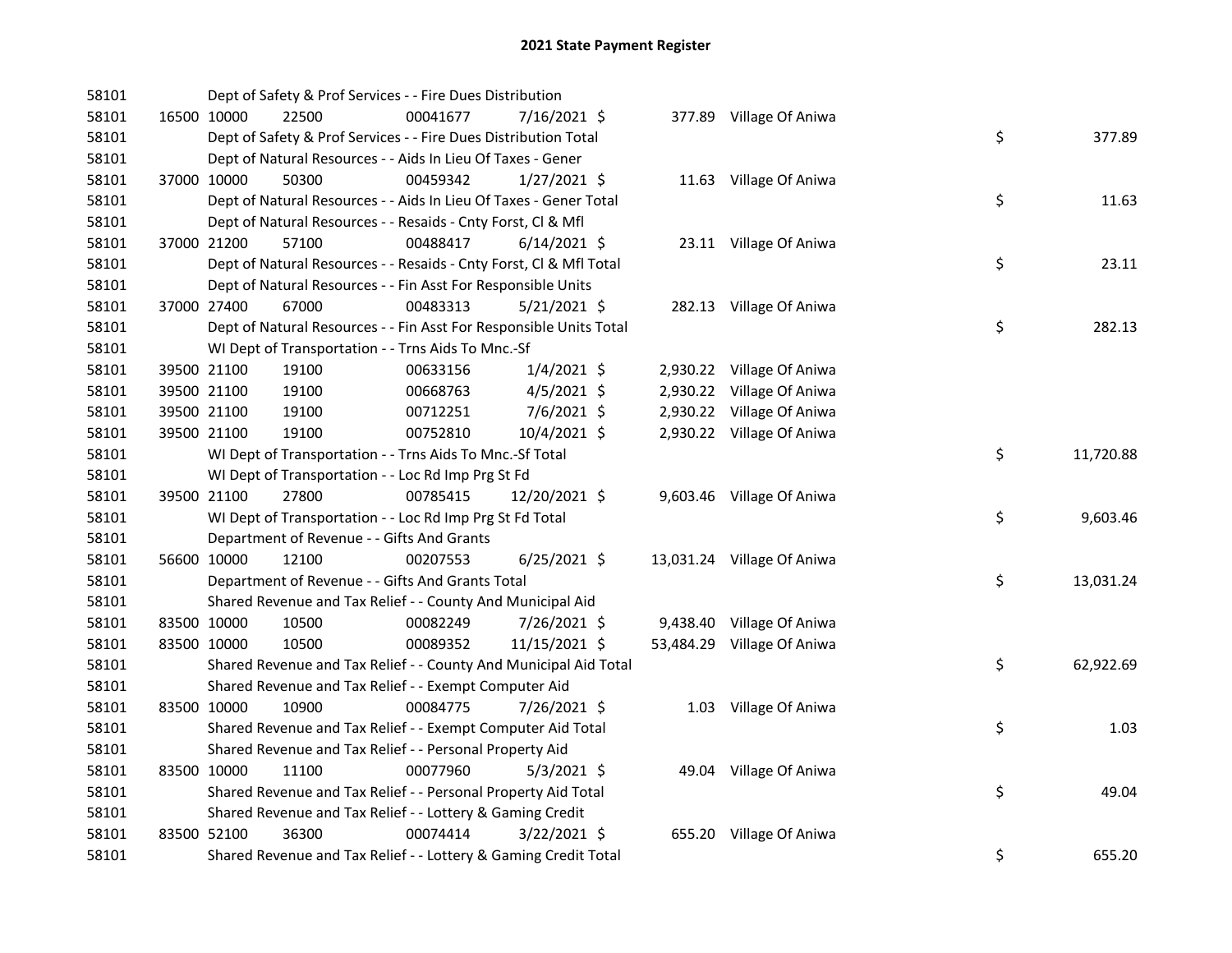58101 Total \$ 98,678.30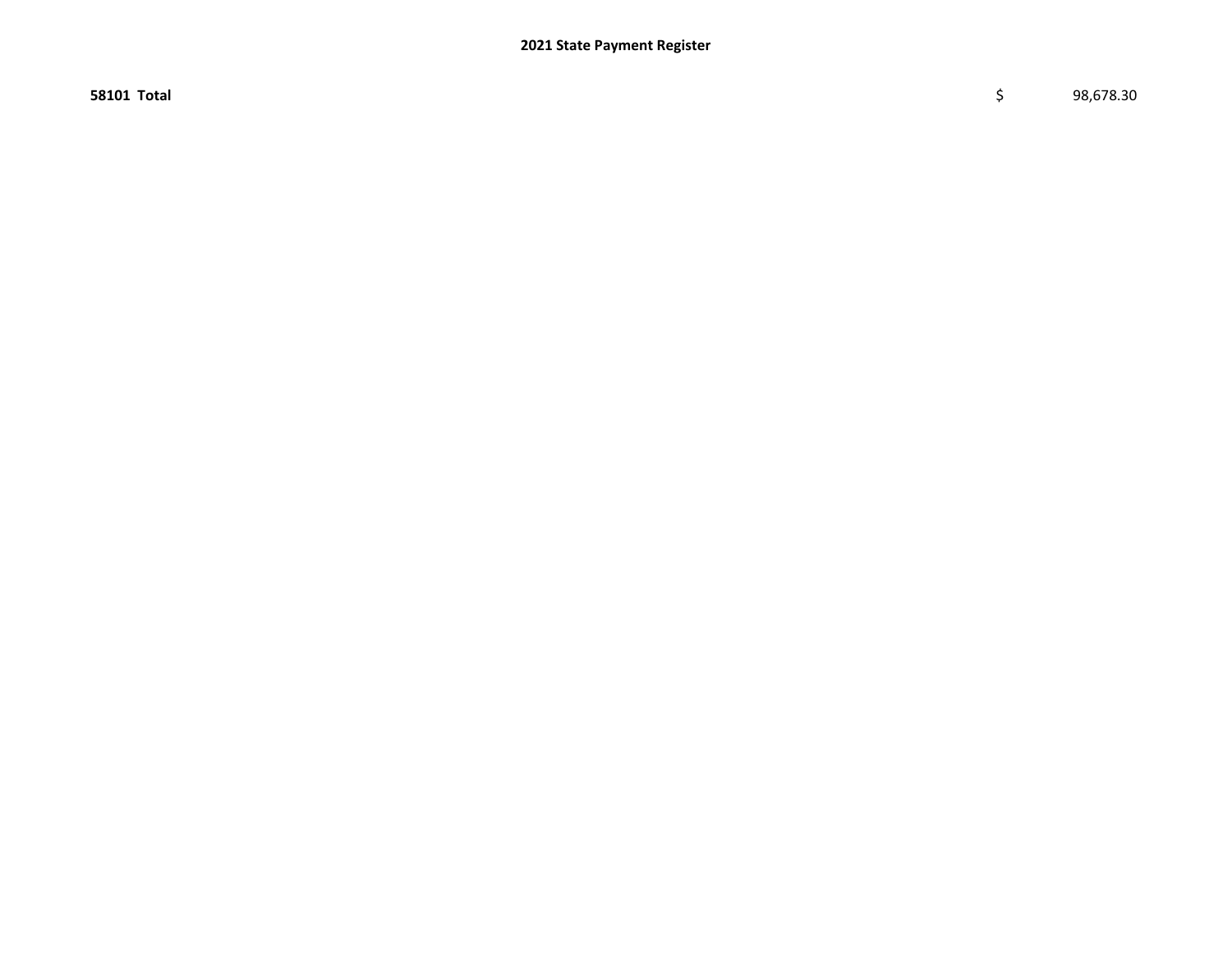| 58106              |             |             | Dept of Safety & Prof Services - - Fire Dues Distribution          |          |                |          |                                 |    |            |
|--------------------|-------------|-------------|--------------------------------------------------------------------|----------|----------------|----------|---------------------------------|----|------------|
| 58106              |             | 16500 10000 | 22500                                                              | 00041681 | 7/16/2021 \$   |          | 1,672.77 Village of Birnamwood  |    |            |
| 58106              |             |             | Dept of Safety & Prof Services - - Fire Dues Distribution Total    |          |                |          |                                 | \$ | 1,672.77   |
| 58106              |             |             | Dept of Natural Resources - - Aids In Lieu Of Taxes - Gener        |          |                |          |                                 |    |            |
| 58106              | 37000 10000 |             | 50300                                                              | 00459411 | $1/27/2021$ \$ |          | 149.78 Village of Birnamwood    |    |            |
| 58106              |             |             | Dept of Natural Resources - - Aids In Lieu Of Taxes - Gener Total  |          |                |          |                                 | \$ | 149.78     |
| 58106              |             |             | Dept of Natural Resources - - Fin Asst For Responsible Units       |          |                |          |                                 |    |            |
| 58106              | 37000 27400 |             | 67000                                                              | 00483779 | $5/21/2021$ \$ |          | 557.13 Village of Birnamwood    |    |            |
| 58106              |             |             | Dept of Natural Resources - - Fin Asst For Responsible Units Total |          |                |          |                                 | \$ | 557.13     |
| 58106              |             |             | WI Dept of Transportation - - Trns Aids To Mnc.-Sf                 |          |                |          |                                 |    |            |
| 58106              |             | 39500 21100 | 19100                                                              | 00633157 | $1/4/2021$ \$  |          | 6,134.70 Village of Birnamwood  |    |            |
| 58106              |             | 39500 21100 | 19100                                                              | 00668764 | $4/5/2021$ \$  | 6,134.70 | Village of Birnamwood           |    |            |
| 58106              |             | 39500 21100 | 19100                                                              | 00712252 | 7/6/2021 \$    | 6,134.70 | Village of Birnamwood           |    |            |
| 58106              |             | 39500 21100 | 19100                                                              | 00752811 | 10/4/2021 \$   |          | 6,134.73 Village of Birnamwood  |    |            |
| 58106              |             |             | WI Dept of Transportation - - Trns Aids To Mnc.-Sf Total           |          |                |          |                                 | \$ | 24,538.83  |
| 58106              |             |             | Department of Revenue - - Gifts And Grants                         |          |                |          |                                 |    |            |
| 58106              |             | 56600 10000 | 12100                                                              | 00207554 | $6/25/2021$ \$ |          | 40,925.40 Village of Birnamwood |    |            |
| 58106              |             |             | Department of Revenue - - Gifts And Grants Total                   |          |                |          |                                 | \$ | 40,925.40  |
| 58106              |             |             | Shared Revenue and Tax Relief - - County And Municipal Aid         |          |                |          |                                 |    |            |
| 58106              |             | 83500 10000 | 10500                                                              | 00082250 | 7/26/2021 \$   |          | 15,126.64 Village of Birnamwood |    |            |
| 58106              | 83500 10000 |             | 10500                                                              | 00089353 | 11/15/2021 \$  |          | 85,717.62 Village of Birnamwood |    |            |
| 58106              |             |             | Shared Revenue and Tax Relief - - County And Municipal Aid Total   |          |                |          |                                 | \$ | 100,844.26 |
| 58106              |             |             | Shared Revenue and Tax Relief - - Exempt Computer Aid              |          |                |          |                                 |    |            |
| 58106              | 83500 10000 |             | 10900                                                              | 00084776 | 7/26/2021 \$   |          | 6.24 Village of Birnamwood      |    |            |
| 58106              | 83500 10000 |             | 10900                                                              | 00085928 | 7/26/2021 \$   |          | 2,629.34 Village of Birnamwood  |    |            |
| 58106              |             |             | Shared Revenue and Tax Relief - - Exempt Computer Aid Total        |          |                |          |                                 | \$ | 2,635.58   |
| 58106              |             |             | Shared Revenue and Tax Relief - - Utility Aid                      |          |                |          |                                 |    |            |
| 58106              |             | 83500 10000 | 11000                                                              | 00082250 | 7/26/2021 \$   |          | 96.78 Village of Birnamwood     |    |            |
| 58106              | 83500 10000 |             | 11000                                                              | 00089353 | 11/15/2021 \$  |          | 858.73 Village of Birnamwood    |    |            |
| 58106              |             |             | Shared Revenue and Tax Relief - - Utility Aid Total                |          |                |          |                                 | \$ | 955.51     |
| 58106              |             |             | Shared Revenue and Tax Relief - - Personal Property Aid            |          |                |          |                                 |    |            |
| 58106              |             | 83500 10000 | 11100                                                              | 00079014 | $5/3/2021$ \$  |          | 8,285.83 Village of Birnamwood  |    |            |
| 58106              |             |             | Shared Revenue and Tax Relief - - Personal Property Aid Total      |          |                |          |                                 | \$ | 8,285.83   |
| 58106              |             |             | Shared Revenue and Tax Relief - - Lottery & Gaming Credit          |          |                |          |                                 |    |            |
| 58106              | 83500 52100 |             | 36300                                                              | 00074415 | $3/22/2021$ \$ |          | 2,756.52 Village of Birnamwood  |    |            |
| 58106              |             |             | Shared Revenue and Tax Relief - - Lottery & Gaming Credit Total    |          |                |          |                                 | \$ | 2,756.52   |
| <b>58106 Total</b> |             |             |                                                                    |          |                |          |                                 | \$ | 183,321.61 |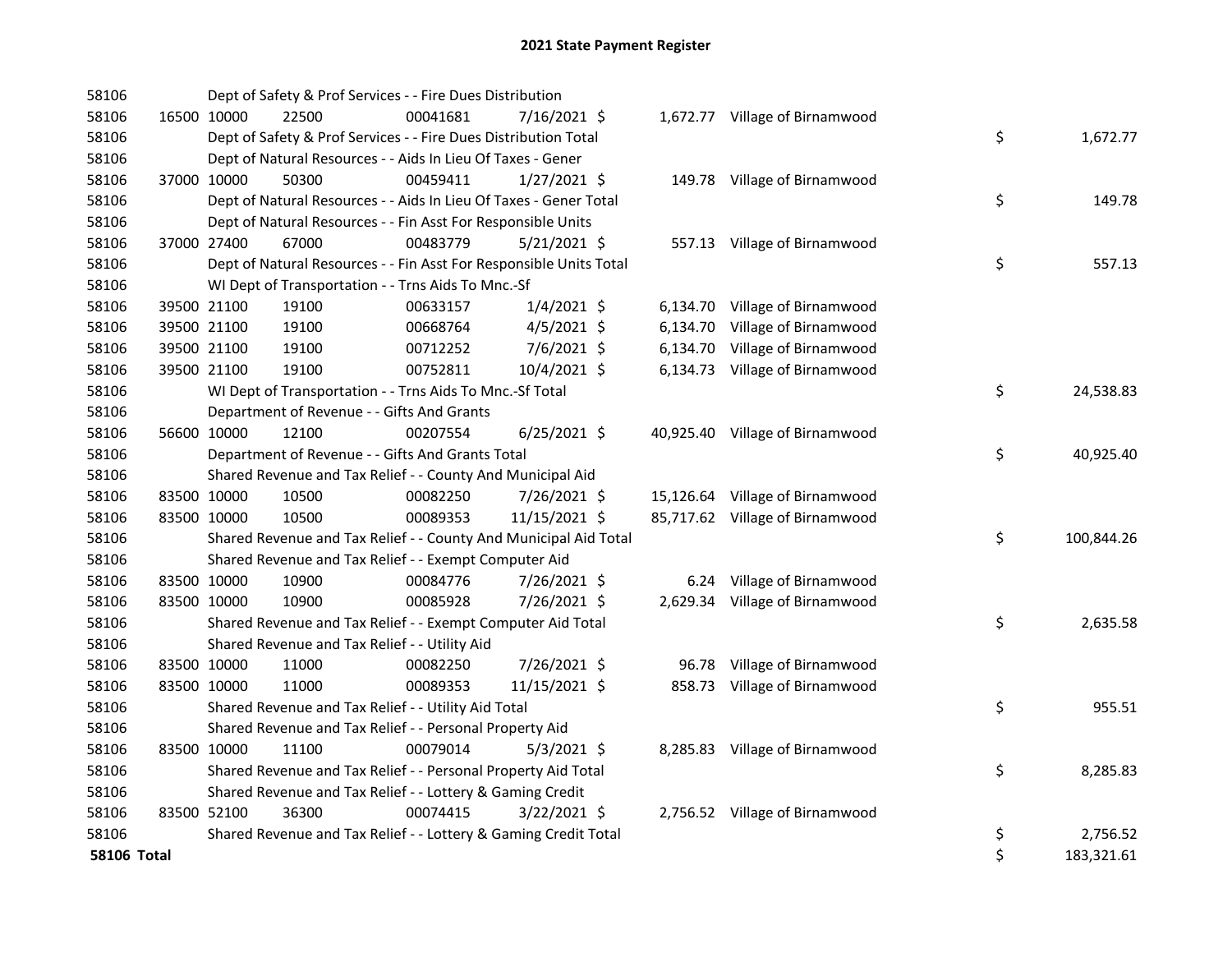| 58107 |             | Dept of Safety & Prof Services - - Fire Dues Distribution          |          |                |  |                               |    |            |
|-------|-------------|--------------------------------------------------------------------|----------|----------------|--|-------------------------------|----|------------|
| 58107 | 16500 10000 | 22500                                                              | 00041682 | 7/16/2021 \$   |  | 3,701.19 Village Of Bonduel   |    |            |
| 58107 |             | Dept of Safety & Prof Services - - Fire Dues Distribution Total    |          |                |  |                               | \$ | 3,701.19   |
| 58107 |             | Dept of Natural Resources - - Aids In Lieu Of Taxes - Gener        |          |                |  |                               |    |            |
| 58107 | 37000 10000 | 50300                                                              | 00459403 | $1/27/2021$ \$ |  | 106.54 Village Of Bonduel     |    |            |
| 58107 |             | Dept of Natural Resources - - Aids In Lieu Of Taxes - Gener Total  |          |                |  |                               | \$ | 106.54     |
| 58107 |             | Dept of Natural Resources - - Fin Asst For Responsible Units       |          |                |  |                               |    |            |
| 58107 | 37000 27400 | 67000                                                              | 00483000 | $5/21/2021$ \$ |  | 6,240.98 Village Of Bonduel   |    |            |
| 58107 |             | Dept of Natural Resources - - Fin Asst For Responsible Units Total |          |                |  |                               | \$ | 6,240.98   |
| 58107 |             | WI Dept of Transportation - - Trns Aids To Mnc.-Sf                 |          |                |  |                               |    |            |
| 58107 | 39500 21100 | 19100                                                              | 00633158 | $1/4/2021$ \$  |  | 26,106.02 Village Of Bonduel  |    |            |
| 58107 | 39500 21100 | 19100                                                              | 00668765 | $4/5/2021$ \$  |  | 26,106.02 Village Of Bonduel  |    |            |
| 58107 | 39500 21100 | 19100                                                              | 00712253 | 7/6/2021 \$    |  | 26,106.02 Village Of Bonduel  |    |            |
| 58107 | 39500 21100 | 19100                                                              | 00752812 | 10/4/2021 \$   |  | 26,106.05 Village Of Bonduel  |    |            |
| 58107 |             | WI Dept of Transportation - - Trns Aids To Mnc.-Sf Total           |          |                |  |                               | \$ | 104,424.11 |
| 58107 |             | Department of Justice - - Officer training reimbursement           |          |                |  |                               |    |            |
| 58107 | 45500 10000 | 21400                                                              | 00104891 | 11/12/2021 \$  |  | 320.00 Village Of Bonduel     |    |            |
| 58107 |             | Department of Justice - - Officer training reimbursement Total     |          |                |  |                               | \$ | 320.00     |
| 58107 |             | Department of Revenue - - Gifts And Grants                         |          |                |  |                               |    |            |
| 58107 | 56600 10000 | 12100                                                              | 00207555 | $6/25/2021$ \$ |  | 74,157.67 Village Of Bonduel  |    |            |
| 58107 |             | Department of Revenue - - Gifts And Grants Total                   |          |                |  |                               | \$ | 74,157.67  |
| 58107 |             | Department of Revenue - - Misc Revenue Holding Clearing            |          |                |  |                               |    |            |
| 58107 | 56600 10000 | 99500                                                              | 00201346 | $5/7/2021$ \$  |  | 949.75 Village Of Bonduel     |    |            |
| 58107 | 56600 10000 | 99500                                                              | 00209140 | 7/8/2021 \$    |  | 296.89 Village Of Bonduel     |    |            |
| 58107 |             | Department of Revenue - - Misc Revenue Holding Clearing Total      |          |                |  |                               | \$ | 1,246.64   |
| 58107 |             | Shared Revenue and Tax Relief - - County And Municipal Aid         |          |                |  |                               |    |            |
| 58107 | 83500 10000 | 10500                                                              | 00082251 | 7/26/2021 \$   |  | 27,285.89 Village Of Bonduel  |    |            |
| 58107 | 83500 10000 | 10500                                                              | 00089354 | 11/15/2021 \$  |  | 154,620.03 Village Of Bonduel |    |            |
| 58107 |             | Shared Revenue and Tax Relief - - County And Municipal Aid Total   |          |                |  |                               | \$ | 181,905.92 |
| 58107 |             | Shared Revenue and Tax Relief - - Exempt Computer Aid              |          |                |  |                               |    |            |
| 58107 | 83500 10000 | 10900                                                              | 00084777 | 7/26/2021 \$   |  | 1,764.66 Village Of Bonduel   |    |            |
| 58107 | 83500 10000 | 10900                                                              | 00085929 | 7/26/2021 \$   |  | 291.24 Village Of Bonduel     |    |            |
| 58107 |             | Shared Revenue and Tax Relief - - Exempt Computer Aid Total        |          |                |  |                               | \$ | 2,055.90   |
| 58107 |             | Shared Revenue and Tax Relief - - Utility Aid                      |          |                |  |                               |    |            |
| 58107 | 83500 10000 | 11000                                                              | 00082251 | 7/26/2021 \$   |  | 819.93 Village Of Bonduel     |    |            |
| 58107 | 83500 10000 | 11000                                                              | 00089354 | 11/15/2021 \$  |  | 4,940.79 Village Of Bonduel   |    |            |
| 58107 |             | Shared Revenue and Tax Relief - - Utility Aid Total                |          |                |  |                               | \$ | 5,760.72   |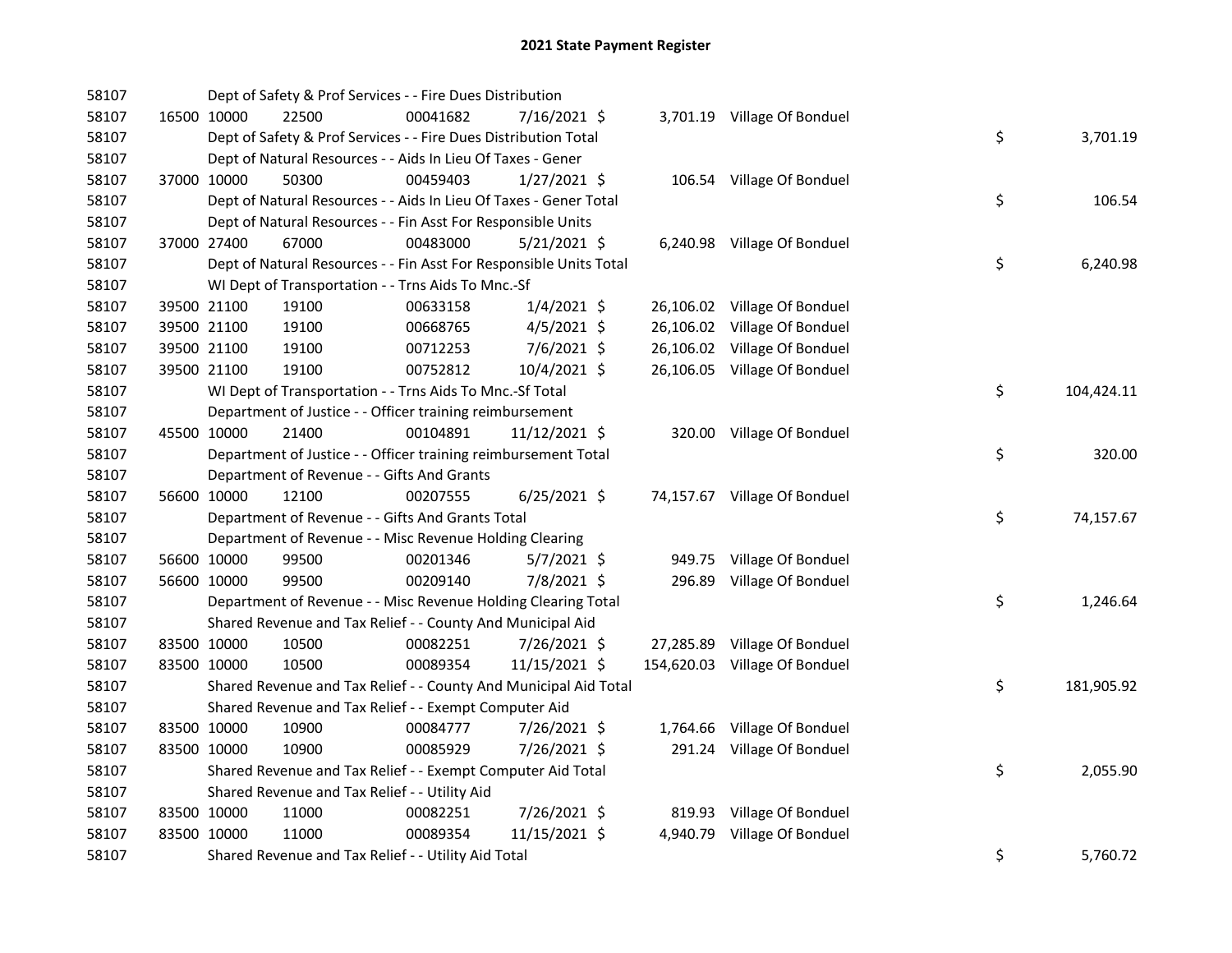| 58107       |             | Shared Revenue and Tax Relief - - Personal Property Aid                       |          |              |          |                    |            |
|-------------|-------------|-------------------------------------------------------------------------------|----------|--------------|----------|--------------------|------------|
| 58107       | 83500 10000 | 11100                                                                         | 00077961 | 5/3/2021 \$  | 7.336.83 | Village Of Bonduel |            |
| 58107       |             | Shared Revenue and Tax Relief - - Personal Property Aid Total                 |          |              |          |                    | 7,336.83   |
| 58107       |             | Shared Revenue and Tax Relief - - State Aid; Video Service Provider Fee       |          |              |          |                    |            |
| 58107       | 83500 10000 | 11200                                                                         | 00083168 | 7/26/2021 \$ | 2.090.29 | Village Of Bonduel |            |
| 58107       |             | Shared Revenue and Tax Relief - - State Aid; Video Service Provider Fee Total |          |              |          |                    | 2,090.29   |
| 58107 Total |             |                                                                               |          |              |          |                    | 389,346.79 |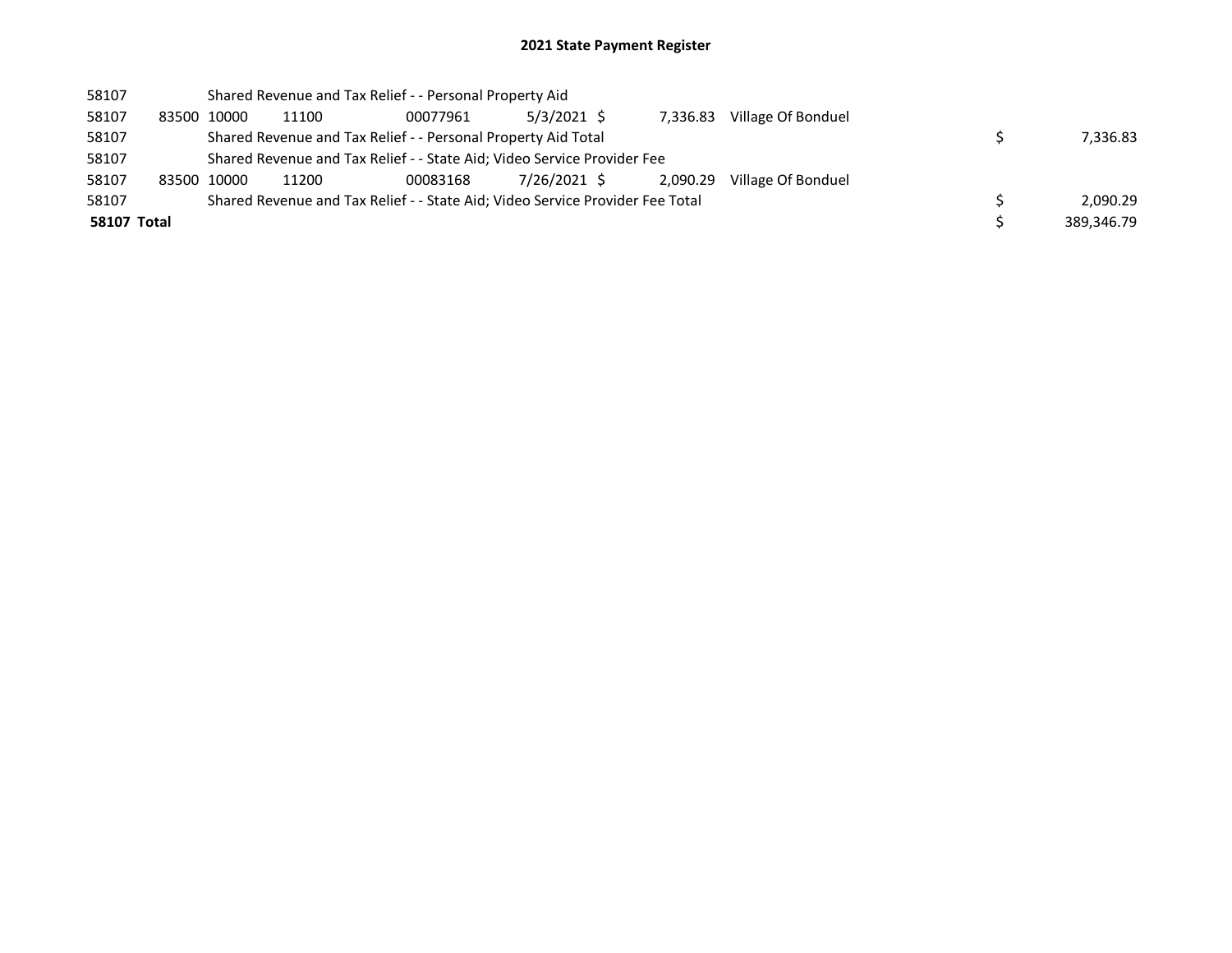| 58108 |             | Dept of Safety & Prof Services - - Fire Dues Distribution          |          |                |          |                             |    |           |
|-------|-------------|--------------------------------------------------------------------|----------|----------------|----------|-----------------------------|----|-----------|
| 58108 | 16500 10000 | 22500                                                              | 00041683 | 7/16/2021 \$   |          | 457.72 Village Of Bowler    |    |           |
| 58108 |             | Dept of Safety & Prof Services - - Fire Dues Distribution Total    |          |                |          |                             | \$ | 457.72    |
| 58108 |             | Dept of Natural Resources - - Aids In Lieu Of Taxes - Gener        |          |                |          |                             |    |           |
| 58108 | 37000 10000 | 50300                                                              | 00459332 | $1/27/2021$ \$ |          | 90.91 Village Of Bowler     |    |           |
| 58108 |             | Dept of Natural Resources - - Aids In Lieu Of Taxes - Gener Total  |          |                |          |                             | \$ | 90.91     |
| 58108 |             | Dept of Natural Resources - - General Program Operations --        |          |                |          |                             |    |           |
| 58108 | 37000 21200 | 25400                                                              | 00455717 | $1/12/2021$ \$ | 216.96   | Village Of Bowler           |    |           |
| 58108 | 37000 21200 | 25400                                                              | 00457182 | $1/21/2021$ \$ | 238.65   | Village Of Bowler           |    |           |
| 58108 | 37000 21200 | 25400                                                              | 00457184 | $1/21/2021$ \$ | 266.18   | Village Of Bowler           |    |           |
| 58108 | 37000 21200 | 25400                                                              | 00485998 | $6/4/2021$ \$  | 229.47   | Village Of Bowler           |    |           |
| 58108 | 37000 21200 | 25400                                                              | 00498470 | 7/20/2021 \$   | 241.98   | Village Of Bowler           |    |           |
| 58108 | 37000 21200 | 25400                                                              | 00515626 | 10/21/2021 \$  |          | 216.96 Village Of Bowler    |    |           |
| 58108 |             | Dept of Natural Resources - - General Program Operations -- Total  |          |                |          |                             | \$ | 1,410.20  |
| 58108 |             | Dept of Natural Resources - - Resaids - Cnty Forst, Cl & Mfl       |          |                |          |                             |    |           |
| 58108 | 37000 21200 | 57100                                                              | 00488418 | $6/14/2021$ \$ |          | 8.47 Village Of Bowler      |    |           |
| 58108 |             | Dept of Natural Resources - - Resaids - Cnty Forst, Cl & Mfl Total |          |                |          |                             | \$ | 8.47      |
| 58108 |             | Dept of Natural Resources - - Fin Asst For Responsible Units       |          |                |          |                             |    |           |
| 58108 | 37000 27400 | 67000                                                              | 00483710 | $5/21/2021$ \$ |          | 388.33 Village Of Bowler    |    |           |
| 58108 |             | Dept of Natural Resources - - Fin Asst For Responsible Units Total |          |                |          |                             | \$ | 388.33    |
| 58108 |             | Dept of Natural Resources - - Land Acquisition                     |          |                |          |                             |    |           |
| 58108 | 37000 36300 | TA100                                                              | 00487251 | $6/9/2021$ \$  |          | 19,368.72 Village Of Bowler |    |           |
| 58108 |             | Dept of Natural Resources - - Land Acquisition Total               |          |                |          |                             | \$ | 19,368.72 |
| 58108 |             | WI Dept of Transportation - - Trns Aids To Mnc.-Sf                 |          |                |          |                             |    |           |
| 58108 | 39500 21100 | 19100                                                              | 00633159 | $1/4/2021$ \$  |          | 2,463.75 Village Of Bowler  |    |           |
| 58108 | 39500 21100 | 19100                                                              | 00668766 | $4/5/2021$ \$  | 2,463.75 | Village Of Bowler           |    |           |
| 58108 | 39500 21100 | 19100                                                              | 00712254 | 7/6/2021 \$    | 2,463.75 | Village Of Bowler           |    |           |
| 58108 | 39500 21100 | 19100                                                              | 00752813 | 10/4/2021 \$   |          | 2,463.75 Village Of Bowler  |    |           |
| 58108 |             | WI Dept of Transportation - - Trns Aids To Mnc.-Sf Total           |          |                |          |                             | \$ | 9,855.00  |
| 58108 |             | Department of Revenue - - Gifts And Grants                         |          |                |          |                             |    |           |
| 58108 | 56600 10000 | 12100                                                              | 00207556 | $6/25/2021$ \$ |          | 15,176.94 Village Of Bowler |    |           |
| 58108 |             | Department of Revenue - - Gifts And Grants Total                   |          |                |          |                             | \$ | 15,176.94 |
| 58108 |             | Shared Revenue and Tax Relief - - County And Municipal Aid         |          |                |          |                             |    |           |
| 58108 | 83500 10000 | 10500                                                              | 00082252 | 7/26/2021 \$   |          | 13,396.40 Village Of Bowler |    |           |
| 58108 | 83500 10000 | 10500                                                              | 00089355 | 11/15/2021 \$  |          | 75,912.92 Village Of Bowler |    |           |
| 58108 |             | Shared Revenue and Tax Relief - - County And Municipal Aid Total   |          |                |          |                             | \$ | 89,309.32 |
| 58108 |             | Shared Revenue and Tax Relief - - Exempt Computer Aid              |          |                |          |                             |    |           |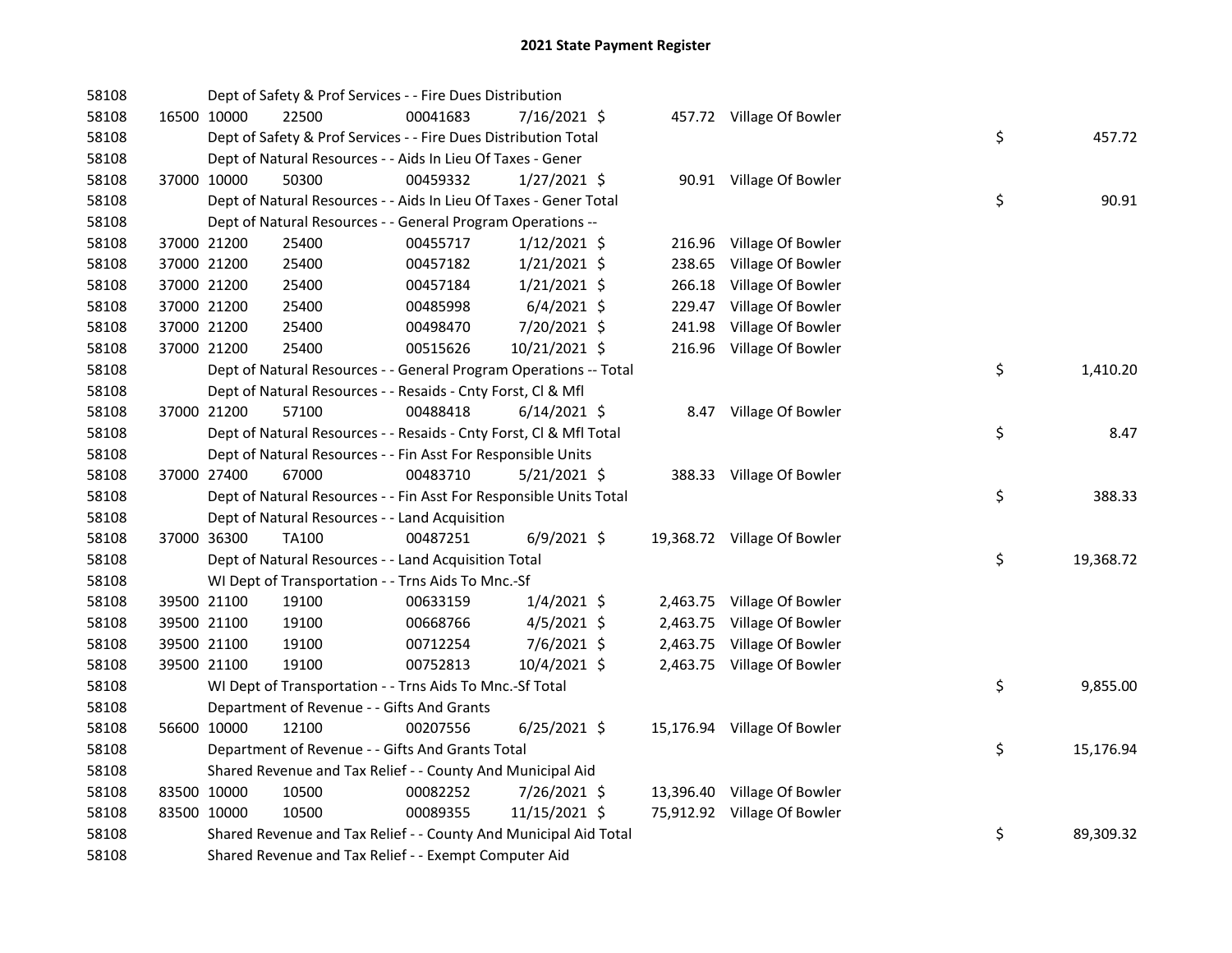| 58108              | 83500 10000 |             | 10900 | 00084778                                                            | 7/26/2021 \$  | 5.19   | Village Of Bowler |            |
|--------------------|-------------|-------------|-------|---------------------------------------------------------------------|---------------|--------|-------------------|------------|
| 58108              |             |             |       | Shared Revenue and Tax Relief - - Exempt Computer Aid Total         |               |        |                   | 5.19       |
| 58108              |             |             |       | Shared Revenue and Tax Relief - - Utility Aid                       |               |        |                   |            |
| 58108              | 83500 10000 |             | 11000 | 00082252                                                            | 7/26/2021 \$  | 42.41  | Village Of Bowler |            |
| 58108              |             | 83500 10000 | 11000 | 00089355                                                            | 11/15/2021 \$ | 278.78 | Village Of Bowler |            |
| 58108              |             |             |       | Shared Revenue and Tax Relief - - Utility Aid Total                 |               |        |                   | 321.19     |
| 58108              |             |             |       | Shared Revenue and Tax Relief - - Personal Property Aid             |               |        |                   |            |
| 58108              |             | 83500 10000 | 11100 | 00077962                                                            | $5/3/2021$ \$ | 22.65  | Village Of Bowler |            |
| 58108              |             |             |       | Shared Revenue and Tax Relief - - Personal Property Aid Total       |               |        |                   | 22.65      |
| 58108              |             |             |       | Shared Revenue and Tax Relief - - Payments For Municipal Svcs       |               |        |                   |            |
| 58108              | 83500       | 10000       | 50100 | 00073783                                                            | $2/1/2021$ \$ | 109.53 | Village Of Bowler |            |
| 58108              |             |             |       | Shared Revenue and Tax Relief - - Payments For Municipal Svcs Total |               |        |                   | 109.53     |
| <b>58108 Total</b> |             |             |       |                                                                     |               |        |                   | 136,524.17 |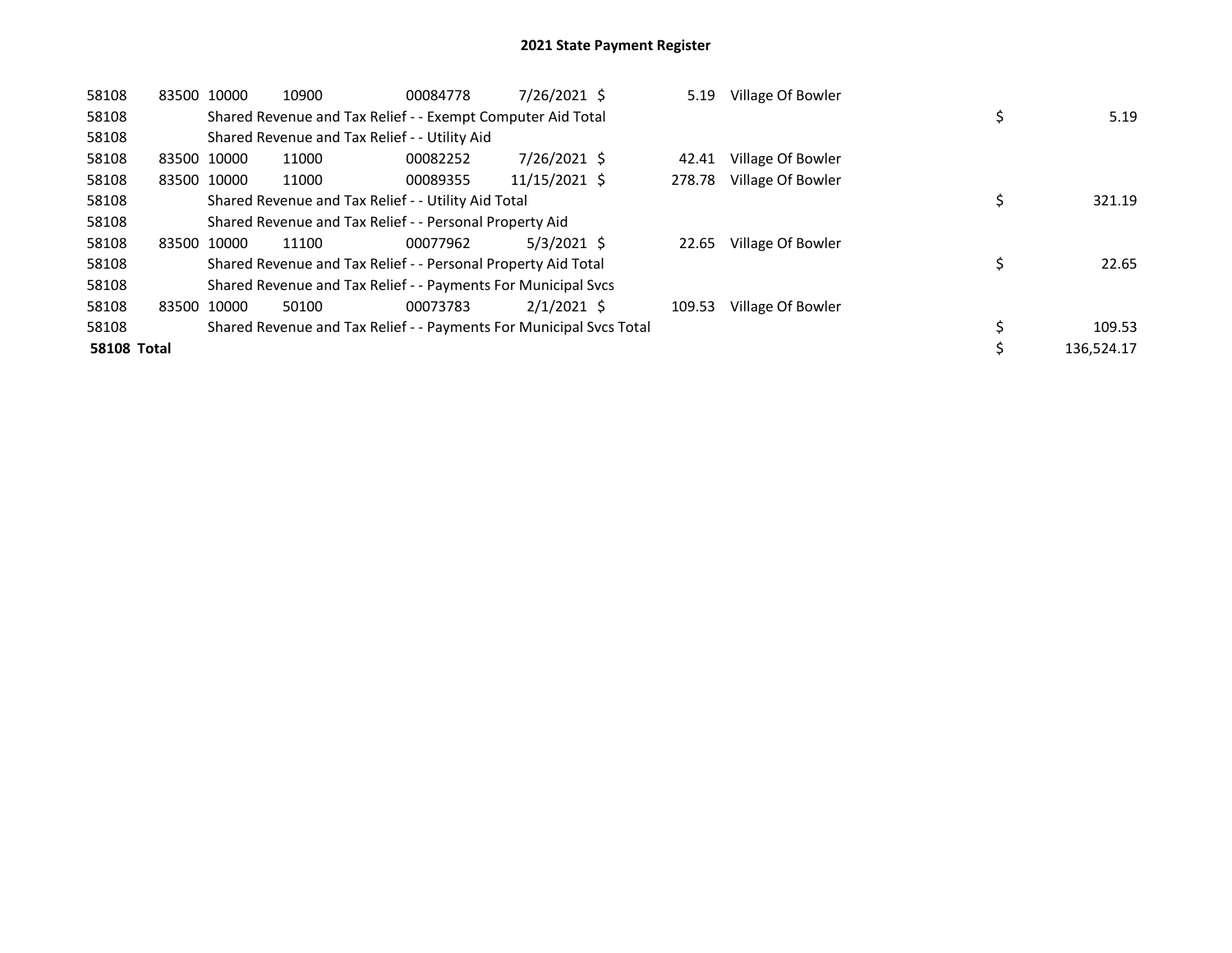| 58111              | Dept of Safety & Prof Services - - Fire Dues Distribution                     |          |                |          |                             |                  |
|--------------------|-------------------------------------------------------------------------------|----------|----------------|----------|-----------------------------|------------------|
| 58111              | 16500 10000<br>22500                                                          | 00041684 | $7/16/2021$ \$ |          | 1,883.65 Village Of Cecil   |                  |
| 58111              | Dept of Safety & Prof Services - - Fire Dues Distribution Total               |          |                |          |                             | \$<br>1,883.65   |
| 58111              | Dept of Natural Resources - - Fin Asst For Responsible Units                  |          |                |          |                             |                  |
| 58111              | 37000 27400<br>67000                                                          | 00483582 | $5/21/2021$ \$ |          | 485.81 Village Of Cecil     |                  |
| 58111              | Dept of Natural Resources - - Fin Asst For Responsible Units Total            |          |                |          |                             | \$<br>485.81     |
| 58111              | Dept of Natural Resources - - Land Acquisition                                |          |                |          |                             |                  |
| 58111              | 37000 36300<br>TA100                                                          | 00458663 | $1/27/2021$ \$ |          | 143,618.50 Village Of Cecil |                  |
| 58111              | Dept of Natural Resources - - Land Acquisition Total                          |          |                |          |                             | \$<br>143,618.50 |
| 58111              | WI Dept of Transportation - - Trns Aids To Mnc.-Sf                            |          |                |          |                             |                  |
| 58111              | 39500 21100<br>19100                                                          | 00633160 | $1/4/2021$ \$  |          | 6,913.10 Village Of Cecil   |                  |
| 58111              | 39500 21100<br>19100                                                          | 00668767 | $4/5/2021$ \$  | 6,913.10 | Village Of Cecil            |                  |
| 58111              | 19100<br>39500 21100                                                          | 00712255 | $7/6/2021$ \$  |          | 6,913.10 Village Of Cecil   |                  |
| 58111              | 39500 21100<br>19100                                                          | 00752814 | 10/4/2021 \$   |          | 6,913.12 Village Of Cecil   |                  |
| 58111              | WI Dept of Transportation - - Trns Aids To Mnc.-Sf Total                      |          |                |          |                             | \$<br>27,652.42  |
| 58111              | WI Dept of Transportation - - Loc Rd Imp Prg St Fd                            |          |                |          |                             |                  |
| 58111              | 39500 21100<br>27800                                                          | 00771063 | 11/5/2021 \$   |          | 7,885.00 Village Of Cecil   |                  |
| 58111              | WI Dept of Transportation - - Loc Rd Imp Prg St Fd Total                      |          |                |          |                             | \$<br>7,885.00   |
| 58111              | Department of Revenue - - Gifts And Grants                                    |          |                |          |                             |                  |
| 58111              | 56600 10000<br>12100                                                          | 00207557 | $6/25/2021$ \$ |          | 28,836.19 Village Of Cecil  |                  |
| 58111              | Department of Revenue - - Gifts And Grants Total                              |          |                |          |                             | \$<br>28,836.19  |
| 58111              | Shared Revenue and Tax Relief - - County And Municipal Aid                    |          |                |          |                             |                  |
| 58111              | 83500 10000<br>10500                                                          | 00082253 | 7/26/2021 \$   |          | 3,628.52 Village Of Cecil   |                  |
| 58111              | 83500 10000<br>10500                                                          | 00089356 | 11/15/2021 \$  |          | 20,561.59 Village Of Cecil  |                  |
| 58111              | Shared Revenue and Tax Relief - - County And Municipal Aid Total              |          |                |          |                             | \$<br>24,190.11  |
| 58111              | Shared Revenue and Tax Relief - - Exempt Computer Aid                         |          |                |          |                             |                  |
| 58111              | 83500 10000<br>10900                                                          | 00084779 | 7/26/2021 \$   |          | 12.47 Village Of Cecil      |                  |
| 58111              | Shared Revenue and Tax Relief - - Exempt Computer Aid Total                   |          |                |          |                             | \$<br>12.47      |
| 58111              | Shared Revenue and Tax Relief - - Personal Property Aid                       |          |                |          |                             |                  |
| 58111              | 83500 10000<br>11100                                                          | 00077963 | $5/3/2021$ \$  |          | 2,092.01 Village Of Cecil   |                  |
| 58111              | Shared Revenue and Tax Relief - - Personal Property Aid Total                 |          |                |          |                             | \$<br>2,092.01   |
| 58111              | Shared Revenue and Tax Relief - - State Aid; Video Service Provider Fee       |          |                |          |                             |                  |
| 58111              | 83500 10000<br>11200                                                          | 00083169 | 7/26/2021 \$   |          | 1,766.16 Village Of Cecil   |                  |
| 58111              | Shared Revenue and Tax Relief - - State Aid; Video Service Provider Fee Total |          |                |          |                             | \$<br>1,766.16   |
| <b>58111 Total</b> |                                                                               |          |                |          |                             | \$<br>238,422.32 |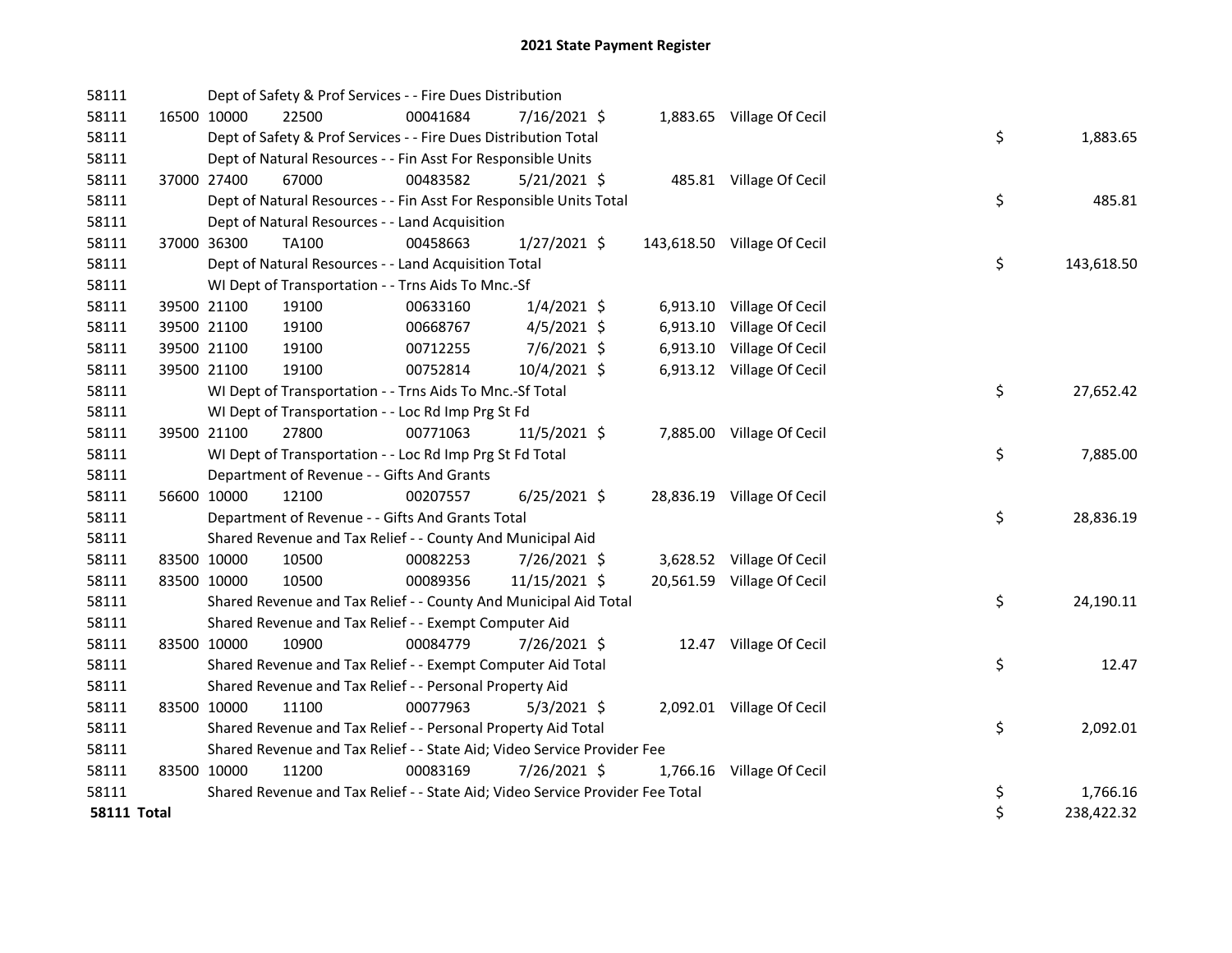| 58121              |             | Dept of Safety & Prof Services - - Fire Dues Distribution           |          |                |          |                            |    |           |
|--------------------|-------------|---------------------------------------------------------------------|----------|----------------|----------|----------------------------|----|-----------|
| 58121              | 16500 10000 | 22500                                                               | 00041685 | 7/16/2021 \$   |          | 425.89 Village Of Eland    |    |           |
| 58121              |             | Dept of Safety & Prof Services - - Fire Dues Distribution Total     |          |                |          |                            | \$ | 425.89    |
| 58121              |             | Dept of Natural Resources - - Aids In Lieu Of Taxes - Gener         |          |                |          |                            |    |           |
| 58121              | 37000 10000 | 50300                                                               | 00459344 | $1/27/2021$ \$ |          | 148.22 Village Of Eland    |    |           |
| 58121              |             | Dept of Natural Resources - - Aids In Lieu Of Taxes - Gener Total   |          |                |          |                            | \$ | 148.22    |
| 58121              |             | Dept of Natural Resources - - Resaids - Cnty Forst, Cl & Mfl        |          |                |          |                            |    |           |
| 58121              | 37000 21200 | 57100                                                               | 00488419 | $6/14/2021$ \$ |          | 10.88 Village Of Eland     |    |           |
| 58121              |             | Dept of Natural Resources - - Resaids - Cnty Forst, CI & Mfl Total  |          |                |          |                            | \$ | 10.88     |
| 58121              |             | Dept of Natural Resources - - Fin Asst For Responsible Units        |          |                |          |                            |    |           |
| 58121              | 37000 27400 | 67000                                                               | 00483554 | $5/21/2021$ \$ |          | 259.15 Village Of Eland    |    |           |
| 58121              |             | Dept of Natural Resources - - Fin Asst For Responsible Units Total  |          |                |          |                            | \$ | 259.15    |
| 58121              |             | WI Dept of Transportation - - Trns Aids To Mnc.-Sf                  |          |                |          |                            |    |           |
| 58121              | 39500 21100 | 19100                                                               | 00633161 | $1/4/2021$ \$  |          | 3,278.43 Village Of Eland  |    |           |
| 58121              | 39500 21100 | 19100                                                               | 00668768 | $4/5/2021$ \$  | 3,278.43 | Village Of Eland           |    |           |
| 58121              | 39500 21100 | 19100                                                               | 00712256 | $7/6/2021$ \$  | 3,278.43 | Village Of Eland           |    |           |
| 58121              | 39500 21100 | 19100                                                               | 00752815 | 10/4/2021 \$   |          | 3,278.43 Village Of Eland  |    |           |
| 58121              |             | WI Dept of Transportation - - Trns Aids To Mnc.-Sf Total            |          |                |          |                            | \$ | 13,113.72 |
| 58121              |             | WI Dept of Transportation - - Loc Rd Imp Prg St Fd                  |          |                |          |                            |    |           |
| 58121              | 39500 21100 | 27800                                                               | 00785423 | 12/20/2021 \$  |          | 7,885.00 Village Of Eland  |    |           |
| 58121              |             | WI Dept of Transportation - - Loc Rd Imp Prg St Fd Total            |          |                |          |                            | \$ | 7,885.00  |
| 58121              |             | Department of Revenue - - Gifts And Grants                          |          |                |          |                            |    |           |
| 58121              | 56600 10000 | 12100                                                               | 00207558 | $6/25/2021$ \$ |          | 10,309.85 Village Of Eland |    |           |
| 58121              |             | Department of Revenue - - Gifts And Grants Total                    |          |                |          |                            | \$ | 10,309.85 |
| 58121              |             | Shared Revenue and Tax Relief - - County And Municipal Aid          |          |                |          |                            |    |           |
| 58121              | 83500 10000 | 10500                                                               | 00082254 | 7/26/2021 \$   |          | 6,529.90 Village Of Eland  |    |           |
| 58121              | 83500 10000 | 10500                                                               | 00089357 | 11/15/2021 \$  |          | 37,002.75 Village Of Eland |    |           |
| 58121              |             | Shared Revenue and Tax Relief - - County And Municipal Aid Total    |          |                |          |                            | \$ | 43,532.65 |
| 58121              |             | Shared Revenue and Tax Relief - - Personal Property Aid             |          |                |          |                            |    |           |
| 58121              | 83500 10000 | 11100                                                               | 00077964 | $5/3/2021$ \$  |          | 0.65 Village Of Eland      |    |           |
| 58121              |             | Shared Revenue and Tax Relief - - Personal Property Aid Total       |          |                |          |                            | \$ | 0.65      |
| 58121              |             | Shared Revenue and Tax Relief - - Payments For Municipal Svcs       |          |                |          |                            |    |           |
| 58121              | 83500 10000 | 50100                                                               | 00073784 | $2/1/2021$ \$  |          | 113.85 Village Of Eland    |    |           |
| 58121              |             | Shared Revenue and Tax Relief - - Payments For Municipal Svcs Total |          |                |          |                            | \$ | 113.85    |
| <b>58121 Total</b> |             |                                                                     |          |                |          |                            | \$ | 75,799.86 |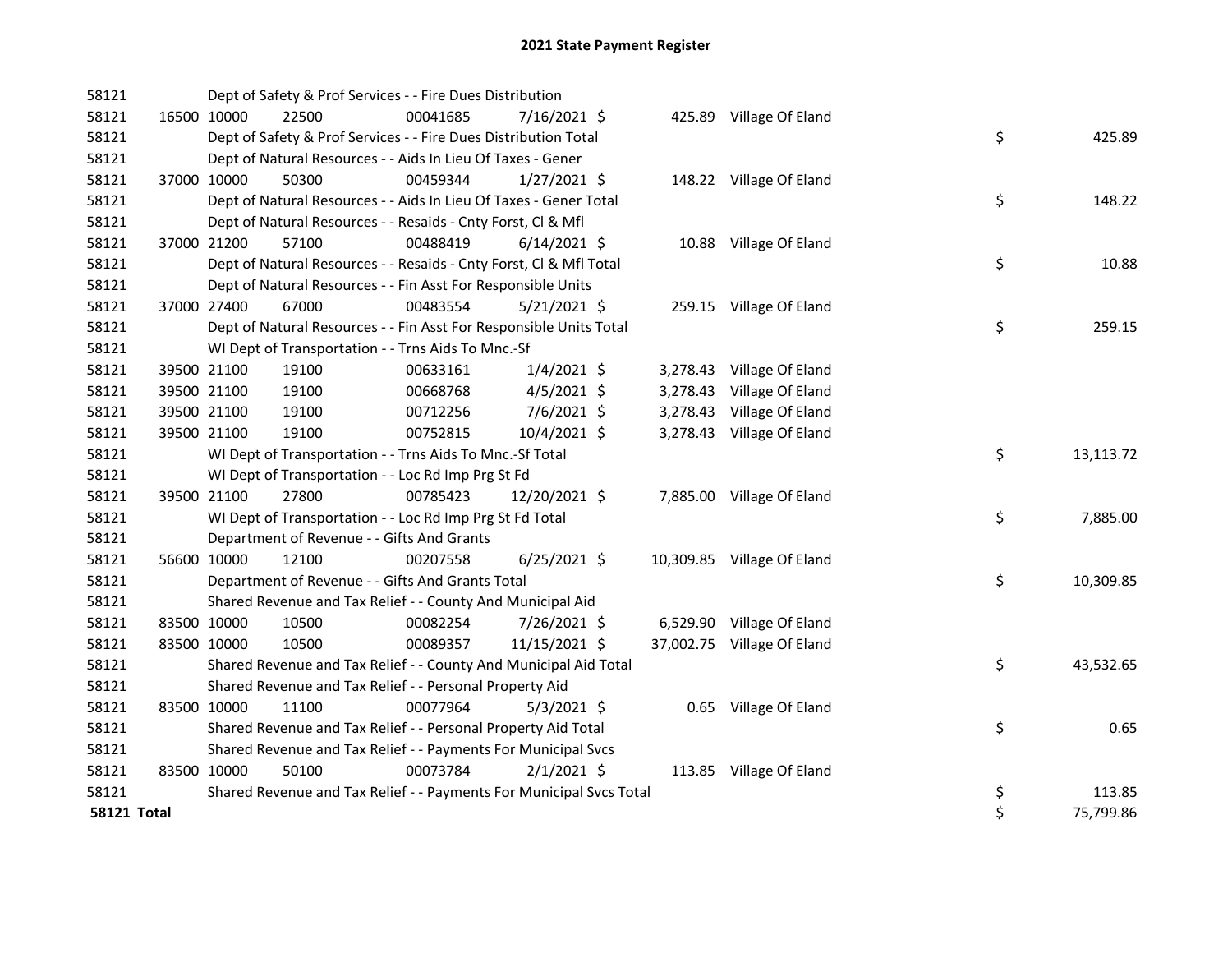| 58131 |             | Dept of Safety & Prof Services - - Fire Dues Distribution            |          |                |  |                               |    |            |
|-------|-------------|----------------------------------------------------------------------|----------|----------------|--|-------------------------------|----|------------|
| 58131 | 16500 10000 | 22500                                                                | 00041690 | 7/16/2021 \$   |  | 952.83 Village Of Gresham     |    |            |
| 58131 |             | Dept of Safety & Prof Services - - Fire Dues Distribution Total      |          |                |  |                               | \$ | 952.83     |
| 58131 |             | Dept of Natural Resources - - Aids In Lieu Of Taxes - Gener          |          |                |  |                               |    |            |
| 58131 | 37000 10000 | 50300                                                                | 00459395 | $1/27/2021$ \$ |  | 124.16 Village Of Gresham     |    |            |
| 58131 |             | Dept of Natural Resources - - Aids In Lieu Of Taxes - Gener Total    |          |                |  |                               | \$ | 124.16     |
| 58131 |             | Dept of Natural Resources - - Fin Asst For Responsible Units         |          |                |  |                               |    |            |
| 58131 | 37000 27400 | 67000                                                                | 00483244 | $5/21/2021$ \$ |  | 2,242.79 Village Of Gresham   |    |            |
| 58131 |             | Dept of Natural Resources - - Fin Asst For Responsible Units Total   |          |                |  |                               | \$ | 2,242.79   |
| 58131 |             | Dept of Natural Resources - - GRESHAM FIRE RESP RANGER STAT          |          |                |  |                               |    |            |
| 58131 | 37000 36300 | TUAA0                                                                | DFD10541 | $4/28/2021$ \$ |  | 7,868.52 Village Of Gresham   |    |            |
| 58131 |             | Dept of Natural Resources - - GRESHAM FIRE RESP RANGER STAT Total    |          |                |  |                               | \$ | 7,868.52   |
| 58131 |             | Dept of Natural Resources - - Seg Rev Supp Fac - Residual            |          |                |  |                               |    |            |
| 58131 | 37000 36300 | TUT00                                                                | DFD10541 | $4/28/2021$ \$ |  | 1,661.75 Village Of Gresham   |    |            |
| 58131 |             | Dept of Natural Resources - - Seg Rev Supp Fac - Residual Total      |          |                |  |                               | \$ | 1,661.75   |
| 58131 |             | WI Dept of Transportation - - Trns Aids To Mnc.-Sf                   |          |                |  |                               |    |            |
| 58131 | 39500 21100 | 19100                                                                | 00633162 | $1/4/2021$ \$  |  | 5,680.00 Village Of Gresham   |    |            |
| 58131 | 39500 21100 | 19100                                                                | 00668769 | $4/5/2021$ \$  |  | 5,680.00 Village Of Gresham   |    |            |
| 58131 | 39500 21100 | 19100                                                                | 00712257 | 7/6/2021 \$    |  | 5,680.00 Village Of Gresham   |    |            |
| 58131 | 39500 21100 | 19100                                                                | 00752816 | 10/4/2021 \$   |  | 5,680.00 Village Of Gresham   |    |            |
| 58131 |             | WI Dept of Transportation - - Trns Aids To Mnc.-Sf Total             |          |                |  |                               | \$ | 22,720.00  |
| 58131 |             | Department of Administration - - Federal Aid, Local Assistance       |          |                |  |                               |    |            |
| 58131 | 50500 10000 | 74300                                                                | 00140390 | $2/9/2021$ \$  |  | 236,559.39 Village Of Gresham |    |            |
| 58131 | 50500 10000 | 74300                                                                | 00150246 | $8/17/2021$ \$ |  | 214,435.93 Village Of Gresham |    |            |
| 58131 | 50500 10000 | 74300                                                                | 00154699 | 11/18/2021 \$  |  | 25,000.00 Village Of Gresham  |    |            |
| 58131 |             | Department of Administration - - Federal Aid, Local Assistance Total |          |                |  |                               | \$ | 475,995.32 |
| 58131 |             | Department of Revenue - - Gifts And Grants                           |          |                |  |                               |    |            |
| 58131 | 56600 10000 | 12100                                                                | 00207559 | $6/25/2021$ \$ |  | 29,516.53 Village Of Gresham  |    |            |
| 58131 |             | Department of Revenue - - Gifts And Grants Total                     |          |                |  |                               | \$ | 29,516.53  |
| 58131 |             | Department of Revenue - - Misc Revenue Holding Clearing              |          |                |  |                               |    |            |
| 58131 | 56600 10000 | 99500                                                                | 00193712 | $3/5/2021$ \$  |  | 2,396.30 Village Of Gresham   |    |            |
| 58131 | 56600 10000 | 99500                                                                | 00194314 | $3/8/2021$ \$  |  | 540.30 Village Of Gresham     |    |            |
| 58131 | 56600 10000 | 99500                                                                | 00195170 | $3/15/2021$ \$ |  | 122.66 Village Of Gresham     |    |            |
| 58131 | 56600 10000 | 99500                                                                | 00197995 | 4/7/2021 \$    |  | 2,060.40 Village Of Gresham   |    |            |
| 58131 | 56600 10000 | 99500                                                                | 00204572 | $6/7/2021$ \$  |  | 123.98 Village Of Gresham     |    |            |
| 58131 |             | Department of Revenue - - Misc Revenue Holding Clearing Total        |          |                |  |                               | \$ | 5,243.64   |
| 58131 |             | Shared Revenue and Tax Relief - - County And Municipal Aid           |          |                |  |                               |    |            |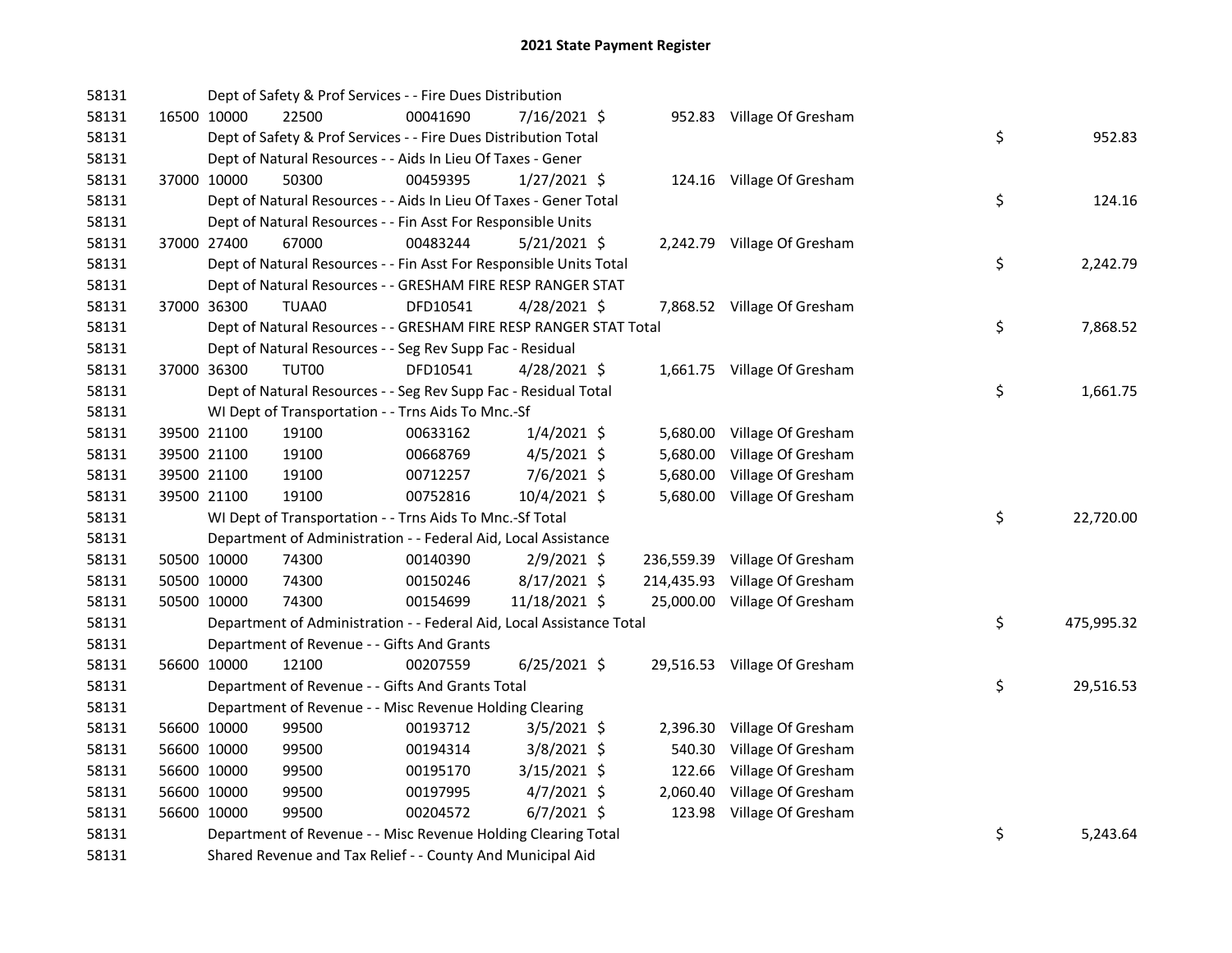| 58131       | 83500 10000 |             | 10500                                                                         | 00082255 | $7/26/2021$ \$ | 21,289.76  | Village Of Gresham |    |            |
|-------------|-------------|-------------|-------------------------------------------------------------------------------|----------|----------------|------------|--------------------|----|------------|
| 58131       | 83500 10000 |             | 10500                                                                         | 00089358 | 11/15/2021 \$  | 120,641.99 | Village Of Gresham |    |            |
| 58131       |             |             | Shared Revenue and Tax Relief - - County And Municipal Aid Total              |          |                |            |                    | \$ | 141,931.75 |
| 58131       |             |             | Shared Revenue and Tax Relief - - Exempt Computer Aid                         |          |                |            |                    |    |            |
| 58131       |             | 83500 10000 | 10900                                                                         | 00084780 | $7/26/2021$ \$ | 59.24      | Village Of Gresham |    |            |
| 58131       | 83500       | 10000       | 10900                                                                         | 00085930 | $7/26/2021$ \$ | 142.25     | Village Of Gresham |    |            |
| 58131       |             |             | Shared Revenue and Tax Relief - - Exempt Computer Aid Total                   |          |                |            |                    | \$ | 201.49     |
| 58131       |             |             | Shared Revenue and Tax Relief - - Personal Property Aid                       |          |                |            |                    |    |            |
| 58131       | 83500       | 10000       | 11100                                                                         | 00077965 | $5/3/2021$ \$  | 285.77     | Village Of Gresham |    |            |
| 58131       |             |             | Shared Revenue and Tax Relief - - Personal Property Aid Total                 |          |                |            |                    | \$ | 285.77     |
| 58131       |             |             | Shared Revenue and Tax Relief - - State Aid; Video Service Provider Fee       |          |                |            |                    |    |            |
| 58131       |             | 83500 10000 | 11200                                                                         | 00083170 | 7/26/2021 \$   | 1,578.51   | Village Of Gresham |    |            |
| 58131       |             |             | Shared Revenue and Tax Relief - - State Aid; Video Service Provider Fee Total |          |                |            |                    | \$ | 1,578.51   |
| 58131       |             |             | Shared Revenue and Tax Relief - - Lottery & Gaming Credit                     |          |                |            |                    |    |            |
| 58131       |             | 83500 52100 | 36300                                                                         | 00074416 | $3/22/2021$ \$ | 3,522.60   | Village Of Gresham |    |            |
| 58131       |             |             | Shared Revenue and Tax Relief - - Lottery & Gaming Credit Total               |          |                |            |                    | \$ | 3,522.60   |
| 58131 Total |             |             |                                                                               |          |                |            |                    | \$ | 693,845.66 |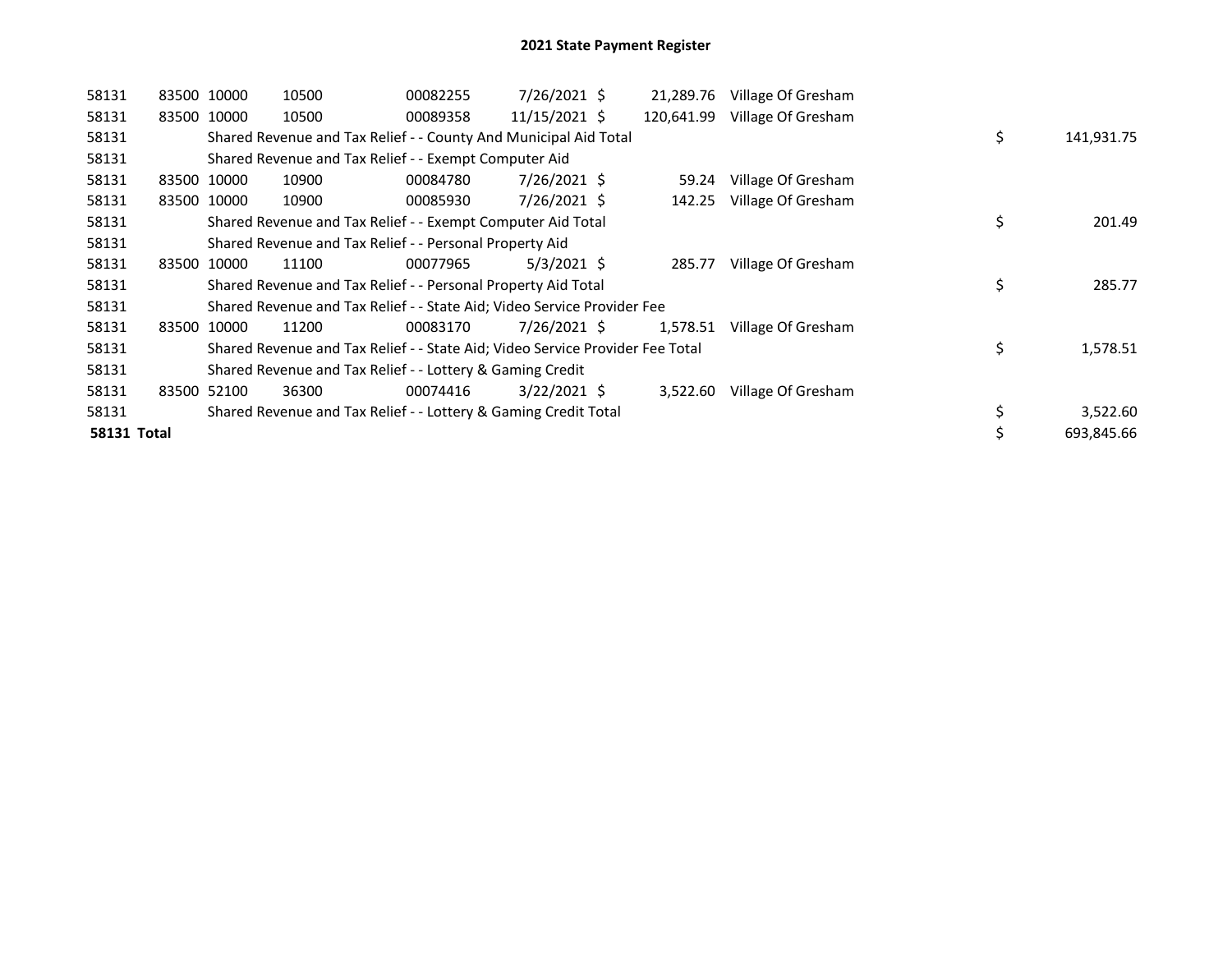| 58151       |             |             | Dept of Safety & Prof Services - - Fire Dues Distribution          |          |                |          |                               |    |            |
|-------------|-------------|-------------|--------------------------------------------------------------------|----------|----------------|----------|-------------------------------|----|------------|
| 58151       | 16500 10000 |             | 22500                                                              | 00041696 | 7/16/2021 \$   |          | 514.34 Village Of Mattoon     |    |            |
| 58151       |             |             | Dept of Safety & Prof Services - - Fire Dues Distribution Total    |          |                |          |                               | \$ | 514.34     |
| 58151       |             |             | Dept of Natural Resources - - General Program Operations --        |          |                |          |                               |    |            |
| 58151       |             | 37000 21200 | 25400                                                              | 00473829 | $4/21/2021$ \$ |          | 671.50 Village Of Mattoon     |    |            |
| 58151       |             | 37000 21200 | 25400                                                              | 00478640 | $5/4/2021$ \$  |          | 953.75 Village Of Mattoon     |    |            |
| 58151       |             |             | Dept of Natural Resources - - General Program Operations -- Total  |          |                |          |                               | \$ | 1,625.25   |
| 58151       |             |             | Dept of Natural Resources - - Fin Asst For Responsible Units       |          |                |          |                               |    |            |
| 58151       |             | 37000 27400 | 67000                                                              | 00483811 | 5/21/2021 \$   |          | 2,158.28 Village Of Mattoon   |    |            |
| 58151       |             |             | Dept of Natural Resources - - Fin Asst For Responsible Units Total |          |                |          |                               | \$ | 2,158.28   |
| 58151       |             |             | WI Dept of Transportation - - Trns Aids To Mnc.-Sf                 |          |                |          |                               |    |            |
| 58151       |             | 39500 21100 | 19100                                                              | 00633163 | $1/4/2021$ \$  |          | 3,751.47 Village Of Mattoon   |    |            |
| 58151       |             | 39500 21100 | 19100                                                              | 00668770 | $4/5/2021$ \$  | 3,751.47 | Village Of Mattoon            |    |            |
| 58151       |             | 39500 21100 | 19100                                                              | 00712258 | 7/6/2021 \$    |          | 3,751.47 Village Of Mattoon   |    |            |
| 58151       |             | 39500 21100 | 19100                                                              | 00752817 | 10/4/2021 \$   |          | 3,751.47 Village Of Mattoon   |    |            |
| 58151       |             |             | WI Dept of Transportation - - Trns Aids To Mnc.-Sf Total           |          |                |          |                               | \$ | 15,005.88  |
| 58151       |             |             | Department of Revenue - - Gifts And Grants                         |          |                |          |                               |    |            |
| 58151       |             | 56600 10000 | 12100                                                              | 00207560 | $6/25/2021$ \$ |          | 21,561.72 Village Of Mattoon  |    |            |
| 58151       |             |             | Department of Revenue - - Gifts And Grants Total                   |          |                |          |                               | \$ | 21,561.72  |
| 58151       |             |             | Shared Revenue and Tax Relief - - County And Municipal Aid         |          |                |          |                               |    |            |
| 58151       | 83500 10000 |             | 10500                                                              | 00082256 | 7/26/2021 \$   |          | 27,566.15 Village Of Mattoon  |    |            |
| 58151       |             | 83500 10000 | 10500                                                              | 00089359 | 11/15/2021 \$  |          | 156,208.16 Village Of Mattoon |    |            |
| 58151       |             |             | Shared Revenue and Tax Relief - - County And Municipal Aid Total   |          |                |          |                               | \$ | 183,774.31 |
| 58151       |             |             | Shared Revenue and Tax Relief - - Exempt Computer Aid              |          |                |          |                               |    |            |
| 58151       | 83500 10000 |             | 10900                                                              | 00084781 | 7/26/2021 \$   |          | 3.11 Village Of Mattoon       |    |            |
| 58151       |             |             | Shared Revenue and Tax Relief - - Exempt Computer Aid Total        |          |                |          |                               | \$ | 3.11       |
| 58151       |             |             | Shared Revenue and Tax Relief - - Utility Aid                      |          |                |          |                               |    |            |
| 58151       | 83500 10000 |             | 11000                                                              | 00082256 | 7/26/2021 \$   |          | 39.68 Village Of Mattoon      |    |            |
| 58151       | 83500 10000 |             | 11000                                                              | 00089359 | 11/15/2021 \$  |          | 230.16 Village Of Mattoon     |    |            |
| 58151       |             |             | Shared Revenue and Tax Relief - - Utility Aid Total                |          |                |          |                               | \$ | 269.84     |
| 58151       |             |             | Shared Revenue and Tax Relief - - Personal Property Aid            |          |                |          |                               |    |            |
| 58151       | 83500 10000 |             | 11100                                                              | 00077966 | $5/3/2021$ \$  |          | 17.95 Village Of Mattoon      |    |            |
| 58151       |             |             | Shared Revenue and Tax Relief - - Personal Property Aid Total      |          |                |          |                               | \$ | 17.95      |
| 58151 Total |             |             |                                                                    |          |                |          |                               | \$ | 224,930.68 |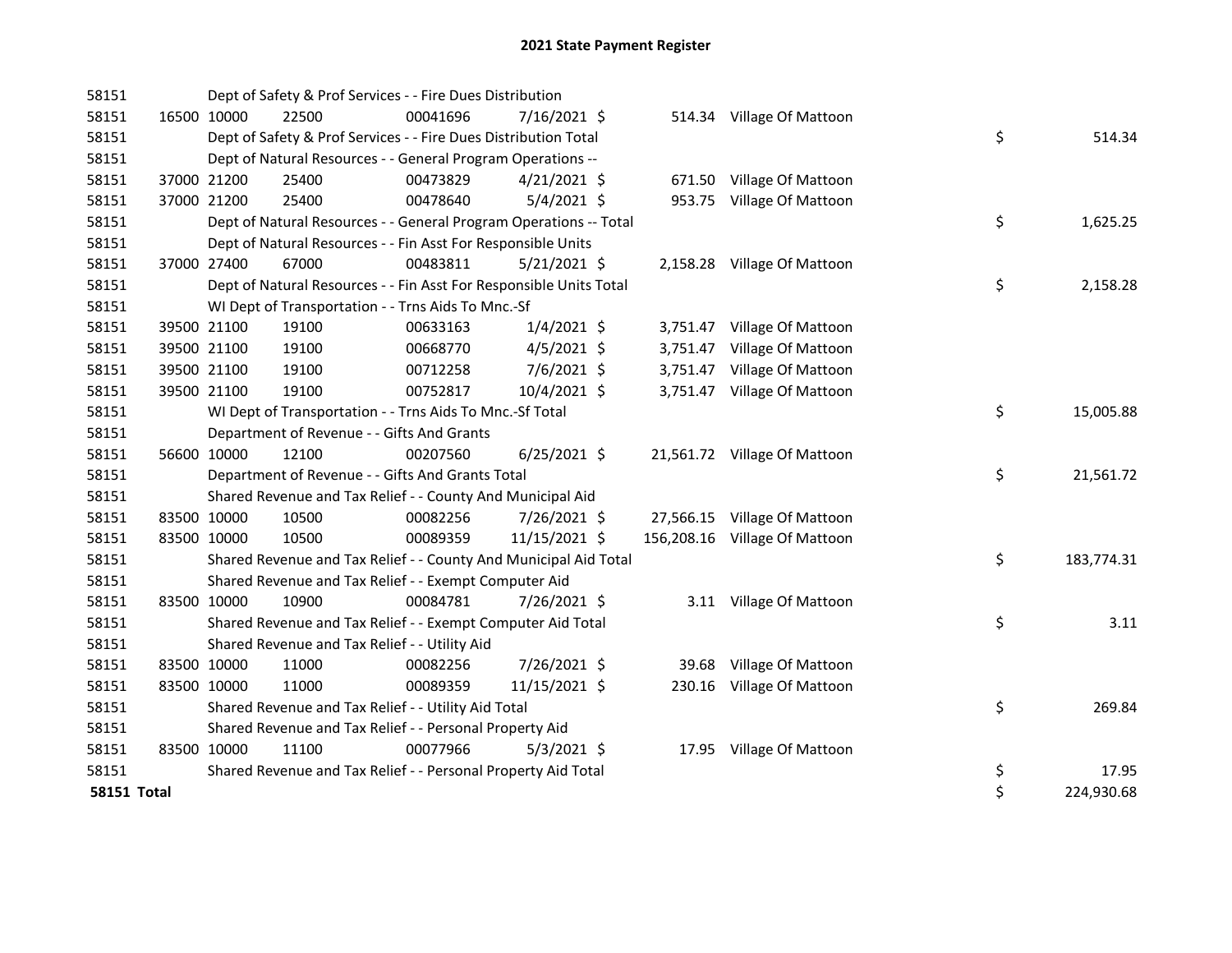| 58186 |             | Dept of Safety & Prof Services - - Fire Dues Distribution                 |           |                |          |                               |    |           |
|-------|-------------|---------------------------------------------------------------------------|-----------|----------------|----------|-------------------------------|----|-----------|
| 58186 | 16500 10000 | 22500                                                                     | 00041704  | 7/16/2021 \$   |          | 1,026.07 Village Of Tigerton  |    |           |
| 58186 |             | Dept of Safety & Prof Services - - Fire Dues Distribution Total           |           |                |          |                               | \$ | 1,026.07  |
| 58186 |             | Dept of Natural Resources - - Aids In Lieu Of Taxes - Gener               |           |                |          |                               |    |           |
| 58186 | 37000 10000 | 50300                                                                     | 00459401  | $1/27/2021$ \$ |          | 147.75 Village Of Tigerton    |    |           |
| 58186 |             | Dept of Natural Resources - - Aids In Lieu Of Taxes - Gener Total         |           |                |          |                               | \$ | 147.75    |
| 58186 |             | Dept of Natural Resources - - GPO - Federal Funds                         |           |                |          |                               |    |           |
| 58186 | 37000 10000 | 94100                                                                     | 00464267  | 2/22/2021 \$   |          | 3,615.71 Village Of Tigerton  |    |           |
| 58186 | 37000 10000 | 94100                                                                     | 00469752  | $3/25/2021$ \$ |          | 7,062.58 Village Of Tigerton  |    |           |
| 58186 | 37000 10000 | 94100                                                                     | 00469753  | $3/25/2021$ \$ |          | 5,195.35 Village Of Tigerton  |    |           |
| 58186 | 37000 10000 | 94100                                                                     | 00522524  | 12/3/2021 \$   |          | 11,444.65 Village Of Tigerton |    |           |
| 58186 |             | Dept of Natural Resources - - GPO - Federal Funds Total                   |           |                |          |                               | \$ | 27,318.29 |
| 58186 |             | Dept of Natural Resources - - Gen Program Ops-State Funds                 |           |                |          |                               |    |           |
| 58186 | 37000 21200 | 16100                                                                     | 00484885  | 5/26/2021 \$   |          | 490.00 Village Of Tigerton    |    |           |
| 58186 |             | Dept of Natural Resources - - Gen Program Ops-State Funds Total           |           |                |          |                               | \$ | 490.00    |
| 58186 |             | Dept of Natural Resources - - General Program Operations --               |           |                |          |                               |    |           |
| 58186 | 37000 21200 | 25400                                                                     | 00471994  | $4/30/2021$ \$ |          | 285.75 Village Of Tigerton    |    |           |
| 58186 |             | Dept of Natural Resources - - General Program Operations -- Total         |           |                |          |                               | \$ | 285.75    |
| 58186 |             | Dept of Natural Resources - - Ra- Atv Prj Aids, Gas Tax Pymt              |           |                |          |                               |    |           |
| 58186 | 37000 21200 | 57600                                                                     | 00469749  | $3/25/2021$ \$ |          | 39,925.98 Village Of Tigerton |    |           |
| 58186 | 37000 21200 | 57600                                                                     | 00517926  | 11/9/2021 \$   |          | 23,500.00 Village Of Tigerton |    |           |
| 58186 | 37000 21200 | 57600                                                                     | 00521729  | 11/26/2021 \$  |          | 7,074.02 Village Of Tigerton  |    |           |
| 58186 |             | Dept of Natural Resources - - Ra- Atv Prj Aids, Gas Tax Pymt Total        |           |                |          |                               | \$ | 70,500.00 |
| 58186 |             | Dept of Natural Resources - - Off-Highway Motorcycle Admin                |           |                |          |                               |    |           |
| 58186 | 37000 21200 | 95200                                                                     | 00519134  | 11/12/2021 \$  |          | 24,650.00 Village Of Tigerton |    |           |
| 58186 |             | Dept of Natural Resources - - Off-Highway Motorcycle Admin Total          |           |                |          |                               | \$ | 24,650.00 |
| 58186 |             | Dept of Natural Resources - - Fin Asst For Responsible Units              |           |                |          |                               |    |           |
| 58186 | 37000 27400 | 67000                                                                     | 00483596  | $5/21/2021$ \$ |          | 1,226.01 Village Of Tigerton  |    |           |
| 58186 |             | Dept of Natural Resources - - Fin Asst For Responsible Units Total        |           |                |          |                               | \$ | 1,226.01  |
| 58186 |             | WI Dept of Transportation - - Trns Aids To Mnc.-Sf                        |           |                |          |                               |    |           |
| 58186 | 39500 21100 | 19100                                                                     | 00633164  | $1/4/2021$ \$  |          | 9,292.19 Village Of Tigerton  |    |           |
| 58186 | 39500 21100 | 19100                                                                     | 00668771  | $4/5/2021$ \$  | 9,292.19 | Village Of Tigerton           |    |           |
| 58186 | 39500 21100 | 19100                                                                     | 00712259  | 7/6/2021 \$    |          | 9,292.19 Village Of Tigerton  |    |           |
| 58186 | 39500 21100 | 19100                                                                     | 00752818  | 10/4/2021 \$   |          | 9,292.20 Village Of Tigerton  |    |           |
| 58186 |             | WI Dept of Transportation - - Trns Aids To Mnc.-Sf Total                  |           |                |          |                               | \$ | 37,168.77 |
| 58186 |             | Department of Health Services - - Prepaid Medical Transport Reimbursement |           |                |          |                               |    |           |
| 58186 | 43500 10000 | 16300                                                                     | AMBULANCE | 11/15/2021 \$  |          | 7,302.48 Village Of Tigerton  |    |           |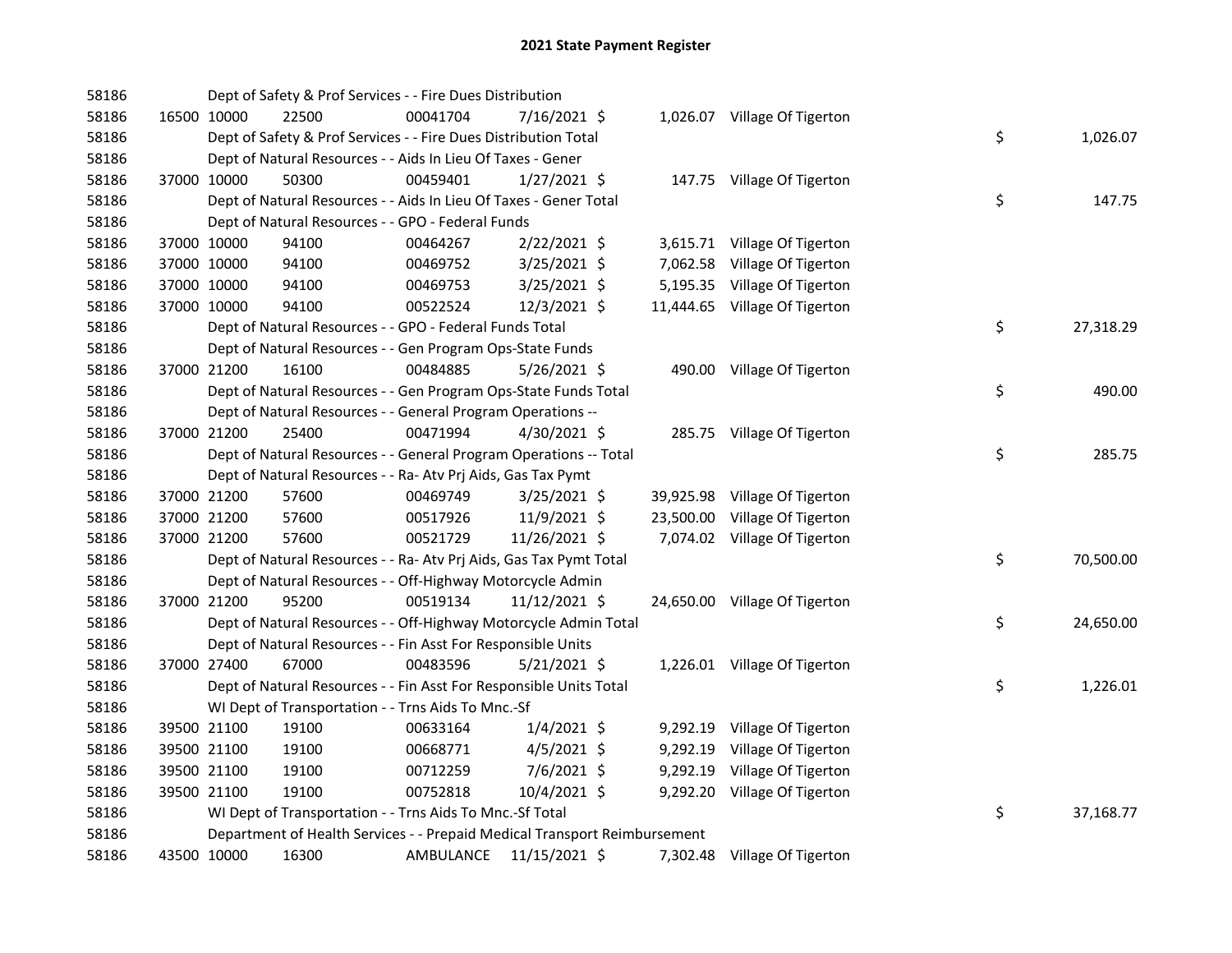| 58186 |             | Department of Health Services - - Prepaid Medical Transport Reimbursement Total | \$       | 7,302.48       |          |                                |    |            |
|-------|-------------|---------------------------------------------------------------------------------|----------|----------------|----------|--------------------------------|----|------------|
| 58186 |             | Department of Justice - - Officer training reimbursement                        |          |                |          |                                |    |            |
| 58186 | 45500 10000 | 21400                                                                           | 00105919 | 11/24/2021 \$  |          | 160.00 Village Of Tigerton     |    |            |
| 58186 |             | Department of Justice - - Officer training reimbursement Total                  |          |                |          |                                | \$ | 160.00     |
| 58186 |             | Department of Administration - - Federal Aid, Local Assistance                  |          |                |          |                                |    |            |
| 58186 | 50500 10000 | 74300                                                                           | 00142612 | $3/25/2021$ \$ |          | 35,991.51 Village Of Tigerton  |    |            |
| 58186 |             | Department of Administration - - Federal Aid, Local Assistance Total            |          |                |          |                                | \$ | 35,991.51  |
| 58186 |             | Department of Revenue - - Gifts And Grants                                      |          |                |          |                                |    |            |
| 58186 | 56600 10000 | 12100                                                                           | 00207561 | $6/25/2021$ \$ |          | 36,895.67 Village Of Tigerton  |    |            |
| 58186 |             | Department of Revenue - - Gifts And Grants Total                                |          |                |          |                                | \$ | 36,895.67  |
| 58186 |             | Department of Revenue - - Misc Revenue Holding Clearing                         |          |                |          |                                |    |            |
| 58186 | 56600 10000 | 99500                                                                           | 00195975 | $3/22/2021$ \$ | 260.00   | Village Of Tigerton            |    |            |
| 58186 | 56600 10000 | 99500                                                                           | 00196651 | 3/29/2021 \$   | 125.90   | Village Of Tigerton            |    |            |
| 58186 | 56600 10000 | 99500                                                                           | 00197993 | $4/7/2021$ \$  | 1,189.23 | Village Of Tigerton            |    |            |
| 58186 | 56600 10000 | 99500                                                                           | 00198582 | $4/12/2021$ \$ | 1,142.75 | Village Of Tigerton            |    |            |
| 58186 | 56600 10000 | 99500                                                                           | 00199326 | 4/20/2021 \$   | 646.40   | Village Of Tigerton            |    |            |
| 58186 | 56600 10000 | 99500                                                                           | 00199972 | $4/26/2021$ \$ | 692.00   | Village Of Tigerton            |    |            |
| 58186 | 56600 10000 | 99500                                                                           | 00203127 | $5/24/2021$ \$ | 825.55   | Village Of Tigerton            |    |            |
| 58186 | 56600 10000 | 99500                                                                           | 00205940 | $6/21/2021$ \$ | 155.69   | Village Of Tigerton            |    |            |
| 58186 |             | Department of Revenue - - Misc Revenue Holding Clearing Total                   |          |                |          |                                | \$ | 5,037.52   |
| 58186 |             | Shared Revenue and Tax Relief - - County And Municipal Aid                      |          |                |          |                                |    |            |
| 58186 | 83500 10000 | 10500                                                                           | 00082257 | 7/26/2021 \$   |          | 55,695.75 Village Of Tigerton  |    |            |
| 58186 | 83500 10000 | 10500                                                                           | 00089360 | 11/15/2021 \$  |          | 308,306.79 Village Of Tigerton |    |            |
| 58186 |             | Shared Revenue and Tax Relief - - County And Municipal Aid Total                |          |                |          |                                | \$ | 364,002.54 |
| 58186 |             | Shared Revenue and Tax Relief - - Exempt Computer Aid                           |          |                |          |                                |    |            |
| 58186 | 83500 10000 | 10900                                                                           | 00084782 | 7/26/2021 \$   |          | 270.20 Village Of Tigerton     |    |            |
| 58186 | 83500 10000 | 10900                                                                           | 00085931 | 7/26/2021 \$   |          | 175.76 Village Of Tigerton     |    |            |
| 58186 |             | Shared Revenue and Tax Relief - - Exempt Computer Aid Total                     |          |                |          |                                | \$ | 445.96     |
| 58186 |             | Shared Revenue and Tax Relief - - Utility Aid                                   |          |                |          |                                |    |            |
| 58186 | 83500 10000 | 11000                                                                           | 00082257 | 7/26/2021 \$   |          | 26.38 Village Of Tigerton      |    |            |
| 58186 | 83500 10000 | 11000                                                                           | 00089360 | 11/15/2021 \$  |          | 151.24 Village Of Tigerton     |    |            |
| 58186 |             | Shared Revenue and Tax Relief - - Utility Aid Total                             |          |                |          |                                | \$ | 177.62     |
| 58186 |             | Shared Revenue and Tax Relief - - Personal Property Aid                         |          |                |          |                                |    |            |
| 58186 | 83500 10000 | 11100                                                                           | 00077967 | $5/3/2021$ \$  |          | 158.60 Village Of Tigerton     |    |            |
| 58186 | 83500 10000 | 11100                                                                           | 00079015 | $5/3/2021$ \$  |          | 2,410.20 Village Of Tigerton   |    |            |
| 58186 |             | Shared Revenue and Tax Relief - - Personal Property Aid Total                   |          |                |          |                                | \$ | 2,568.80   |
| 58186 |             | Shared Revenue and Tax Relief - - Lottery & Gaming Credit                       |          |                |          |                                |    |            |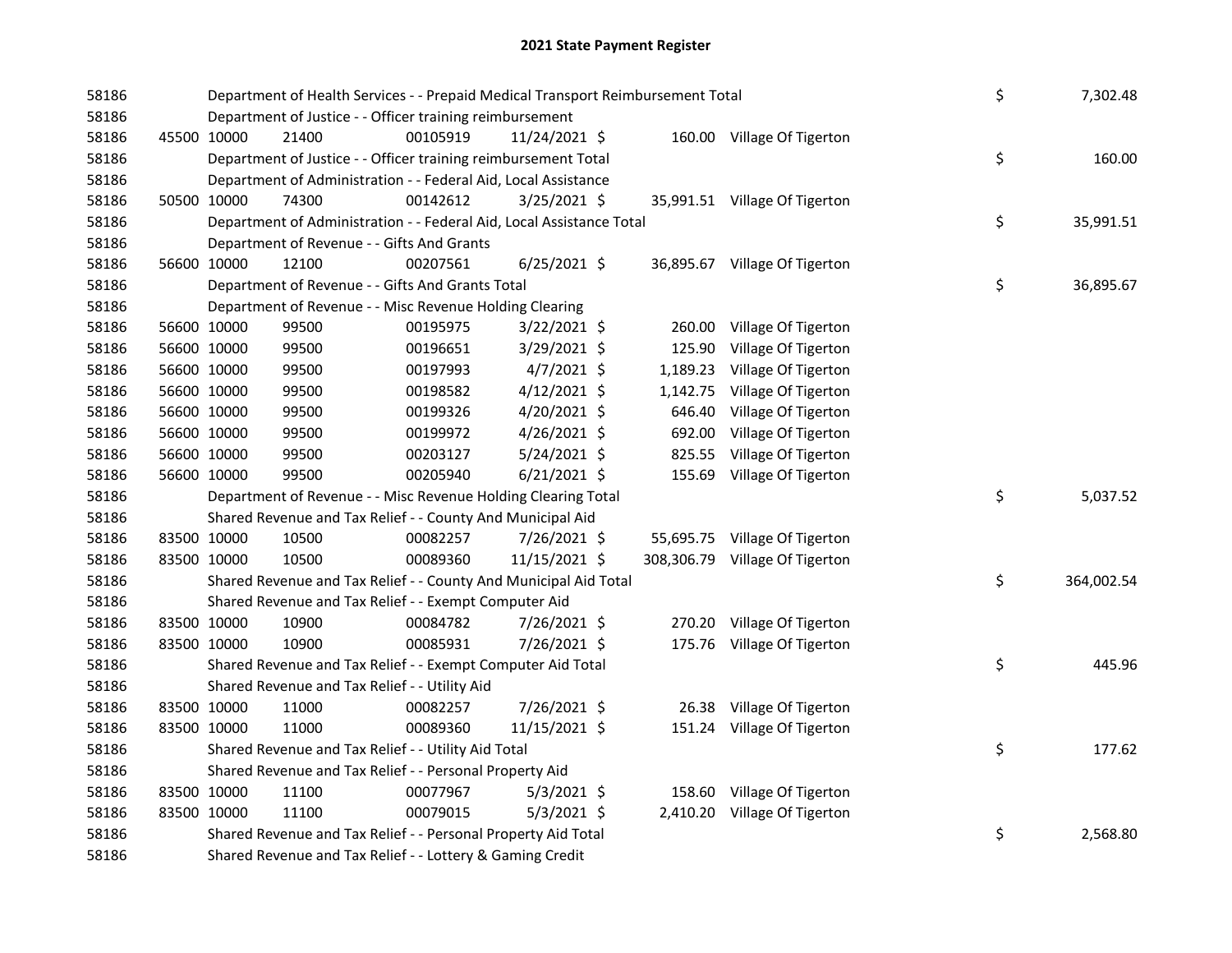| 58186       | 83500 52100 | 36300                                                           | 00074417 | $3/22/2021$ \$ | 239.13 | Village Of Tigerton |            |
|-------------|-------------|-----------------------------------------------------------------|----------|----------------|--------|---------------------|------------|
| 58186       |             | Shared Revenue and Tax Relief - - Lottery & Gaming Credit Total |          |                |        |                     | 239.13     |
| 58186 Total |             |                                                                 |          |                |        |                     | 615.633.87 |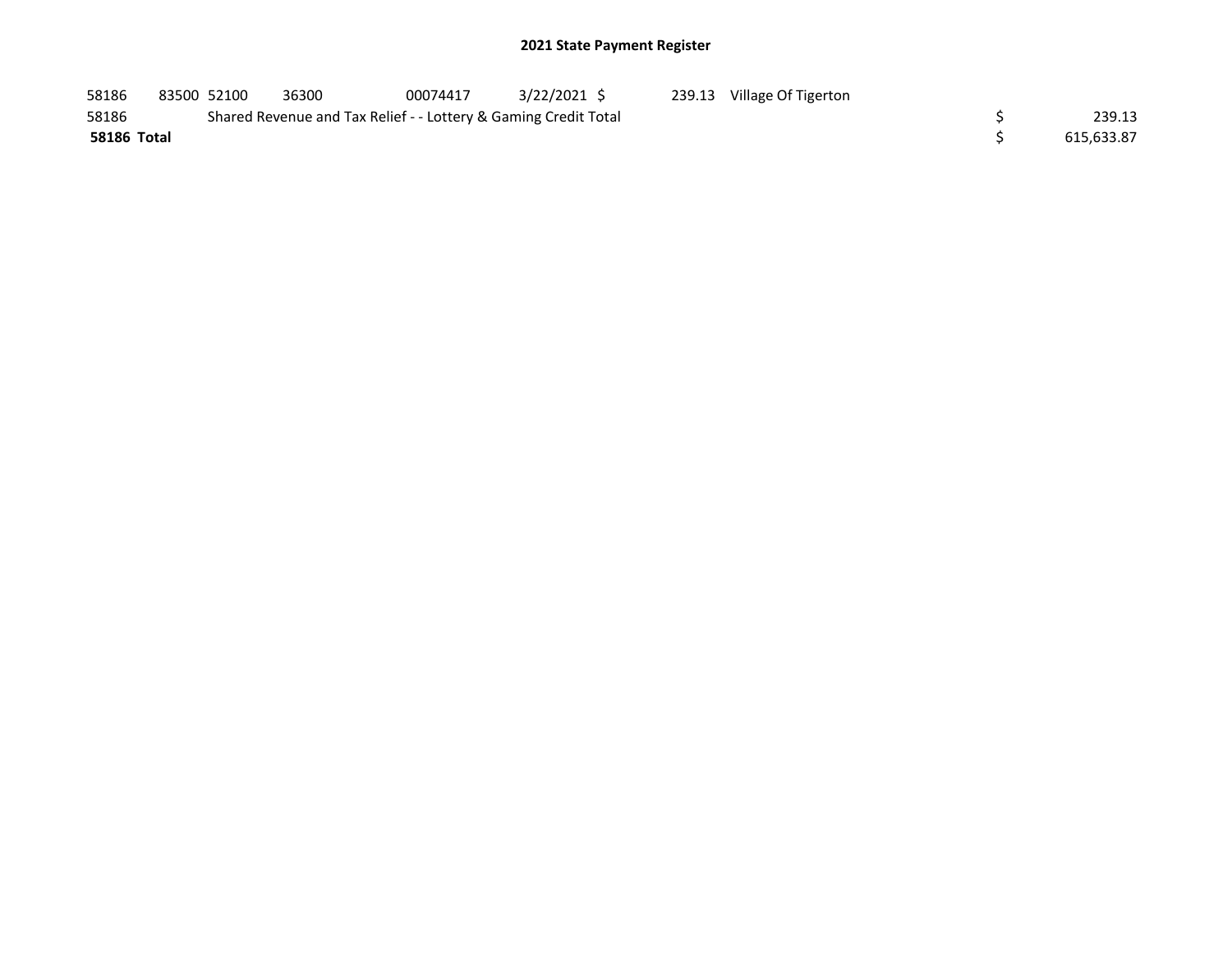| 58191 |             | Dept of Safety & Prof Services - - Fire Dues Distribution          |          |                |          |                                 |    |           |
|-------|-------------|--------------------------------------------------------------------|----------|----------------|----------|---------------------------------|----|-----------|
| 58191 | 16500 10000 | 22500                                                              | 00041709 | 7/15/2021 \$   |          | 2,727.36 Village Of Wittenberg  |    |           |
| 58191 |             | Dept of Safety & Prof Services - - Fire Dues Distribution Total    |          |                |          |                                 | \$ | 2,727.36  |
| 58191 |             | Dept of Natural Resources - - Aids In Lieu Of Taxes - Gener        |          |                |          |                                 |    |           |
| 58191 | 37000 10000 | 50300                                                              | 00459398 | 1/26/2021 \$   |          | 172.46 Village Of Wittenberg    |    |           |
| 58191 |             | Dept of Natural Resources - - Aids In Lieu Of Taxes - Gener Total  |          |                |          |                                 | \$ | 172.46    |
| 58191 |             | Dept of Natural Resources - - Fin Asst For Responsible Units       |          |                |          |                                 |    |           |
| 58191 | 37000 27400 | 67000                                                              | 00483249 | $5/21/2021$ \$ |          | 707.71 Village Of Wittenberg    |    |           |
| 58191 |             | Dept of Natural Resources - - Fin Asst For Responsible Units Total |          |                |          |                                 | \$ | 707.71    |
| 58191 |             | WI Dept of Transportation - - Trns Aids To Mnc.-Sf                 |          |                |          |                                 |    |           |
| 58191 | 39500 21100 | 19100                                                              | 00633165 | $1/4/2021$ \$  |          | 10,935.12 Village Of Wittenberg |    |           |
| 58191 | 39500 21100 | 19100                                                              | 00668772 | $4/5/2021$ \$  |          | 10,935.12 Village Of Wittenberg |    |           |
| 58191 | 39500 21100 | 19100                                                              | 00712260 | $7/6/2021$ \$  |          | 10,935.12 Village Of Wittenberg |    |           |
| 58191 | 39500 21100 | 19100                                                              | 00752819 | 10/4/2021 \$   |          | 10,935.14 Village Of Wittenberg |    |           |
| 58191 |             | WI Dept of Transportation - - Trns Aids To Mnc.-Sf Total           |          |                |          |                                 | \$ | 43,740.50 |
| 58191 |             | Department of Revenue - - Gifts And Grants                         |          |                |          |                                 |    |           |
| 58191 | 56600 10000 | 12100                                                              | 00207562 | $6/25/2021$ \$ |          | 51,706.27 Village Of Wittenberg |    |           |
| 58191 |             | Department of Revenue - - Gifts And Grants Total                   |          |                |          |                                 | \$ | 51,706.27 |
| 58191 |             | Department of Revenue - - Misc Revenue Holding Clearing            |          |                |          |                                 |    |           |
| 58191 | 56600 10000 | 99500                                                              | 00189188 | $1/11/2021$ \$ | 511.00   | Village Of Wittenberg           |    |           |
| 58191 | 56600 10000 | 99500                                                              | 00192934 | $3/1/2021$ \$  | 1,199.35 | Village Of Wittenberg           |    |           |
| 58191 | 56600 10000 | 99500                                                              | 00194312 | $3/8/2021$ \$  | 2,390.77 | Village Of Wittenberg           |    |           |
| 58191 | 56600 10000 | 99500                                                              | 00195167 | 3/15/2021 \$   | 1,363.76 | Village Of Wittenberg           |    |           |
| 58191 | 56600 10000 | 99500                                                              | 00195976 | 3/22/2021 \$   | 989.68   | Village Of Wittenberg           |    |           |
| 58191 | 56600 10000 | 99500                                                              | 00196652 | 3/29/2021 \$   | 417.00   | Village Of Wittenberg           |    |           |
| 58191 | 56600 10000 | 99500                                                              | 00197395 | $4/5/2021$ \$  | 356.00   | Village Of Wittenberg           |    |           |
| 58191 | 56600 10000 | 99500                                                              | 00198583 | 4/12/2021 \$   | 2,687.00 | Village Of Wittenberg           |    |           |
| 58191 | 56600 10000 | 99500                                                              | 00200554 | $5/3/2021$ \$  | 864.26   | Village Of Wittenberg           |    |           |
| 58191 | 56600 10000 | 99500                                                              | 00202390 | $5/17/2021$ \$ | 176.00   | Village Of Wittenberg           |    |           |
| 58191 | 56600 10000 | 99500                                                              | 00203128 | $5/24/2021$ \$ | 2,489.50 | Village Of Wittenberg           |    |           |
| 58191 | 56600 10000 | 99500                                                              | 00205451 | $6/14/2021$ \$ | 1,089.60 | Village Of Wittenberg           |    |           |
| 58191 | 56600 10000 | 99500                                                              | 00205941 | $6/21/2021$ \$ | 268.00   | Village Of Wittenberg           |    |           |
| 58191 | 56600 10000 | 99500                                                              | 00212710 | 8/16/2021 \$   | 1,775.00 | Village Of Wittenberg           |    |           |
| 58191 | 56600 10000 | 99500                                                              | 00218155 | 10/25/2021 \$  |          | 640.00 Village Of Wittenberg    |    |           |
| 58191 |             | Department of Revenue - - Misc Revenue Holding Clearing Total      |          |                |          |                                 | \$ | 17,216.92 |
| 58191 |             | Shared Revenue and Tax Relief - - County And Municipal Aid         |          |                |          |                                 |    |           |
| 58191 | 83500 10000 | 10500                                                              | 00082258 | 7/26/2021 \$   |          | 47,538.90 Village Of Wittenberg |    |           |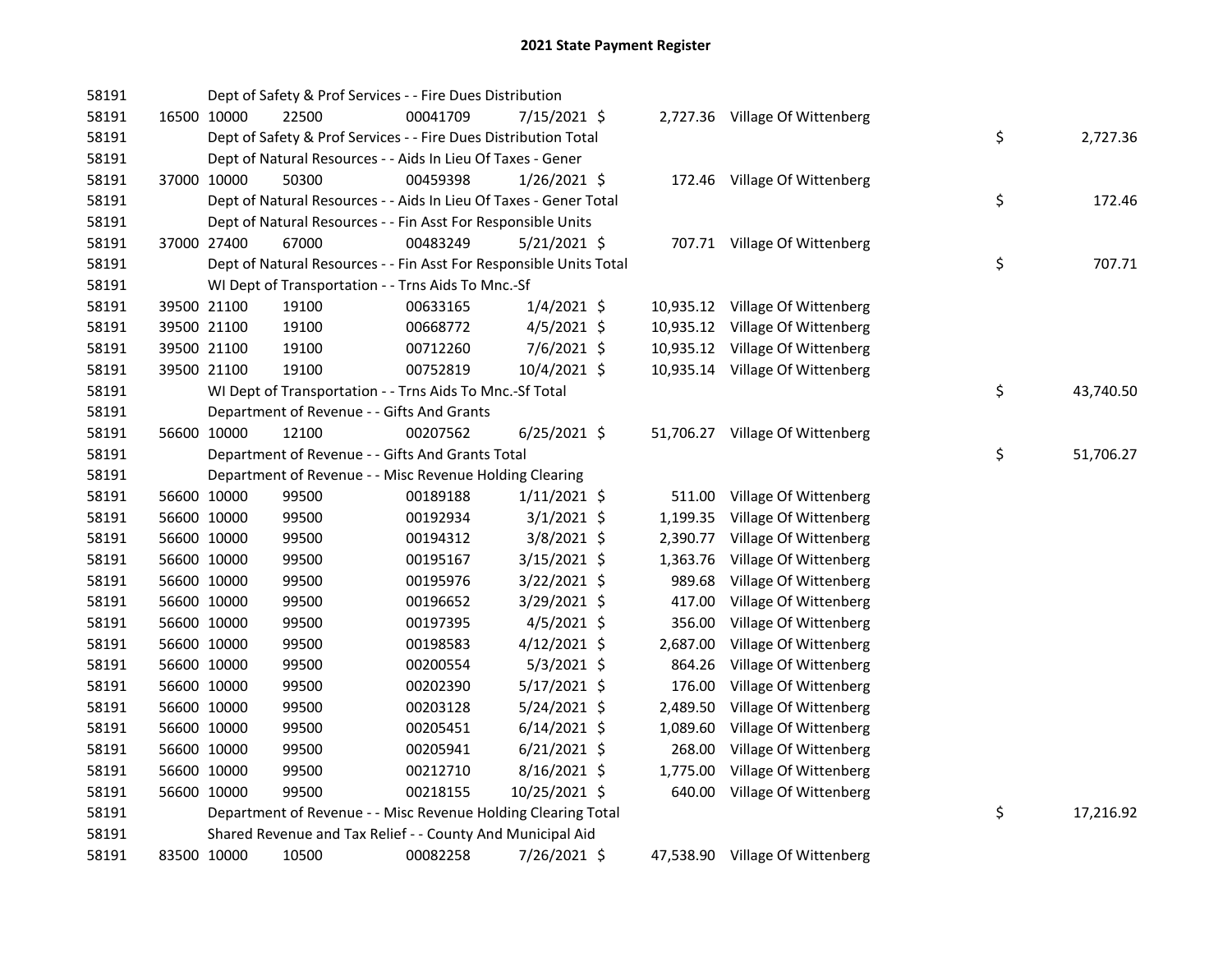| 58191          | 83500 10000 |       | 10500                                                            | 00089361 | 11/15/2021 \$  | 269.387.08 | Village Of Wittenberg |  |            |
|----------------|-------------|-------|------------------------------------------------------------------|----------|----------------|------------|-----------------------|--|------------|
| 58191          |             |       | Shared Revenue and Tax Relief - - County And Municipal Aid Total |          |                |            |                       |  | 316,925.98 |
| 58191          |             |       | Shared Revenue and Tax Relief - - Exempt Computer Aid            |          |                |            |                       |  |            |
| 58191          | 83500 10000 |       | 10900                                                            | 00084783 | 7/26/2021 \$   | 658.89     | Village Of Wittenberg |  |            |
| 58191          | 83500 10000 |       | 10900                                                            | 00085932 | 7/26/2021 \$   | 2.121.81   | Village Of Wittenberg |  |            |
| 58191          |             |       | Shared Revenue and Tax Relief - - Exempt Computer Aid Total      |          |                |            |                       |  | 2,780.70   |
| 58191          |             |       | Shared Revenue and Tax Relief - - Personal Property Aid          |          |                |            |                       |  |            |
| 58191          | 83500 10000 |       | 11100                                                            | 00077968 | $5/3/2021$ \$  | 7.389.05   | Village Of Wittenberg |  |            |
| 58191          |             |       | Shared Revenue and Tax Relief - - Personal Property Aid Total    |          |                |            |                       |  | 7,389.05   |
| 58191          |             |       | Shared Revenue and Tax Relief - - Lottery & Gaming Credit        |          |                |            |                       |  |            |
| 58191<br>83500 |             | 52100 | 36300                                                            | 00074418 | $3/22/2021$ \$ | 905.40     | Village Of Wittenberg |  |            |
| 58191          |             |       | Shared Revenue and Tax Relief - - Lottery & Gaming Credit Total  |          |                |            |                       |  | 905.40     |
| 58191 Total    |             |       |                                                                  |          |                |            |                       |  | 444.272.35 |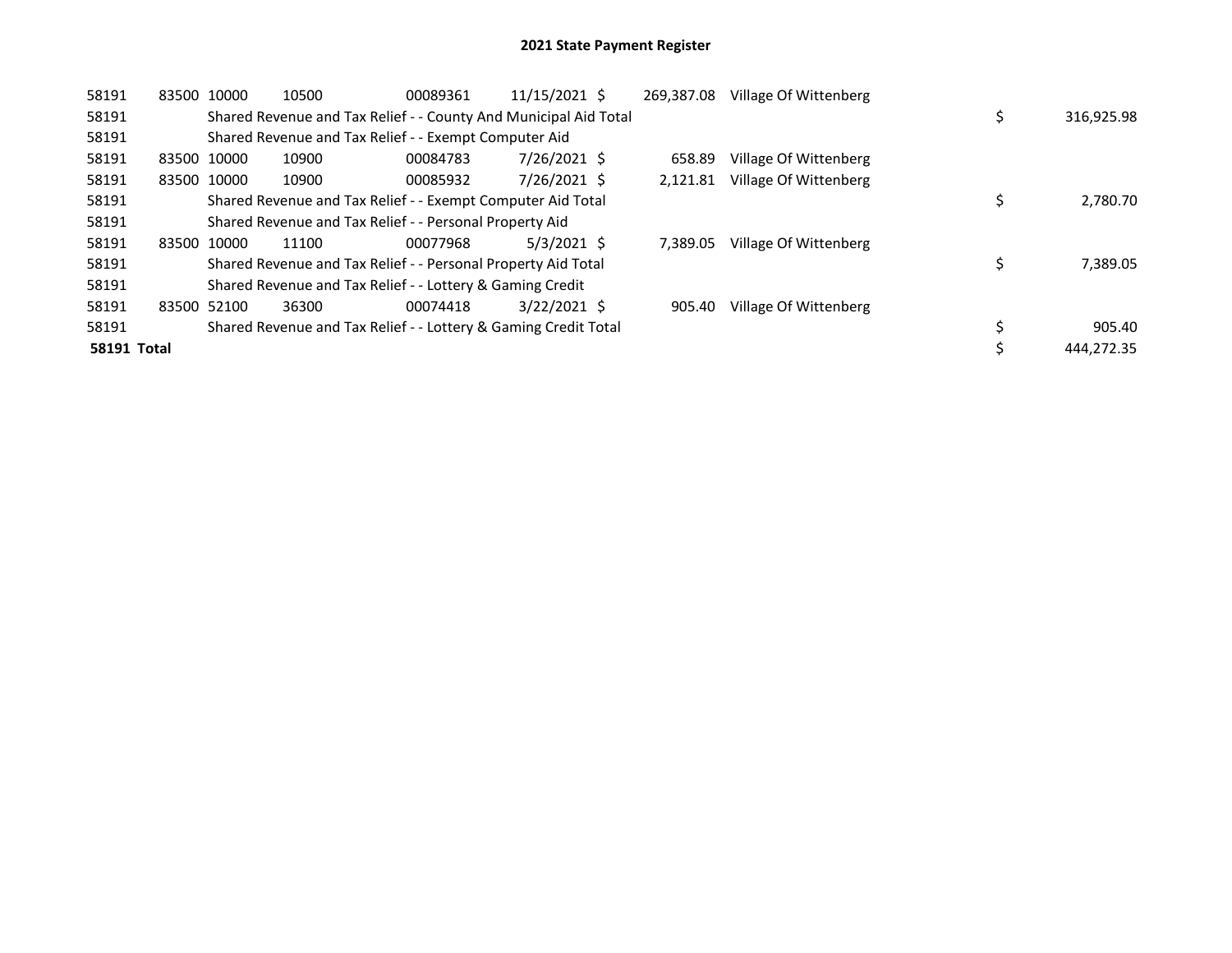| 58252       |       |             | WI Dept of Transportation - - Routine Maint Sf                 |          |                |        |                                                                                                         |                |
|-------------|-------|-------------|----------------------------------------------------------------|----------|----------------|--------|---------------------------------------------------------------------------------------------------------|----------------|
| 58252       |       | 39500 21100 | 36800                                                          | 00635318 | $1/4/2021$ \$  | 152.23 | City Of Marion                                                                                          |                |
| 58252       |       | 39500 21100 | 36800                                                          | 00670152 | $3/24/2021$ \$ | 152.23 | City Of Marion                                                                                          |                |
| 58252       |       | 39500 21100 | 36800                                                          | 00714632 | $6/28/2021$ \$ | 152.23 | City Of Marion                                                                                          |                |
| 58252       |       | 39500 21100 | 36800                                                          | 00753345 | $9/27/2021$ \$ | 152.23 | City Of Marion                                                                                          |                |
| 58252       |       | 39500 21100 | 36800                                                          | 00792035 | 12/29/2021 \$  | 152.23 | City Of Marion                                                                                          |                |
| 58252       |       |             | WI Dept of Transportation - - Routine Maint Sf Total           |          |                |        |                                                                                                         | \$<br>761.15   |
| 58252       |       |             | Department of Justice - - Officer training reimbursement       |          |                |        |                                                                                                         |                |
| 58252       |       | 45500 10000 | 21400                                                          | 00105420 | 11/18/2021 \$  |        | 640.00 City Of Marion                                                                                   |                |
| 58252       |       |             | Department of Justice - - Officer training reimbursement Total |          |                |        |                                                                                                         | \$<br>640.00   |
| 58252       |       |             |                                                                |          |                |        | Public Defender Board - - Transcript, Discovery and Records Provided to the Public Defender Board       |                |
| 58252       | 55000 | 10000       | 10600                                                          | 00299198 | $7/1/2021$ \$  |        | 3.60 City Of Marion                                                                                     |                |
| 58252       |       |             |                                                                |          |                |        | Public Defender Board - - Transcript, Discovery and Records Provided to the Public Defender Board Total | \$<br>3.60     |
| 58252       |       |             | Department of Revenue - - Misc Revenue Holding Clearing        |          |                |        |                                                                                                         |                |
| 58252       |       | 56600 10000 | 99500                                                          | 00201412 | $5/7/2021$ \$  |        | 128.60 City Of Marion                                                                                   |                |
| 58252       |       |             | Department of Revenue - - Misc Revenue Holding Clearing Total  |          |                |        |                                                                                                         | \$<br>128.60   |
| 58252       |       |             | Shared Revenue and Tax Relief - - Exempt Computer Aid          |          |                |        |                                                                                                         |                |
| 58252       |       | 83500 10000 | 10900                                                          | 00084784 | 7/26/2021 \$   |        | 106.00 City Of Marion                                                                                   |                |
| 58252       |       |             | Shared Revenue and Tax Relief - - Exempt Computer Aid Total    |          |                |        |                                                                                                         | \$<br>106.00   |
| 58252       |       |             | Shared Revenue and Tax Relief - - Personal Property Aid        |          |                |        |                                                                                                         |                |
| 58252       | 83500 | 10000       | 11100                                                          | 00079016 | $5/3/2021$ \$  | 436.99 | City Of Marion                                                                                          |                |
| 58252       |       |             | Shared Revenue and Tax Relief - - Personal Property Aid Total  |          |                |        |                                                                                                         | \$<br>436.99   |
| 58252 Total |       |             |                                                                |          |                |        |                                                                                                         | \$<br>2,076.34 |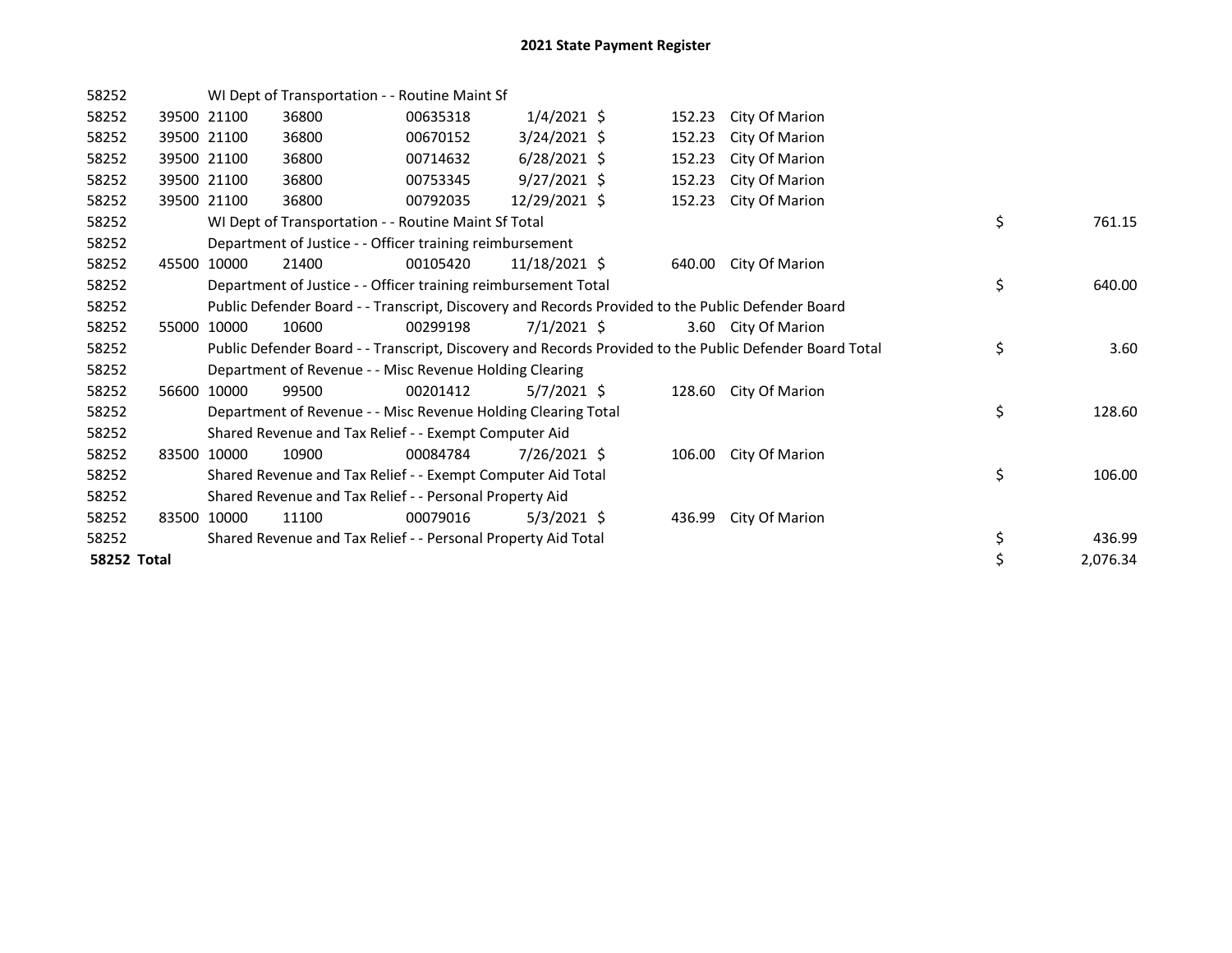| 58281 |             |             | Dept of Safety & Prof Services - - Fire Dues Distribution          |          |                |           |                           |    |            |
|-------|-------------|-------------|--------------------------------------------------------------------|----------|----------------|-----------|---------------------------|----|------------|
| 58281 |             | 16500 10000 | 22500                                                              | 00041703 | 7/15/2021 \$   |           | 25,005.02 City Of Shawano |    |            |
| 58281 |             |             | Dept of Safety & Prof Services - - Fire Dues Distribution Total    |          |                |           |                           | \$ | 25,005.02  |
| 58281 |             |             | Dept of Natural Resources - - Aids In Lieu Of Taxes - Gener        |          |                |           |                           |    |            |
| 58281 |             | 37000 10000 | 50300                                                              | 00459381 | 1/26/2021 \$   |           | 9,157.20 City Of Shawano  |    |            |
| 58281 |             |             | Dept of Natural Resources - - Aids In Lieu Of Taxes - Gener Total  |          |                |           |                           | \$ | 9,157.20   |
| 58281 |             |             | Dept of Natural Resources - - General Program Operations --        |          |                |           |                           |    |            |
| 58281 |             | 37000 21200 | 25400                                                              | 00479284 | $5/21/2021$ \$ |           | 892.00 City Of Shawano    |    |            |
| 58281 |             |             | Dept of Natural Resources - - General Program Operations -- Total  |          |                |           |                           | \$ | 892.00     |
| 58281 |             |             | Dept of Natural Resources - - Resaids - Fire Suppress Grant        |          |                |           |                           |    |            |
| 58281 |             | 37000 21200 | 54500                                                              | 00478761 | $5/6/2021$ \$  |           | 3,825.00 City Of Shawano  |    |            |
| 58281 |             |             | Dept of Natural Resources - - Resaids - Fire Suppress Grant Total  |          |                |           |                           | \$ | 3,825.00   |
| 58281 |             |             | Dept of Natural Resources - - Resaids - Urban Forestry Grant       |          |                |           |                           |    |            |
| 58281 | 37000 21200 |             | 58700                                                              | 00478652 | $5/4/2021$ \$  |           | 15,886.67 City Of Shawano |    |            |
| 58281 |             |             | Dept of Natural Resources - - Resaids - Urban Forestry Grant Total |          |                |           |                           | \$ | 15,886.67  |
| 58281 |             |             | Dept of Natural Resources - - Fin Asst For Responsible Units       |          |                |           |                           |    |            |
| 58281 |             | 37000 27400 | 67000                                                              | 00483164 | $5/21/2021$ \$ |           | 28,511.98 City Of Shawano |    |            |
| 58281 |             |             | Dept of Natural Resources - - Fin Asst For Responsible Units Total |          |                |           |                           | \$ | 28,511.98  |
| 58281 |             |             | WI Dept of Transportation - - Conn Hwy Aids St Fds                 |          |                |           |                           |    |            |
| 58281 |             | 39500 21100 | 16200                                                              | 00633612 | $1/4/2021$ \$  | 20,485.65 | City Of Shawano           |    |            |
| 58281 |             | 39500 21100 | 16200                                                              | 00669219 | $4/5/2021$ \$  | 20,485.65 | City Of Shawano           |    |            |
| 58281 |             | 39500 21100 | 16200                                                              | 00712707 | 7/6/2021 \$    | 20,485.65 | City Of Shawano           |    |            |
| 58281 | 39500 21100 |             | 16200                                                              | 00753266 | 10/4/2021 \$   | 20,485.67 | City Of Shawano           |    |            |
| 58281 |             |             | WI Dept of Transportation - - Conn Hwy Aids St Fds Total           |          |                |           |                           | \$ | 81,942.62  |
| 58281 |             |             | WI Dept of Transportation - - Tc, Trns Oper Aid Sf                 |          |                |           |                           |    |            |
| 58281 | 39500 21100 |             | 17700                                                              | 00710159 | $6/22/2021$ \$ | 18,289.00 | City Of Shawano           |    |            |
| 58281 | 39500 21100 |             | 17700                                                              | 00754738 | 9/29/2021 \$   | 54,865.00 | City Of Shawano           |    |            |
| 58281 |             |             | WI Dept of Transportation - - Tc, Trns Oper Aid Sf Total           |          |                |           |                           | \$ | 73,154.00  |
| 58281 |             |             | WI Dept of Transportation - - Trnst/Trns-Rel Aid F                 |          |                |           |                           |    |            |
| 58281 |             | 39500 21100 | 18200                                                              | 00637881 | 1/11/2021 \$   |           | 28,259.92 City Of Shawano |    |            |
| 58281 | 39500 21100 |             | 18200                                                              | 00675039 | $4/6/2021$ \$  | 39,027.63 | City Of Shawano           |    |            |
| 58281 |             | 39500 21100 | 18200                                                              | 00747071 | $9/16/2021$ \$ |           | 43,926.54 City Of Shawano |    |            |
| 58281 |             |             | WI Dept of Transportation - - Trnst/Trns-Rel Aid F Total           |          |                |           |                           | \$ | 111,214.09 |
| 58281 |             |             | WI Dept of Transportation - - Hwy Sfty Loc Aid Ffd                 |          |                |           |                           |    |            |
| 58281 |             | 39500 21100 | 18500                                                              | 00658596 | 2/25/2021 \$   | 2,180.89  | City Of Shawano           |    |            |
| 58281 |             | 39500 21100 | 18500                                                              | 00658597 | $2/25/2021$ \$ | 2,392.06  | City Of Shawano           |    |            |
| 58281 |             | 39500 21100 | 18500                                                              | 00667242 | 3/23/2021 \$   |           | 3,187.84 City Of Shawano  |    |            |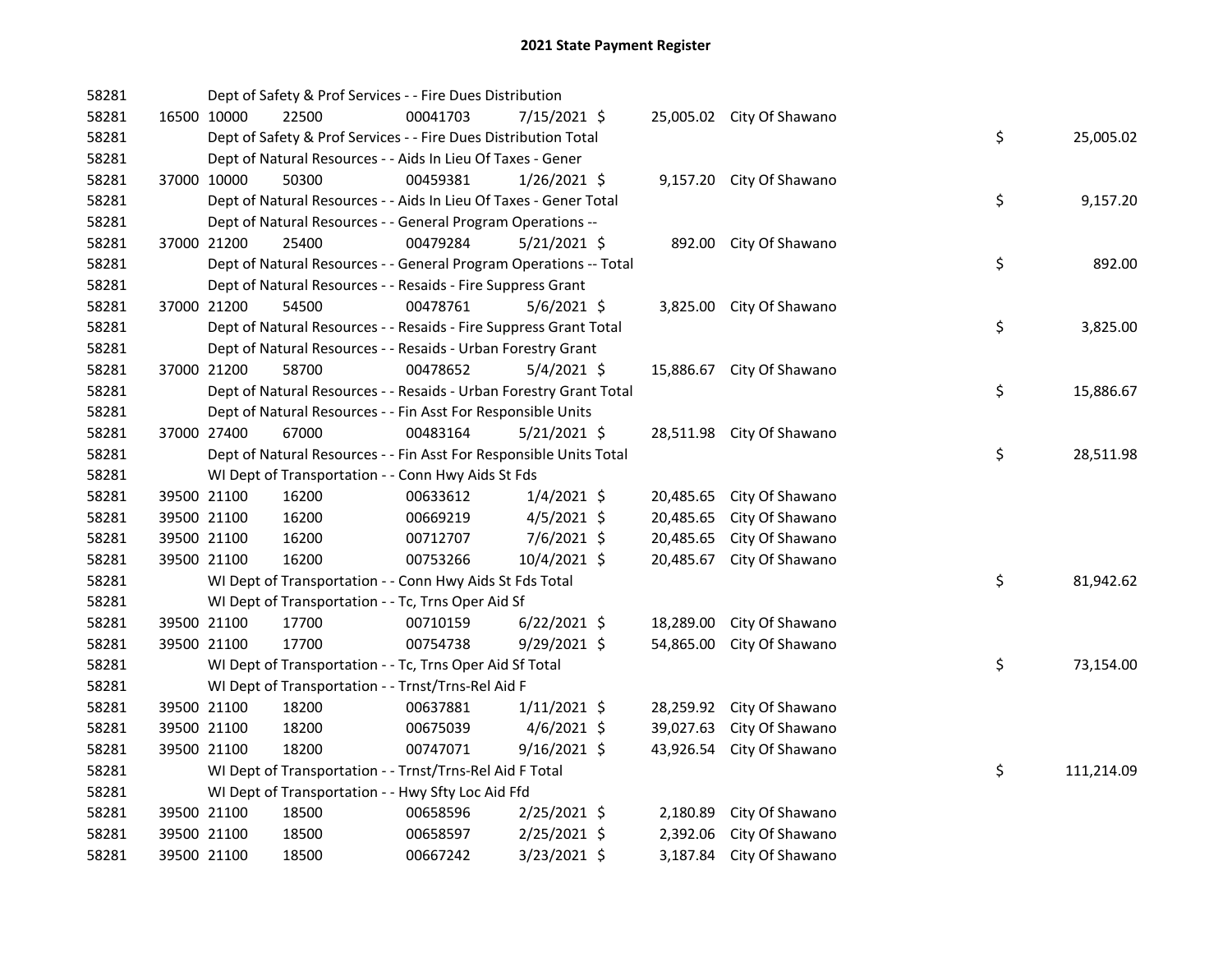| 58281 | 39500 21100 | 18500                                                          | 00667244 | 3/23/2021 \$   | 4,274.39   | City Of Shawano |    |            |
|-------|-------------|----------------------------------------------------------------|----------|----------------|------------|-----------------|----|------------|
| 58281 | 39500 21100 | 18500                                                          | 00681651 | 4/20/2021 \$   | 3,311.49   | City Of Shawano |    |            |
| 58281 | 39500 21100 | 18500                                                          | 00681652 | 4/20/2021 \$   | 8,655.75   | City Of Shawano |    |            |
| 58281 | 39500 21100 | 18500                                                          | 00696910 | 5/21/2021 \$   | 2,531.87   | City Of Shawano |    |            |
| 58281 | 39500 21100 | 18500                                                          | 00696911 | $5/21/2021$ \$ | 5,940.72   | City Of Shawano |    |            |
| 58281 | 39500 21100 | 18500                                                          | 00710221 | $6/23/2021$ \$ | 1,871.90   | City Of Shawano |    |            |
| 58281 | 39500 21100 | 18500                                                          | 00710223 | $6/23/2021$ \$ | 6,217.91   | City Of Shawano |    |            |
| 58281 | 39500 21100 | 18500                                                          | 00723575 | 7/21/2021 \$   | 734.00     | City Of Shawano |    |            |
| 58281 | 39500 21100 | 18500                                                          | 00723579 | 7/21/2021 \$   | 4,639.87   | City Of Shawano |    |            |
| 58281 | 39500 21100 | 18500                                                          | 00723594 | 7/21/2021 \$   | 5,531.41   | City Of Shawano |    |            |
| 58281 | 39500 21100 | 18500                                                          | 00738994 | 8/26/2021 \$   | 1,857.12   | City Of Shawano |    |            |
| 58281 | 39500 21100 | 18500                                                          | 00738995 | 8/26/2021 \$   | 2,595.56   | City Of Shawano |    |            |
| 58281 | 39500 21100 | 18500                                                          | 00738996 | 8/26/2021 \$   | 8,628.43   | City Of Shawano |    |            |
| 58281 | 39500 21100 | 18500                                                          | 00746424 | 9/15/2021 \$   | 1,385.44   | City Of Shawano |    |            |
| 58281 | 39500 21100 | 18500                                                          | 00747635 | $9/17/2021$ \$ | 2,405.28   | City Of Shawano |    |            |
| 58281 | 39500 21100 | 18500                                                          | 00747640 | $9/17/2021$ \$ | 8,218.47   | City Of Shawano |    |            |
| 58281 | 39500 21100 | 18500                                                          | 00763425 | 10/19/2021 \$  | 6,582.95   | City Of Shawano |    |            |
| 58281 | 39500 21100 | 18500                                                          | 00763428 | 10/19/2021 \$  | 6,603.36   | City Of Shawano |    |            |
| 58281 |             | WI Dept of Transportation - - Hwy Sfty Loc Aid Ffd Total       |          |                |            |                 | \$ | 89,746.71  |
| 58281 |             | WI Dept of Transportation - - Trns Aids To Mnc.-Sf             |          |                |            |                 |    |            |
| 58281 | 39500 21100 | 19100                                                          | 00633166 | $1/4/2021$ \$  | 157,212.63 | City Of Shawano |    |            |
| 58281 | 39500 21100 | 19100                                                          | 00668773 | $4/5/2021$ \$  | 157,212.63 | City Of Shawano |    |            |
| 58281 | 39500 21100 | 19100                                                          | 00712261 | 7/6/2021 \$    | 157,212.63 | City Of Shawano |    |            |
| 58281 | 39500 21100 | 19100                                                          | 00752820 | 10/4/2021 \$   | 157,212.63 | City Of Shawano |    |            |
| 58281 |             | WI Dept of Transportation - - Trns Aids To Mnc.-Sf Total       |          |                |            |                 | \$ | 628,850.52 |
| 58281 |             | WI Dept of Transportation - - Its & Traf SignIs Sf             |          |                |            |                 |    |            |
| 58281 | 39500 21100 | 35200                                                          | 00778872 | 11/30/2021 \$  | 103,857.57 | City Of Shawano |    |            |
| 58281 | 39500 21100 | 35200                                                          | 00778873 | 11/30/2021 \$  | 9,900.00   | City Of Shawano |    |            |
| 58281 |             | WI Dept of Transportation - - Its & Traf Signls Sf Total       |          |                |            |                 | \$ | 113,757.57 |
| 58281 |             | WI Dept of Transportation - - Transpor Safety Ff               |          |                |            |                 |    |            |
| 58281 | 39500 21100 | 58200                                                          | 00664897 | 3/16/2021 \$   | 70.94      | City Of Shawano |    |            |
| 58281 | 39500 21100 | 58200                                                          | 00691046 | 5/7/2021 \$    | 69.59      | City Of Shawano |    |            |
| 58281 | 39500 21100 | 58200                                                          | 00776811 | 11/24/2021 \$  | 46.40      | City Of Shawano |    |            |
| 58281 |             | WI Dept of Transportation - - Transpor Safety Ff Total         |          |                |            |                 | \$ | 186.93     |
| 58281 |             | Department of Justice - - Officer training reimbursement       |          |                |            |                 |    |            |
| 58281 | 45500 10000 | 21400                                                          | 00105769 | 11/22/2021 \$  | 3,040.00   | City Of Shawano |    |            |
| 58281 |             | Department of Justice - - Officer training reimbursement Total |          |                |            |                 | \$ | 3,040.00   |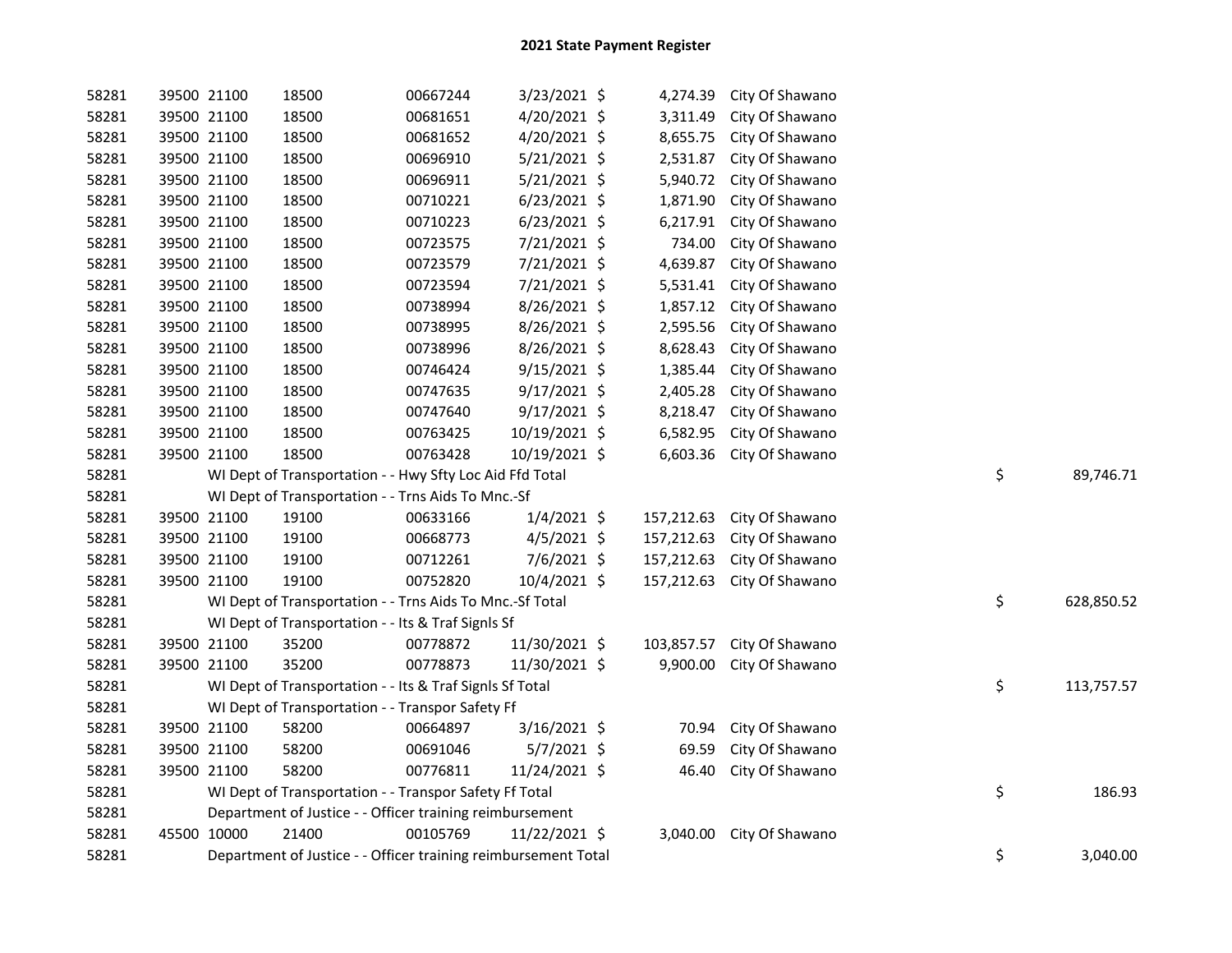| 58281 |             | Department of Administration - - Federal Aid, Local Assistance       |          |                |            |                 |    |            |
|-------|-------------|----------------------------------------------------------------------|----------|----------------|------------|-----------------|----|------------|
| 58281 | 50500 10000 | 74300                                                                | 00154008 | $11/5/2021$ \$ | 249,480.79 | City Of Shawano |    |            |
| 58281 | 50500 10000 | 74300                                                                | 00155445 | 12/8/2021 \$   | 266,165.71 | City Of Shawano |    |            |
| 58281 |             | Department of Administration - - Federal Aid, Local Assistance Total |          |                |            |                 | \$ | 515,646.50 |
| 58281 |             | Department of Revenue - - Gifts And Grants                           |          |                |            |                 |    |            |
| 58281 | 56600 10000 | 12100                                                                | 00207563 | $6/25/2021$ \$ | 467,606.77 | City Of Shawano |    |            |
| 58281 |             | Department of Revenue - - Gifts And Grants Total                     |          |                |            |                 | \$ | 467,606.77 |
| 58281 |             | Department of Revenue - - Misc Revenue Holding Clearing              |          |                |            |                 |    |            |
| 58281 | 56600 10000 | 99500                                                                | 00189012 | $1/8/2021$ \$  | 1,283.32   | City Of Shawano |    |            |
| 58281 | 56600 10000 | 99500                                                                | 00191080 | 2/5/2021 \$    | 1,021.64   | City Of Shawano |    |            |
| 58281 | 56600 10000 | 99500                                                                | 00192933 | $3/1/2021$ \$  | 4,117.15   | City Of Shawano |    |            |
| 58281 | 56600 10000 | 99500                                                                | 00192939 | $3/1/2021$ \$  | 2,822.99   | City Of Shawano |    |            |
| 58281 | 56600 10000 | 99500                                                                | 00193710 | 3/5/2021 \$    | 4,214.23   | City Of Shawano |    |            |
| 58281 | 56600 10000 | 99500                                                                | 00194311 | 3/8/2021 \$    | 1,138.47   | City Of Shawano |    |            |
| 58281 | 56600 10000 | 99500                                                                | 00194317 | 3/8/2021 \$    | 269.00     | City Of Shawano |    |            |
| 58281 | 56600 10000 | 99500                                                                | 00195166 | $3/15/2021$ \$ | 970.96     | City Of Shawano |    |            |
| 58281 | 56600 10000 | 99500                                                                | 00195173 | $3/15/2021$ \$ | 2,190.96   | City Of Shawano |    |            |
| 58281 | 56600 10000 | 99500                                                                | 00195974 | 3/22/2021 \$   | 254.22     | City Of Shawano |    |            |
| 58281 | 56600 10000 | 99500                                                                | 00195980 | 3/22/2021 \$   | 701.97     | City Of Shawano |    |            |
| 58281 | 56600 10000 | 99500                                                                | 00196650 | 3/29/2021 \$   | 406.00     | City Of Shawano |    |            |
| 58281 | 56600 10000 | 99500                                                                | 00196655 | 3/29/2021 \$   | 191.29     | City Of Shawano |    |            |
| 58281 | 56600 10000 | 99500                                                                | 00197394 | $4/5/2021$ \$  | 461.90     | City Of Shawano |    |            |
| 58281 | 56600 10000 | 99500                                                                | 00197400 | $4/5/2021$ \$  | 683.00     | City Of Shawano |    |            |
| 58281 | 56600 10000 | 99500                                                                | 00197991 | $4/7/2021$ \$  | 3,374.40   | City Of Shawano |    |            |
| 58281 | 56600 10000 | 99500                                                                | 00197994 | $4/7/2021$ \$  | 530.28     | City Of Shawano |    |            |
| 58281 | 56600 10000 | 99500                                                                | 00198586 | $4/12/2021$ \$ | 222.80     | City Of Shawano |    |            |
| 58281 | 56600 10000 | 99500                                                                | 00199325 | 4/20/2021 \$   | 192.13     | City Of Shawano |    |            |
| 58281 | 56600 10000 | 99500                                                                | 00199329 | 4/20/2021 \$   | 42.64      | City Of Shawano |    |            |
| 58281 | 56600 10000 | 99500                                                                | 00200553 | $5/3/2021$ \$  | 59.50      | City Of Shawano |    |            |
| 58281 | 56600 10000 | 99500                                                                | 00200557 | $5/3/2021$ \$  | 608.00     | City Of Shawano |    |            |
| 58281 | 56600 10000 | 99500                                                                | 00201345 | 5/7/2021 \$    | 2,201.94   | City Of Shawano |    |            |
| 58281 | 56600 10000 | 99500                                                                | 00202389 | $5/17/2021$ \$ | 264.70     | City Of Shawano |    |            |
| 58281 | 56600 10000 | 99500                                                                | 00202393 | $5/17/2021$ \$ | 200.00     | City Of Shawano |    |            |
| 58281 | 56600 10000 | 99500                                                                | 00203131 | $5/24/2021$ \$ | 138.00     | City Of Shawano |    |            |
| 58281 | 56600 10000 | 99500                                                                | 00203816 | $6/1/2021$ \$  | 183.38     | City Of Shawano |    |            |
| 58281 | 56600 10000 | 99500                                                                | 00204570 | $6/7/2021$ \$  | 2,697.17   | City Of Shawano |    |            |
| 58281 | 56600 10000 | 99500                                                                | 00205939 | $6/21/2021$ \$ | 54.00      | City Of Shawano |    |            |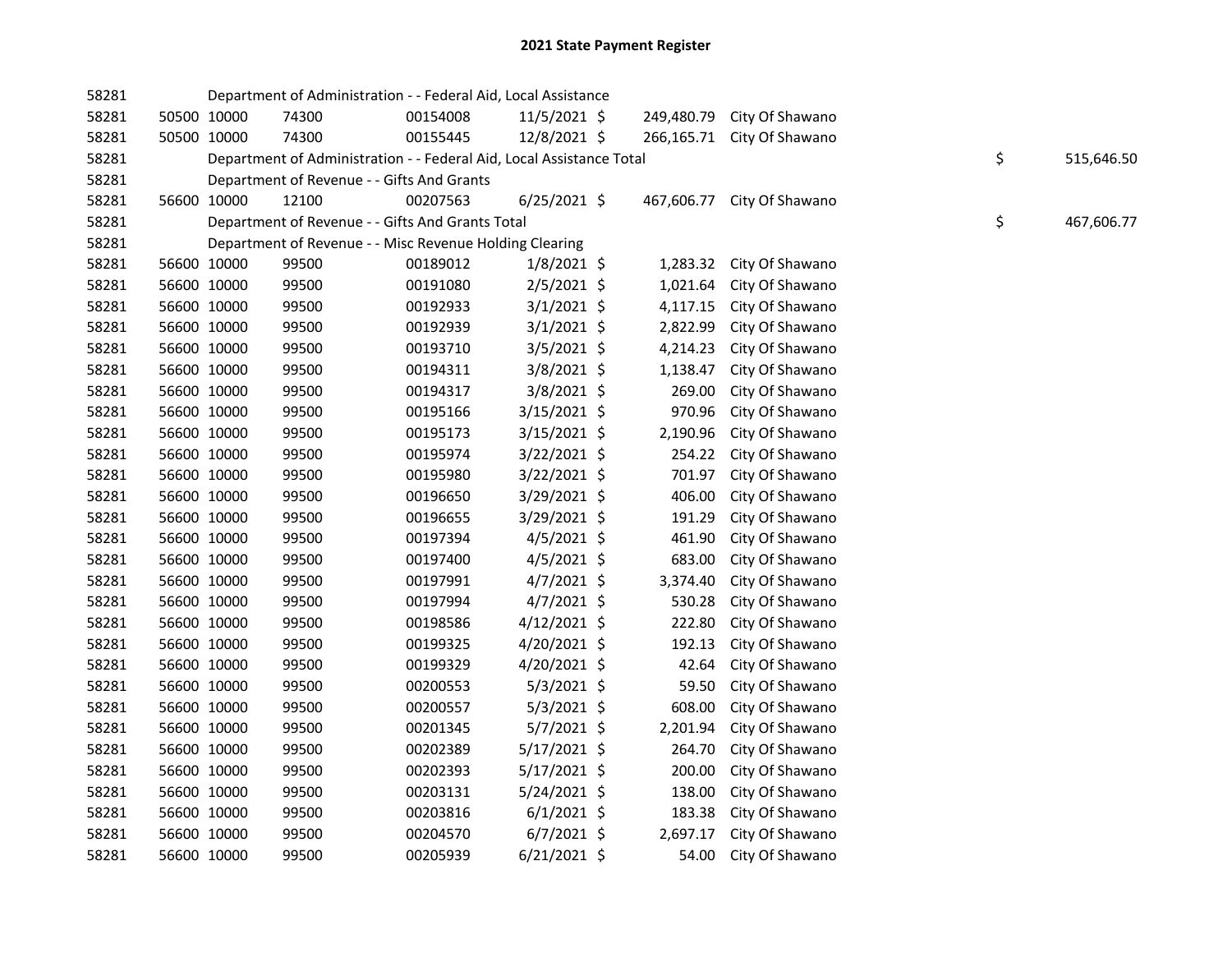| 58281 | 56600 10000 |             | 99500                                                                         | 00208153 | $6/28/2021$ \$ | 174.40     | City Of Shawano           |    |              |
|-------|-------------|-------------|-------------------------------------------------------------------------------|----------|----------------|------------|---------------------------|----|--------------|
| 58281 | 56600 10000 |             | 99500                                                                         | 00208154 | $6/28/2021$ \$ | 324.00     | City Of Shawano           |    |              |
| 58281 |             | 56600 10000 | 99500                                                                         | 00209139 | 7/8/2021 \$    | 4,225.84   | City Of Shawano           |    |              |
| 58281 |             | 56600 10000 | 99500                                                                         | 00209141 | 7/8/2021 \$    | 1,643.24   | City Of Shawano           |    |              |
| 58281 |             | 56600 10000 | 99500                                                                         | 00210247 | 7/19/2021 \$   | 118.73     | City Of Shawano           |    |              |
| 58281 |             | 56600 10000 | 99500                                                                         | 00211881 | 8/6/2021 \$    | 1,104.51   | City Of Shawano           |    |              |
| 58281 |             | 56600 10000 | 99500                                                                         | 00212219 | 8/9/2021 \$    | 202.00     | City Of Shawano           |    |              |
| 58281 |             | 56600 10000 | 99500                                                                         | 00214502 | $9/8/2021$ \$  | 945.28     | City Of Shawano           |    |              |
| 58281 |             | 56600 10000 | 99500                                                                         | 00215352 | 9/20/2021 \$   | 71.93      | City Of Shawano           |    |              |
| 58281 |             | 56600 10000 | 99500                                                                         | 00216750 | 10/7/2021 \$   | 864.38     | City Of Shawano           |    |              |
| 58281 |             | 56600 10000 | 99500                                                                         | 00218632 | 11/1/2021 \$   | 956.61     | City Of Shawano           |    |              |
| 58281 |             | 56600 10000 | 99500                                                                         | 00219341 | 11/5/2021 \$   | 1,499.74   | City Of Shawano           |    |              |
| 58281 | 56600 10000 |             | 99500                                                                         | 00221493 | 12/7/2021 \$   | 1,125.30   | City Of Shawano           |    |              |
| 58281 |             |             | Department of Revenue - - Misc Revenue Holding Clearing Total                 |          |                |            |                           | \$ | 44,752.00    |
| 58281 |             |             | Shared Revenue and Tax Relief - - Expenditure Restraint Program               |          |                |            |                           |    |              |
| 58281 | 83500 10000 |             | 10100                                                                         | 00082259 | 7/26/2021 \$   | 159,955.29 | City Of Shawano           |    |              |
| 58281 |             |             | Shared Revenue and Tax Relief - - Expenditure Restraint Program Total         |          |                |            |                           | \$ | 159,955.29   |
| 58281 |             |             | Shared Revenue and Tax Relief - - County And Municipal Aid                    |          |                |            |                           |    |              |
| 58281 |             | 83500 10000 | 10500                                                                         | 00082259 | $7/26/2021$ \$ | 169,420.98 | City Of Shawano           |    |              |
| 58281 |             | 83500 10000 | 10500                                                                         | 00089362 | 11/15/2021 \$  | 960,052.21 | City Of Shawano           |    |              |
| 58281 |             |             | Shared Revenue and Tax Relief - - County And Municipal Aid Total              |          |                |            |                           | \$ | 1,129,473.19 |
| 58281 |             |             | Shared Revenue and Tax Relief - - Exempt Computer Aid                         |          |                |            |                           |    |              |
| 58281 | 83500 10000 |             | 10900                                                                         | 00084785 | 7/26/2021 \$   | 20,014.95  | City Of Shawano           |    |              |
| 58281 | 83500 10000 |             | 10900                                                                         | 00085933 | 7/26/2021 \$   | 10,386.40  | City Of Shawano           |    |              |
| 58281 |             |             | Shared Revenue and Tax Relief - - Exempt Computer Aid Total                   |          |                |            |                           | \$ | 30,401.35    |
| 58281 |             |             | Shared Revenue and Tax Relief - - Utility Aid                                 |          |                |            |                           |    |              |
| 58281 |             | 83500 10000 | 11000                                                                         | 00082259 | 7/26/2021 \$   | 1,055.04   | City Of Shawano           |    |              |
| 58281 |             | 83500 10000 | 11000                                                                         | 00089362 | 11/15/2021 \$  | 4,776.70   | City Of Shawano           |    |              |
| 58281 |             |             | Shared Revenue and Tax Relief - - Utility Aid Total                           |          |                |            |                           | \$ | 5,831.74     |
| 58281 |             |             | Shared Revenue and Tax Relief - - Personal Property Aid                       |          |                |            |                           |    |              |
| 58281 |             | 83500 10000 | 11100                                                                         | 00077969 | $5/3/2021$ \$  |            | 19,557.95 City Of Shawano |    |              |
| 58281 |             | 83500 10000 | 11100                                                                         | 00079017 | $5/3/2021$ \$  | 80,899.42  | City Of Shawano           |    |              |
| 58281 |             |             | Shared Revenue and Tax Relief - - Personal Property Aid Total                 |          |                |            |                           | \$ | 100,457.37   |
| 58281 |             |             | Shared Revenue and Tax Relief - - State Aid; Video Service Provider Fee       |          |                |            |                           |    |              |
| 58281 | 83500 10000 |             | 11200                                                                         | 00083171 | 7/26/2021 \$   | 24,178.62  | City Of Shawano           |    |              |
| 58281 |             |             | Shared Revenue and Tax Relief - - State Aid; Video Service Provider Fee Total |          |                |            |                           | \$ | 24,178.62    |
| 58281 |             |             | Shared Revenue and Tax Relief - - School Lvy Tx/First Dollar Cr               |          |                |            |                           |    |              |